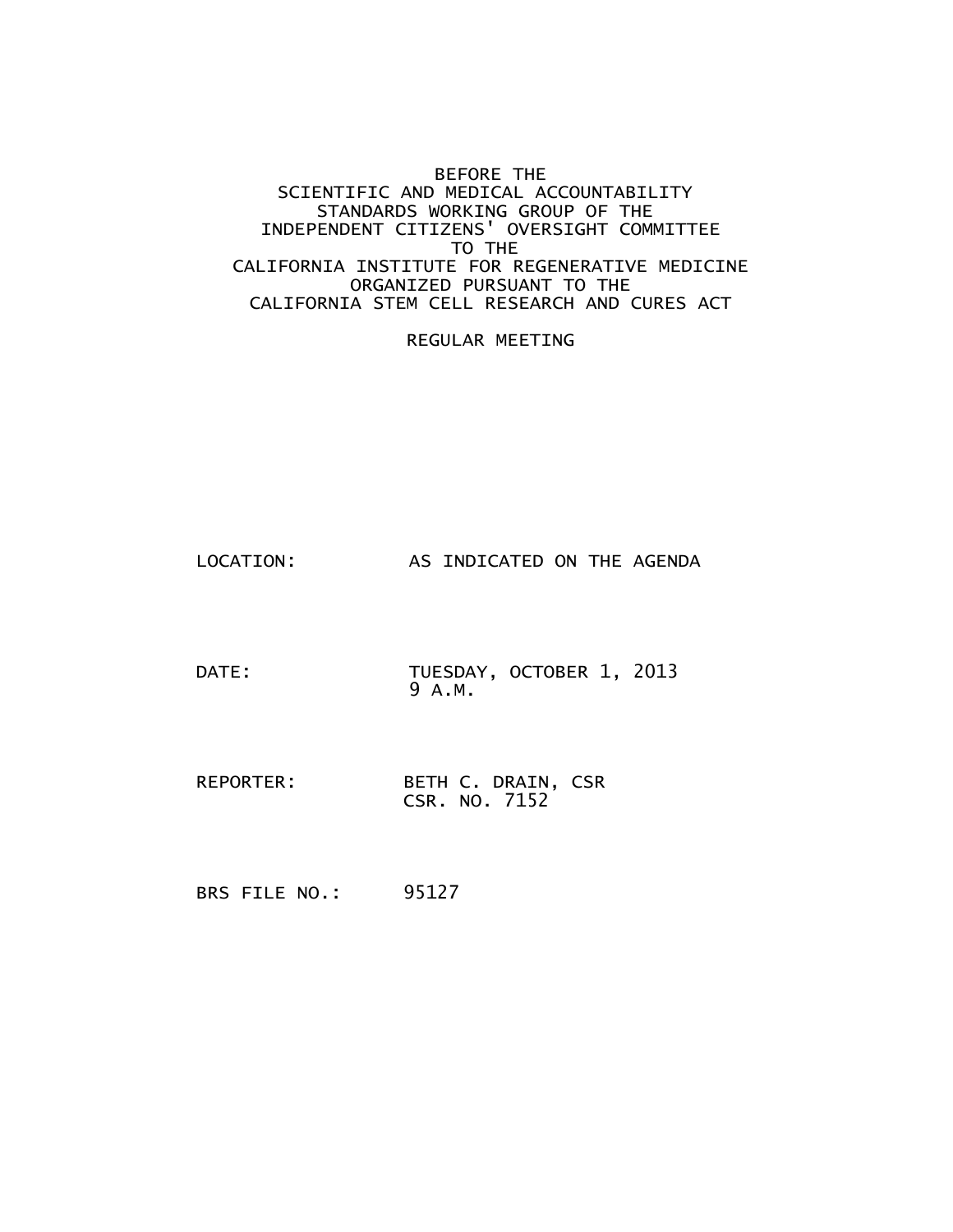#### I N D E X

| ITEM DESCRIPTION                                                                                                                                      | PAGE NO.    |
|-------------------------------------------------------------------------------------------------------------------------------------------------------|-------------|
| 1. WELCOME                                                                                                                                            | 4           |
| 2. CALL TO ORDER & ROLL CALL                                                                                                                          | 3           |
| 3. REVIEW CONCEPT PROPOSAL FOR<br>ALPHA CLINICS REQUEST FOR APPLICATIONS<br>AND CONSIDER REGULATORY AMENDMENTS<br>EMANATING FROM 2013 ESCRO WORKSHOP. | 5           |
| 4. REVIEW DISCUSS PROJECT DRAFT<br>RECOMMENDATIONS, RECEIVE COMMENTS FROM<br>SWG, AND CONSIDER ENDORSEMENT OF PROJECT.                                | 36          |
| 5. UPDATE ON PROGRESS OF CIRM<br>IPSC BANK AND DONOR CONSENT PROTOCOL.                                                                                | 91          |
| 6. PUBLIC COMMENT                                                                                                                                     | <b>NONE</b> |
|                                                                                                                                                       |             |
|                                                                                                                                                       |             |
|                                                                                                                                                       |             |
|                                                                                                                                                       |             |
|                                                                                                                                                       |             |
|                                                                                                                                                       |             |
|                                                                                                                                                       |             |
| $\overline{2}$                                                                                                                                        |             |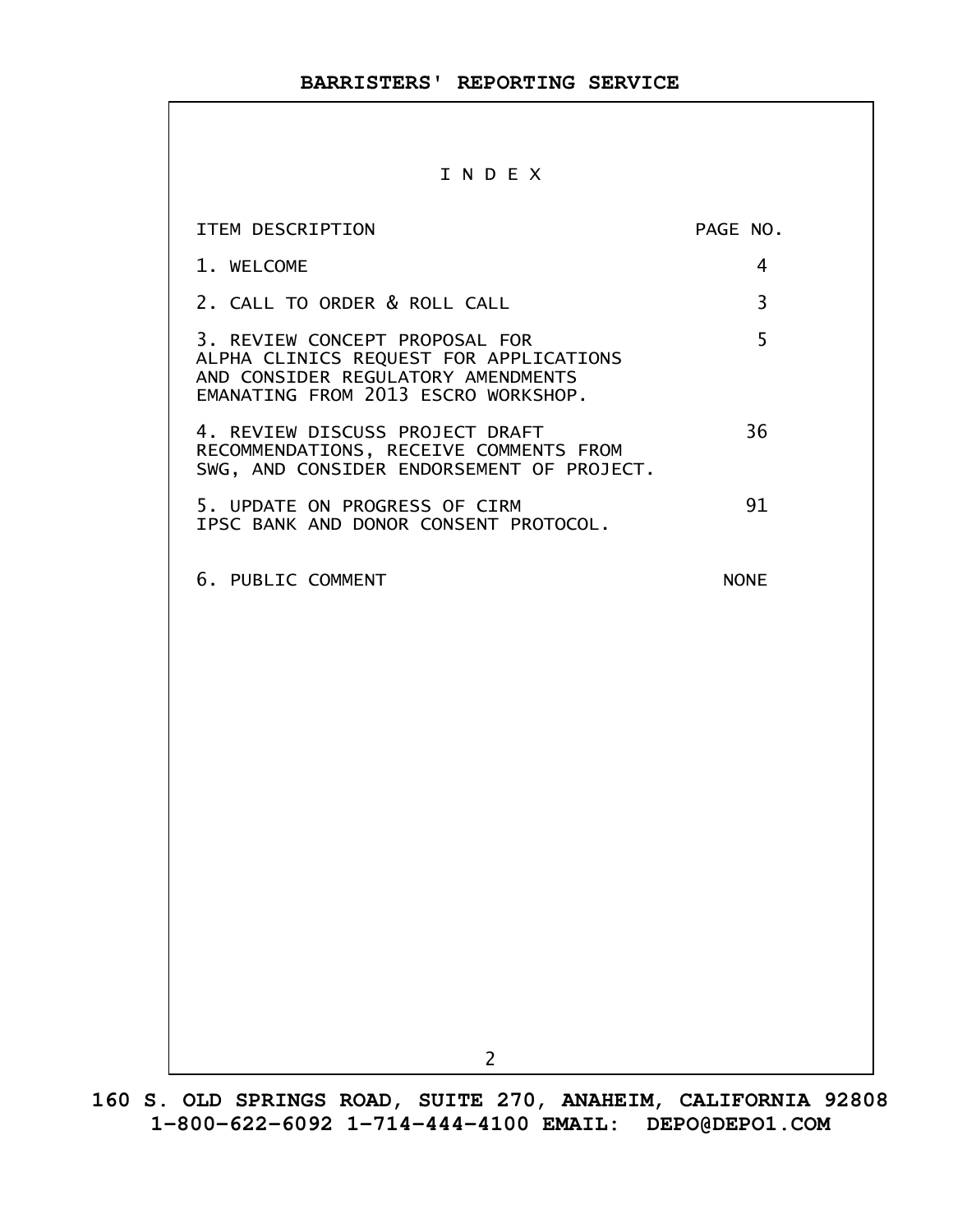|                | BARRISTERS' REPORTING SERVICE                       |
|----------------|-----------------------------------------------------|
| $\mathbf 1$    | TUESDAY, OCTOBER 1, 2013                            |
| $\overline{2}$ | 9 A.M.                                              |
| 3              |                                                     |
| 4              | DR. LOMAX: THIS IS GEOFF LOMAX. I'D JUST            |
| 5              | REMIND FOLKS FOR THE SAKE OF THE RECORDER IF YOU    |
| 6              | COULD MENTION YOUR NAME. I'M SURE SHE RECOGNIZES A  |
| $\overline{7}$ | LOT OF YOU, BUT IT'S HELPFUL.                       |
| 8              | FOR ROLL, SHERRY LANSING.                           |
| 9              | MS. LANSING: HERE.                                  |
| 10             | DR. LOMAX: BERNARD LO.                              |
| 11             | CHAIRMAN LO: HERE.                                  |
| 12             | DR. LOMAX: JEFFREY BOTKIN.                          |
| 13             | DR. BOTKIN: HERE.                                   |
| 14             | DR. LOMAX: MARCY FEIT. TIMOTHY KAMP.                |
| 15             | DR. KAMP: HERE.                                     |
| 16             | DR. LOMAX: FRANCISCO PRIETO. TED PETERS.            |
| 17             | DR. PETERS: HERE.                                   |
| 18             | DR. LOMAX: DOROTHY ROBERTS.                         |
| 19             | DR. ROBERTS: HERE.                                  |
| 20             | DR. LOMAX: JEFF SHEEHY.                             |
| 21             | MR. SHEEHY: HERE.                                   |
| 22             | DR. LOMAX: PAT TAYLOR. JONATHAN THOMAS.             |
| 23             | CHAIRMAN THOMAS: HERE.                              |
| 24             | DR. LOMAX: JOHN WAGNER, ROBERT TAYLOR,              |
| 25             | SOUNDS LIKE ROBERT TAYLOR HASN'T JOINED US YET, BUT |
|                | 3                                                   |
|                |                                                     |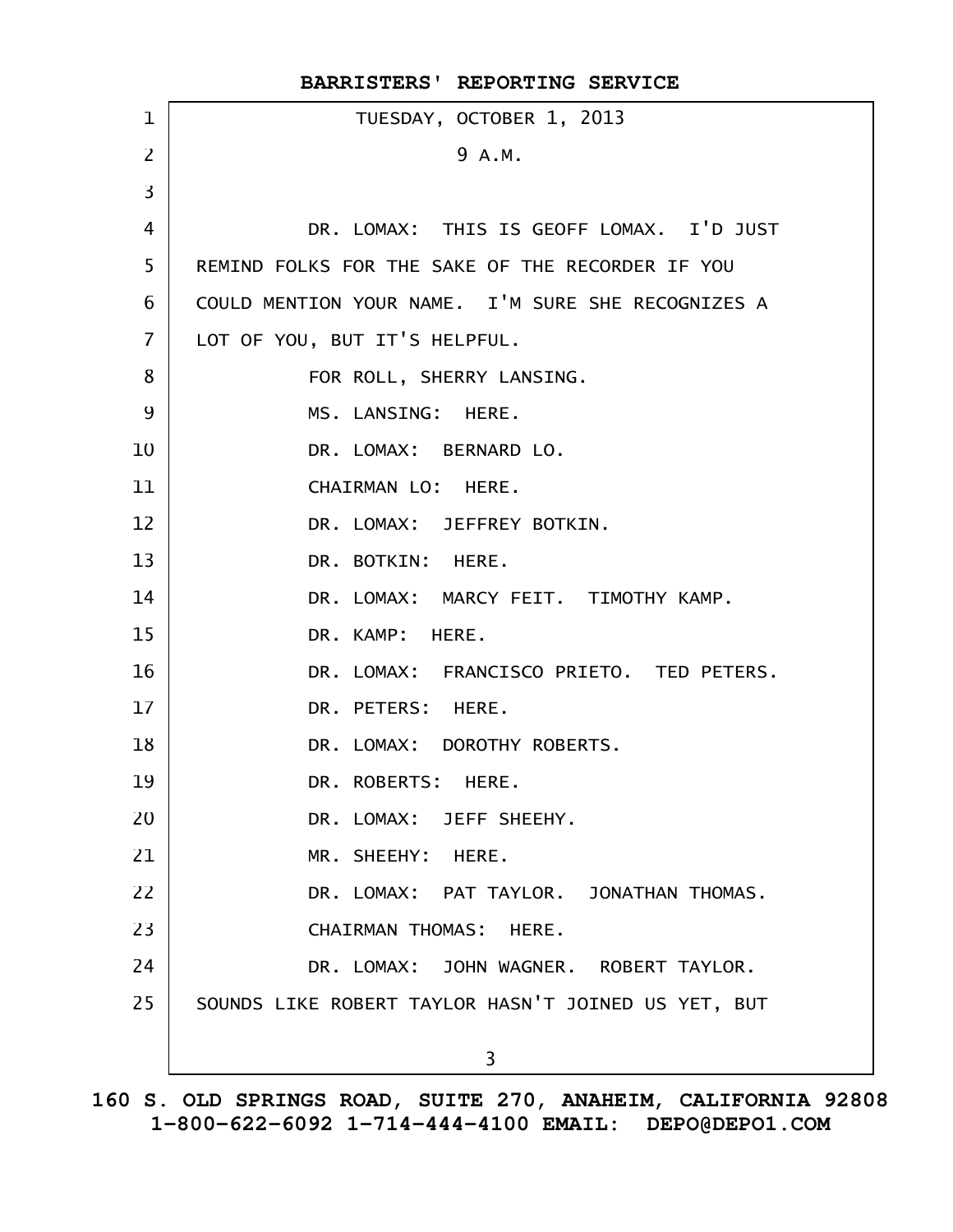| $\mathbf{1}$   | HE MAY BE JOINING THE CALL. VERY GOOD.               |
|----------------|------------------------------------------------------|
| $\overline{2}$ | BERNIE, DID YOU HAVE COMMENTS, REMARKS               |
| 3              | YOU'D LIKE TO MAKE TO OPEN THE MEETING?              |
| 4              | CHAIRMAN LO: I JUST WANTED TO FIRST START            |
| 5              | BY THANKING EVERYBODY FOR COMING. GEOFF AND HIS      |
| 6              | COLLEAGUES AT CIRM HAVE PUT TOGETHER AN INTERESTING  |
| $\overline{7}$ | AGENDA AND SEVERAL ITEMS WHERE THEY WANT NOT ONLY    |
| 8              | OUR FEEDBACK, BUT ACTUALLY FOR US TO TAKE ACTION.    |
| 9              | WE'LL TRY AND HIGHLIGHT THAT.                        |
| 10             | THERE'S A LOT OF EXCITING THINGS GOING ON            |
| 11             | IN THE STEM CELL WORLD AND AT CIRM. GEOFF AND        |
| 12             | OTHERS WILL BE TELLING US ABOUT SOME OF THE NEW      |
| 13             | THINGS IN CIRM PARTICULARLY WITH REGARD TO BOTH THE  |
| 14             | ALPHA CLINICS INITIATIVE AND THE STEM CELL BANKING   |
| 15             | FOR INDUCED PLURIPOTENT STEM CELLS.                  |
| 16             | I WANT TO SAY I'M GOING TO HAVE TO LEAVE A           |
| 17             | LITTLE BIT EARLY TO MAKE A DASH TO THE AIRPORT HERE  |
| 18             | IN DC. IF I NEED TO DO THAT, WE'RE GOING TO DO A     |
| 19             | SEAMLESS -- A BLIND, UNSEAMLESS PATH TO JEFF BOTKIN, |
| 20             | WHO WILL CONTINUE TO CHAIR THE MEETING.              |
| 21             | SHERRY, DO YOU WANT TO ALSO --                       |
| 22             | MS. LANSING: I DON'T HAVE MUCH TO ADD.               |
| 23             | AS ALWAYS, BERNIE, YOU DID A GREAT JOB. I JUST       |
| 24             | AGAIN WANT TO THANK ALL OF YOU, SOME OF YOU HAVE     |
| 25             | BEEN HERE SINCE THE BEGINNING, AND WELCOME OUR NEW   |
|                | 4                                                    |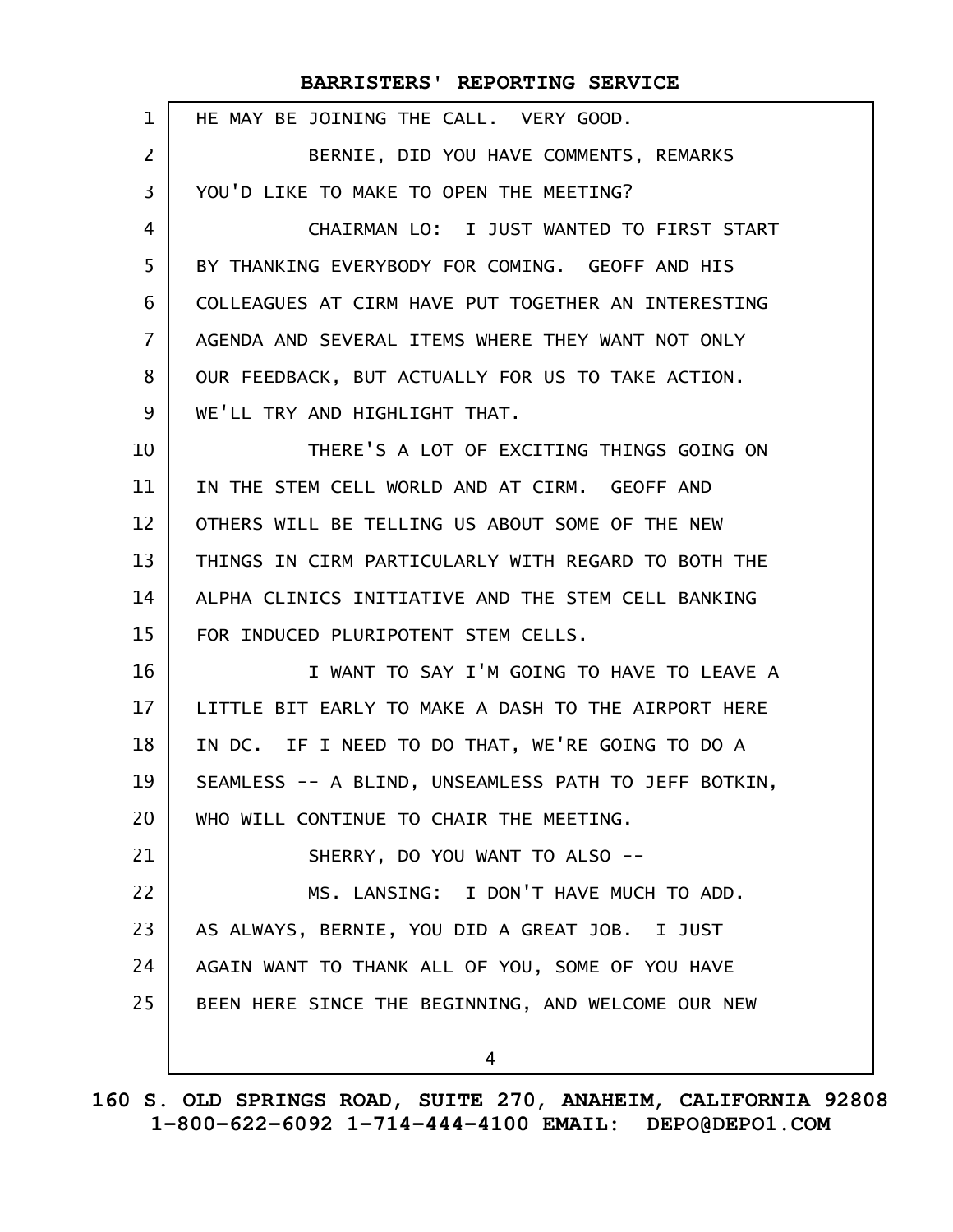| $\mathbf{1}$   | MEMBERS FOR THE EXTRAORDINARY AMOUNT OF TIME THAT    |
|----------------|------------------------------------------------------|
| $\mathbf{Z}$   | YOU ARE DEDICATING TO CIRM AND ALSO EVEN MORE        |
| 3              | IMPORTANT THE EXTRAORDINARY WISDOM.                  |
| 4              | THIS IS REALLY A VERY EXCITING TIME FOR              |
| 5              | CIRM BECAUSE, AS WE ENTER CLINICAL TRIALS, THIS IS   |
| 6              | WHAT THOSE OF US WHO ARE PATIENT ADVOCATES HAVE      |
| $\overline{7}$ | ALWAYS DREAMED ABOUT, THAT THERE WOULD BE THESE      |
| 8              | CLINICAL TRIALS. AND THEN, OF COURSE, THAT PUTS AN   |
| 9              | INCREDIBLE BURDEN ON THE STANDARDS GROUP. SO I       |
| 10             | THINK TODAY IS AN EXCITING DAY AS WE LOOK AT THE     |
| 11             | PROPOSAL FOR THE ALPHA CLINICS AS WELL AS THE OTHER  |
| 12             | PROPOSALS THAT WE'RE TALKING ABOUT.                  |
| 13             | DR. LOMAX: THANK YOU, BERNIE. THANK YOU,             |
| 14             | SHERRY. GEOFF LOMAX AGAIN. I WANTED TO JUST GIVE A   |
| 15             | LITTLE BIT OF INTRODUCTION AND CONTEXT TO THE        |
| 16             | PRESENTATION WHICH, BY THE WAY, SHOULD NOW BE        |
| 17             | AVAILABLE TO YOU IF YOU ARE TAKING ADVANTAGE OF THE  |
| 18             | WEBEX SERVICE.                                       |
| 19             | SO THIS IS A SUMMARY OF WHAT WAS PRESENTED           |
| 20             | TO THE ICOC AND APPROVED. AND WHAT WE'VE DONE IS WE  |
| 21             | BEGIN TO SORT OF LOOK AT SORT OF A REEVALUATION OF   |
| 22             | OUR REGULATIONS IN ADVANCE OF THIS INITIATIVE AND IS |
| 23             | PART OF THE BRIEFING MATERIALS, SO THE PRESENTATION  |
| 24             | WILL BE AN OVERVIEW OF THE SUBSTANCE. AS PART OF     |
| 25             | THE BRIEFING MATERIALS, YOU HAVE A SUMMARY OF SOME   |
|                | 5                                                    |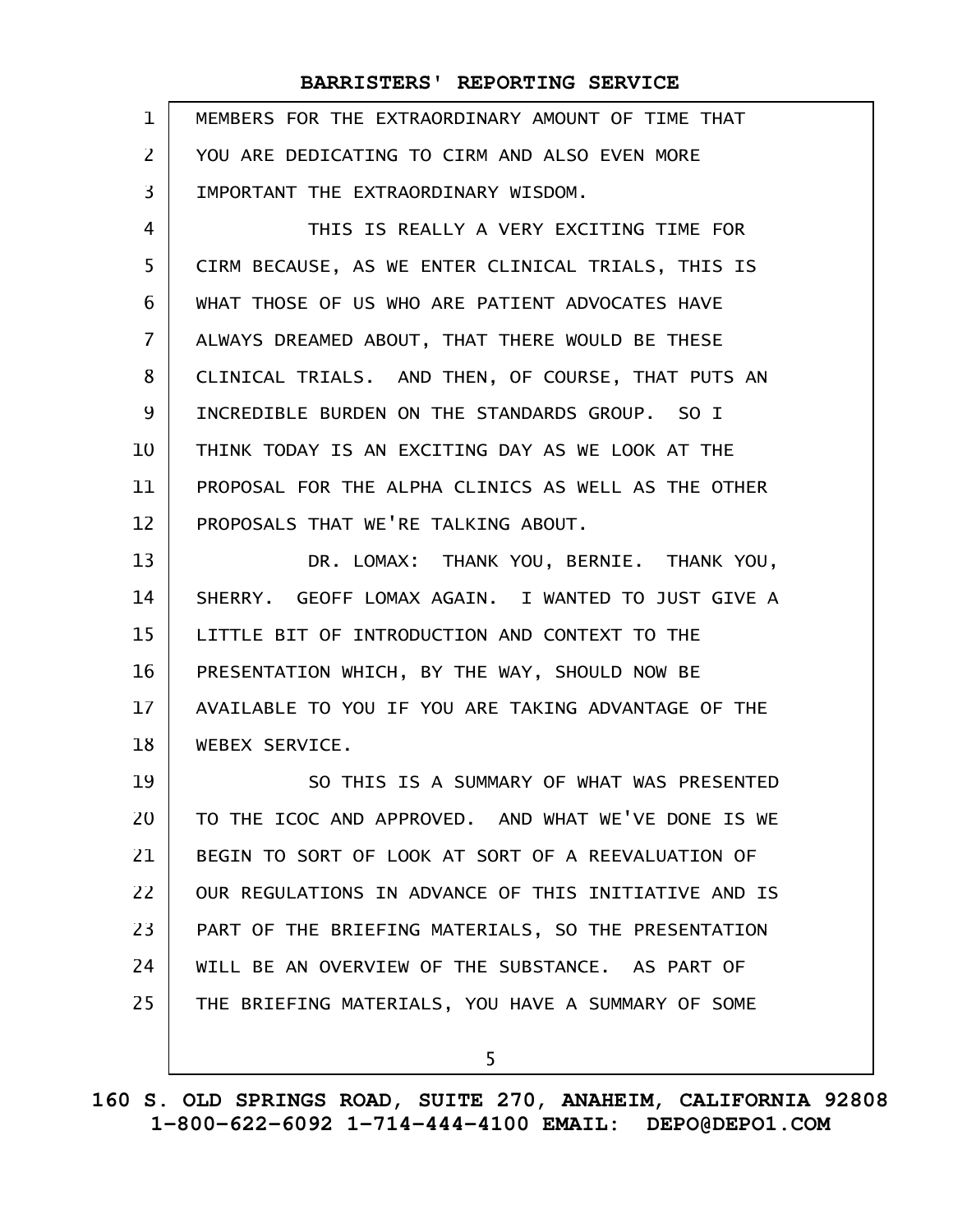| 1              | OF THE WORK WE'VE BEEN DOING TO EVALUATE OUR         |
|----------------|------------------------------------------------------|
| $\overline{2}$ | REGULATORY FRAMEWORK AS WE MOVE INTO THE ALPHA       |
| 3              | CLINICS INITIATIVE.                                  |
| 4              | WHAT I'D FIRST LIKE TO DO IS INTRODUCE THE           |
| 5              | TWO SCIENCE OFFICERS WHO ARE LEADING THE DEVELOPMENT |
| 6              | OF THE RFA. AND THEY HAVE BEEN RECEIVING INPUTS ALL  |
| $\overline{7}$ | ALONG THE PROCESS TO ENSURE THAT THE RFA REFLECTS    |
| 8              | BOTH THE SCIENTIFIC EXCELLENCE AND THE POLICY        |
| 9              | CONSIDERATIONS THAT CIRM SHOULD BE PUTTING FORWARD.  |
| 10             | SO THAT'S MARIA MILLAN AND NATALIE DEWITT, WHO ARE   |
| 11             | GOING TO LEAD YOU THROUGH AN INTRODUCTION TO THE     |
| 12             | PROGRAM. AND IN PARTICULAR I'VE ASKED THEM TO        |
| 13             | HIGHLIGHT ASPECTS OF THE PROGRAM WHICH ARE REALLY A  |
| 14             | DIRECT RESPONSE TO PREVIOUS POLICY CONSIDERATIONS    |
| 15             | THAT THE STANDARDS WORKING GROUP HAS RAISED IN TERMS |
| 16             | OF CLINICAL READINESS FOR STEM CELL THERAPIES. SO    |
| 17             | IF I CAN TURN THAT OVER TO MY COLLEAGUES. AND I      |
| 18             | THINK THE FORMAT WOULD BE TRY TO MOVE THROUGH THE    |
| 19             | PRESENTATIONS FAIRLY QUICKLY, AND THEN WE'LL HAVE A  |
| 20             | STOPPING POINT WHERE FOLKS CAN ASK QUESTIONS AND WE  |
| 21             | CAN HAVE SOME DISCUSSIONS ABOUT THE PROGRAM ITSELF.  |
| 22             | DR. DEWITT: GOOD MORNING, EVERYBODY.                 |
| 23             | THIS IS NATALIE DEWITT, SO I'M GOING TO START OFF    |
| 24             | THE PRESENTATION AND THEN HAND IT OVER TO MARIA      |
| 25             | MILLAN.                                              |
|                | 6                                                    |
|                |                                                      |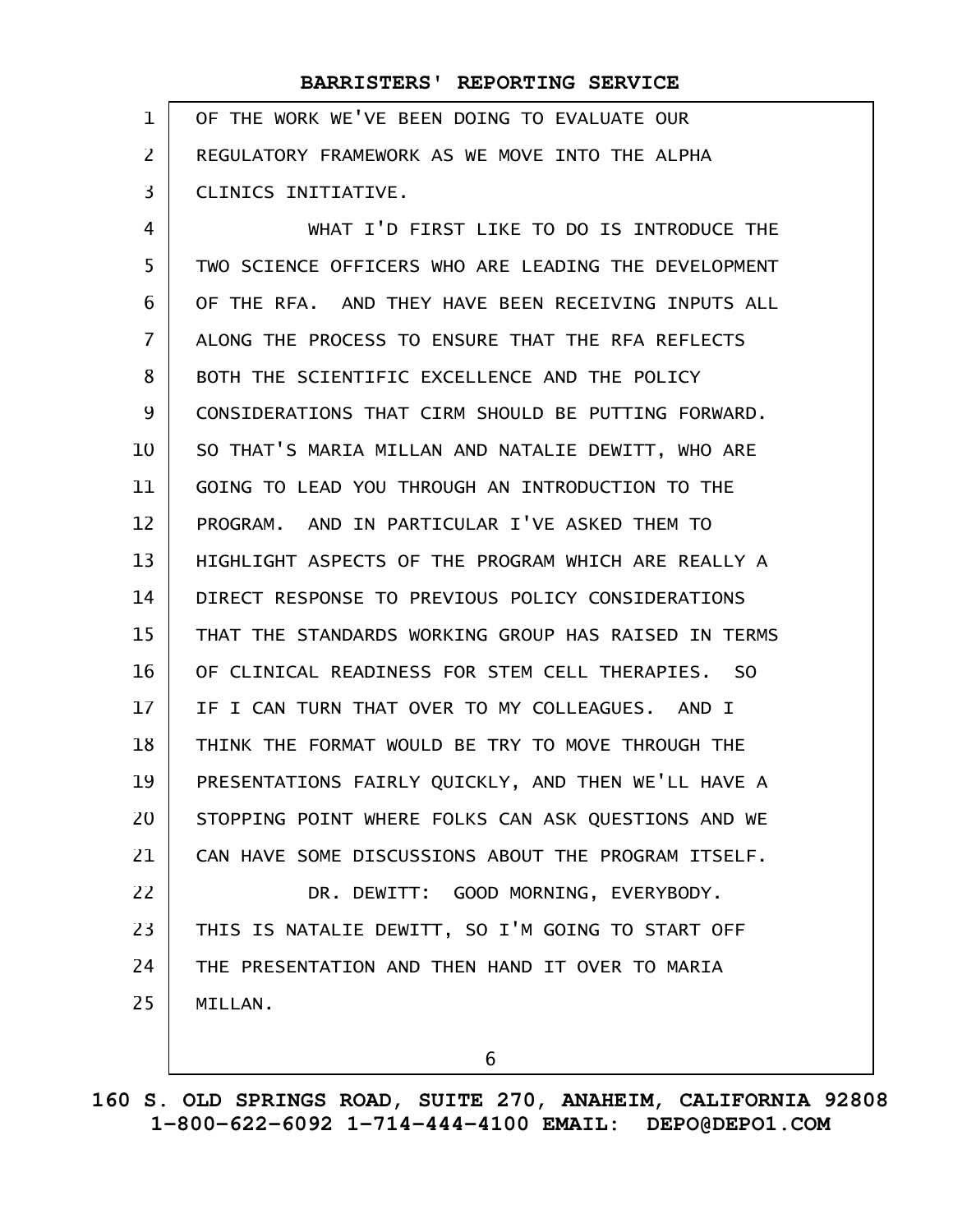| 1              | SO THE GOAL OF THE ALPHA CLINICS                     |
|----------------|------------------------------------------------------|
| $\overline{2}$ | INITIATIVE IS TO ADDRESS UNMET NEEDS IN THE CLINICAL |
| 3              | INFRASTRUCTURE FOR STEM CELL THERAPIES, BOTH FOR     |
| 4              | CLINICAL TESTING AND FOR THE EVENTUAL DELIVERY OF    |
| 5              | THESE NOVEL KINDS OF MEDICINE. THIS IS AN OPPORTUNE  |
| 6              | TIME TO BEGIN ANTICIPATING WHAT IS GOING TO BE       |
| 7              | NEEDED AND TO START PUTTING THIS INFRASTRUCTURE IN   |
| 8              | PLACE SO THAT THIS CLINICAL RESEARCH CAN TAKE PLACE  |
| 9              | WITH THE MAXIMUM EFFICIENCY AND SAFETY.              |
| 10             | AS YOU ALL ARE WELL AWARE, CIRM IS FUNDING           |
| 11             | A ROBUST PIPELINE OF PROJECTS THAT ARE HEADED TO THE |
| 12             | CLINICS IN THE NEXT FEW YEARS FOR CLINICAL TESTING.  |
| 13             | THE CHALLENGES OF TESTING THESE THERAPIES IS         |
| 14             | COMPOUNDED BY THE FACT THAT STEM CELL-BASED PRODUCTS |
| 15             | PRESENT UNIQUE CHALLENGES IN THEIR DEVELOPMENT,      |
| 16             | TESTING, AND DELIVERY TO PATIENTS. SO THIS IS GOING  |
| 17             | TO REQUIRE SPECIALIZED EXPERTISE WHICH THE ALPHA     |
| 18             | CLINICS NETWORK IS BEING DESIGNED TO PROVIDE.        |
| 19             | SO THE MAIN GOALS OF THE ALPHA STEM CELL             |
| 20             | CLINICS NETWORK IS SUMMARIZED ON THIS SLIDE. THE     |
| 21             | FIRST IS TO DELIVER CLINICAL TRIALS. AND THIS IS TO  |
| 22             | DEVELOP RESOURCES THAT WILL BE DEFINED FOR EFFECTIVE |
| 23             | AND EFFICIENT DESIGN AND EXECUTION OF CLINICAL       |
| 24             | TRIALS FOR INVESTIGATIVE STEM CELL PRODUCTS.         |
| 25             | AS THE CLINICAL TRIALS ARE MOVED FORWARD,            |
|                | $\overline{7}$                                       |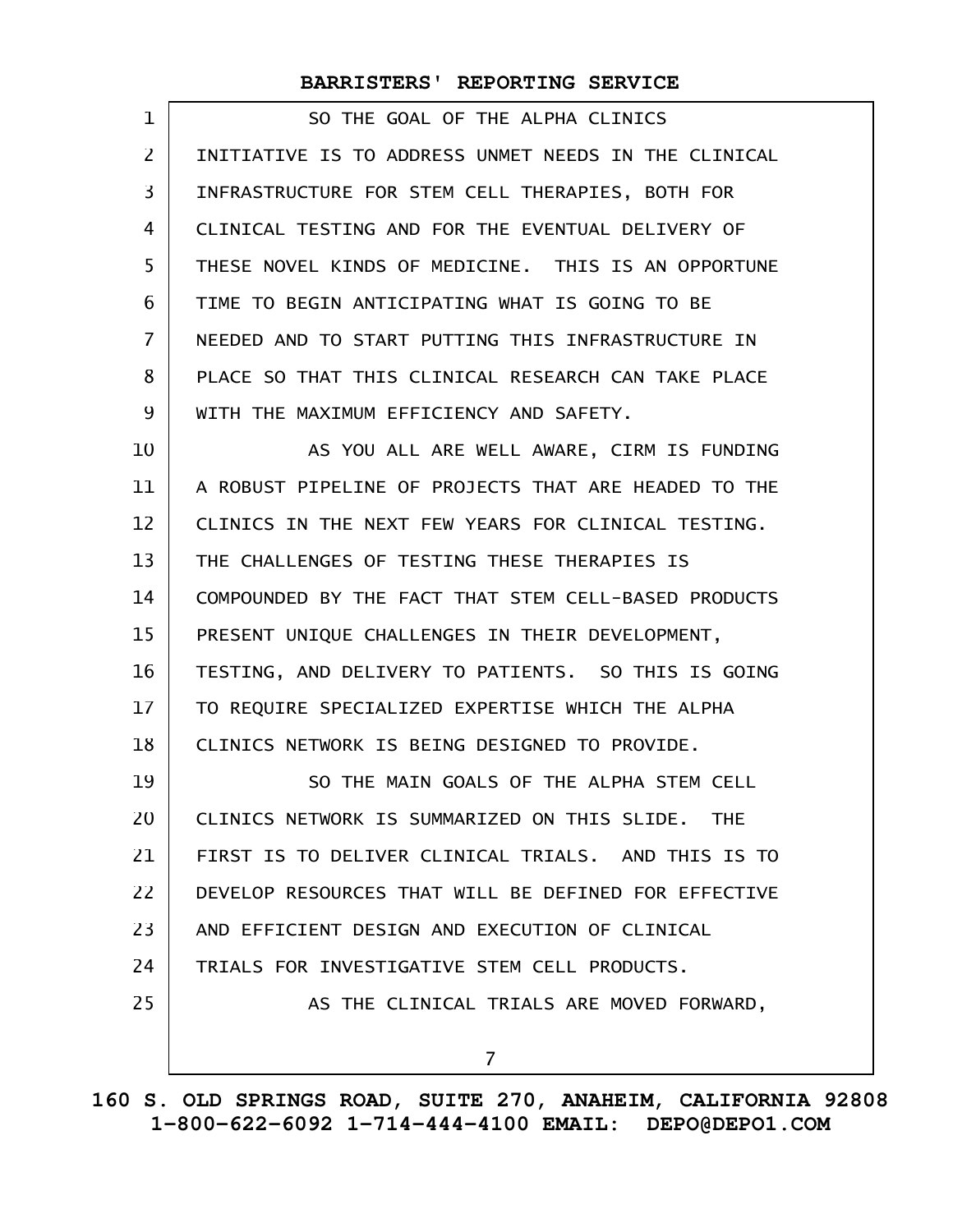| $\mathbf{1}$   | THE ALPHA CLINICS WILL ALSO BE POSITIONED TO BECOME  |
|----------------|------------------------------------------------------|
| $\overline{2}$ | THE GO-TO PLACE FOR THE DELIVERY OF THESE THERAPIES. |
| 3              | THEY'LL BECOME THE CENTER OF EXCELLENCE FOR DELIVERY |
| 4              | OF STEM CELL-BASED THERAPIES THAT HAVE BEEN PROVEN   |
| 5              | SAFE AND EFFECTIVE.                                  |
| 6              | THIS WILL ALSO BECOME -- THE NETWORK WILL            |
| $\overline{7}$ | BECOME A SOURCE OF DATA AND INFORMATION, A MECHANISM |
| 8              | FOR COMPILING INFORMATION ABOUT CLINICAL TRIAL       |
| 9              | EXPERIENCE AND OUTCOMES AND COLLECTING DATA TO       |
| 10             | INFORM RESEARCH, CLINICAL, REGULATORY, AND           |
| 11             | REIMBURSEMENT DECISIONS.                             |
| 12             | ANOTHER IMPORTANT ASPECT OF THE NETWORK              |
| 13             | WILL BE INFORMING THE PUBLIC ABOUT STEM CELL         |
| 14             | THERAPIES. THIS WILL INCLUDE EDUCATION, OUTREACH,    |
| 15             | AND TRAINING ABOUT CLINICAL TRIALS AND AVAILABLE     |
| 16             | THERAPIES, AND THE POTENTIAL DANGERS OF UNPROVEN     |
| 17             | PROCEDURES.                                          |
| 18             | AND FINALLY, ALL OF THESE ACTIVITIES WILL            |
| 19             | INFORM HEALTHCARE ECONOMICS. AND THE NETWORK WILL    |
| 20             | SERVE AS THE PROVING GROUND TO DEVELOP BUSINESS      |
| 21             | MODELS AND TO DEVELOP EVIDENCE-BASED AND STRATEGIES  |
| 22             | FOR REIMBURSEMENT.                                   |
| 23             | TO REALLY FOCUS ON THE AREAS OF UNMET                |
| 24             | NEED, THE FOCUS OF ALPHA STEM CELL CLINICS NETWORK   |
| 25             | WILL BE AROUND STEM CELL-DERIVED PRODUCTS THAT ARE   |
|                | 8                                                    |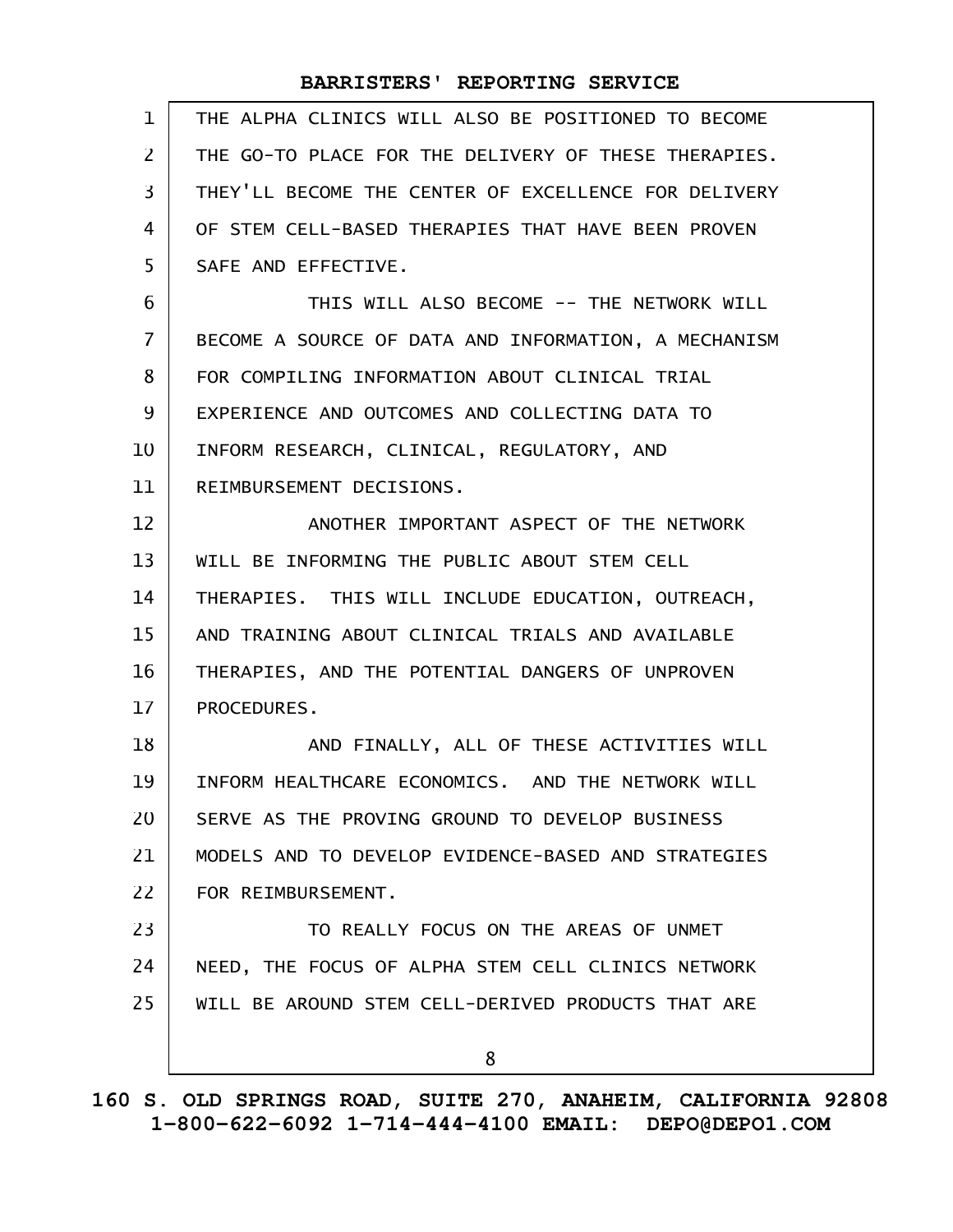| $\mathbf{1}$   | NOVEL AS OPPOSED TO MODIFICATIONS OF THERAPIES THAT  |
|----------------|------------------------------------------------------|
| $\overline{2}$ | ARE CURRENTLY IN MEDICAL PRACTICE. IN ADDITION, THE  |
| 3              | FOCUS WILL BE ON PROCEDURES THAT REQUIRE             |
| 4              | TRANSPLANTATION OR INFUSION OF CELLS AS OPPOSED TO   |
| 5              | SMALL MOLECULES OR BIOLOGICS.                        |
| 6              | SO THE ALPHA CLINICS NETWORKS WILL BE                |
| $\overline{7}$ | COMPRISED OF FIVE CLINICAL SITES THAT WILL BE        |
| 8              | DISTRIBUTED THROUGHOUT CALIFORNIA. AT THESE          |
| 9              | CLINICAL SITES, WHICH WILL BE LOCATED IN ACADEMIC    |
| 10             | MEDICAL CENTERS, THE SITES WILL CONDUCT CLINICAL     |
| 11             | TRIALS. THEY'LL PROVIDE COUNSELORS FOR PATIENT       |
| 12             | EDUCATION AND COUNSELING. AND AS THESE THERAPIES     |
| 13             | BECOME APPROVED, THEY'LL BECOME A SITE FOR DELIVERY  |
| 14             | OF APPROVED THERAPIES.                               |
| 15             | THERE WILL ALSO TO BE A COORDINATING AND             |
| 16             | INFORMATION MANAGEMENT CENTER THAT WILL HAVE A STAFF |
| 17             | OF FIVE TO TEN PEOPLE WHO WILL BE CHARGED WITH THE   |
| 18             | OUTREACH, EDUCATION, AND TRAINING ASPECTS. THEY'LL   |
| 19             | PROVIDE CONSULTING SERVICES ON THE CLINICAL,         |
| 20             | REGULATORY, AND BIOSTATISTICS, AS WELL AS ANY OTHER  |
| 21             | SPECIFIC EXPERTISE AROUND STEM CELL THERAPIES, BUT   |
| 22             | IT'S RELATIVELY DIFFICULT TO COME BY THESE DAYS.     |
| 23             | THERE WILL ALSO BE A PATIENT REGISTRY AND            |
| 24             | DATABASE OF THE CLINICAL TRIAL DATA AND INFORMATION. |
| 25             | AND THERE'LL BE STAFF WHO WILL BE KNOWLEDGEABLE      |
|                | 9                                                    |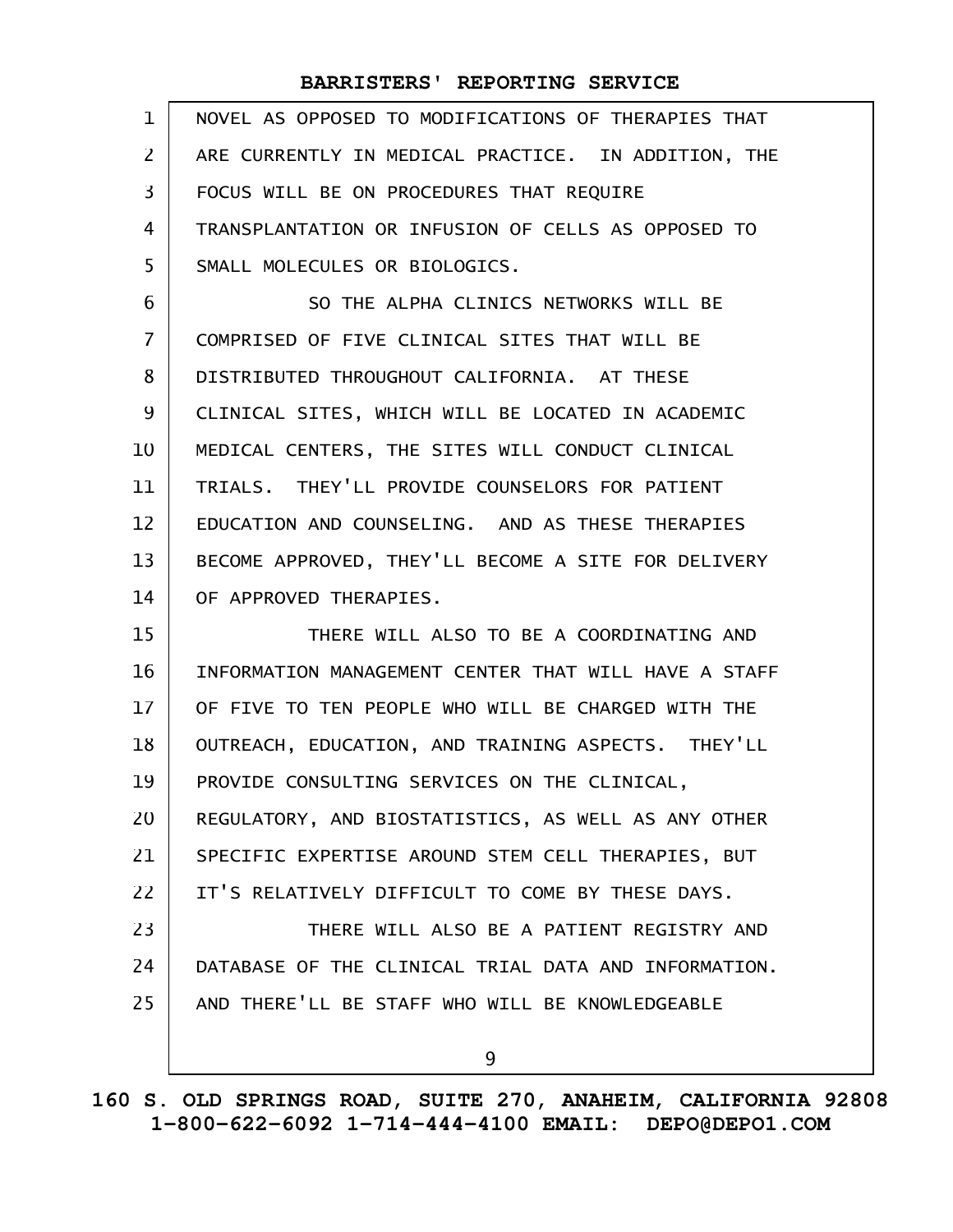| $\mathbf 1$    | ABOUT HEALTHCARE ECONOMICS AND BUSINESS DEVELOPMENT. |
|----------------|------------------------------------------------------|
| 2              | SO THE LONG-TERM VISION IS TO ESTABLISH A            |
| 3              | ROBUST NETWORK FOR TESTING AND DELIVERY OF STEM      |
| 4              | CELL-BASED THERAPIES. IN THIS DIAGRAM YOU CAN SEE    |
| 5              | THE CLINICS WHICH WILL BE CONNECTED BY THIS          |
| 6              | COORDINATING AND INFORMATION MANAGEMENT CENTER. AND  |
| $\overline{7}$ | THE SQUARES DEPICT CLINICAL TRIALS THAT WILL COME IN |
| 8              | THROUGH BOTH ACADEMIC AND INDUSTRIAL CLINICAL TRIAL  |
| 9              | SPONSORS WHO WILL RUN THEIR CLINICAL TRIALS AT THE   |
| 10             | CLINICAL SITE AND WHO WILL ENGAGE WITH THE           |
| 11             | COORDINATION AND INFORMATION MANAGEMENT CENTER TO    |
| 12             | GAIN EXPERTISE IN SERVICES.                          |
| 13             | NOW I'M GOING TO PASS THE PRESENTATION               |
| 14             | OVER TO MARIA WHO CAN TALK A LITTLE BIT MORE         |
| 15             | SPECIFICALLY ABOUT WHAT THESE SITES WILL LOOK LIKE.  |
| 16             | DR. MILLAN: GOOD MORNING. SO IN THE NEXT             |
| 17             | FEW SLIDES, WHAT WE'D LIKE TO DO IS JUST GIVE AN     |
| 18             | OVERVIEW OF HOW THIS CIRM-FUNDED ALPHA STEM CELL     |
| 19             | CLINIC NETWORK WOULD SERVE THE COMMUNITY AND         |
| 20             | PATIENTS AND THE RESEARCH AND MEDICAL AND CLINICAL   |
| 21             | COMMUNITY.                                           |
| 22             | CURRENTLY WHEN PATIENTS WITH DEBILITATING            |
| 23             | DISORDERS OR DISEASES ARE SEEKING INFORMATION ON     |
| 24             | WHICH TO LOOK INTO POTENTIAL STEM CELL TREATMENT,    |
| 25             | THEY DON'T HAVE ANY RELIABLE PLACE TO GO. THEY MAY   |
|                | 10                                                   |

**160 S. OLD SPRINGS ROAD, SUITE 270, ANAHEIM, CALIFORNIA 92808 1-800-622-6092 1-714-444-4100 EMAIL: DEPO@DEPO1.COM**

 $\mathsf{l}$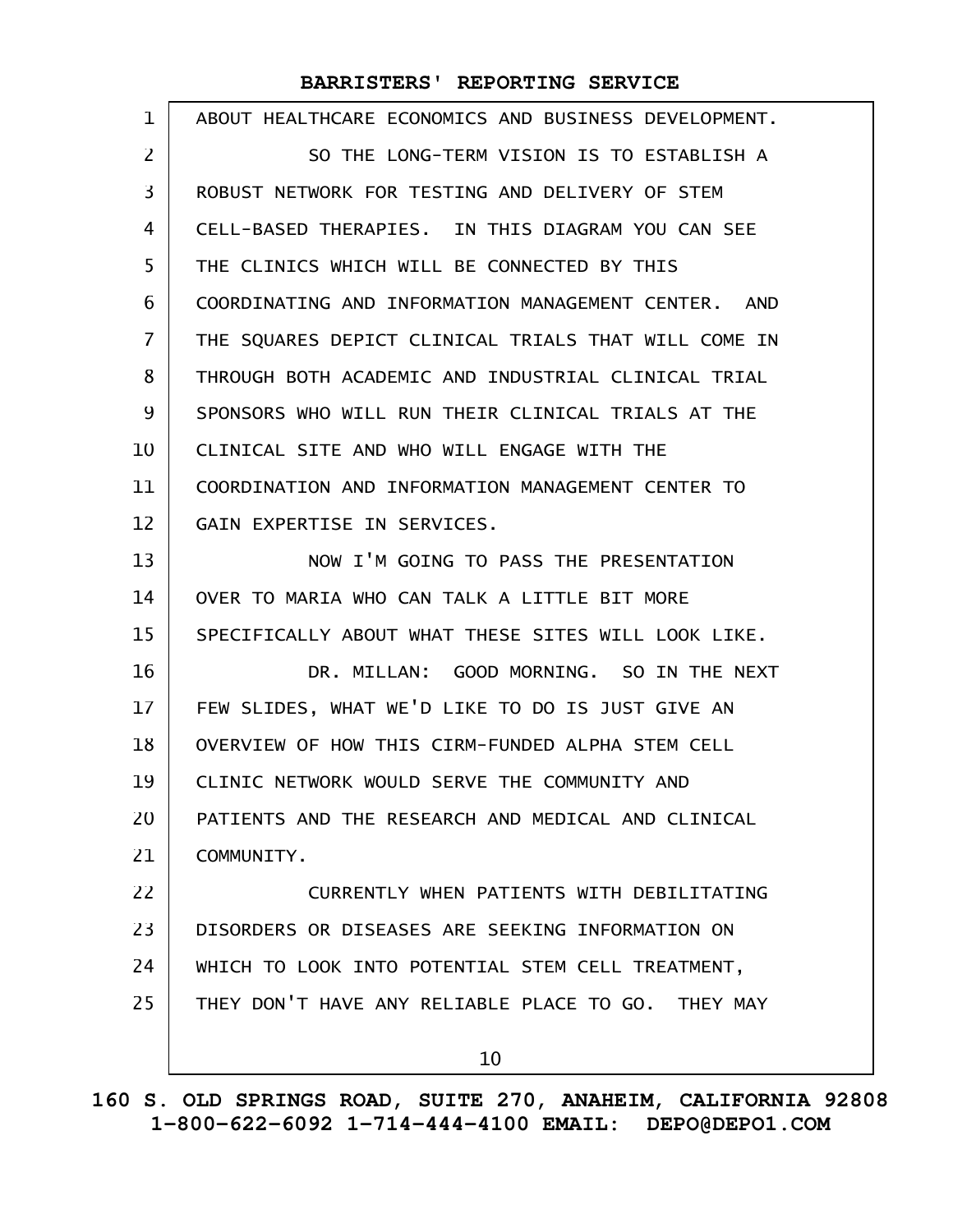| $\mathbf{1}$   | SEARCH THE INTERNET. THEY MAY TRY TO GET             |
|----------------|------------------------------------------------------|
| $\overline{2}$ | INFORMATION FROM THEIR HEALTHCARE PROVIDERS OR THEIR |
| 3              | DOCTORS, BUT OFTEN THAT INFORMATION IS NOT AVAILABLE |
| 4              | EVEN TO THEM. SO WITH ALPHA CLINICS RESIDENT WITHIN  |
| 5              | MAJOR MEDICAL CENTERS AND REPUTABLE CENTERS          |
| 6              | THROUGHOUT CALIFORNIA, THESE PATIENTS AND THEIR      |
| $\overline{7}$ | FAMILIES WOULD NOW HAVE SOMEWHERE TO GO.             |
| 8              | THEY WOULD HAVE ACCESS TO HIGH QUALITY               |
| 9              | UPDATED INFORMATION VIA THE COUNSELORS WHO WOULD BE  |
| 10             | ARMED WITH THIS INFORMATION THAT'S BEEN VETTED AND   |
| 11             | COORDINATED OR COMPILED THROUGH THE COORDINATION AND |
| 12             | INFORMATION MANAGEMENT CENTER AND BE ABLE TO HELP    |
| 13             | SORT THROUGH THIS INFORMATION AND INFORM THE         |
| 14             | PATIENT. THE PATIENTS, WHETHER THEY END UP           |
| 15             | ENROLLING IN A TRIAL IN THAT CLINIC, RECEIVING       |
| 16             | TREATMENT THERE OR ELSEWHERE OR NOT, WOULD BE BETTER |
| 17             | INFORMED ABOUT WHAT CONSTITUTES LEGITIMATE TRIALS    |
| 18             | AND WOULD NOT -- IN THIS WAY HOPEFULLY, WE'LL BE     |
| 19             | ABLE TO PREVENT SOME OF THE UNFORTUNATE              |
| 20             | CIRCUMSTANCES WHERE PATIENTS MAY PURSUE STEM CELL    |
| 21             | TOURISM WITH UNPROVEN TREATMENTS THAT ARE OFFERED    |
| 22             | OUT THERE FOR PAYMENT IN THE UNREGULATED SPACE.      |
| 23             | SO IF THESE PATIENTS UNDERGO TREATMENT AT            |
| 24             | THE CLINICS OR ENROLL IN CLINICAL TRIALS AT THAT     |
| 25             | CENTER, THEY WOULD THEN BE TREATED AND CARED FOR BY  |
|                | 11                                                   |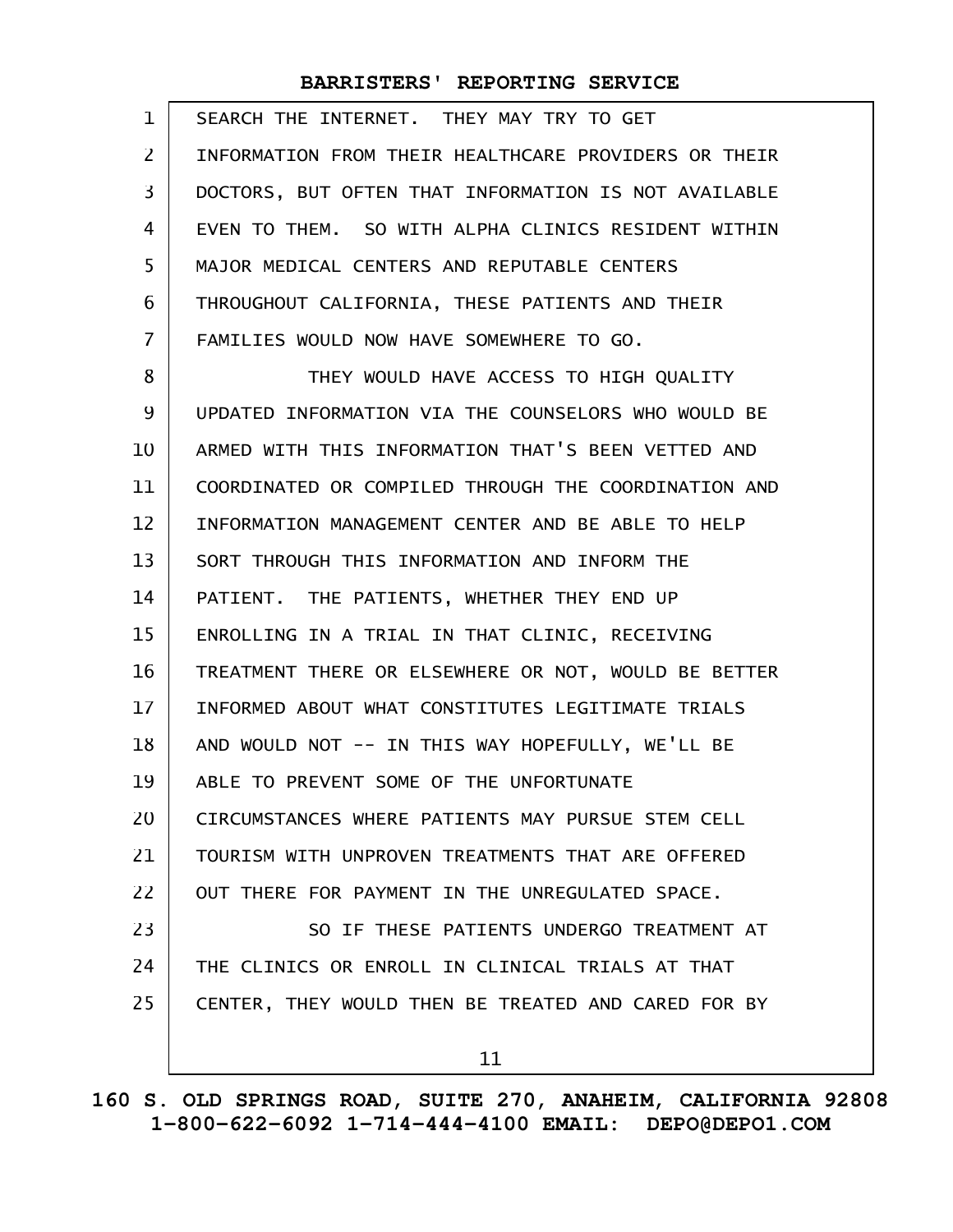| $\mathbf{1}$   | AN EXPERIENCED AND FOCUSED CLINICAL TRIAL TEAM THAT  |
|----------------|------------------------------------------------------|
| $\overline{2}$ | WOULD BE SPECIALIZED AND HAVE THE EXPERIENCE IN STEM |
| 3              | CELL TREATMENTS AND TRIALS. AND THAT ALPHA CLINIC    |
| 4              | WHERE THEY WOULD BE RECEIVING THIS SERVICE WOULD BE  |
| 5              | SUPPORTED BY THE QUALITY AND STANDARDS AND RESOURCES |
| 6              | AT THE CIMC. AND THESE CLINICS WOULD BE FULLY        |
| $\overline{7}$ | INTEGRATED WITHIN THAT MEDICAL CENTER AS WELL AS THE |
| 8              | HEALTHCARE NETWORK, SO THE PATIENTS WOULD BE ENSURED |
| 9              | CONTINUITY OF CARE AND THE APPROPRIATE MEDICAL       |
| 10             | TREATMENTS AND REFERRALS THAT ARE ASSOCIATED WITH    |
| 11             | THEIR GENERAL CARE.                                  |
| 12             | AND THE NEXT SLIDE JUST GIVES A DIFFERENT            |
| 13             | PERSPECTIVE FROM THE PERSPECTIVE OF THE CLINICAL     |
| 14             | TRIAL SPONSORS OR THOSE WHO WOULD BE INITIATING      |
| 15             | TRIALS OR DELIVERING NOVEL STEM CELL TREATMENTS.     |
| 16             | THESE SPONSORS WOULD NOW HAVE ACCESS TO A TEAM AT    |
| 17             | THE ALPHA CLINICS WITH A TRACK RECORD AND EXPERIENCE |
| 18             | AND BACKING FOR STANDARDS AND RESOURCES FROM THE     |
| 19             | CIMC. ADDITIONALLY, AND WHAT'S VERY RELEVANT TO      |
| 20             | THIS MEETING TODAY, THEY WOULD HAVE ACCESS TO        |
| 21             | EFFICIENCIES WHICH WOULD BE BUILT IN IN THE SHARED   |
| 22             | KNOWLEDGE, ACCELERATED LEARNING THAT NATALIE HAD     |
| 23             | DESCRIBED EARLIER, WHICH IS A MAJOR GOAL OF SUCH A   |
| 24             | NETWORK.                                             |
| 25             | SO ONE WOULD ENVISION HOW EFFICIENCIES               |
|                | 12                                                   |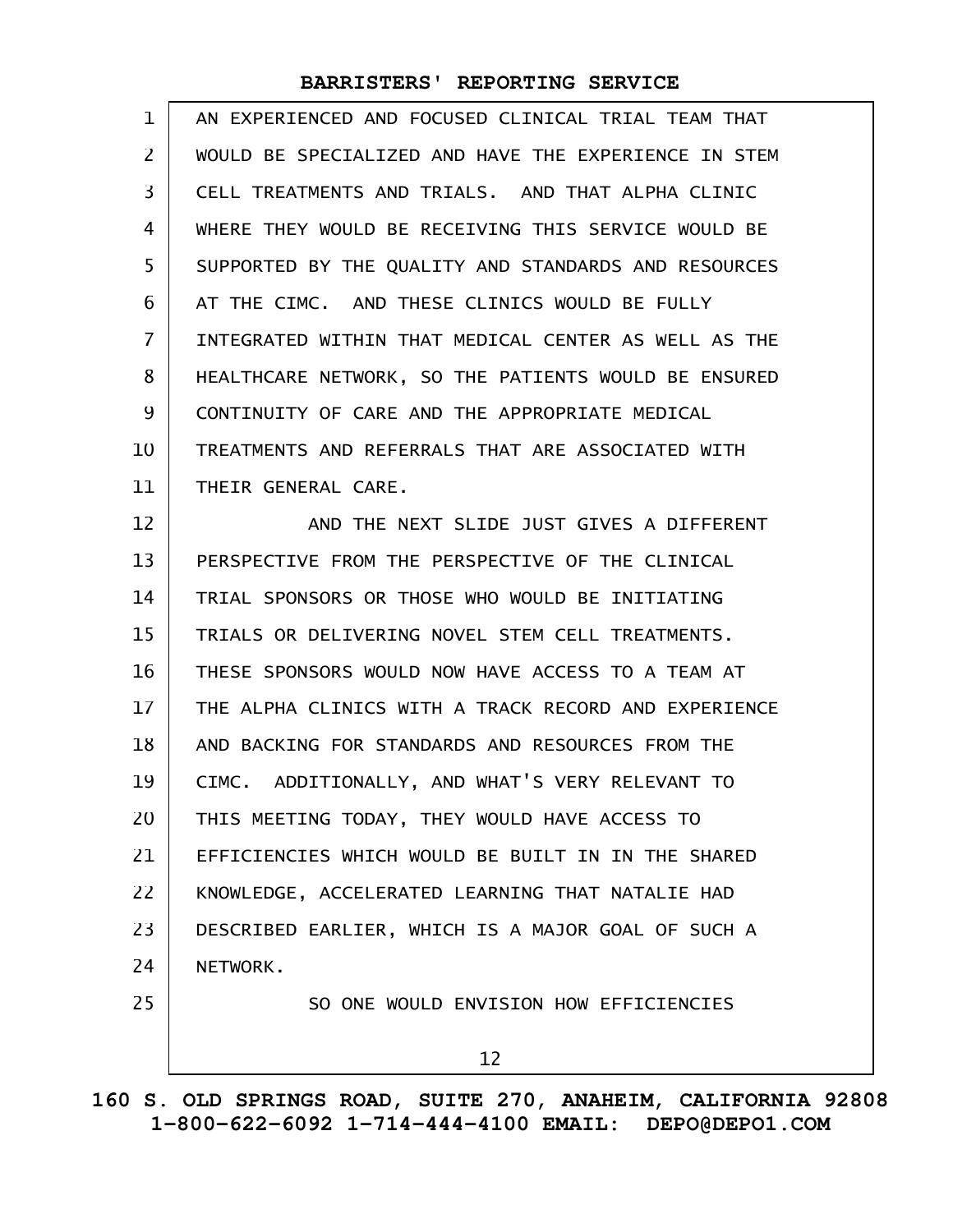| $\mathbf{1}$   | COULD BE CREATED WITH MODEL FORMS, STANDARD          |
|----------------|------------------------------------------------------|
| $\overline{2}$ | CONTRACTS, STANDARDS THAT WOULD GUIDE JUST THE       |
| 3              | OPERATIONAL ASPECTS OF THINGS AS WELL AS VERY        |
| 4              | IMPORTANT DISCUSSIONS THAT WOULD OCCUR AT THE IRB    |
| 5              | AND ALSO PROVISION OF SUPPORT FOR THE VARIOUS IRB'S  |
| 6              | REGARDING THE SPECIAL NATURE OF THESE CLINICAL       |
| $\overline{7}$ | TRIALS.                                              |
| 8              | AND SO WITH THAT, I'D LIKE TO OPEN IT UP             |
| 9              | FOR ANY QUESTIONS AND HAND IT BACK TO GEOFF FOR MORE |
| 10             | DISCUSSION.                                          |
| 11             | CHAIRMAN LO: FIRST, LET ME JUST THANK YOU            |
| 12             | BOTH FOR A VERY LUCID AND HELPFUL OVERVIEW. AND AS   |
| 13             | SHERRY MENTIONED, IT'S REALLY EXCITING TO SEE THIS   |
| 14             | REAL STEP INTO THE CLINICAL RESEARCH REALM TO        |
| 15             | DEVELOP NEW THERAPIES FOR PATIENTS.                  |
| 16             | DR. LOMAX: SO THIS IS GEOFF LOMAX. PAT               |
| 17             | TAYLOR, I BELIEVE YOU'VE JOINED THE CALL; IS THAT    |
| 18             | CORRECT?                                             |
| 19             | DR. TAYLOR: YES.                                     |
| 20             | DR. LOMAX: THANKS FOR THE WONDERS OF                 |
| 21             | TECHNOLOGY.                                          |
| 22             | SO WE DID HAVE SOME -- AGAIN, I MENTIONED            |
| 23             | THIS EARLIER. WE HAVE SORT OF SOME POLICY            |
| 24             | CONSIDERATIONS WE'D LIKE TO MOVE TO. AGAIN, I THINK  |
| 25             | PRIOR TO LAUNCHING INTO A FAIRLY DETAILED DISCUSSION |
|                | 13                                                   |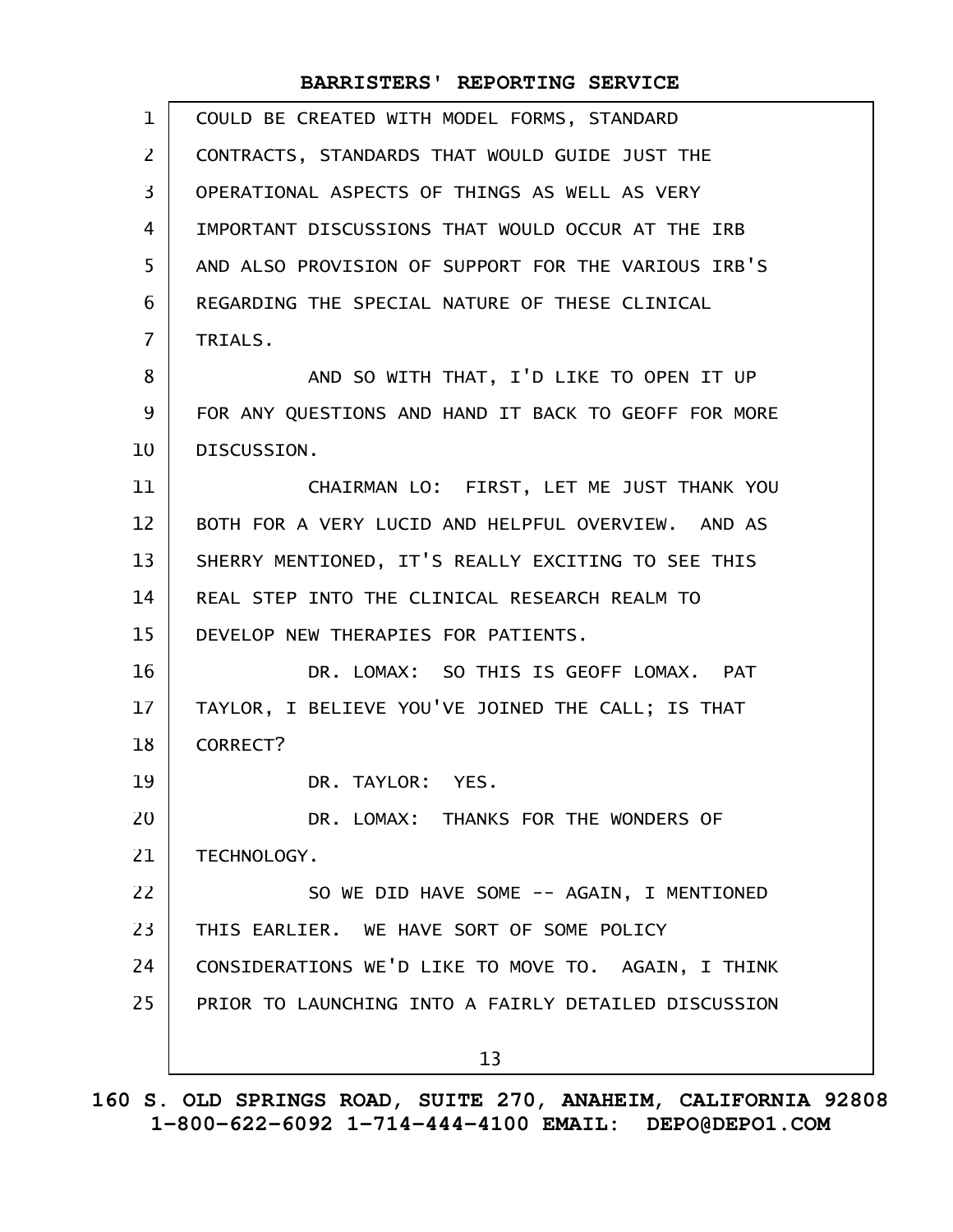| $\mathbf 1$    | OF POLICY, WE DID THINK IT WOULD BE VALUABLE JUST TO |
|----------------|------------------------------------------------------|
| $\mathbf{Z}$   | GET ANY ADDITIONAL QUESTIONS OR FEEDBACK OR THOUGHTS |
| 3              | OR EVEN PERSPECTIVES FROM THE WORKING GROUP IN PART  |
| 4              | BECAUSE THIS MEETING ACTUALLY, WHEN THE RFA GOES OUT |
| 5              | AND PEOPLE HAVE AN OPPORTUNITY TO LOOK AT THE RFA,   |
| 6              | MEETINGS LIKE THIS ACTUALLY PROVIDE A RECORD OF SOME |
| $\overline{7}$ | OF THE THOUGHT PROCESSES BEHIND THE RFA.             |
| 8              | SO, AGAIN, I KNOW THAT WAS A LOT OF                  |
| 9              | INFORMATION IN A SHORT PERIOD OF TIME; BUT BEFORE    |
| 10             | MOVING INTO SORT OF POLICY NUANCE, I THOUGHT AGAIN   |
| 11             | SEE IF THERE WERE QUESTIONS OR EVEN REACTIONS FROM   |
| 12             | ANY MEMBERS OF THE WORKING GROUP.                    |
| 13             | DR. PETERS: IS THERE ANY DIRECT ACTION TO            |
| 14             | BE TAKEN REGARDING STEM CELL TOURISM, OR WILL THE    |
| 15             | ACTIVITIES OF THE ALPHA CLINICS DEAL SOLELY WITH     |
| 16             | THEIR OWN PATIENTS?                                  |
| 17             | DR. DEWITT: ONE ACTIVITY OF THE                      |
| 18             | COORDINATING CENTER WILL BE TO COMPILE INFORMATION   |
| 19             | ABOUT CLINICAL TRIALS THAT ARE GOING ON WORLDWIDE    |
| 20             | AND TO PROVIDE THAT AS A RESOURCE TO COUNSELORS WHO  |
| 21             | CAN THEN PASS THAT INFORMATION ON TO PATIENTS. SO    |
| 22             | IT WON'T BE -- I WOULD IMAGINE THE COORDINATING      |
| 23             | CENTER WOULD ALSO MAKE THESE RESOURCES AVAILABLE TO  |
| 24             | ANYBODY WHO WANTED TO FIND OUT MORE INFORMATION      |
| 25             | ABOUT STEM CELL TOURISM. SO THAT'S ACTUALLY          |
|                | 14                                                   |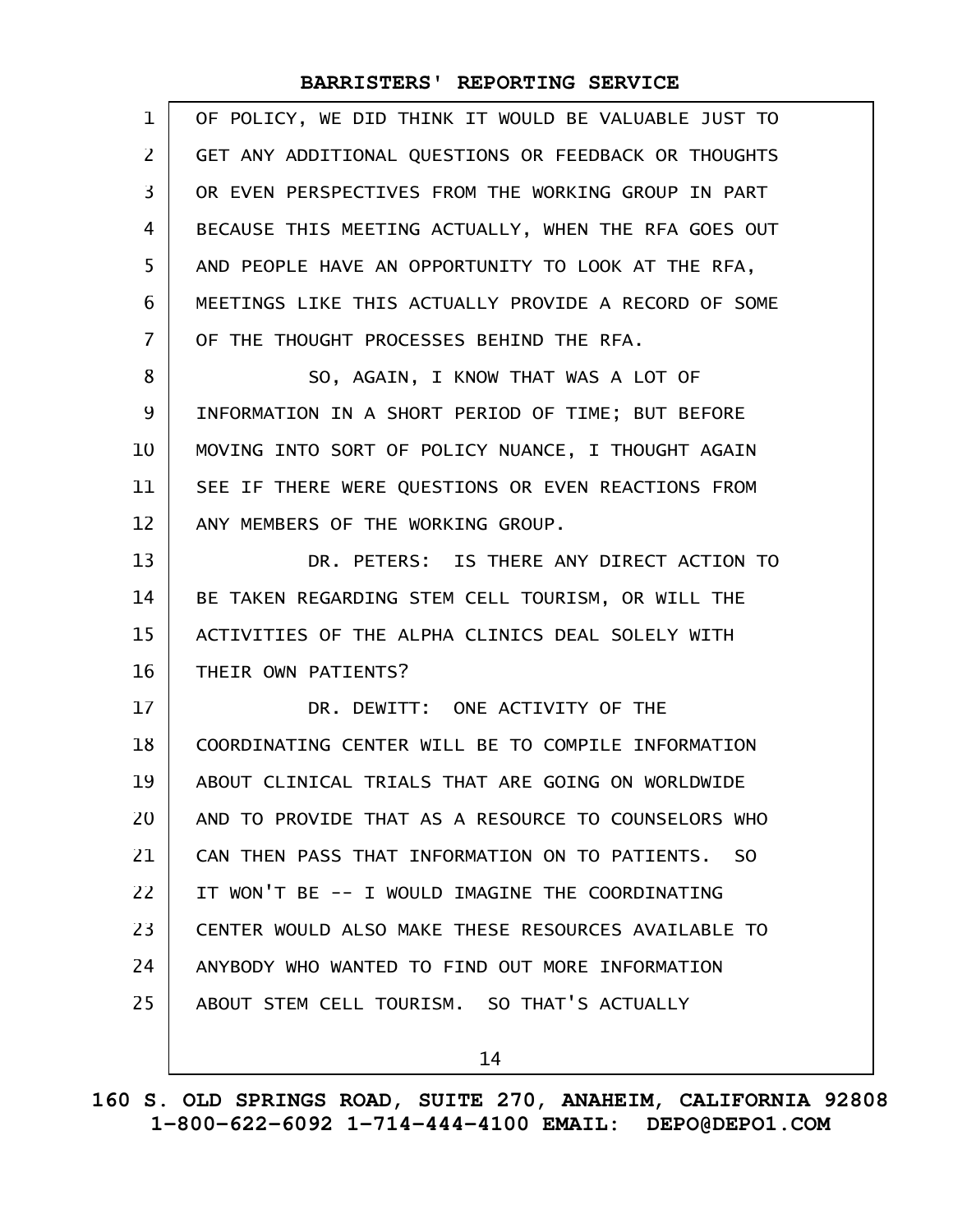| 1              | SOMETHING THAT IS A HIGH PRIORITY FOR THIS.          |
|----------------|------------------------------------------------------|
| $\overline{2}$ | DR. TROUNSON: I THINK IT'S REALLY                    |
| 3              | IMPORTANT THAT WE ESTABLISH THE WHOLE IDEA BEHIND    |
| 4              | THE ALPHA CLINICS WAS TO REALLY HAVE INDEPENDENT     |
| 5              | COUNSELORS THAT PEOPLE COULD GO TO TO REALLY FIND    |
| 6              | OUT ABOUT WHAT'S AVAILABLE FOR THEM. AND FREQUENTLY  |
| $\overline{7}$ | THERE ARE NOT CLINICAL TRIALS AT THIS STAGE FOR      |
| 8              | EVERYBODY OR THEY'VE HAD TREATMENTS WHICH ARE NOT    |
| 9              | SATISFYING TO THEM. AND PEOPLE WILL TEND TO GO TO    |
| 10             | THESE PLACES WHERE THEY'RE NOT GETTING GOOD          |
| 11             | TREATMENT.                                           |
| 12             | I THINK ONE OF THE VERY POSITIVE ELEMENTS            |
| 13             | HERE IS THAT IF YOU SEE THE CIRM ALPHA CLINICS AS A  |
| 14             | REPOSITORY OF INFORMATION YOU CAN RELY ON AND THAT   |
| 15             | YOU CAN SPEAK TO AN INDEPENDENT COUNSELOR WHO'S      |
| 16             | INDEPENDENT FROM THE CLINICIAN ACTUALLY WANTING TO   |
| 17             | PROVIDE THE TREATMENT OR THE CLINICAL TRIAL FOR YOU, |
| 18             | AND WE NEED TO TRAIN THESE PEOPLE APPROPRIATELY,     |
| 19             | THEN I THINK THIS WOULD BE A VERY POSITIVE ELEMENT   |
| 20             | TO REALLY GET PEOPLE TO SEE THAT, A, THERE MIGHT BE  |
| 21             | TRIALS THAT THEY CAN GET INTO EITHER IN THIS NETWORK |
| 22             | OR ELSEWHERE, AND WE MAY BE ABLE TO HELP THEM        |
| 23             | IDENTIFY AND SEE WHETHER THEY FIT THE REQUIREMENTS   |
| 24             | FOR THAT, OR THAT IF THEY REMAIN IN CONTACT WITH THE |
| 25             | NETWORK, THERE MAY IN THE FUTURE BE STUDIES WHICH    |
|                |                                                      |

15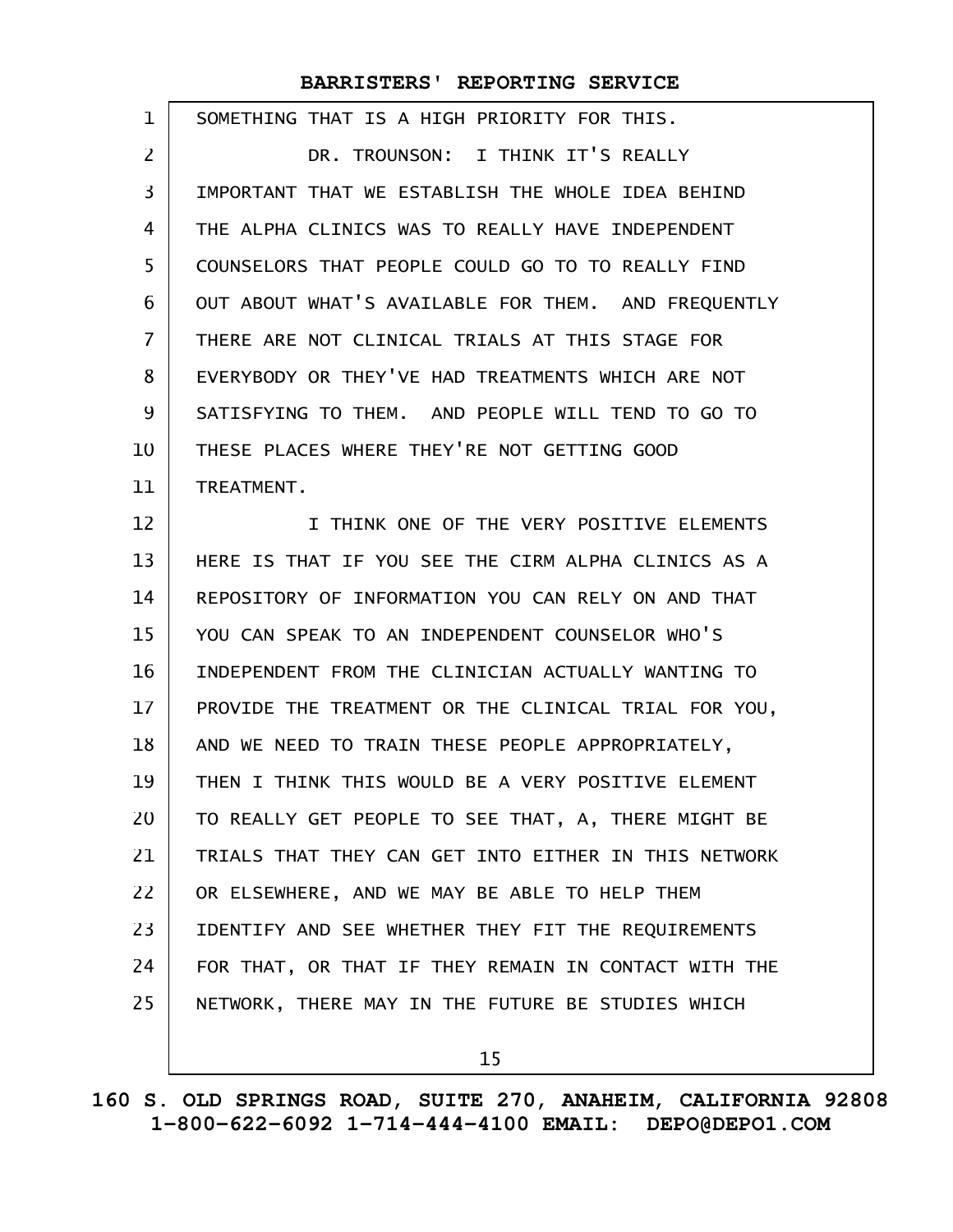| $\mathbf 1$    | THEY COULD ENTER. BUT RATHER THAT THAN GOING INTO    |
|----------------|------------------------------------------------------|
| $\overline{2}$ | PLACES WHERE THERE WOULD NOT BE APPROPRIATE          |
| 3              | TREATMENT.                                           |
| 4              | SO I THINK THERE IS AN IMPORTANT PLACE FOR           |
| 5              | THE UNIVERSITIES TO TRAIN THESE COUNSELORS, IF YOU   |
| 6              | LIKE, IN THE SAME WAY GENETIC COUNSELORS REALLY HAVE |
| $\overline{7}$ | BEEN DEVELOPED IN THE AREAS OF PEOPLE WHO ARE        |
| 8              | INTERESTED IN ACCESSING TREATMENTS FOR GENETIC       |
| 9              | DISEASES.                                            |
| 10             | CHAIRMAN LO: THANKS. ANY OTHER                       |
| 11             | QUESTIONS?                                           |
| 12             | DR. BOTKIN: I HAVE TWO QUICK QUESTIONS, I            |
| 13             | THINK. WOULD YOU ANTICIPATE THAT THE COORDINATING    |
| 14             | CENTER MIGHT BE ONE OF THE CLINICAL CENTERS, OR IS   |
| 15             | THIS LIKELY TO BE OR IS THIS ANTICIPATED TO BE A     |
| 16             | COMPLETELY INDEPENDENT ENTITY?                       |
| 17             | DR. DEWITT: IT COULD BE EITHER. SO THE               |
| 18             | PROGRAM DIRECTOR OF A CLINICAL SITE WOULD NOT BE     |
| 19             | ABLE TO BE THE PROGRAM DIRECTOR FOR THE COORDINATING |
| 20             | CENTER, BUT THEY COULD BE BOTH LOCATED AT THE SAME   |
| 21             | INSTITUTION. ALTERNATIVELY, THE COORDINATING CENTER  |
| 22             | COULD BE A SEPARATE ENTITY LIKE A CRO-TYPE ENTITY.   |
| 23             | DR. BOTKIN: SECOND QUESTION IS WHETHER,              |
| 24             | I'M LOOKING AT THE DIAGRAM NOW ABOUT THE SPONSOR     |
| 25             | RELATIONSHIP WITH THE NETWORK, AND WOULD YOU         |
|                | 16                                                   |

**160 S. OLD SPRINGS ROAD, SUITE 270, ANAHEIM, CALIFORNIA 92808 1-800-622-6092 1-714-444-4100 EMAIL: DEPO@DEPO1.COM**

 $\mathsf{l}$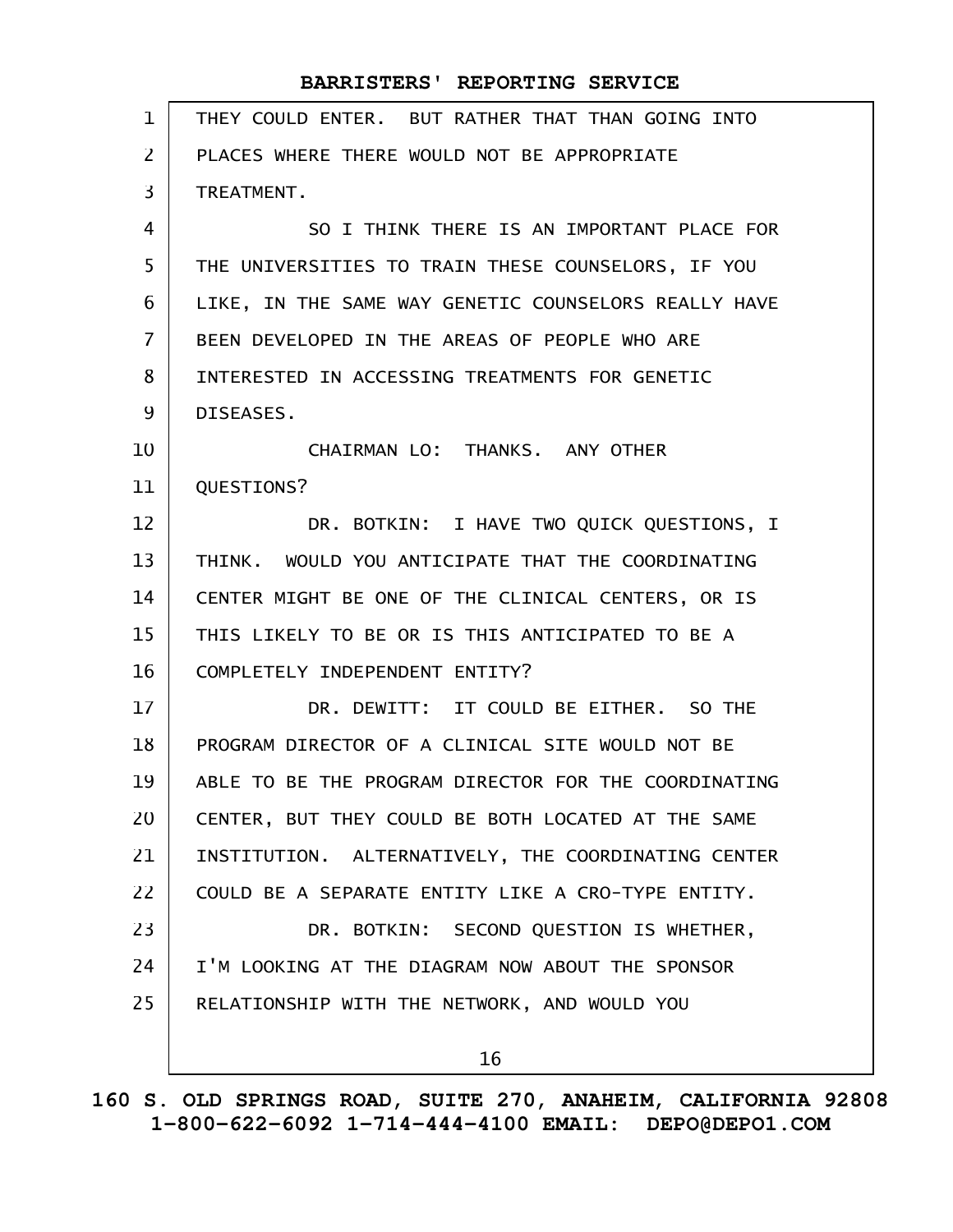| $\mathbf{1}$   | ANTICIPATE THAT SPONSORS WOULD ALWAYS BE WORKING    |
|----------------|-----------------------------------------------------|
| 2              | THROUGH THE NETWORK, OR MIGHT A SPONSOR DECIDE TO   |
| 3              | WORK INDEPENDENTLY WITH ONE OF THE CLINICS FOR A    |
| 4              | PARTICULAR PROTOCOL?                                |
| 5              | DR. DEWITT: WHEN THE PROGRAM -- WHEN IT'S           |
| 6              | FIRST INITIATED, THE IDEA IS THAT THE LEAD          |
| $\overline{7}$ | ACTIVITIES WOULD BE WITH SPONSORS WHO WOULD WORK    |
| 8              | THROUGH THE CLINICS AND THERE WOULD BE THIS         |
| 9              | INTEGRATED ACTIVITY AND COORDINATION THROUGH THE    |
| 10             | COORDINATING CENTER. EVENTUALLY THE CLINICS WILL    |
| 11             | EXPAND THE TYPES OF ACTIVITIES THAT THEY WOULD BE   |
| 12             | INVOLVED WITH; HOWEVER, THERE WILL BE SOME          |
| 13             | REQUIREMENT IN TERMS OF DATA AND KNOWLEDGE SHARING  |
| 14             | THAT WOULD BE IN PLACE SO THAT THOSE ENTERING THE   |
| 15             | CLINICS WOULD ALSO BE ABLE TO PARTICIPATE AND       |
| 16             | DEPOSIT SOME OF THE VALUABLE KNOWLEDGE AND          |
| 17             | EXPERIENCES AND WHATEVER DATA COULD BE MADE         |
| 18             | AVAILABLE VIA THE COORDINATING CENTER.              |
| 19             | SO THE RELATIONSHIP WOULD STILL THE BE,             |
| 20             | THE SHORT ANSWER, IS DIRECTLY WITH THE CLINICS, NOT |
| 21             | NECESSARILY DIRECTLY WITH THE CIMC. BUT THE NATURE  |
| 22             | OF THE WAY THAT THE TRIAL IS CONDUCTED WILL BE      |
| 23             | DETERMINED BY THE SPONSOR WITH THE CLINIC. AND THE  |
| 24             | DEPOSITION OF INFORMATION OR PARTICIPATION IN THAT  |
| 25             | KNOWLEDGE SHARING WILL BE, AGAIN, VIA THE CLINIC,   |
|                | 17                                                  |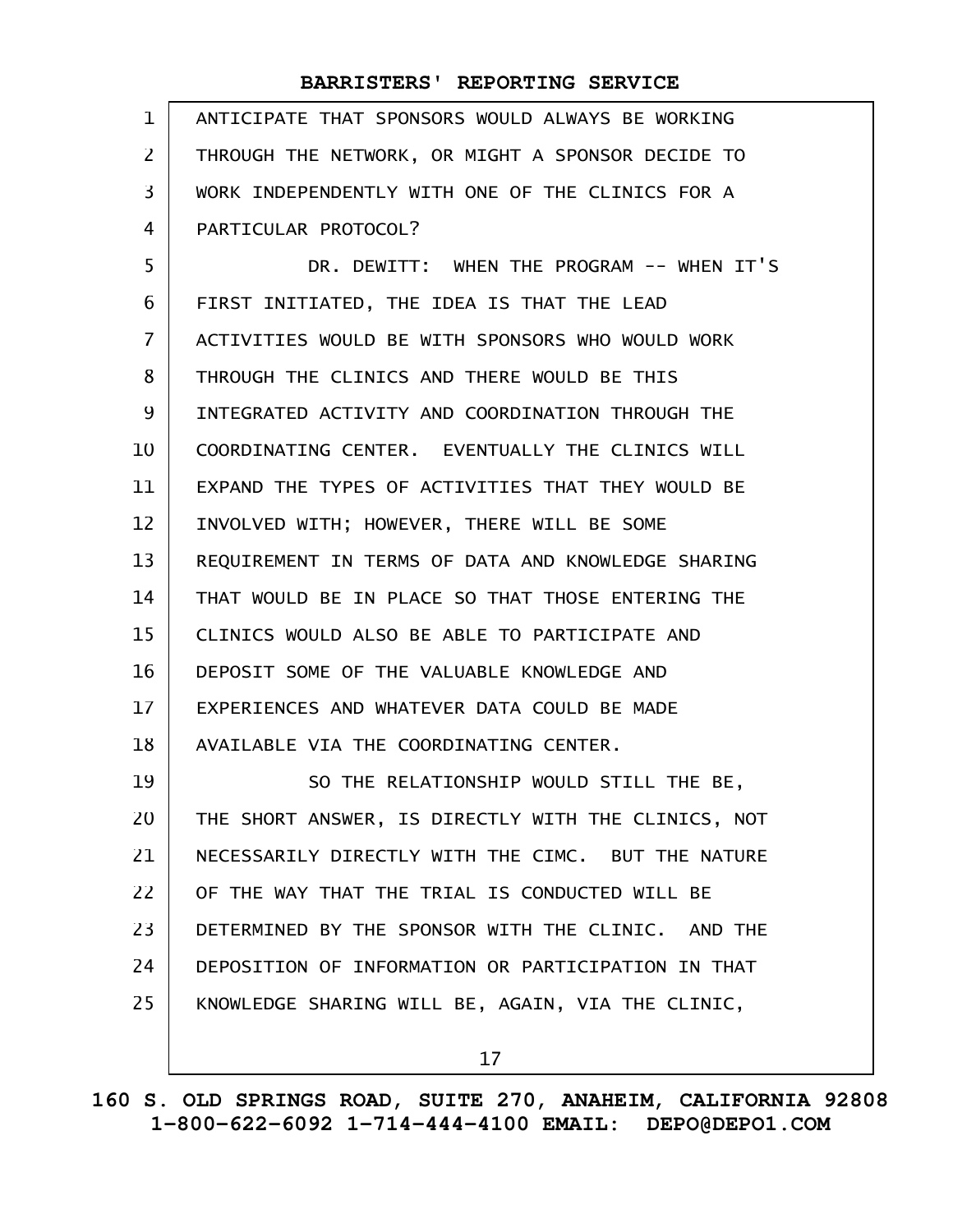| $\mathbf{1}$ | BUT COMPONENTS FROM THE SPONSORS WILL LIKELY BE      |
|--------------|------------------------------------------------------|
| 2            | INCLUDED IN THOSE ACTIVITIES.                        |
| 3            | DR. BOTKIN: I GUESS THE QUESTION WOULD BE            |
| 4            | WHETHER ALL THE RESEARCH IN THIS DOMAIN AT THOSE     |
| 5            | INSTITUTIONS THAT HAVE CLINICS WOULD BE GOVERNED BY  |
| 6            | THE SAME STANDARDS THAT ARE SET UP BY THE NETWORK,   |
| $\mathbf{7}$ | OR IF I AS A SPONSOR COULD DECIDE JUST TO WORK WITH  |
| 8            | ONE OF THE CLINICS AND NOT NECESSARILY BE HELD TO    |
| 9            | WHATEVER NETWORK STANDARDS HAD BEEN ESTABLISHED.     |
| 10           | DR. DEWITT: THERE WOULD BE A MINIMUM SET             |
| 11           | OF STANDARDS WHICH WOULD NOT BE INVASIVE BY ANY      |
| 12           | MEANS. THEY WOULD BE THINGS LIKE SIMILAR TO          |
| 13           | CAPTURING INFORMATION THAT ONE WOULD HAVE AT         |
| 14           | CLINTRIALS.GOV, FOR INSTANCE, SO THAT THERE'S THAT   |
| 15           | MINIMUM INFORMATION THAT WOULD BE DEPOSITED INTO THE |
| 16           | CENTER, BUT THEY WOULD NOT BY ANY MEANS BE OBLIGATED |
| 17           | TO USE ALL THE SERVICES THAT ARE PROVIDED BY THE     |
| 18           | CIMC, FOR INSTANCE, BECAUSE THOSE RESOURCES ARE      |
| 19           | MEANT TO BE SUPPORT RESOURCES TO ACCELERATE AND TO   |
| 20           | HELP RATHER THAN NECESSARILY MAJOR OVERSIGHT.        |
| 21           | BUT ELLEN FEIGAL IS ALSO HERE, AND SHE MAY           |
| 22           | HAVE SOME ADDITIONAL.                                |
| 23           | DR. FEIGAL: IF THAT ANSWERED YOUR                    |
| 24           | QUESTION, I DON'T NEED TO ADDRESS IT ANY FURTHER.    |
| 25           | BUT IF YOUR POINT WAS IS IT MANDATORY THAT SOMEBODY  |
|              | 18                                                   |
|              |                                                      |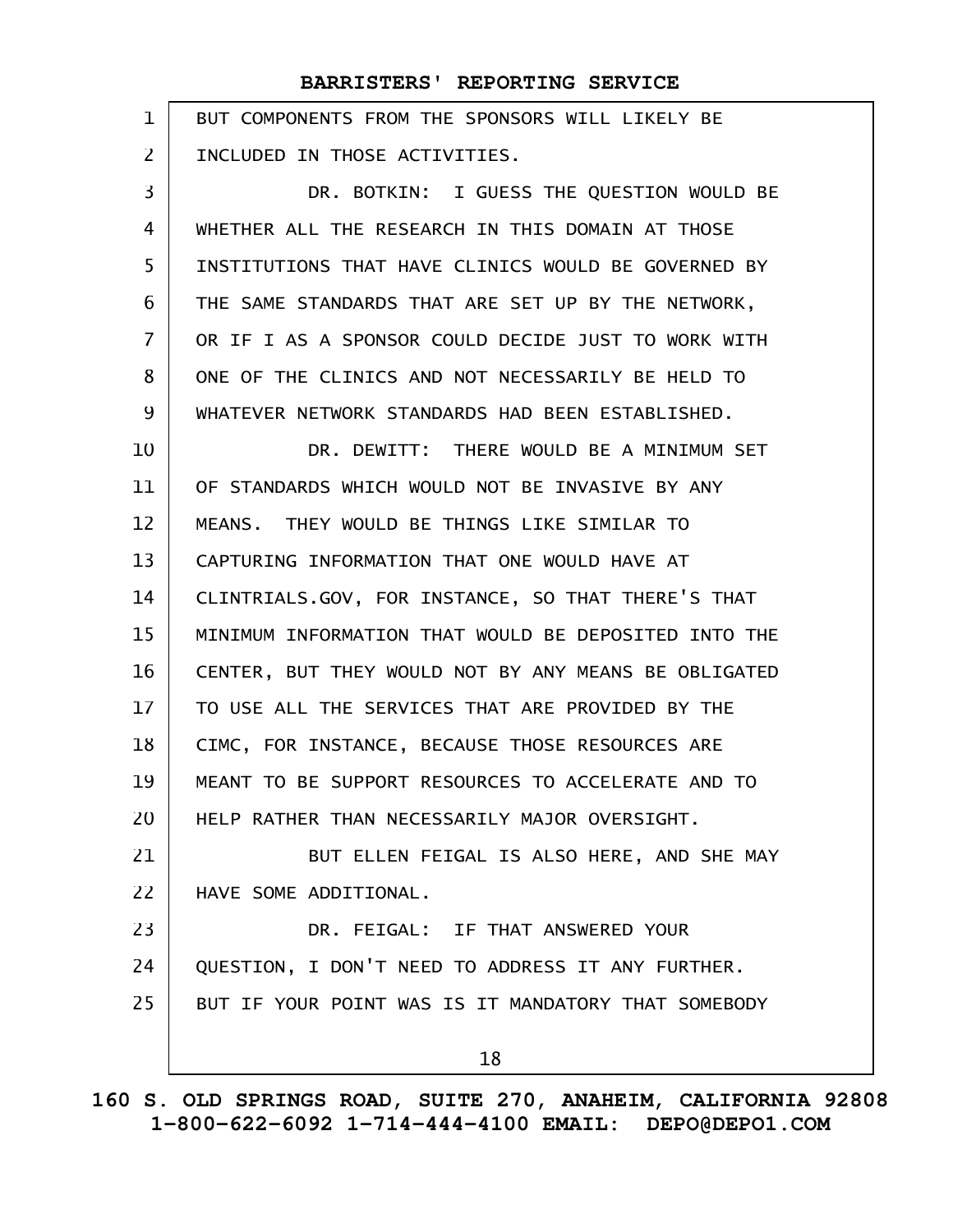| $\mathbf{1}$   | ENTERS THIS NETWORK TOGETHER, I THINK THE WAY MARIA |
|----------------|-----------------------------------------------------|
| $\overline{2}$ | DESCRIBED IT IS THAT WE'RE NOT MANDATING HOW THAT   |
| 3              | UNIVERSITY OR MEDICAL CENTER WOULD WORK IN ALL OF   |
| 4              | ITS VARIOUS ACTIVITIES. OUR EXPECTATION IS THAT IF  |
| 5              | IT INVOLVES STEM CELL CLINICAL TRIALS, THAT THERE   |
| 6              | WOULD BE THE EXPECTATION THAT THERE'S SOME          |
| $\overline{7}$ | CONNECTION WITH THE NETWORKS ABOUT THE TYPES OF     |
| 8              | QUALITY MEASURES COULD BE INCORPORATED INTO A       |
| 9              | NETWORK-TYPE TRIAL. WHETHER OR NOT THEY NEED THAT   |
| 10             | IS SOMETHING THAT THE SPONSOR AND THE CLINICAL SITE |
| 11             | TALKING WITH THE CIMC MIGHT BE ABLE TO FIGURE OUT.  |
| 12             | BASICALLY WHAT IT'S PROVIDING IS A                  |
| 13             | ONE-STOP SHOP FOR A SPONSOR, WHETHER THEY'RE FROM   |
| 14             | ACADEMIC OR INDUSTRY AREAS, BE ABLE TO ACCESS       |
| 15             | RESOURCE AND EXPERTISE SHOULD THEY NEED IT.         |
| 16             | DR. TROUNSON: IN ADDITION, IT MAY BE THAT           |
| 17             | IT'S INAPPROPRIATE FOR THE TRIAL TO GO ON AT EVERY  |
| 18             | SITE BECAUSE SOME OF THOSE CENTERS MIGHT BE, FOR    |
| 19             | EXAMPLE, SPECIFIED ON EYE DISEASE. SO, YOU KNOW, IT |
| 20             | KIND OF DEPENDS ON WHAT HAPPENS IN THE SELECTION    |
| 21             | PROCESS WHETHER THERE'S MORE SPECIFIC TYPE CLINICS  |
| 22             | IN THE NETWORK OR THEY'RE MORE GENERAL.             |
| 23             | DR. MILLAN: ON THAT SAME TOPIC, I SHOULD            |
| 24             | MENTION, AND WE HADN'T MENTIONED IT IN THIS         |
| 25             | PRESENTATION, THAT THERE WILL BE A STEERING         |
|                | 19                                                  |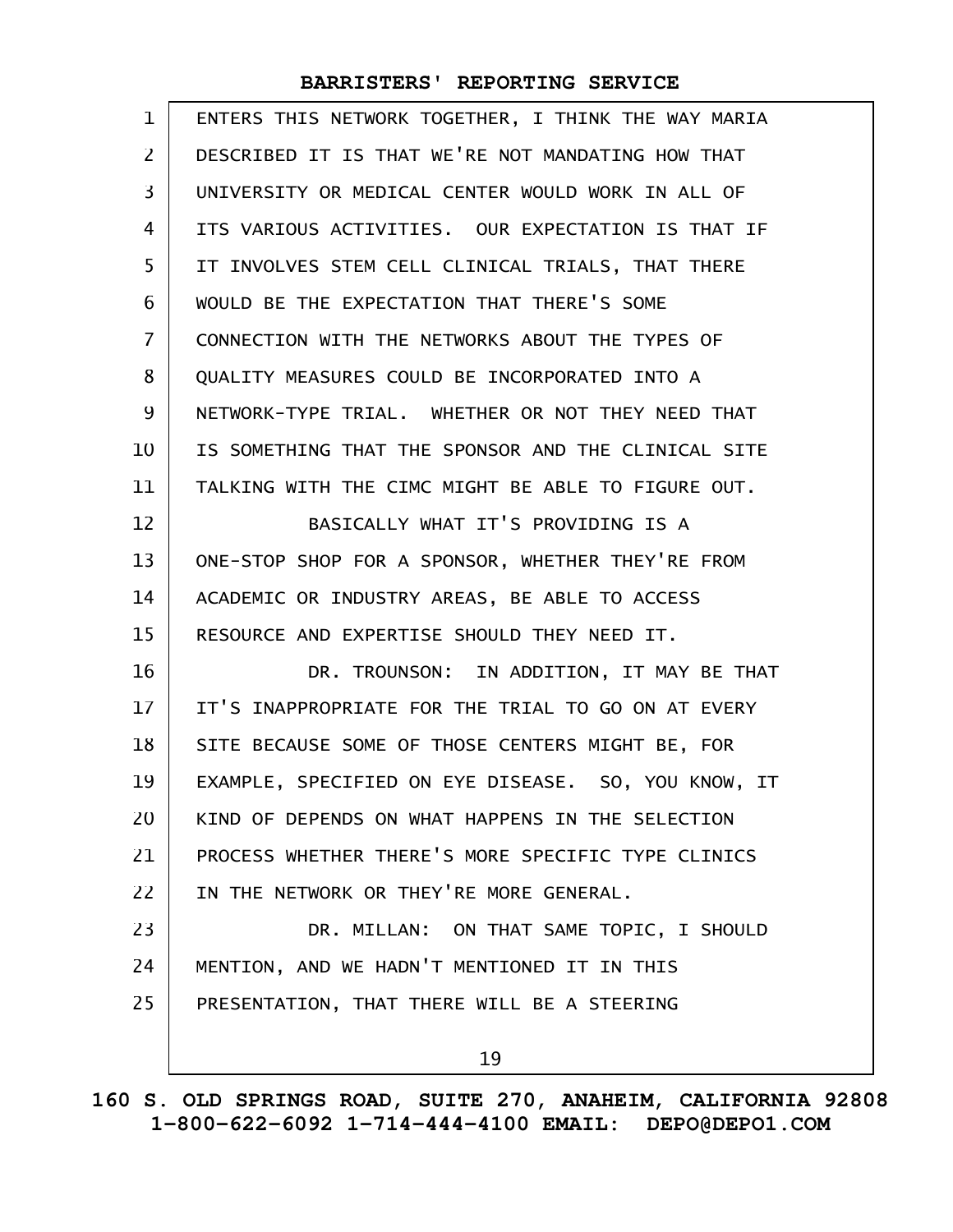| $\mathbf{1}$   | COMMITTEE THAT WILL BECOME PART OF THE ALPHA CLINICS |
|----------------|------------------------------------------------------|
| $\overline{2}$ | THEMSELVES AS WELL AS THE CIMC AND REPRESENTATION    |
| 3              | FROM CIRM THAT WILL HELP TO GUIDE THE CLINICS IN     |
| 4              | TERMS OF THE CHOICE OF CLINICAL TRIALS ENTERING,     |
| 5              | GUIDING SOME OF THE INITIATIVES, SUCH AS FORMATION   |
| 6              | OF STANDARDS, HOW TO CRAFT THE MANAGEMENT OF THE     |
| $\overline{7}$ | EDUCATIONAL PIECE AND THE DATABASE AND THOSE         |
| 8              | RESOURCES THAT ARE TO BE PROVIDED TO THE NETWORK.    |
| 9              | SO JUST WANTED TO MAKE SURE THAT THAT WAS            |
| 10             | OUT THERE BECAUSE THE STEERING COMMITTEE IS          |
| 11             | SOMETHING THAT WILL BE IN PLACE THAT THE NETWORK     |
| 12             | PARTICIPANTS WILL BE REQUIRED TO BE INVOLVED IN      |
| 13             | ACTIVELY AND WILL HAVE GREAT INPUT INTO AND WILL     |
| 14             | UTILIZE TO HELP THEM ALONG.                          |
| 15             | DR. BOTKIN: VERY GOOD. THANKS.                       |
| 16             | DR. LOMAX: LET'S JUST WAIT ON PUBLIC                 |
| 17             | COMMENT ONE MINUTE. I JUST WANT TO GET THROUGH THE   |
| 18             | DISCUSSION. WE WILL GO TO PUBLIC COMMENT, AND THEN   |
| 19             | WE CAN MOVE TO THE ACTION ITEM IN TERMS OF POLICY.   |
| 20             | SO ARE THERE ANY ADDITIONAL QUESTIONS OR             |
| 21             | COMMENTS?                                            |
| 22             | MS. FEIT: THIS IS MARCY FEIT. I JUST                 |
| 23             | WANTED TO LET YOU KNOW I JOINED THE CALL.            |
| 24             | CHAIRMAN LO: WELCOME, MARCY.                         |
| 25             | MS. FEIT: THANK YOU.                                 |
|                | 20                                                   |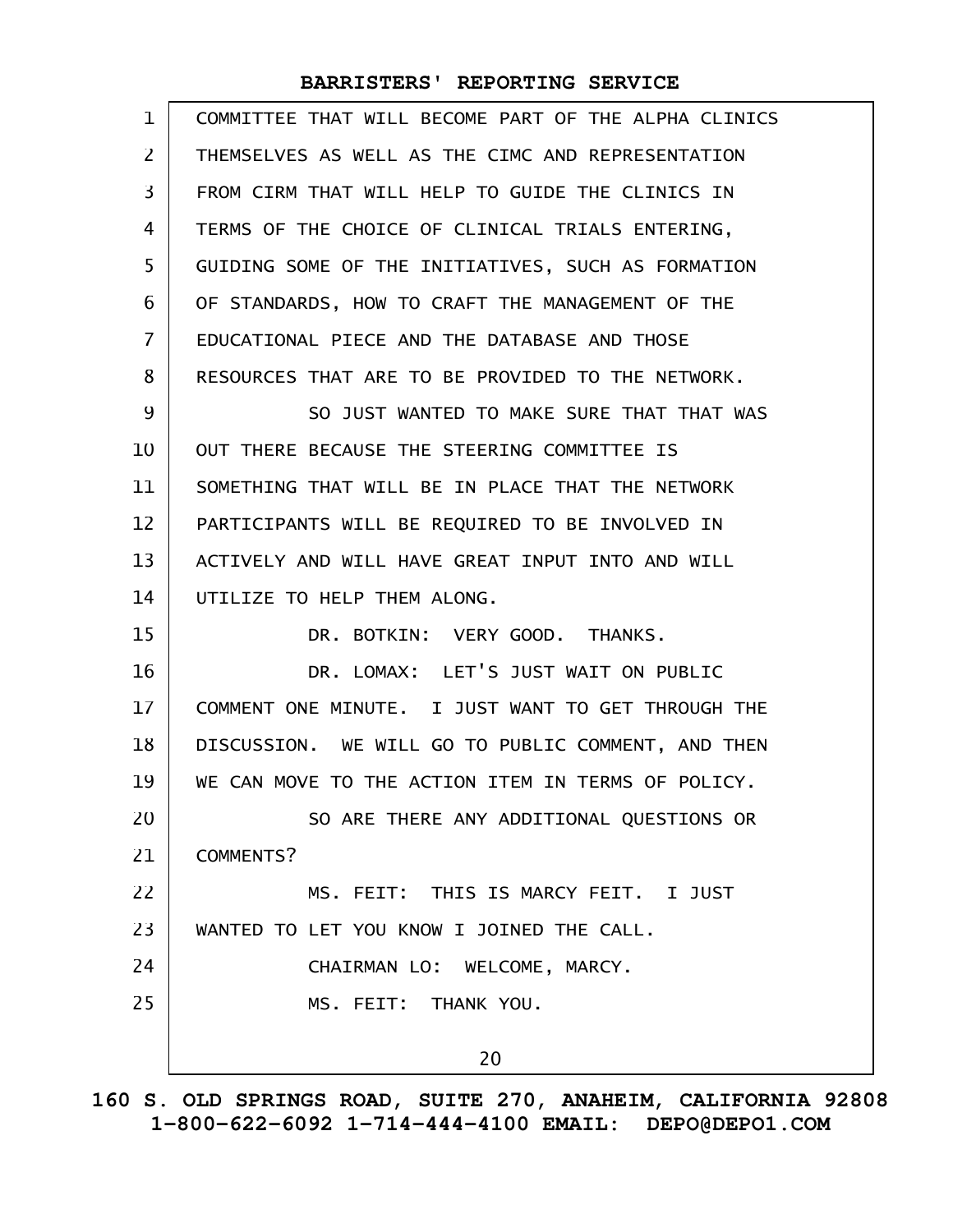| $\mathbf{1}$   | CHAIRMAN LO: OKAY. ANY FURTHER QUESTIONS             |
|----------------|------------------------------------------------------|
| $\mathsf{Z}$   | FROM THE COMMITTEE? ANY PUBLIC COMMENTS OR           |
| 3              | QUESTIONS?                                           |
| 4              | MR. REED: THIS IS DON REED. FROM THE                 |
| 5              | PATIENT ADVOCATE PERSPECTIVE, WHAT IT FEELS LIKE IS  |
| 6              | THAT THIS IS WHERE EVERYTHING, ALL THE YEARS OF WORK |
| $\overline{7}$ | CIRM HAS DONE COMES TOGETHER. IS THAT AN ACCURATE    |
| 8              | ASSESSMENT, THAT THIS IS WHERE ALL THE -- IS THIS    |
| 9              | THE PINNACLE THAT WE'VE BEEN STRIVING FOR?           |
| 10             | MS. LANSING: I CAN ANSWER THAT. IT                   |
| 11             | CERTAINLY -- DON, THIS IS SHERRY. AS A PATIENT       |
| 12             | ADVOCATE, I CAN SAY THIS IS CERTAINLY ONE OF THE     |
| 13             | PINNACLES BECAUSE THOSE OF US WHO ARE PATIENT        |
| 14             | ADVOCATES HAVE BEEN DREAMING OF A DAY THAT ALL OF    |
| 15             | THIS WONDERFUL, WONDERFUL, EXTRAORDINARY RESEARCH    |
| 16             | WOULD REACH THE PATIENTS. SO THIS IS THE BEGINNING,  |
| 17             | AND IT CERTAINLY IS A DAY OF PINNACLE, A DAY OF      |
| 18             | ACHIEVEMENT, BUT THE REAL PINNACLE WILL BE WHEN WE   |
| 19             | FIND CURES FOR THESE DISEASES OR MAKE THEM AT LEAST  |
| 20             | CHRONIC DISEASES.                                    |
| 21             | MR. REED: I WANT TO KNOW HOW TO SELL THIS            |
| 22             | BASICALLY. I WRITE ABOUT CIRM CONSTANTLY, AND I      |
| 23             | WANT TO KNOW HOW THIS SHOULD BE CHARACTERIZED. IT    |
| 24             | SEEMS TO ME LIKE THAT ALL OF THE CHANGES AND THE     |
| 25             | CURES, THEY'LL BE TRIED HERE, THEY'LL BE DONE HERE;  |
|                | 21                                                   |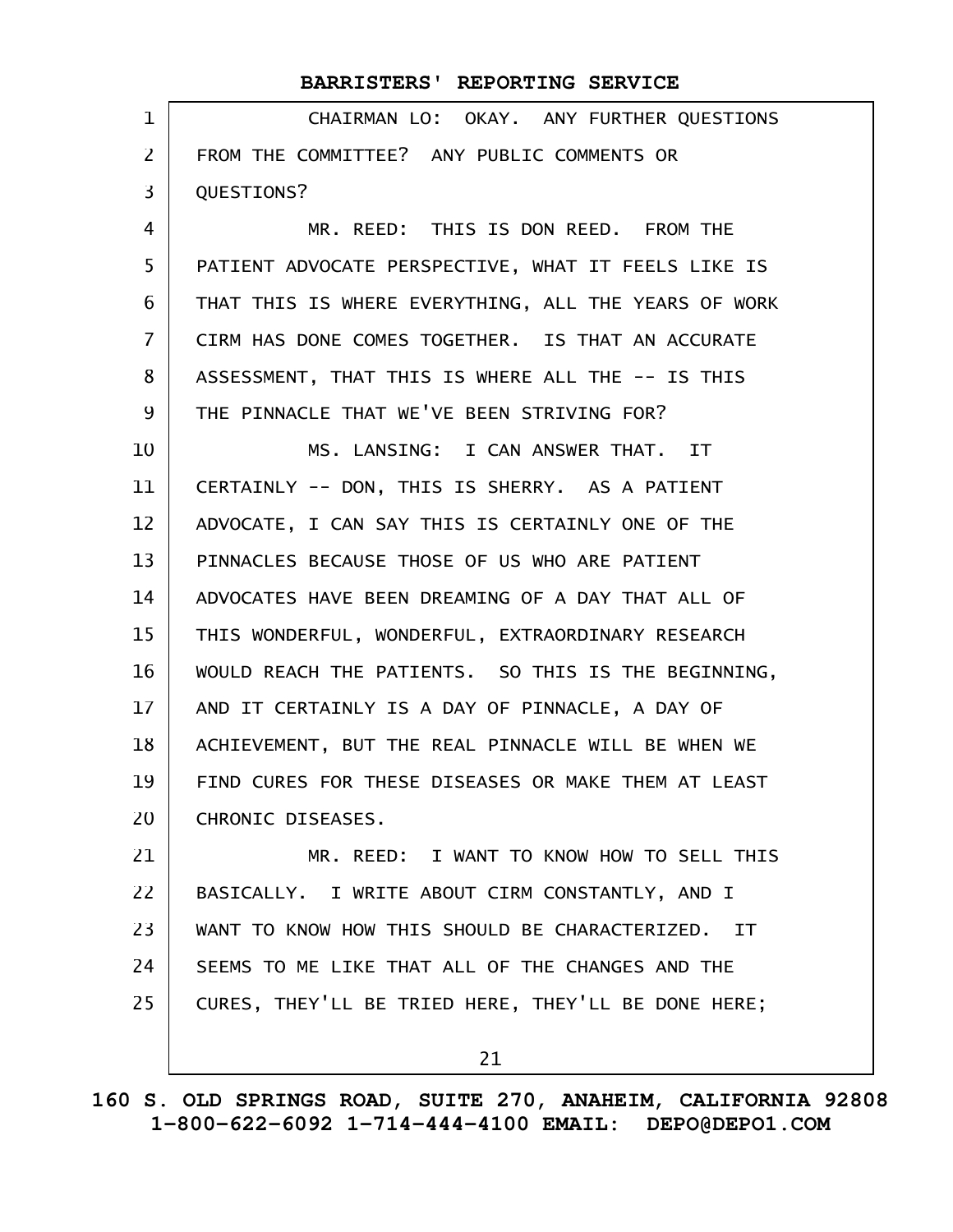IS THAT CORRECT?

1

DR. TROUNSON: LET ME JUST ANSWER SOME OF THAT, DON. YES, IT PROVIDES A FOCAL POINT PARTICULARLY FOR THE TREATMENT OF CELL-BASED THERAPIES. AND YOU NEED A LOT OF VERY SPECIFIC CAPACITY TO DELIVER CELL THERAPIES, DIFFERENT TO SURGERY AND DIFFERENT TO THE SMALL MOLECULES AND MONOCLONAL ANTIBODIES, ETC. CELL THERAPY REQUIRES THAT YOU EITHER TAKE A CELL FROM A PATIENT, MODIFY IT, GIVE IT BACK TO THEM, OR PROVIDE CELLS THAT HAVE BEEN DEVELOPED IN THE APPROPRIATE WAY AND UNDER CLINICAL TRIAL OR EVENTUALLY REGISTRATION, AND THEY ARE PROVIDED TO THE PATIENT FROM A SOURCE. THAT MIGHT BE AN ALLOGENEIC SOURCE FROM SOMEPLACE THAT'S NOT SPECIFIC TO THE PATIENT'S OWN CELLS. SO YOU ARE GOING TO HAVE TO HAVE THE CAPACITIES TO TREAT AND MANAGE AND DEVELOP AND GIVE THOSE CELLS TO THE PATIENTS, TO ACTUALLY PUT THEM IN WHEREVER, THE BRAIN, THE SPINAL COLUMN, WHEREVER THOSE CELLS NEED TO GO. SO THAT'S ANOTHER VERY IMPORTANT COMPONENT PART, MANAGING THE CELLS, MANAGING THE DELIVERY, AND PROVIDING THIS INFRASTRUCTURE THAT CAN HELP BE A RECORD OF WHAT'S HAPPENING AND HELP OTHERS WHO ARE INTERESTED IN THIS MOVING FORWARD. 2 3 4 5 6 7 8 9 10 11 12 13 14 15 16 17 18 19 20 21 22 23 24 25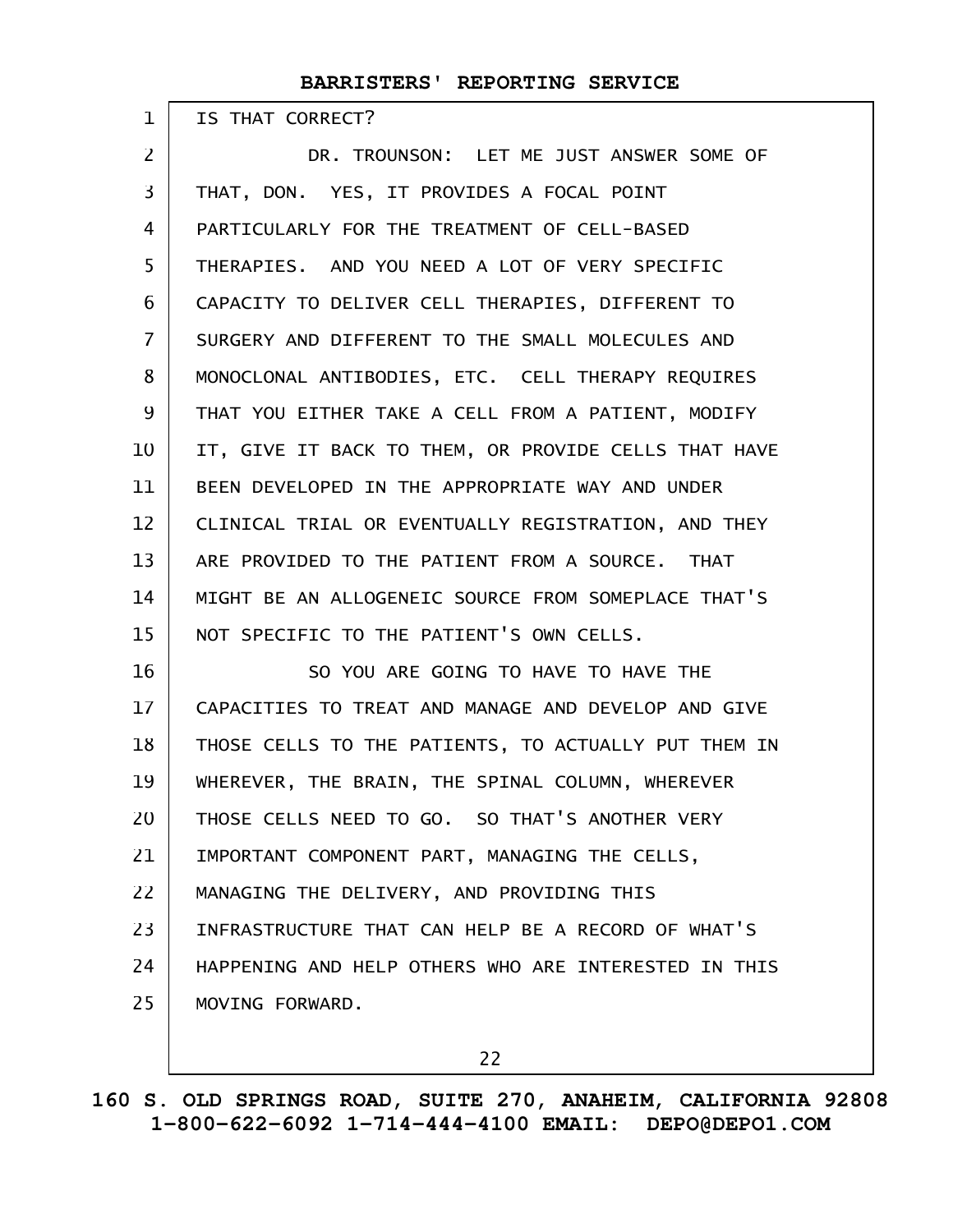| 1              | IT'S VERY CLEAR TO US THAT MANY OTHER                |
|----------------|------------------------------------------------------|
| $\overline{2}$ | PLACES ARE INTERESTED IN HOW THIS IS GOING TO WORK   |
| 3              | BECAUSE THEY SEE THIS AS A POSSIBLE MODEL TO ADOPT   |
| 4              | NATIONALLY OR INTERNATIONALLY. SO WE HAVE HAD A LOT  |
| 5              | OF INPUT FROM OTHER PLACES SAYING OF INTEREST TO SEE |
| 6              | HOW THIS IS GOING TO WORK, CAN IT BE SUSTAINABLE IN  |
| $\overline{7}$ | THE LONGER TERM, OF COURSE. WE'RE ACTUALLY NOT       |
| 8              | PAYING FOR THE ACTUAL CLINICAL TRIALS BECAUSE WE     |
| 9              | CAN'T DO THAT WITH THE AMOUNT OF MONEY THAT WE HAVE, |
| 10             | BUT WE CAN PROVIDE THE INFRASTRUCTURE FOR THIS TO    |
| 11             | HAPPEN.                                              |
| 12             | WE CALL IT ALPHA BECAUSE IT'S IN THE                 |
| 13             | PRIMARY RESEARCH INSTITUTIONS, THEY BEING THE MOST   |
| 14             | APPROPRIATE PLACE TO START THIS KIND OF NETWORK.     |
| 15             | LATER ON IT MAY GO OUT TO BETA SITES OR DELTA SITES  |
| 16             | AS IS APPROPRIATE AS HAS HAD IN CANCER AND IN OTHER  |
| 17             | TREATMENTS. SO I THINK THIS IS VERY INTERESTING AND  |
| 18             | VERY VISUAL FOR PEOPLE TO TRY AND SEE HOW IT'S GOING |
| 19             | TO FUNCTION, AND PARTICULARLY THINGS LIKE HOW DO YOU |
| 20             | KEEP THIS FUNCTIONING, HOW DOES IT WORK IN THE       |
| 21             | LONGER TERM, AND WILL PATIENTS FEEL REALLY           |
| 22             | COMFORTABLE GOING TO THESE PLACES. I THINK THEY      |
| 23             | WILL BECAUSE THEY'LL HAVE REAL EXPERTS HELPING THEM. |
| 24             | AND IF YOU HAVE A DISEASE WHICH IS REALLY            |
| 25             | NOT VERY COMMON, THIS MIGHT BE A PLACE WHERE YOU CAN |
|                | 23                                                   |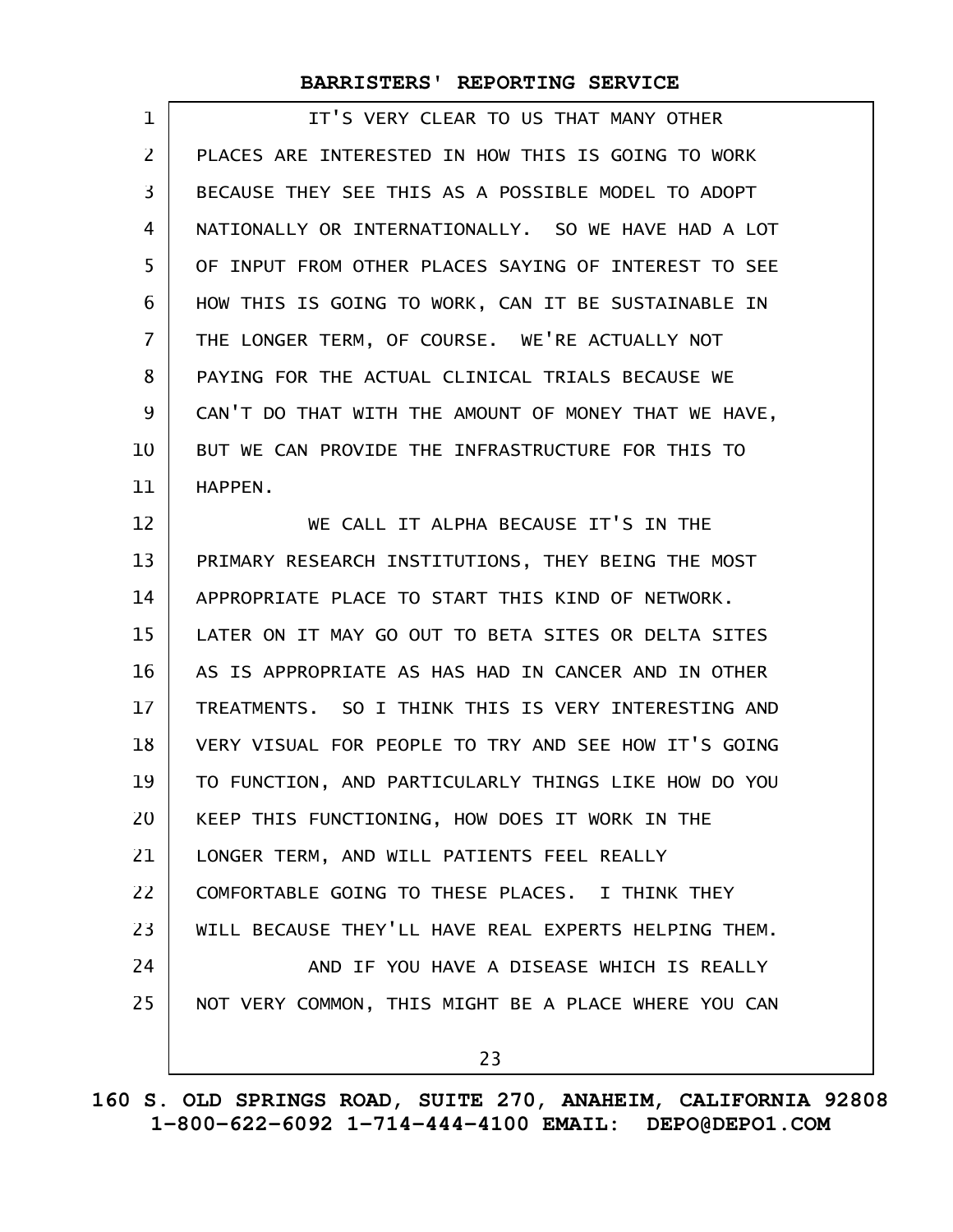| 1 GET HELP TO FIND WHERE THERE MIGHT BE SOMETHING     |
|-------------------------------------------------------|
| 2   HAPPENING, NOT NECESSARILY IN THE NETWORK, BUT IN |
| 3 SOME OTHER PLACE THAT YOU WOULD FEEL THAT WOULD BE  |
| 4   REASONABLE TO CONTACT THEM TO GET A REGISTERED    |
| 5   CLINICAL TREATMENT.                               |

DR. FEIGAL: I JUST WANT TO ADD WELL-DESIGNED CLINICAL TRIALS ARE THE ONLY WAY THAT WE CAN ADVANCE AND TRANSFORM MEDICINE. SO THIS IS PUTTING INTO PLACE AN INFRASTRUCTURE TO MAKE SURE THOSE WELL-DESIGNED EXPERIMENTS OF THESE NOVEL AND VERY PROMISING THERAPIES CAN TAKE PLACE. SO I JUST WANTED TO MAKE THAT CLEAR. WE DO FUND IN OTHER INITIATIVES CLINICAL TRIALS, BUT THIS IS REALLY SUPPLYING A WAY TO DO IT IN A HIGH QUALITY AND HOPEFULLY OUR INTENT IS IN A VERY EFFICIENT MANNER SO THAT WE CAN ALSO IMPACT ON HOW CLINICAL TRIALS ARE DONE AND DO IT IN A MORE CREATIVE AND INNOVATIVE WAY SO THAT WE CAN BE COGNIZANT OF THE HEALTH ECONOMICS OF HOW THESE NEW THERAPIES WILL BE ABLE TO COME INTO THE COMMERCIAL MARKET. DR. LOMAX: SO AT THIS STAGE, BERNIE, SHOULD WE MOVE FORWARD TO THE POLICY? CAN YOU MOVE 6 7 8 9 10 11 12 13 14 15 16 17 18 19 20 21 22

TWO SLIDES FORWARD. THERE'S A TIMELINE SLIDE. IF FOLKS ARE INTERESTED, WE CAN MOVE THROUGH THAT. AND WANTED TO MOVE TO ISSUES FOR CONSIDERATION BY THE 23 24 25

24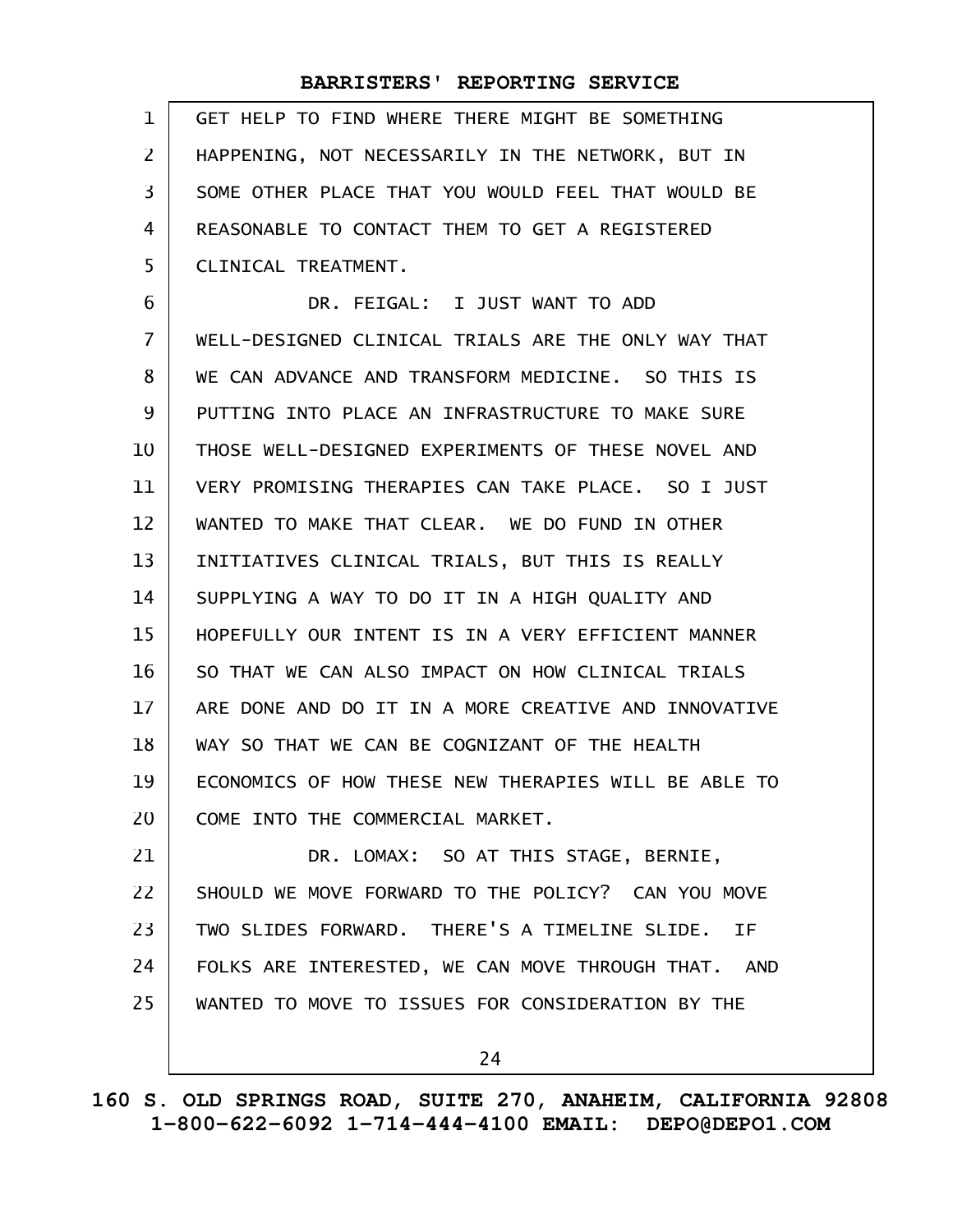| $\mathbf{1}$    | WORKING GROUP.                                       |
|-----------------|------------------------------------------------------|
| $\overline{2}$  | CHAIRMAN LO: SO IT'S THE -- GEOFF JUST               |
| $\overline{3}$  | READ THE TITLE OF THE SLIDE. IT'S IN BLUE.           |
| 4               | DR. LOMAX: SLIDE 11.                                 |
| 5               | CHAIRMAN LO: GO, GEOFF.                              |
| 6               | DR. LOMAX: SO AS A LEAD-UP TO THIS POINT             |
| $\overline{7}$  | IN TIME, WE DID HOLD MULTIPLE WORKSHOPS AND MEETINGS |
| 8               | TO CONSIDER OVERSIGHT ASPECTS OF CLINICAL TRIALS.    |
| 9               | AND NOTABLY THERE WAS A LARGE ALPHA CLINICS WORKSHOP |
| 10              | NOVEMBER OF LAST YEAR. AND JOHN WAGNER, JEFF         |
| 11              | SHEEHY, FRANCISCO PRIETO, AND, MARCY, I DON'T RECALL |
| 12 <sup>2</sup> | IF YOU ATTENDED THAT, BUT WE DID HAVE A SIZABLE      |
| 13              | REPRESENTATION BY WORKING GROUP MEMBERS. AND A       |
| 14              | SUBSTANTIAL FOCUS OF THAT WORKSHOP WAS OVERSIGHT     |
| 15              | ISSUES IN CLINICAL TRIALS.                           |
| 16              | IN ADDITION, WE THEN CONVENED A WORKSHOP             |
| 17 <sup>2</sup> | OF CIRM GRANTEES TO REALLY HEAR ABOUT SORT OF THE    |
| 18              | CURRENT STATE OF THE ART IN TERMS OF THE DEVELOPMENT |
| 19              | OF THE ESCRO OR STEM CELL RESEARCH OVERSIGHT         |
| 20              | COMMITTEES. AND THAT WORKSHOP WAS IN JUNE. AND IN    |
| 21              | EACH OF THOSE EVENTS, THERE WAS A MAJOR -- WELL, THE |
| 22              | ALPHA CLINICS WORKSHOP WAS FOCUSED SPECIFICALLY ON   |
| 23              | ALPHA CLINICS. THE ESCRO WORKSHOP, A MAJOR SEGMENT   |
| 24              | OF THAT WORKSHOP WAS HAVING THE PARTICIPANTS HEAR    |
| 25              | BASICALLY THE SAME PRESENTATION YOU JUST HEARD AND   |
|                 |                                                      |

25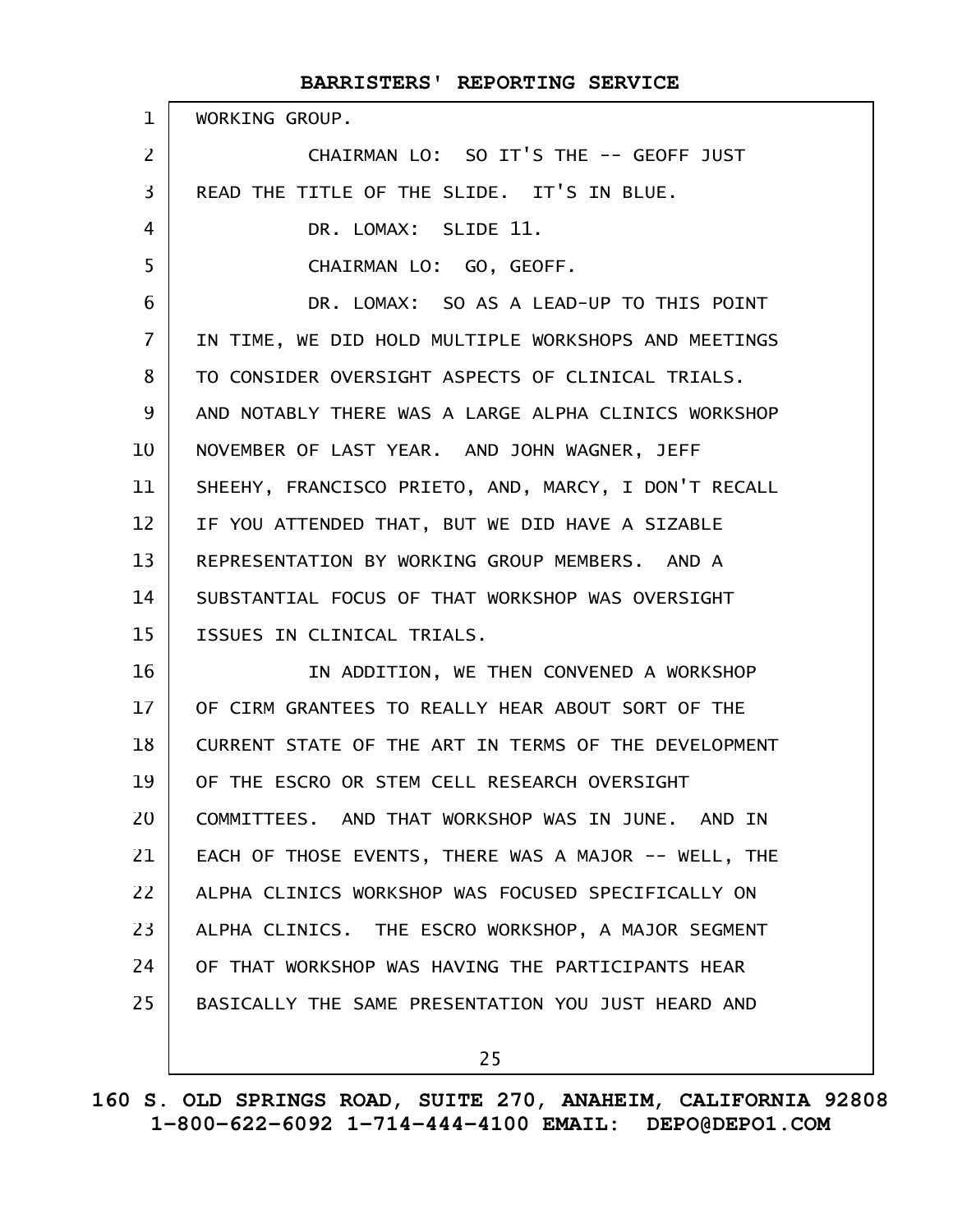| $\mathbf{1}$      | THEN GO INTO AN IN-DEPTH DISCUSSION ABOUT SORT OF    |
|-------------------|------------------------------------------------------|
| $\overline{2}$    | OPERATIONALLY HOW BEST TO ENSURE THE OVERSIGHT       |
| 3                 | REVIEW OF CLINICAL TRIALS.                           |
| 4                 | AND WHAT EMERGED FROM THOSE DISCUSSIONS,             |
| 5                 | AND PARTICULARLY THE SECOND DISCUSSION, IS THAT IN   |
| 6                 | TERMS OF APPLIED CLINICAL RESEARCH AS OPPOSED TO     |
| $\overline{7}$    | BASIC RESEARCH, OUR GRANTEES HAVE REALLY MOVED TO    |
| 8                 | WHAT I'M NICKNAMING AN IRB-CENTRIC APPROACH WHERE    |
| 9                 | THE DECISIONS ABOUT RISK, BENEFIT, SAFETY,           |
| 10                | EVALUATION OF CELL-BASED THERAPIES IS GOING ON IN AN |
| 11                | IRB SETTING WITH TECHNICAL SUPPORT FROM EITHER THE   |
| $12 \overline{ }$ | SCRO'S, SO IT WOULD BE A JOINT IRB-ESCRO MEETING, OR |
| 13                | MEMBERS FROM THE ESCRO ARE PARTICIPATING IN THOSE    |
| 14                | DISCUSSIONS, BUT THE DELIBERATIONS ARE REALLY        |
| 15                | FOCUSED IN THE IRB SETTING.                          |
| 16                | AND WHAT OUR GRANTEES HAVE REALLY                    |
| 17                | EMPHASIZED IS THAT THE INSTITUTIONAL REVIEW BOARD    |
| 18                | ALWAYS HAS THE RESPONSIBILITY FOR THE REVIEW AND     |
| 19                | OVERSIGHT OF CLINICAL TRIALS. THAT'S KIND OF A       |
| 20                | UNIVERSAL TRUTH. AND WHAT THEY RECOMMENDED OR        |
| 21                | SUGGESTED WOULD BE IMPORTANT FOR REALLY MAKING THE   |
| 22                | REGULATORY GLIDEPATH SORT OF CLEAR AND EFFICIENT IS  |
| 23                | THAT IF THE CIRM REGULATIONS REALLY MADE CLEAR THAT  |
| 24                | THE REVIEW AND OVERSIGHT OF CELL-BASED TRIALS WAS    |
| 25                | SORT OF THAT THE LEAD BODY, IF YOU WILL, IS THE IRB  |
|                   |                                                      |

26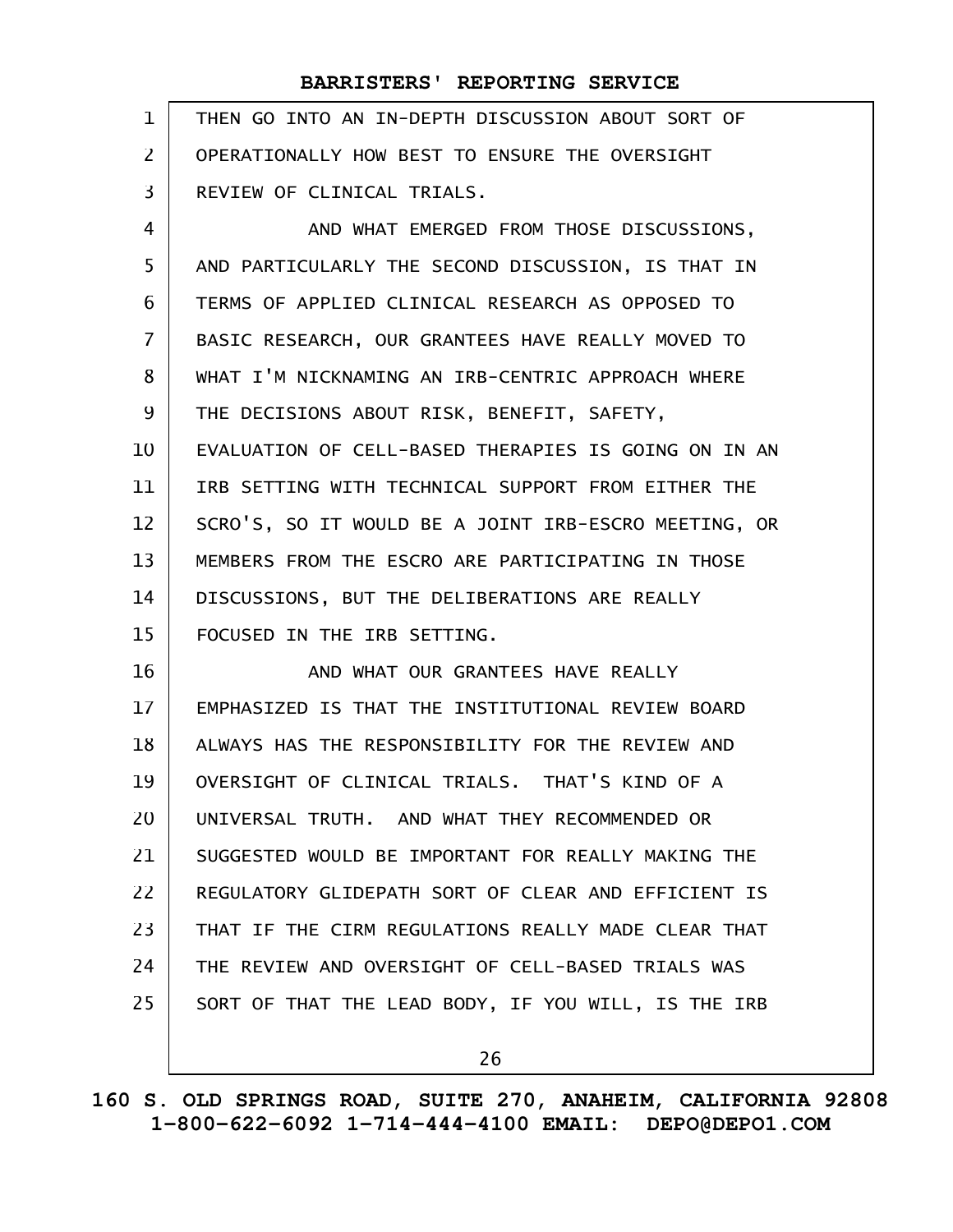| $\mathbf 1$       | AND THAT THE REGULATIONS REFLECT THAT POSITION.      |
|-------------------|------------------------------------------------------|
| $\overline{2}$    | AND SO WHAT WE'VE DONE IS WE'VE PROVIDED             |
| 3                 | SOME -- GIVEN YOU A SENSE OF SORT OF HOW THE CURRENT |
| 4                 | REGULATIONS HAVE A LITTLE BIT OF A TWIST TO IT, AND  |
| 5                 | I THINK THE HISTORY OF THIS IS THAT WHEN WE          |
| 6                 | ORIGINALLY PUT THE CIRM REGULATIONS TOGETHER, I      |
| 7                 | THINK WE WERE FOCUSED ALMOST ENTIRELY ON THE BASIC   |
| 8                 | RESEARCH ENVIRONMENT, BUT WE THOUGHT WE SHOULD       |
| 9                 | INCLUDE SOMETHING ON CLINICAL TRIALS. AND I KNOW     |
| 10                | THERE'S A NUMBER OF MEMBERS THAT WERE THERE AT THAT  |
| 11                | TIME; SO IF I'M MISSTATING THAT, PLEASE CORRECT ME.  |
| $12 \overline{ }$ | BUT WE KIND OF LEFT THAT TO SOMETHING THAT -- THE    |
| 13                | IMPERATIVE SIX YEARS AGO WAS TO REALLY HAVE          |
| 14                | REGULATIONS IN PLACE OR SEVEN YEARS AGO THAT ENABLED |
| 15                | THE BASIC RESEARCH TO MOVE FORWARD, AND WE ALWAYS    |
| 16                | KNEW THERE WOULD BE A POINT IN TIME WHERE WE'D WANT  |
| 17                | TO COME BACK AND THINK THROUGH THE CLINICAL SETTING  |
| 18                | IN MORE DETAIL.                                      |
| 19                | AND BASED ON THAT FEEDBACK, WE IDENTIFIED            |
| 20                | A COUPLE OF THINGS THAT ARE IN THE REGULATIONS THAT  |
| 21                | WE THINK COULD BE IMPROVED TO REALLY REFLECT THE     |
| 22                | CURRENT STANDARD OF CARE, STATE OF THE ART IN        |
| 23                | RESEARCH OVERSIGHT IN THE CLINICAL SETTING. IF YOU   |
| 24                | NOTICE, WE CIRCULATED SOME OPTIONS LANGUAGE. WE      |
| 25                | DON'T HAVE A SLIDE ON THAT, BUT IT WAS CIRCULATED TO |
|                   | 27                                                   |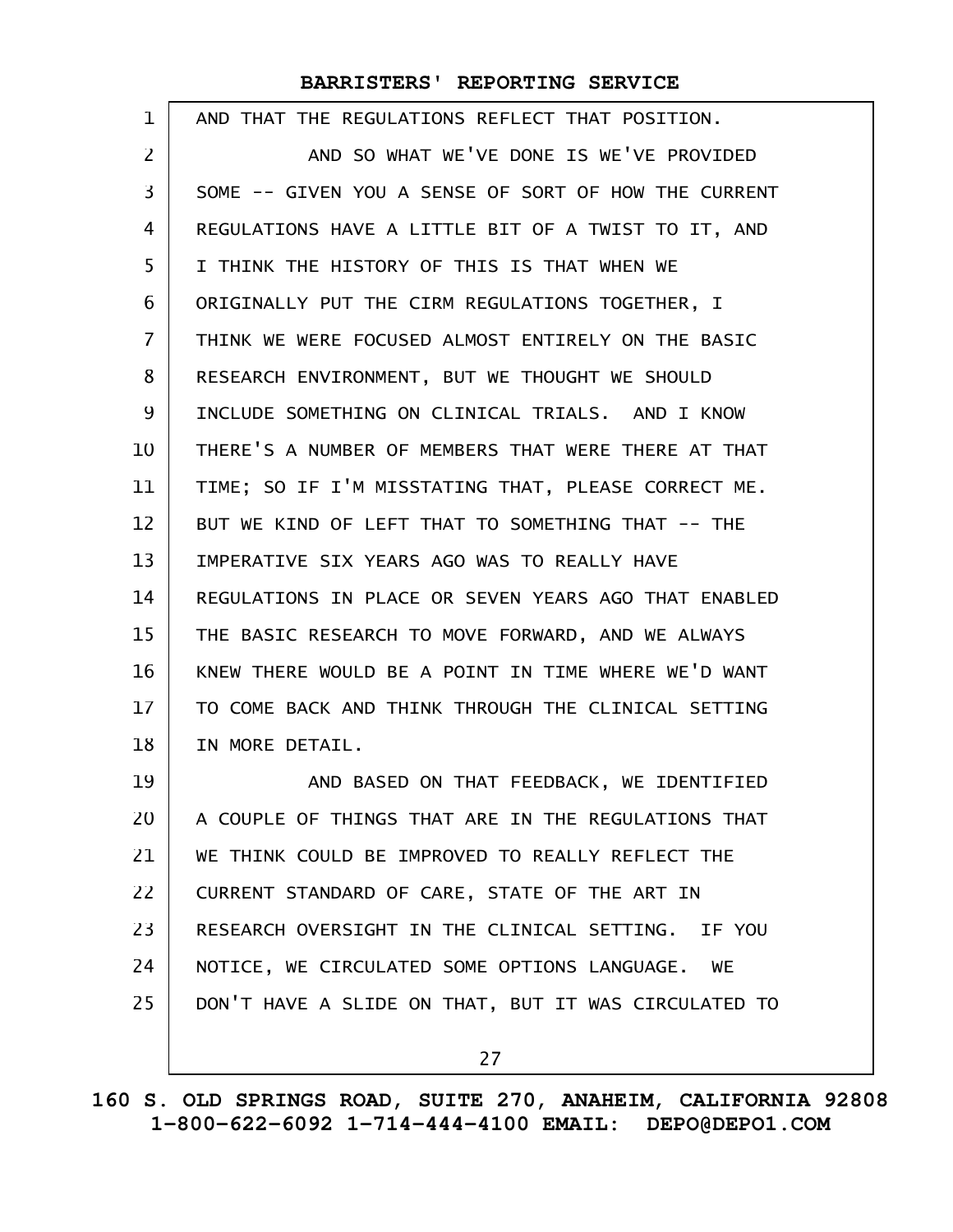| $\mathbf 1$    | YOU ALL. THE HEADING IS SECTION 170, CIRM MEDICAL    |
|----------------|------------------------------------------------------|
| $\overline{2}$ | AND ETHICAL STANDARDS REGULATIONS.                   |
| 3              | THERE'S A SORT OF A STRIKE-THROUGH OF                |
| 4              | SECTION F, WHICH IS THIS IS THE SECTION THAT SORT OF |
| 5              | DISCUSSES THE RESEARCH -- THE REVIEW AND OVERSIGHT   |
| 6              | OBLIGATIONS. AND AT THE MOMENT IT SAYS THE ESCRO     |
| $\overline{7}$ | SHALL REQUIRE THE INVESTIGATOR TO PROVIDE A CERTAIN  |
| 8              | SET OF INFORMATION TO THE ESCRO. AND THE WAY THAT    |
| 9              | IS WORDED, THERE WERE, AGAIN, A NUMBER OF PROBLEMS   |
| 10             | IDENTIFIED WITH THAT WORDING IN TERMS OF KIND OF     |
| 11             | CREATING CONFUSION AND, MORE SPECIFICALLY, CREATING  |
| 12             | OVERLAP IN TERMS OF IRB RESPONSIBILITIES.            |
| 13             | AND, AGAIN, THIS IS TOUCHED ON IN THE                |
| 14             | BACKGROUND MEMO. SO WHAT WE'VE PROVIDED TO YOU ALL   |
| 15             | IS LANGUAGE THAT WE THINK WOULD CREATE GREATER       |
| 16             | FLEXIBILITY IN TERMS OF ALLOWING -- FIRST OF ALL,    |
| 17             | ALLOWING OVERSIGHT TO REALLY GO -- THE POINT OF      |
| 18             | RESPONSIBILITY BEING WITH THE IRB CONSISTENT WITH    |
| 19             | NATIONAL REGULATIONS. AND FURTHERMORE, WE STILL SEE  |
| 20             | A ROLE FOR THE OVERSIGHT COMMITTEE IN TERMS OF DOING |
| 21             | THE THINGS THAT IT TRADITIONALLY DOES IN TERMS OF    |
| 22             | CHECKING CELL LINES AND REVIEWING DOCUMENTATION.     |
| 23             | THEN RATHER THAN HAVING IT PLAY A -- SORT OF         |
| 24             | MANDATING IT TO PERFORM CERTAIN ACTIONS, WE TALK     |
| 25             | ABOUT CONFIRMING CERTAIN THINGS ARE IN PLACE,        |
|                |                                                      |

28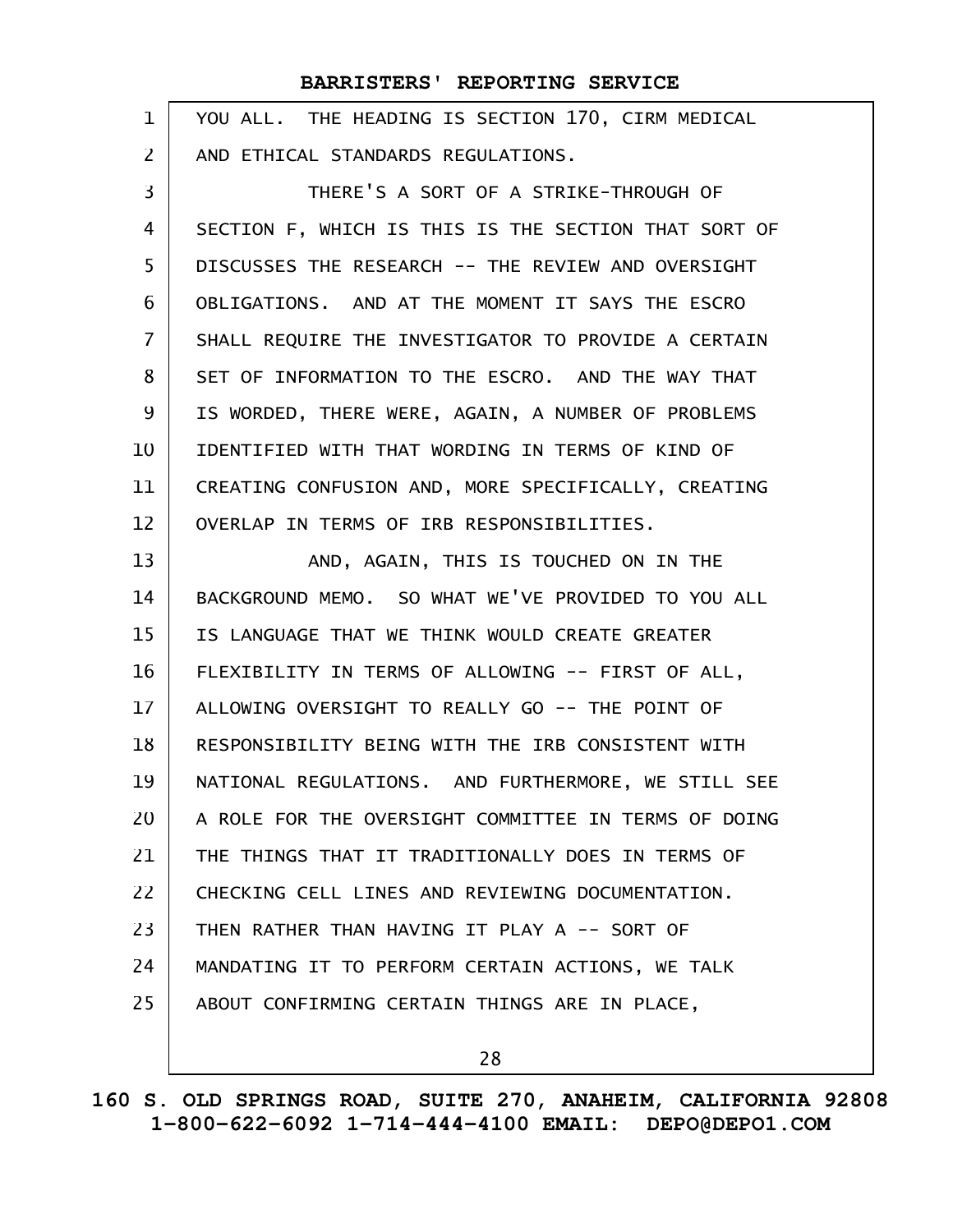| $\mathbf{1}$    | PARTICULARLY THERE'S AN ACCEPTABLE SCIENTIFIC        |
|-----------------|------------------------------------------------------|
| $\overline{2}$  | RATIONALE FOR INTRODUCING CELLS TO PATIENTS AND THAT |
| $\overline{3}$  | THERE'S BEEN AN IN-DEPTH EVALUATION OF THE EFFECTS   |
| $\overline{4}$  | OF CELL TRANSPLANTATION.                             |
| 5               | AND, AGAIN, WE THINK THIS IS AN APPROACH             |
| 6               | THAT THE IRB WOULD BE DOING THIS WORK ANYWAY, AND IT |
| $\overline{7}$  | ALLOWS SORT OF A CLEARER REGULATORY PATHWAY THAT     |
| 8               | REALLY REFLECTS WHAT'S ALREADY GOING ON IN THE       |
| 9               | INSTITUTIONS AT THIS TIME.                           |
| 10              | SO CAN I TURN IT OVER TO YOU, BERNIE?                |
| 11              | CHAIRMAN LO: THANKS. IF I CAN JUST SORT              |
| 12              | OF MAKE A FRAMING COMMENT HERE. FIRST, I JUST WANT   |
| 13              | TO EMPHASIZE THAT CIRM IS COMMITTED AND THE ALPHA    |
| 14              | CLINICS PROGRAM WILL BE COMMITTED TO PROVIDING NOT   |
| 15              | ONLY CUTTING-EDGE SCIENCE, BUT RIGOROUS, HIGH        |
| 16              | STANDARDS, ETHICAL STANDARDS, FOR THE CONDUCT OF     |
| 17 <sup>2</sup> | THOSE STEM CELL CLINICAL TRIALS. AND ON THE ONE      |
| 18              | HAND THERE ARE SOME TECHNICAL MODIFICATIONS TO OUR   |
| 19              | EXISTING REGULATION. IF YOU TAKE AWAY THE STRIKEOUT  |
| 20              | AT THE TOP OF THE PAGE, THE CURRENT REGULATION IS    |
| 21              | THAT THE SCRO SHALL REQUIRE INVESTIGATORS TO PROVIDE |
| 22              | INFORMATION.                                         |
| 23              | SO ONE THING WE THOUGHT IS IT WOULD BE               |
| 24              | DESIRABLE TO TIGHTEN THE LANGUAGE TO SAY SOMEONE HAS |
| 25              | TO CONFIRM THAT THERE IS AN ACCEPTABLE SCIENTIFIC    |
|                 | 29                                                   |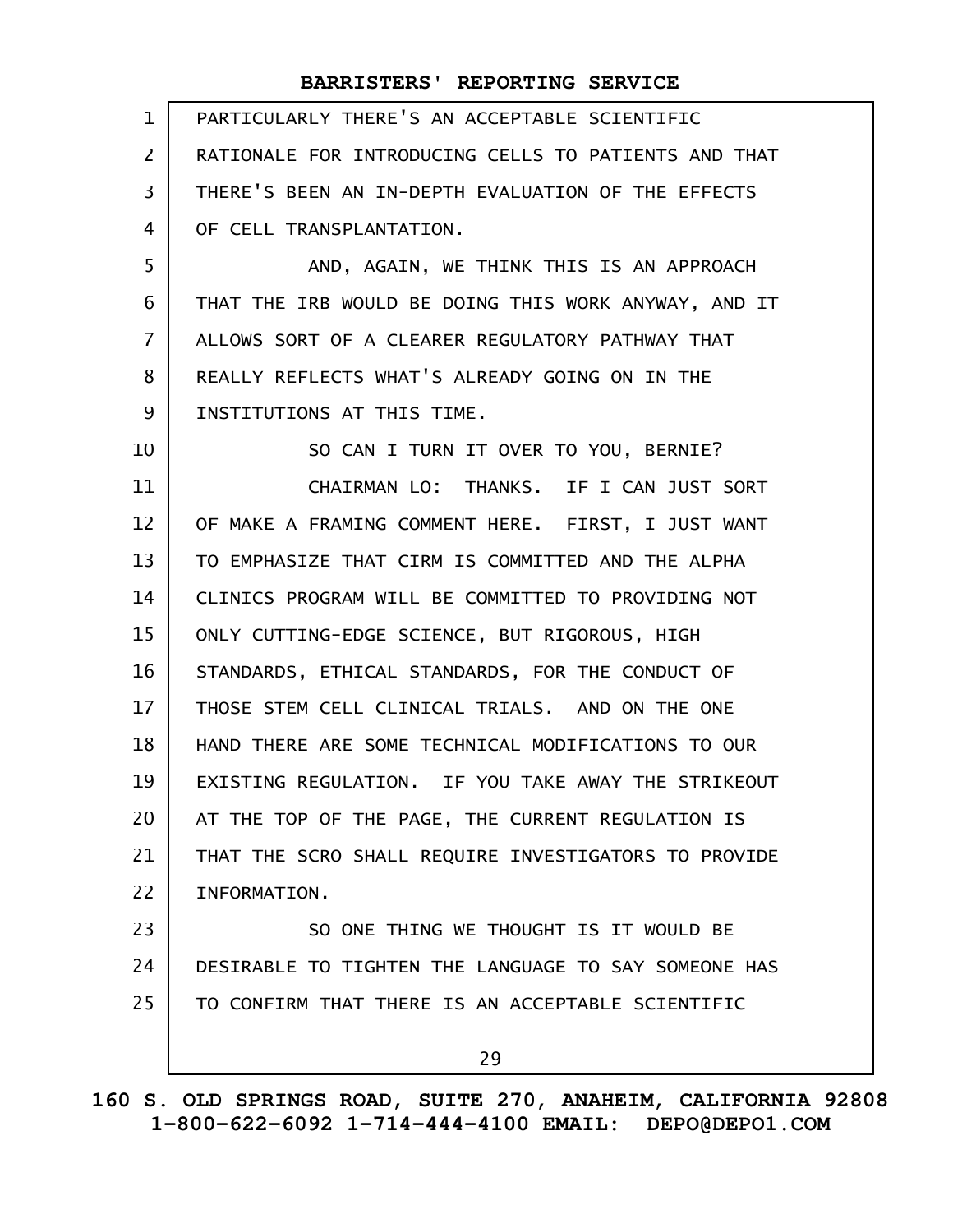| $\mathbf{1}$   | RATIONALE, THAT THE LINES HAVE BEEN ACCEPTABLY       |
|----------------|------------------------------------------------------|
| $\mathbf{Z}$   | DERIVED, AND THAT THE PATTERNS OF DIFFERENTIATION    |
| 3              | AND INTEGRATION HAVE BEEN EVALUATED, AND ALSO OTHER  |
| 4              | COMPLIANCE REVIEWS IN PLACE. BUT IN ADDITION -- SO   |
| 5              | WE'RE REALLY MAKING SURE THAT CERTAIN THINGS ARE     |
| 6              | REVIEWED AND JUDGED TO BE ADEQUATE, ACCEPTABLE.      |
| $\overline{7}$ | BEYOND THAT WE THOUGHT THAT THE RATIONALE            |
| 8              | FOR HAVING A SEPARATE SCRO WAS MUCH STRONGER FOR     |
| 9              | BASIC RESEARCH CARRIED OUT SEVEN YEARS AGO AND THAT  |
| 10             | NOW WITH THE EVALUATION OF OVERSIGHT OF CLINICAL     |
| 11             | TRIALS, WE WERE CONCERNED ABOUT A DUPLICATION OF     |
| 12             | EFFORT BETWEEN A SCRO AND AN IRB AND BASICALLY       |
| 13             | WANTED TO GIVE INSTITUTIONS CARRYING OUT CIRM-FUNDED |
| 14             | CLINICAL TRIALS, THIS WOULD INCLUDE THE ALPHA CLINIC |
| 15             | PROGRAM GRANTS, TO HAVE FLEXIBILITY AS TO HOW THIS   |
| 16             | OVERSIGHT IS DONE.                                   |
| 17             | ULTIMATELY, AS GEOFF SAID, THE IRB HAS TO            |
| 18             | APPROVE A CLINICAL TRIAL, AND WE'RE GIVING THE IRB   |
| 19             | THE OPTION OF DOING ALL THIS REVIEW ITSELF BY EITHER |
| 20             | HAVING MEMBERS OF THE COMMITTEE WHO HAVE THE         |
| 21             | SCIENTIFIC STEM CELL CLINICAL EXPERTS AND CLINICAL   |
| 22             | EXPERTISE, PERHAPS APPOINTING AD HOC MEMBERS. IF     |
| 23             | THEY WANT, THEY COULD STILL CONTINUE TO HAVE A       |
| 24             | SEPARATE SCRO COMMITTEE REVIEW ON THESE POINTS AND   |
| 25             | REPORT BACK TO IT, BUT WE'RE CLARIFYING THAT THE IRB |
|                |                                                      |

30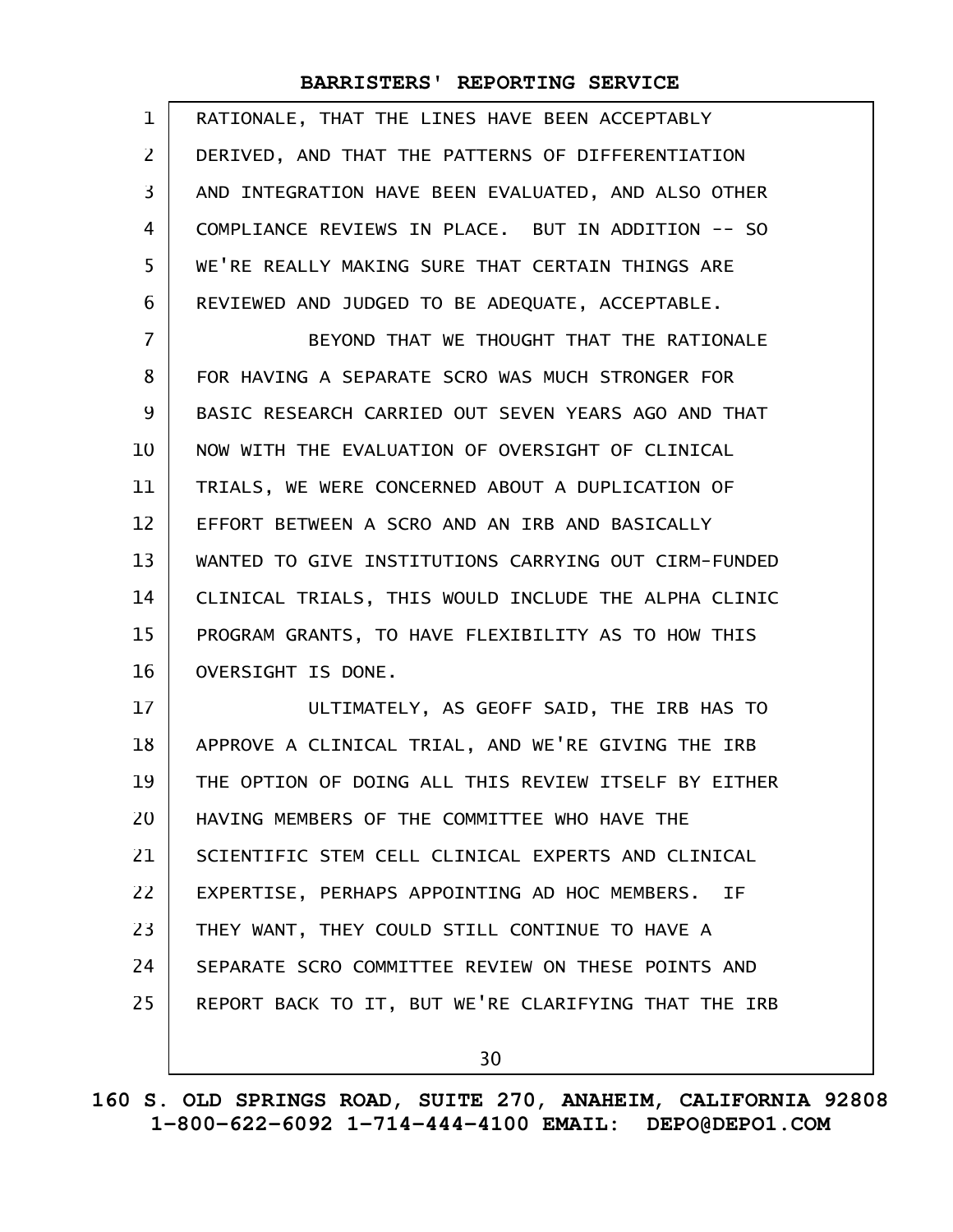| $\mathbf{1}$   | IS THE SORT OF FINAL COMMON PATHWAY, IF YOU WILL,    |
|----------------|------------------------------------------------------|
| 2              | FOR APPROVAL. AND WE'RE GIVING THE INSTITUTION       |
| $\overline{3}$ | FLEXIBILITY AS TO HOW THE IRB GOES ABOUT MAKING SURE |
| 4              | SCIENTIFIC, IMPORTANT SCIENTIFIC ISSUES ARE REVIEWED |
| 5              | AND APPROVED OF.                                     |
| 6              | SO THE GOAL IS CLEAR, AND WE'RE GIVING               |
| $\overline{7}$ | FLEXIBILITY AS TO HOW DIFFERENT INSTITUTIONS MAY     |
| 8              | CHOOSE TO GO ABOUT FULFILLING THAT GOAL.             |
| 9              | SO AT THIS POINT LET ME SORT OF INVITE SWG           |
| 10             | MEMBERS TO COMMENT AND SHARE THEIR THOUGHTS.         |
| 11             | DR. BOTKIN: THANKS FOR THAT                          |
| 12             | CLARIFICATION. THAT'S HELPFUL. JUST A COUPLE OF      |
| 13             | QUICK COMMENTS. I THINK THAT ONE OF THE THINGS THIS  |
| 14             | DOES BETWEEN THE TWO ALTERNATIVES IS REMOVES SOME OF |
| 15             | THE WEIGHT OF RESPONSIBILITY FROM THE INVESTIGATOR   |
| 16             | AND PUTS IT ON THE INSTITUTION IN THE FORM OF THE    |
| 17             | IRB. I THINK THAT MAKES SENSE, AND I THINK I VERY    |
| 18             | MUCH SUPPORT THE GENERAL THEME HERE OF DESIGNATING   |
| 19             | THE IRB AS THE APPROPRIATE REVIEW BODY. BUT SAY I    |
| 20             | THINK THERE'S SOME DISCUSSION AT THE NATIONAL LEVEL  |
| 21             | ABOUT TRYING TO HAVE THE CURRENT REGULATIONS PROVIDE |
| 22             | A LITTLE BIT MORE FOCUS ON THE INVESTIGATOR AS A     |
| 23             | PERSON WHO HAS TO TAKE RESPONSIBILITY FOR            |
| 24             | MAINTAINING SOME OF THE STANDARDS. I DON'T HAVE      |
| 25             | ANYTHING SPECIFIC TO SUGGEST THERE, BUT JUST TO      |
|                |                                                      |

31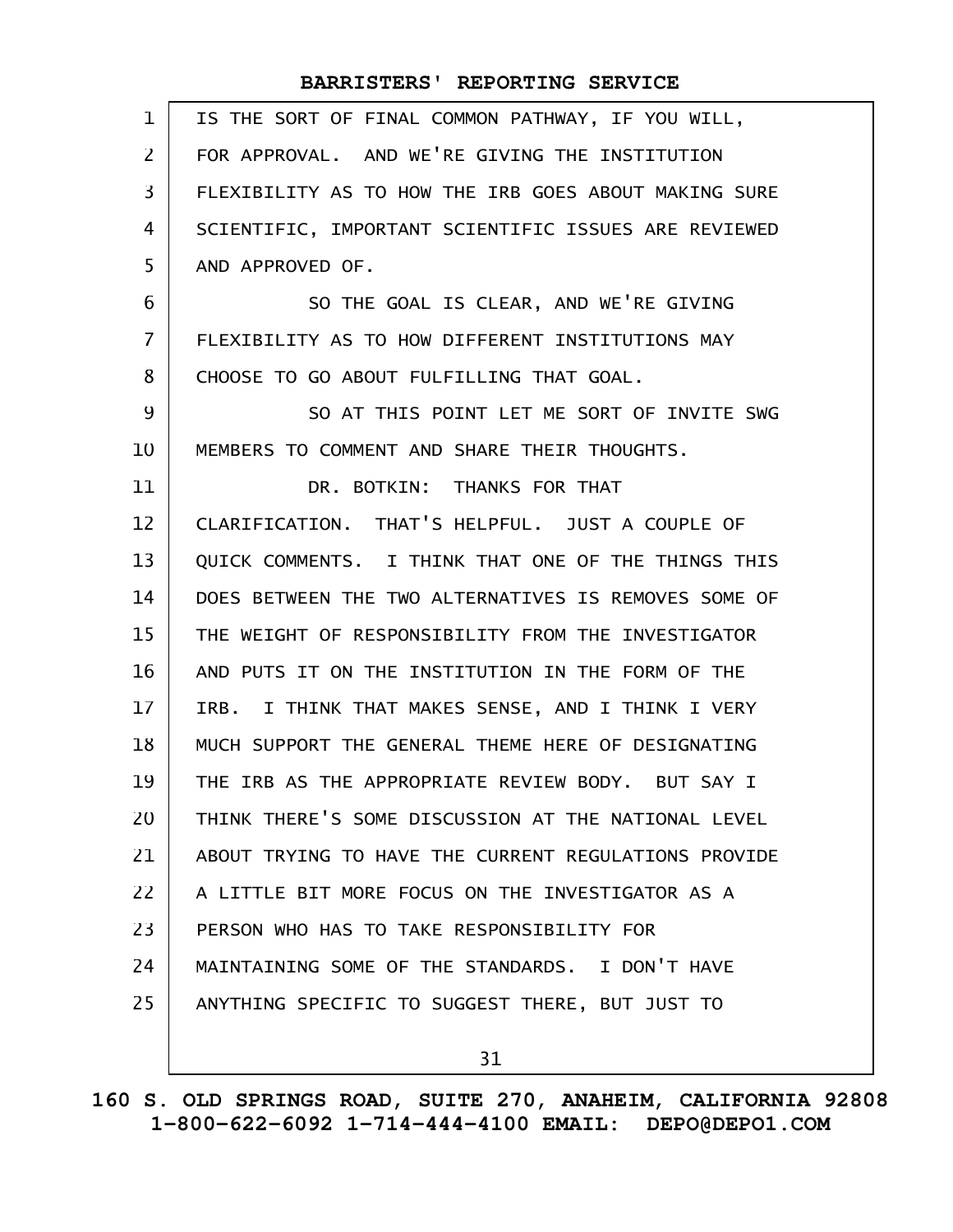THROW THAT OUT. THE OTHER MORE SPECIFIC POINT UNDER THE ALTERNATIVE, WHICH I THINK IN GENERAL IS GOOD, IS THAT THE LANGUAGE DOESN'T WORK VERY WELL. THE SECOND SENTENCE SAYS THE IRB MUST ASSURE THAT IT HAS ADEQUATE EXPERTISE TO, AND IF YOU DROP DOWN TO FOUR, PROVIDE DOCUMENTATION OF COMPLIANCE WITH, ETC. SO THAT'S NOT REALLY AN EXPERTISE ISSUE. SO WONDER WHETHER YOU REALLY WANT TO JUST SAY THE IRB MUST, COLON, ONE, CONFIRM THERE'S AN ACCEPTABLE SCIENTIFIC RATIONALE. AND IMPLICIT IN THAT CONFIRMATION WOULD BE THAT THERE IS ADEQUATE EXPERTISE TO FULFILL THAT FUNCTION. SO BASICALLY THE SUGGESTION IS GET RID OF THE EXPERTISE COMPONENT HERE AND JUST SAY THE IRB HAS TO DO THESE FOUR THINGS OR CONFIRM THESE FOUR THINGS. CHAIRMAN LO: OKAY. THANK YOU. OTHER COMMENTS, SUGGESTIONS? DR. LOMAX: SHALL I TAKE THAT AS A NO? CHAIRMAN LO: NO COMMENTS. JUST WANT TO MAKE SURE WE'RE NOT MISSING ANYONE. DR. LOMAX: ONE POINT OF PROCESS, BERNIE. JUST TO LET FOLKS KNOW, WHAT WE CONTEMPLATED -- AND THANK YOU, DR. BOTKIN. WE WILL TIDY THIS UP A BIT. 1 2 3 4 5 6 7 8 9 10 11 12 13 14 15 16 17 18 19 20 21 22 23 24 25

32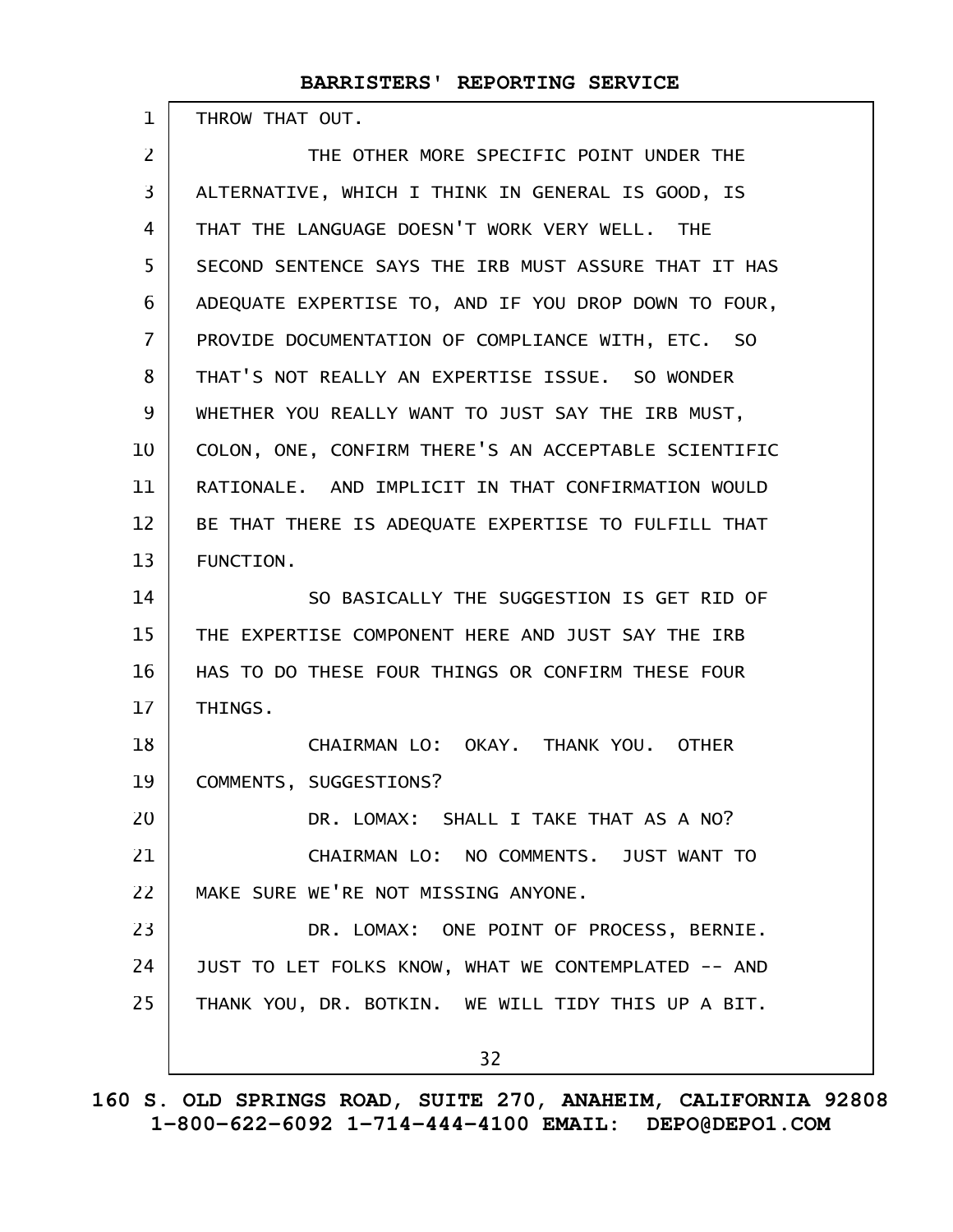| $\mathbf{1}$   | WE PROBABLY DIDN'T GIVE THIS THE LEVEL OF HARD       |
|----------------|------------------------------------------------------|
| 2              | REVIEW WE SHOULD HAVE, BUT WE WERE TRYING TO GET YOU |
| 3              | SOMETHING SPECIFIC TO REACT TO. AND WE APPRECIATE    |
| 4              | THOSE REACTIONS BECAUSE THEY'RE VERY SENSIBLE.       |
| 5              | WHAT WE ANTICIPATED WAS THAT WE WOULD,               |
| 6              | PENDING YOUR APPROVAL, PUT FORWARD BOTH OPTIONS      |
| $\overline{7}$ | REALLY AND IT WOULD GO THROUGH THE STANDARD PROCESS  |
| 8              | THROUGH WHICH WE WOULD THEN GET FEEDBACK FROM THE    |
| 9              | REGULATED COMMUNITY AND BE ABLE TO ALLOW THE PROCESS |
| 10             | TO DECIDE WHAT THE MOST EFFECTIVE FORMULATION OF     |
| 11             | THIS REGULATION WOULD BE. IT'S NOT NECESSARILY AN    |
| 12             | EITHER/OR. WE CAN ENTERTAIN BOTH OPTIONS AND THE     |
| 13             | EVIDENCE CAN SPEAK FOR ITSELF AS THE PROCESS MOVES   |
| 14             | FORWARD.                                             |
| 15             | CHAIRMAN LO: I JUST WANT TO MAKE SURE.               |
| 16             | JEFF BOTKIN MADE A SUGGESTION FOR AMENDING THE       |
| 17             | WORDING OF THE ALTERNATIVE. ANY COMMENTS FROM ANY    |
| 18             | OF THE SWG MEMBERS ON JEFF'S SUGGESTION TO MAKE IT   |
| 19             | MORE CLEAR AND LOGICAL?                              |
| 20             | GEOFF LOMAX -- SORRY. THERE'S TOO MANY               |
| 21             | JEFFS TO KEEP STRAIGHT OVER THE PHONE -- SINCE I     |
| 22             | DON'T HEAR ANY COMMENT FROM THE SWG, SHOULD WE THROW |
| 23             | THIS OPEN TO PUBLIC COMMENT ON THIS PARTICULAR ISSUE |
| 24             | OF THE 100070?                                       |
| 25             | DR. LOMAX: I THINK THAT WOULD BE -- WE               |
|                | 33                                                   |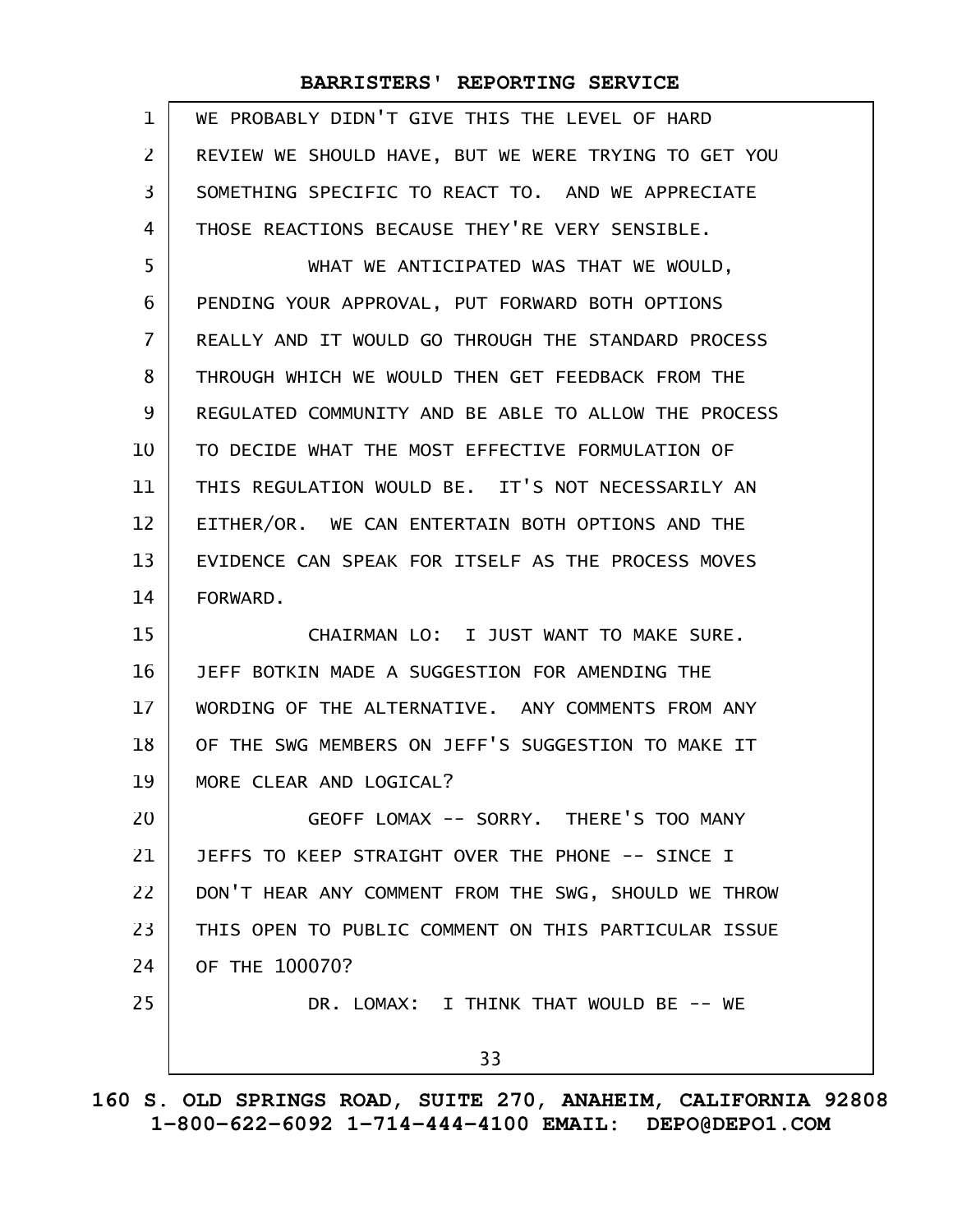| 1                 | HAVE SOME MEMBERS OF THE PUBLIC IN THE ROOM.         |
|-------------------|------------------------------------------------------|
| 2                 | CHAIRMAN LO: IF ANYONE WANTS TO COMMENT              |
| 3                 | ON THIS SPECIFIC ISSUE, WE WOULD WELCOME THAT.       |
| 4                 | DR. LOMAX: OKAY. NONE HERE.                          |
| 5                 | WHAT WE WOULD ASK YOU, THEN, IS WE WOULD             |
| 6                 | NEED TO PROPOSE A MOTION AND HAVE A SECOND, THE      |
| $\overline{7}$    | MOTION BEING THAT STAFF COULD MOVE FORWARD WITH THE  |
| 8                 | PROCESS. JAMES, CAN YOU HELP ME WITH THE LANGUAGE    |
| 9                 | HERE?                                                |
| 10                | MR. HARRISON: THE MOTION WOULD BE THAT               |
| 11                | THE STANDARDS WORKING GROUP WOULD RECOMMEND TO THE   |
| $12 \overline{ }$ | BOARD INITIATING THE PROCESS WITH THE OFFICE OF      |
| 13                | ADMINISTRATIVE LAW TO AMEND 100.070 BASED ON THE     |
| 14                | INPUT FROM THE STANDARDS WORKING GROUP AND THE       |
| 15                | PUBLIC.                                              |
| 16                | CHAIRMAN LO: WITH THE UNDERSTANDING THAT             |
| $17 \,$           | IT'S, I THINK, TO PRESENT THE TWO OPTIONS -- FOR THE |
| 18                | BOARD TO CONSIDER THOSE TWO OPTIONS AND TO POSSIBLY  |
| 19                | GET FEEDBACK FROM THE PUBLIC ON BOTH, OR DO WE HAVE  |
| 20                | TO CHOOSE ONE?                                       |
| 21                | MR. HARRISON: BOTH OPTIONS WOULD BE                  |
| 22                | PRESENTED.                                           |
| 23                | CHAIRMAN LO: OKAY. HAVE WE WRITTEN DOWN              |
| 24                | THE MOTION? AND DO YOU WANT TO REPEAT THAT,          |
| 25                | SOMEBODY?                                            |
|                   |                                                      |
|                   | 34                                                   |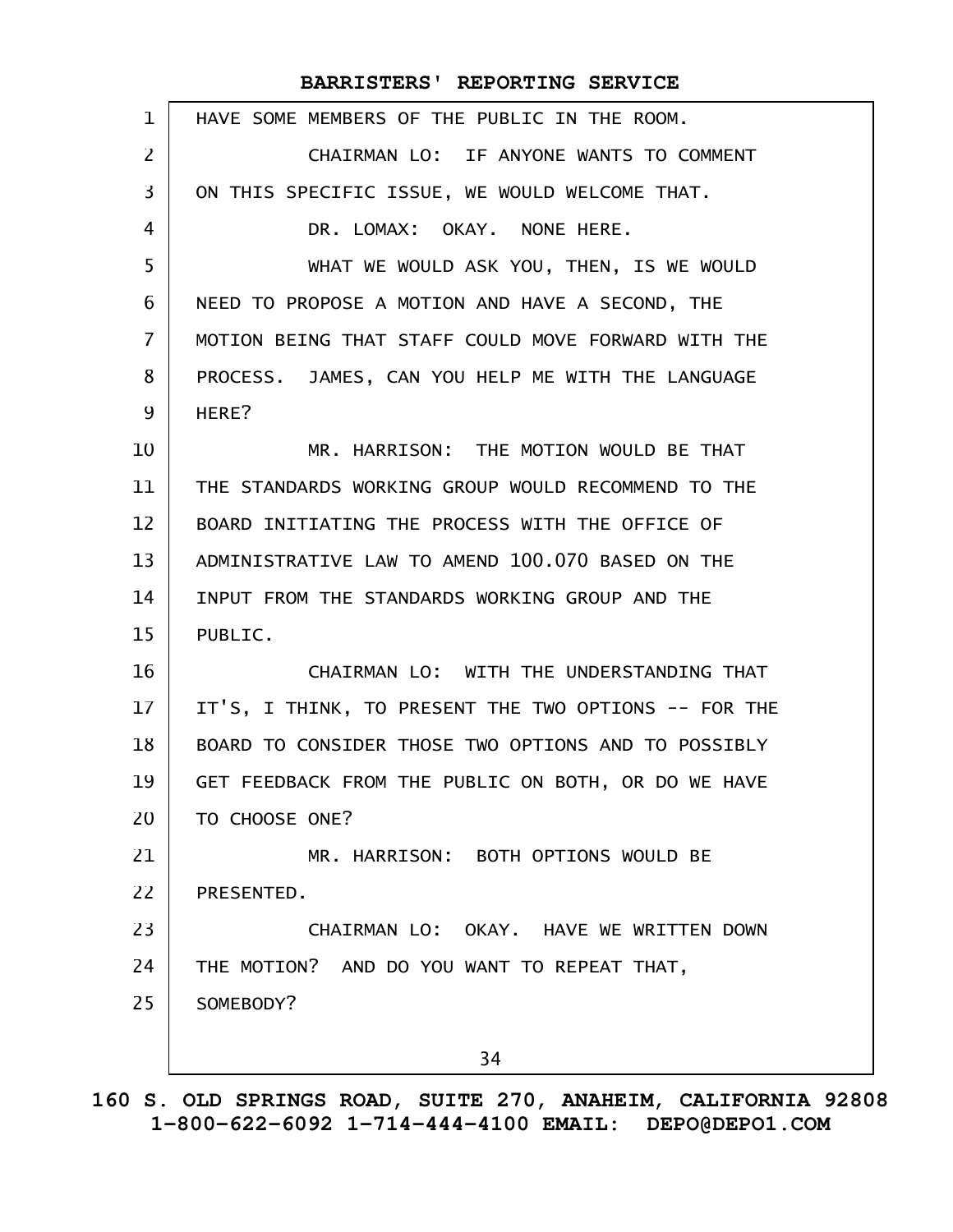MR. HARRISON: SURE. I'LL REPEAT IT. THE MOTION IS TO RECOMMEND THAT CIRM'S BOARD APPROVE INITIATING A RULEMAKING PROCESS WITH THE TWO OPTIONS SET FORTH TO AMEND REGULATION 100070. CHAIRMAN LO: OKAY. WOULD SOMEONE LIKE TO MOVE THAT? MS. LANSING: I'LL MOVE IT. DR. PETERS: SECOND. CHAIRMAN LO: ANY DISCUSSION? OKAY. LET'S DO A ROLL CALL. DID SOMEONE WANT TO MAKE A COMMENT? GEOFF LOMAX, DO YOU WANT TO DO A ROLL CALL FOR THIS THEN? DR. LOMAX: SURE. THIS ONE LAST CHANCE. NO PUBLIC COMMENT? SHERRY LANSING. MS. LANSING: YES. DR. LOMAX: BERNARD LO. CHAIRMAN LO: YES. DR. LOMAX: JEFFREY BOTKIN. DR. BOTKIN: YES. DR. LOMAX: MARCY FEIT. MS. FEIT: YES. DR. LOMAX: TIMOTHY KAMP. DR. KAMP: YES. DR. LOMAX: FRANCISCO PRIETO. TED PETERS. 35 **BARRISTERS' REPORTING SERVICE** 1 2 3 4 5 6 7 8 9 10 11 12 13 14 15 16 17 18 19 20 21 22 23 24 25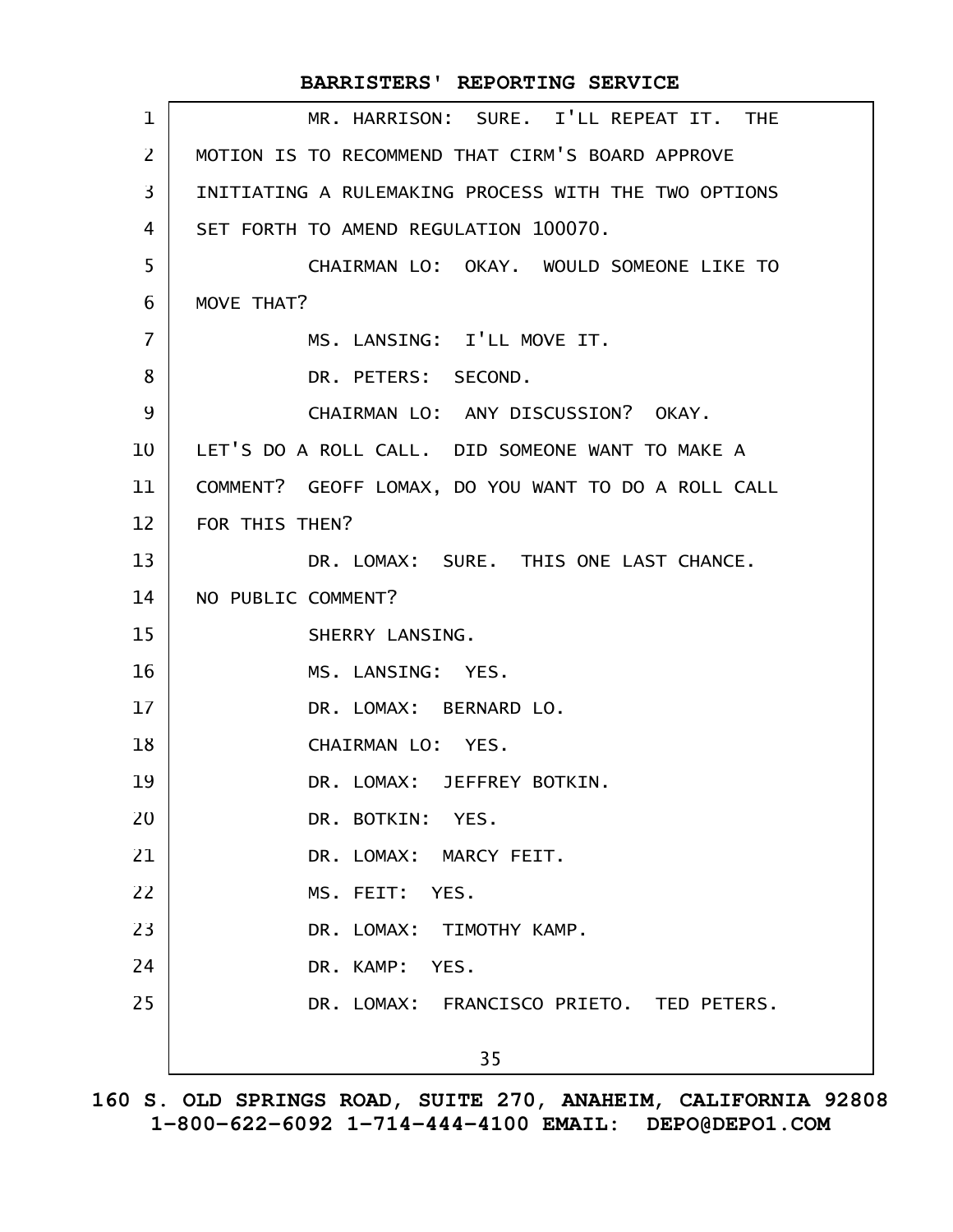| $\mathbf{1}$<br>$\overline{2}$<br>$\overline{3}$<br>4 | DR. PETERS: YES.<br>DR. LOMAX: DOROTHY ROBERTS.<br>DR. ROBERTS: YES.<br>DR. LOMAX: JEFF SHEEHY. |
|-------------------------------------------------------|-------------------------------------------------------------------------------------------------|
|                                                       |                                                                                                 |
|                                                       |                                                                                                 |
|                                                       |                                                                                                 |
|                                                       |                                                                                                 |
| 5                                                     | MR. SHEEHY: YES.                                                                                |
| 6                                                     | DR. LOMAX: PATRICK TAYLOR.                                                                      |
| $\overline{7}$                                        | DR. TAYLOR: YES.                                                                                |
| 8                                                     | DR. LOMAX: ROBERT TAYLOR, ARE YOU ON THE                                                        |
| 9                                                     | CALL? JONATHAN THOMAS.                                                                          |
| 10                                                    | CHAIRMAN THOMAS: YES.                                                                           |
| 11                                                    | DR. LOMAX: JOHN WAGNER.                                                                         |
| $12 \overline{ }$                                     | DR. WAGNER: YES.                                                                                |
| 13                                                    | CHAIRMAN LO: WELCOME, JOHN. THANKS VERY                                                         |
| 14                                                    | MUCH.                                                                                           |
| 15                                                    | SO LET'S MOVE ON TO THE NEXT ITEM ON OUR                                                        |
| 16                                                    | AGENDA, WHICH IS NO. 4 IN THE OFFICIAL MEETING                                                  |
| 17 <sup>2</sup>                                       | NOTICE AND AGENDA, REVIEW THE DISCUSS PROJECT, DRAFT                                            |
| 18                                                    | RECOMMENDATIONS, RECEIVE COMMENTS FROM SWG, AND                                                 |
| 19                                                    | CONSIDER AN ENDORSEMENT OF THE PROJECT. AND BY THIS                                             |
| 20                                                    | WE ACTUALLY MEAN THE RECOMMENDATIONS IN THE                                                     |
| 21                                                    | PUBLICATION.                                                                                    |
| 22                                                    | SO JUST AS BACKGROUND, THIS PAPER THAT WAS                                                      |
| 23                                                    | GIVEN TO US REALLY GOES BACK TO A PREVIOUS SWG                                                  |
| 24                                                    | MEETING WHERE WE DISCUSSED THIS ISSUE OF CONSENT FOR                                            |
| 25                                                    | THE DONATION OF MATERIALS TO DERIVE INDUCED                                                     |
|                                                       | 36                                                                                              |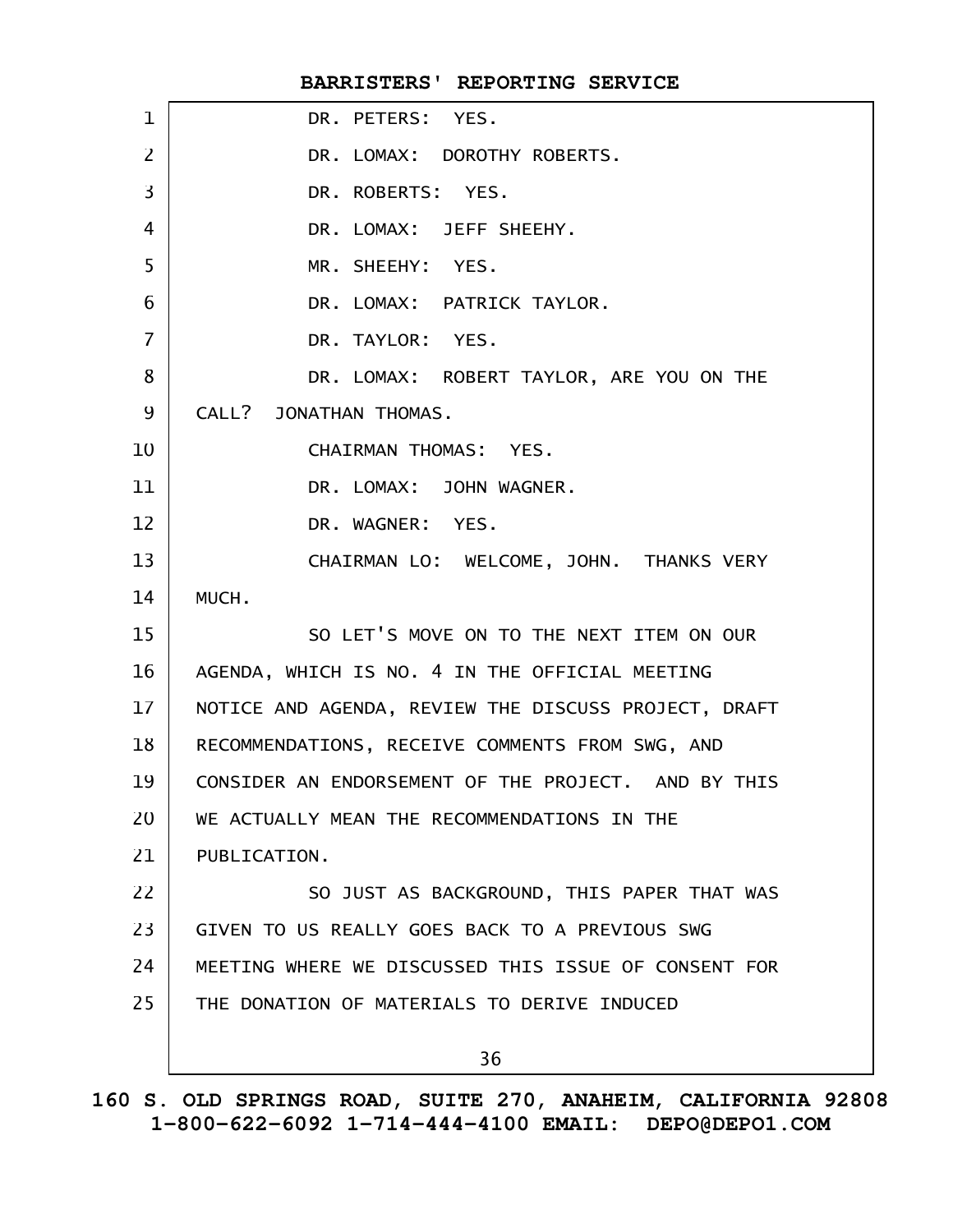PLURIPOTENT STEM CELL LINES. 1

SO FROM A DISCUSSION AT THE SWG, GEOFF AND STAFF SORT OF TOOK THAT, MADE LINKAGES PARTICULARLY WITH OTHERS WORKING IN THIS AREA, PARTICULARLY WITH FOLKS AT NIH, TO COME UP WITH GUIDING PRINCIPLES THAT WOULD SORT OF HOPE TO BE THE STANDARDS IN THE FIELD OF REALLY REPRESENTING THE THINKING OF BOTH CIRM AND NIH AS WELL AS OTHERS. AND THEY'VE REALLY TAKEN THIS TO THE PUBLICATION STAGE, WHICH WAS DISTRIBUTED TO US, AND THAT PUBLICATION ACTUALLY CONTAINS SOME SPECIFIC RECOMMENDATIONS. AND THIS IS REALLY SORT OF AN INTERIM STEP, THAT THIS IS A STAGE THAT IS NOT FINAL, BUT IT'S SOMETHING THAT THE AUTHORS OF THE DISCUSS PROJECT WOULD LIKE TO GET FEEDBACK ON TO REFINE, MODIFY, ETC. SO WHAT WE WOULD LIKE IS, FIRST OF ALL, TO ACKNOWLEDGE THE ORIGINS OR THE EARLY IMPORTANT INPUT OF SWG INTO THIS. SECONDLY, TO INVITE COMMENT ON THE PAPER, BUT PARTICULARLY THE NINE STATEMENTS THAT ARE KIND OF OVERARCHING GUIDANCE. AND THEN I SUPPOSE AFTER THAT TO CONSIDER WHETHER THE SWG WANTS 2 3 4 5 6 7 8 9 10 11 12 13 14 15 16 17 18 19 20 21

TO FORMALLY ENDORSE IN SOME WAY THE NINE STATEMENTS. 22

BUT LET ME FIRST JUST ASK GEOFF TO PROVIDE ANY FURTHER SORT OF BACKGROUND OR CONTEXT. AND AFTER THAT, TO REALLY OPEN IT UP TO SWG DISCUSSION. 23 24 25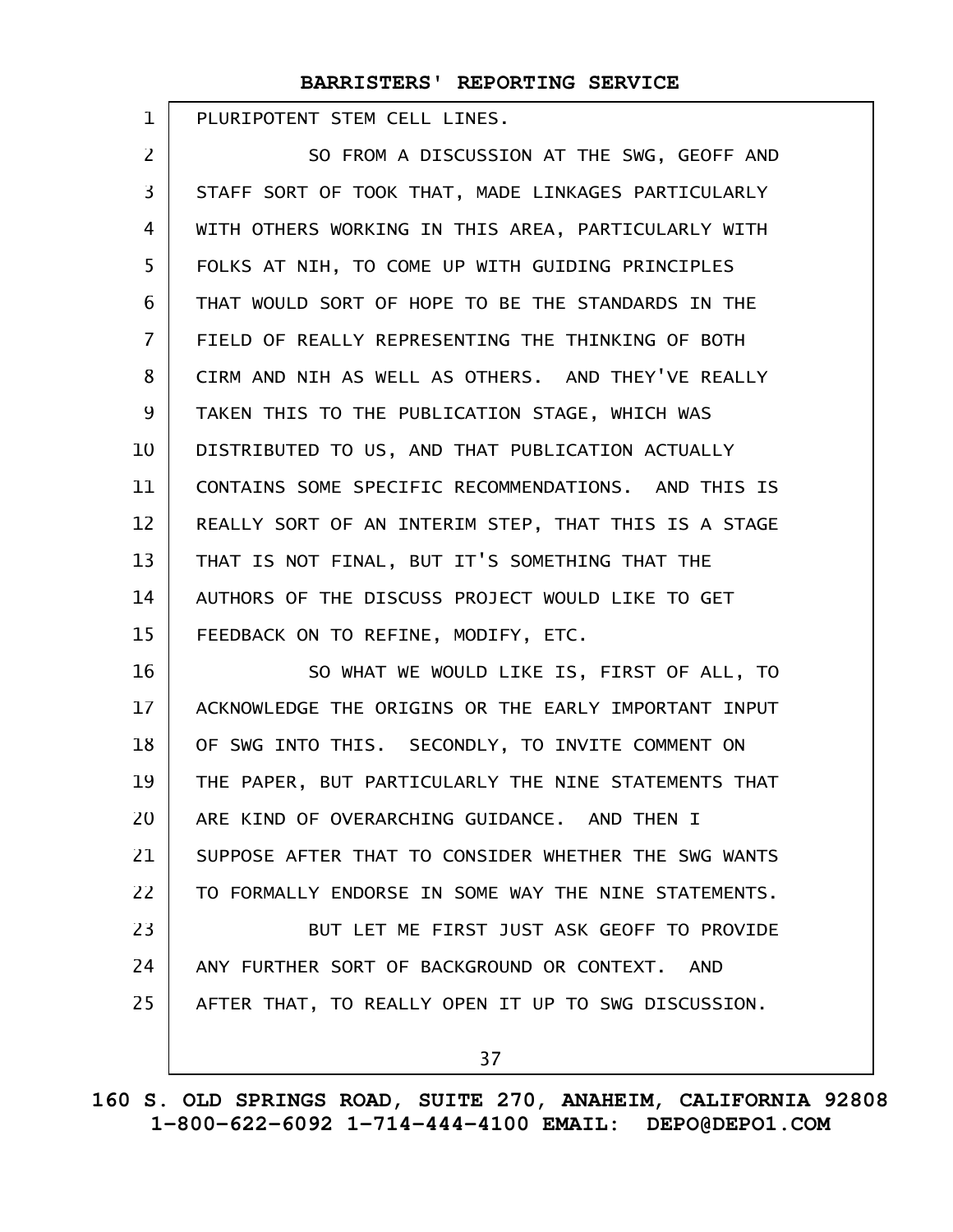| 1              | DR. LOMAX: THANK YOU FOR THE                         |
|----------------|------------------------------------------------------|
| $\overline{2}$ | INTRODUCTION, BERNIE. AND YOU SUMMED IT UP QUITE     |
| 3              | NICELY, SO I WON'T GO THROUGH ALL THE DETAILS HERE.  |
| 4              | LIKE I SAID, JUST TO MAKE THE DISTINCTION IS THAT    |
| 5              | THE WORK WE SPENT ALMOST TWO YEARS ON WAS A CONSENT  |
| 6              | TEMPLATE THAT WOULD BE APPLIED IN THE CONTEXT OF A   |
| $\overline{7}$ | NEW DONOR COMING IN SPECIFICALLY WHAT WE ANTICIPATE  |
| 8              | IN THE IPS STEM CELL BANK. AND WE'VE HAD THE         |
| 9              | SUCCESSFUL UPTAKE OF THAT MODEL, AND WE'RE VERY      |
| 10             | PLEASED WITH THAT.                                   |
| 11             | BUT THE GENESIS OF THIS PROJECT WAS WE               |
| 12             | WERE ENCOUNTERING, AND WE IN THIS CASE, WE WERE      |
| 13             | GETTING INTERESTING QUESTIONS COMING IN AT CIRM AND  |
| 14             | WE WERE LEARNING OF CHALLENGES PEOPLE WERE HAVING IN |
| 15             | TERMS OF DEPOSITING IPS LINES TO NATIONAL BANKS.     |
| 16             | AND THEN IN DISCUSSIONS WITH NIH, WE LEARNED THAT    |
| 17             | THEY WERE ENCOUNTERING SIMILAR QUESTIONS. SO WE      |
| 18             | THOUGHT WE KNOW THAT INVESTIGATORS ARE WORKING WITH  |
| 19             | BIOLOGICAL SPECIMENS THAT HAVE BEEN COLLECTED FOR    |
| 20             | RESEARCH. SO WE'RE TRYING TO DEAL WITH BIOSPECIMENS  |
| 21             | THAT HAVE BEEN COLLECTED UNDER SOME SORT OF RESEARCH |
| 22             | PROTOCOL. AND WE THEN TRIED TO TAKE BOTH SORT OF     |
| 23             | WHAT NIH WOULD RECOMMEND, WHAT CIRM RECOMMENDS       |
| 24             | THROUGH REGULATIONS AND TRIED TO PULL THAT TOGETHER  |
| 25             | INTO SOME SORT OF EXPANDED SORT OF WHAT WE'RE        |
|                |                                                      |

38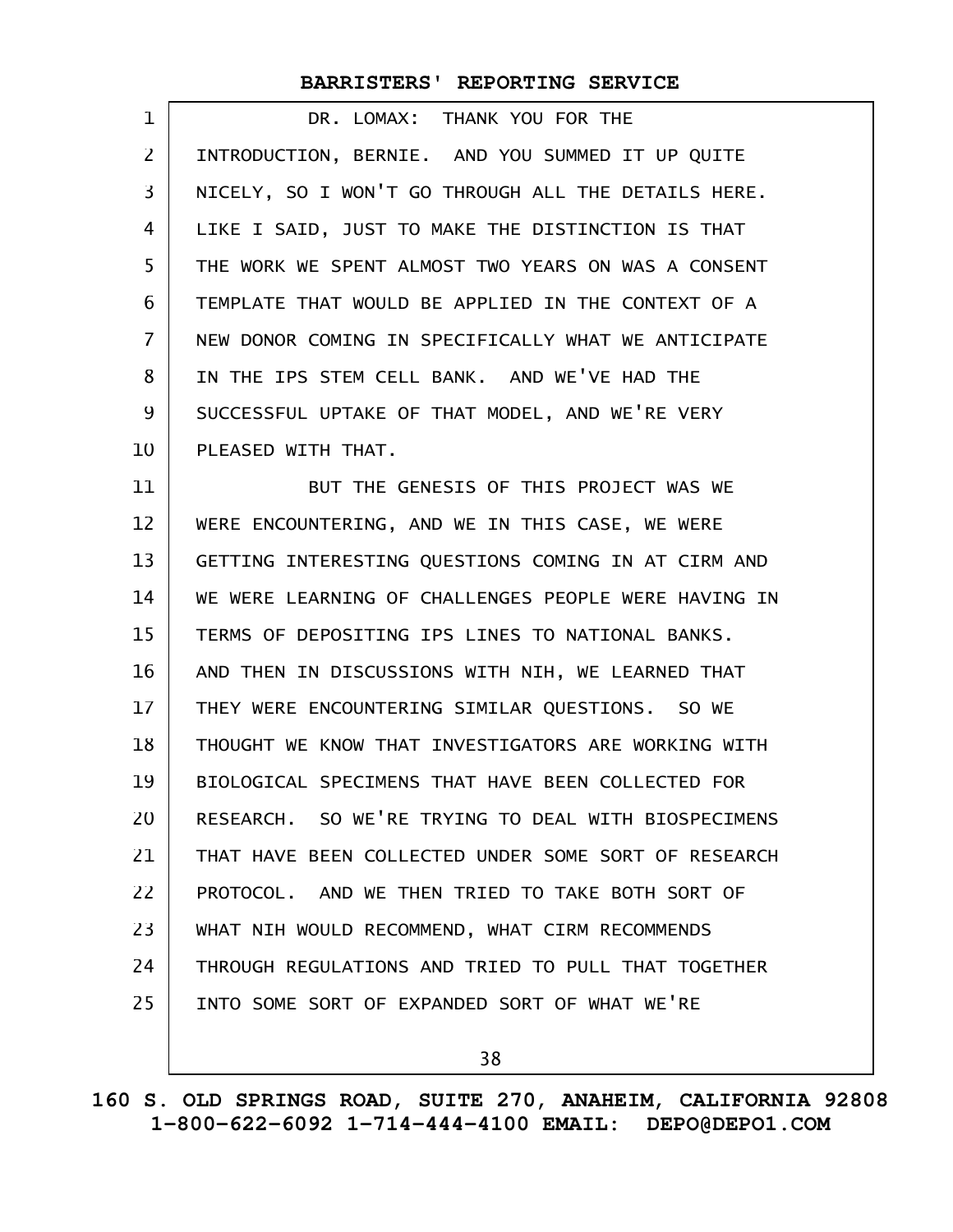| $\mathbf{1}$   | CALLING A POINTS TO CONSIDER BECAUSE THIS IS A       |
|----------------|------------------------------------------------------|
| $\overline{2}$ | NONREGULATORY EFFORT, BUT IT'S SOMETHING TO GIVE     |
| 3              | PEOPLE A LITTLE MORE TO USE IN TERMS OF MAKING       |
| 4              | DECISIONS ABOUT WHETHER OR NOT A PARTICULAR CELL     |
| 5              | LINE WOULD, IN FACT, BE ELIGIBLE FOR DEPOSIT IN SOME |
| 6              | SORT OF A REPOSITORY WHERE THAT CELL LINE WOULD BE   |
| $\overline{7}$ | SHARED AND DISTRIBUTED.                              |
| 8              | AND, AGAIN, I THINK THE TWO POINTS TO                |
| 9              | EMPHASIZE HERE IS WE'RE TALKING ABOUT A VERY         |
| 10             | SPECIFIC UNIVERSE, WHICH IS EXISTING RESEARCH        |
| 11             | SPECIMENS OR EXISTING RESEARCH PROTOCOLS THAT STILL  |
| 12             | MAY BE COLLECTING SPECIMENS, BUT THEY'RE NOT         |
| 13             | SPECIFICALLY INTENDED FOR IPS DERIVATION AND         |
| 14             | BANKING, AND THEN THE DEPOSIT OF ANY DERIVED LINE TO |
| 15             | A REPOSITORY WHERE IT WOULD BE SUBSEQUENTLY USED BY  |
| 16             | OTHER RESEARCHERS AND DISTRIBUTED.                   |
| 17             | SO WE BELIEVE, BASED ON THE SORT OF                  |
| 18             | FEEDBACK AND QUESTIONS WE'RE RECEIVING, THAT'S THE   |
| 19             | IMPORTANT UNIVERSE OF MATERIALS. WE'VE INITIATED     |
| 20             | THIS PROJECT. I DON'T THINK I'LL GO THROUGH THE      |
| 21             | SLIDE. I'D LIKE TO TURN IT OVER TO DOROTHY ROBERTS,  |
| 22             | WHO'S KINDLY AGREED TO LEAD THE DISCUSSION. WE'VE    |
| 23             | ALSO HIGHLIGHTED THAT THIS IS ONE STEP IN A SIX- OR  |
| 24             | SEVEN-STEP PROCESS WHERE WE'RE TRYING TO WORK WITH   |
| 25             | STAKEHOLDER COMMUNITIES TO DEVELOP CONSENSUS HERE ON |
|                | 39                                                   |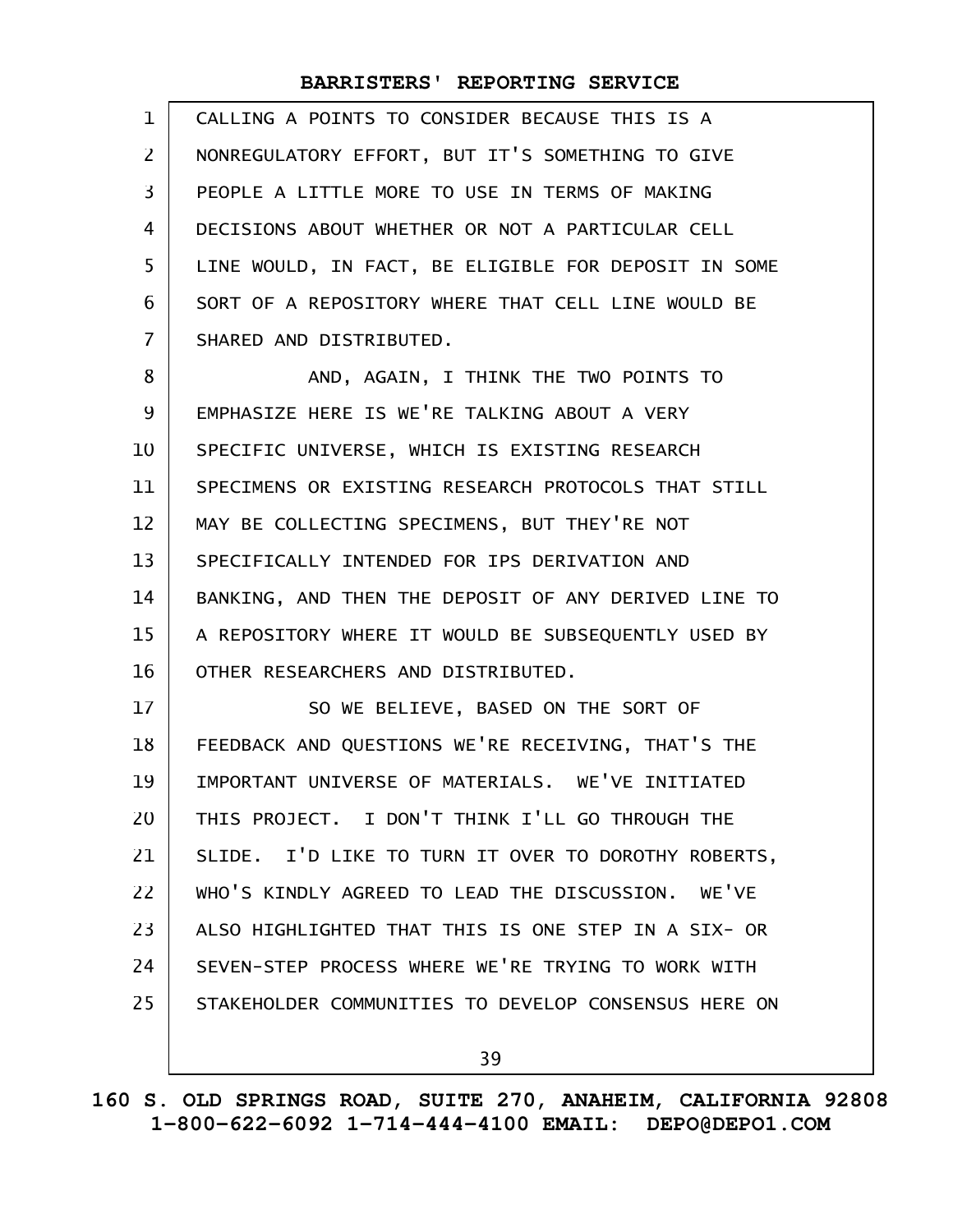| $\mathbf{1}$   | A NONREGULATORY APPROACH, BUT SOMETHING THAT WILL    |
|----------------|------------------------------------------------------|
| $\overline{2}$ | HELP GUIDE THE DECISION-MAKING IN THIS AREA.         |
| 3              | CHAIRMAN LO: OKAY. GREAT. SO, DOROTHY                |
| 4              | ROBERTS, THANK YOU VERY MUCH FOR SORT OF AGREEING TO |
| 5              | SORT OF TAKE THE LEAD AND SORT OF STIMULATING THE    |
| 6              | DISCUSSION HERE ON THESE TOPICS. I'LL LET YOU SORT   |
| 7              | OF GET US STARTED ON OUR DISCUSSION.                 |
| 8              | DR. ROBERTS: OKAY. THANK YOU. AND I                  |
| 9              | THOUGHT WHAT I WOULD DO IS JUST GO THROUGH EACH      |
| 10             | STATEMENT AND TRY TO GENERATE SOME DISCUSSION ABOUT  |
| 11             | EACH ONE. DOES THAT SOUND OKAY?                      |
| 12             | CHAIRMAN LO: SOUNDS GREAT. THANK YOU.                |
| 13             | DR. ROBERTS: AND I WOULD JUST START BY               |
| 14             | SAYING THAT ONE OF THE WAYS OF THINKING ABOUT THIS   |
| 15             | THAT I FOUND HELPFUL WAS THE STATEMENT IN THE PAPER, |
| 16             | THAT WHAT THIS IS ABOUT IS REPURPOSING PREVIOUSLY    |
| 17             | COLLECTED RESEARCH BIOSPECIMENS AND HOW TO ADDRESS   |
| 18             | INFORMED CONSENT ISSUES RELATING TO REPURPOSING      |
| 19             | THESE SPECIMENS. I JUST THOUGHT IT WAS AN            |
| 20             | INTERESTING WAY OF STATING IT, AND THAT HELPED ME    |
| 21             | FOCUS ON WHAT THE QUESTION IS HERE.                  |
| 22             | SO HOW CAN WE RESPONSIBLY, THAT IS,                  |
| 23             | ETHICALLY AND SCIENTIFICALLY, USE COLLECTIONS THAT   |
| 24             | WERE PREVIOUSLY OBTAINED UNDER BIOMEDICAL RESEARCH   |
| 25             | PROTOCOLS AND NOW FOR IPSC DERIVATION AND            |
|                | 40                                                   |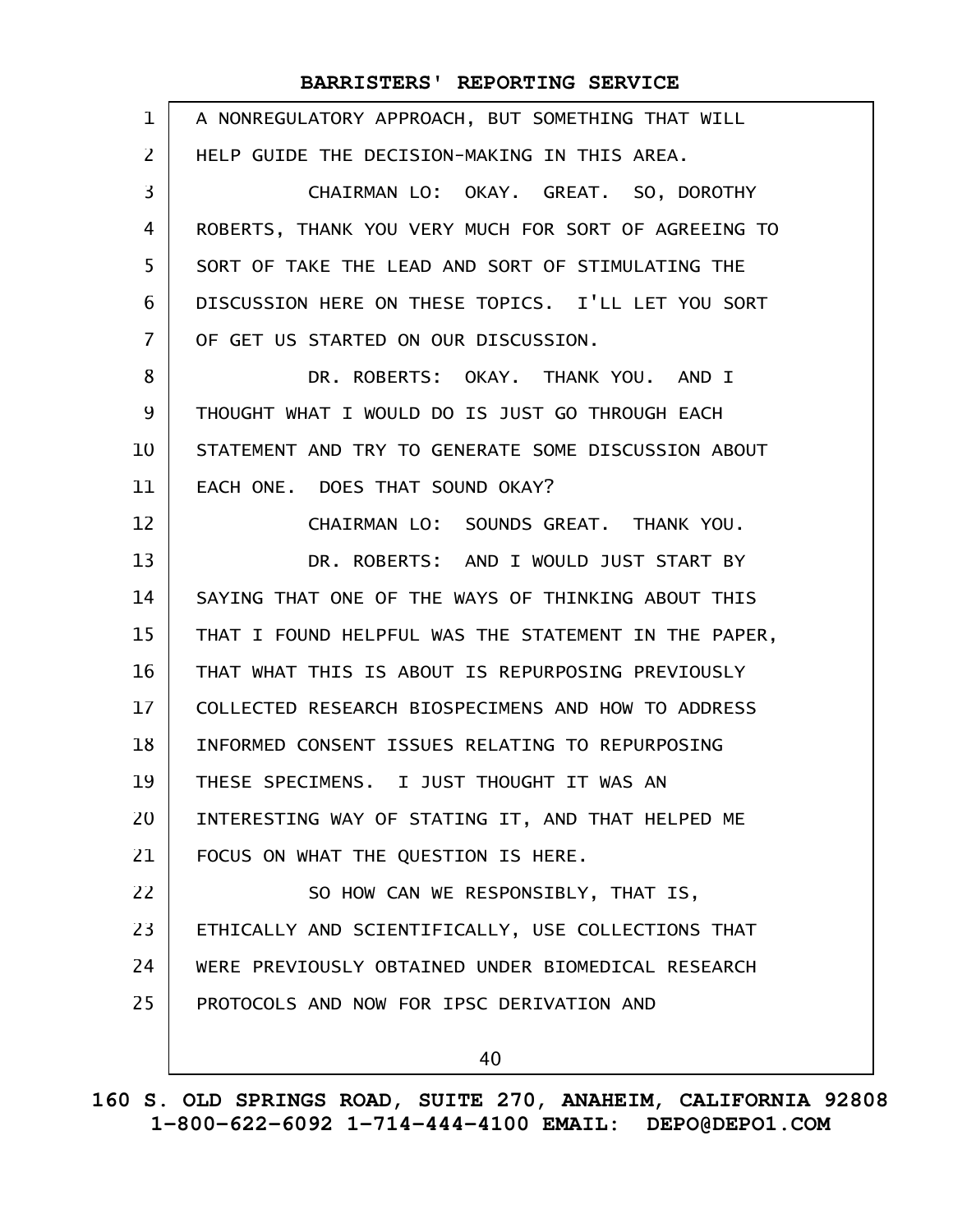| $\mathbf{1}$   | DISTRIBUTION? AND ONE OF THE QUESTIONS IS TO WHAT   |
|----------------|-----------------------------------------------------|
| $\overline{2}$ | EXTENT ARE THESE SPECIMENS THAT ARE GOING TO BE     |
| 3              | REPURPOSED COVERED BY THE PREVIOUS CONSENT PROCESS? |
| 4              | IS THERE ANY ADDITIONAL GUIDELINES, REQUIREMENTS    |
| 5              | THAT WOULD BE REQUIRED? AND THIS DISCUSS PAPER      |
| 6              | SUGGESTS SEVERAL CONSIDERATIONS THAT WOULD BE       |
| $\overline{7}$ | IMPORTANT IN ENSURING THAT THERE IS -- THAT THE     |
| 8              | REPURPOSING IS ETHICAL AND SCIENTIFICALLY           |
| 9              | APPROPRIATE.                                        |
| 10             | DID I STATE THAT ALL RIGHT, GEOFF AND               |
| 11             | <b>BERNIE?</b>                                      |
| 12             | CHAIRMAN LO: THAT'S VERY HELPFUL. THANK             |
| 13             | YOU.                                                |
| 14             | DR. ROBERTS: OKAY. SO ANOTHER THING                 |
| 15             | THAT'S IMPORTANT TO TAKE INTO ACCOUNT IS THAT       |
| 16             | THERE'S AN ASSUMPTION HERE THAT THE ORIGINAL        |
| 17             | COLLECTION WAS DONE UNDER THE MINIMUM CORE ETHICAL  |
| 18             | STANDARDS THAT ARE REQUIRED FOR THE COLLECTION OF   |
| 19             | BIOSPECIMENS. SO THEY WOULD HAVE MET THE COMMON     |
| 20             | RULE REQUIREMENTS, THE NIH GUIDELINES, AND CIRM     |
| 21             | REGULATIONS. AND NOW THE QUESTION IS WHAT           |
| 22             | ADDITIONAL CONSIDERATIONS SHOULD CIRM LOOK TO AND,  |
| 23             | WELL, NIH, AND THIS IS A COLLABORATION, SHOULD      |
| 24             | RESEARCHERS LOOK TO IN REPURPOSING THESE SPECIMENS. |
| 25             | SO INITIALLY ONE QUESTION I HAD WAS                 |
|                | 41                                                  |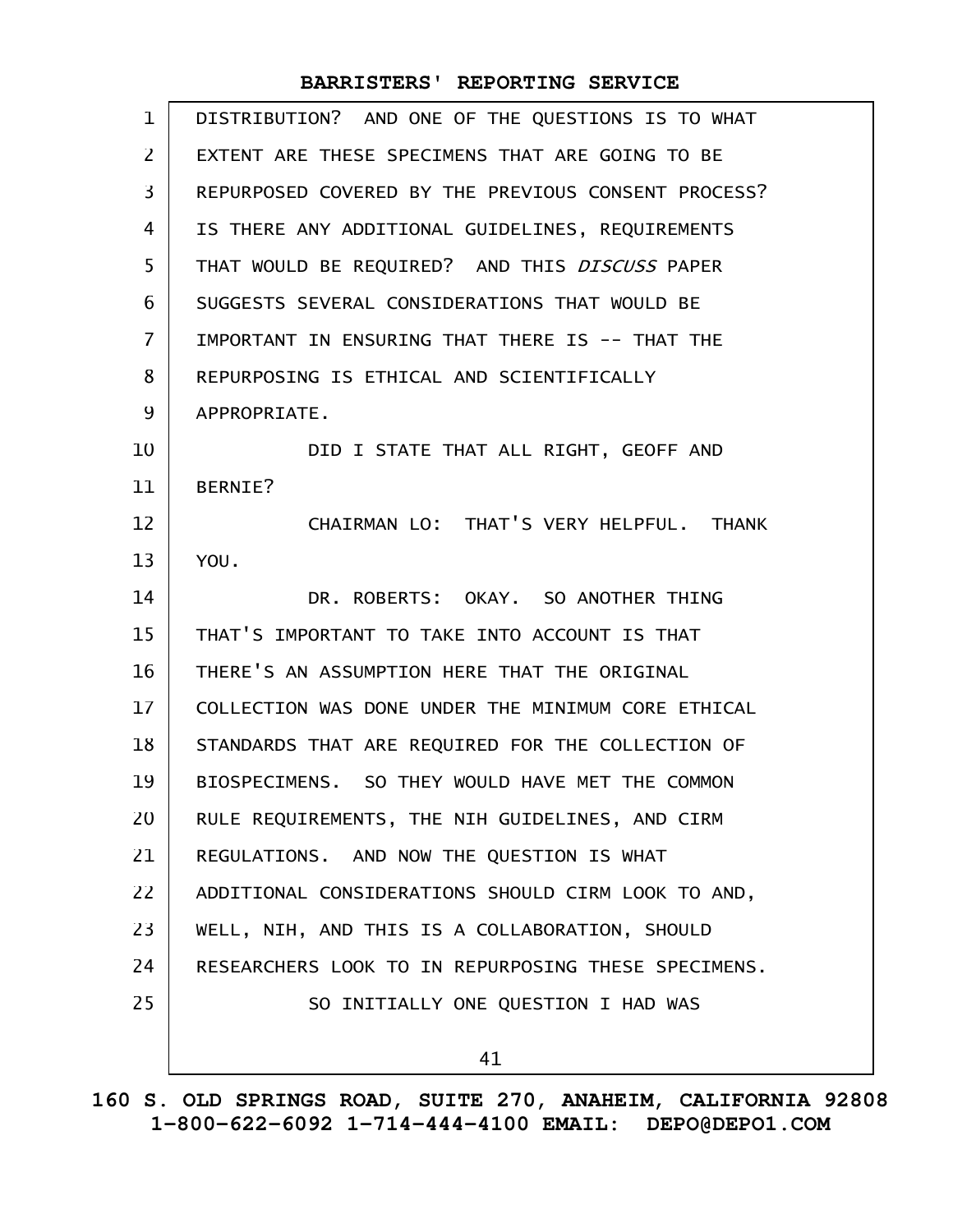| $\mathbf{1}$      | WHETHER IT CAN BE ASSUMED IN ALL CASES THAT ANY      |
|-------------------|------------------------------------------------------|
| 2                 | BIOSPECIMENS THAT WERE GOING TO BE REPURPOSED IN     |
| 3                 | THIS WAY WOULD HAVE BEEN COLLECTED UNDER THESE       |
| 4                 | MINIMAL CORE ETHICAL STANDARDS. IN OTHER WORDS, CAN  |
| 5                 | WE ASSUME THAT VOLUNTARY AND INFORMED CONSENT WAS    |
| 6                 | GIVEN BY THE ORIGINAL DONORS AND THAT IT WAS GIVEN   |
| $\overline{7}$    | UNDER THE OVERSIGHT OF AN IRB IN EVERY CASE? IS      |
| 8                 | THAT THE CASE?                                       |
| 9                 | DR. LOMAX: THE BASELINE ASSUMPTION WOULD             |
| 10                | BE IT WOULD MEET THE COMMON RULE REQUIREMENTS FOR    |
| 11                | REVIEW AND CONSENT, ONLY BECAUSE YOU MENTIONED CIRM  |
| $12 \overline{ }$ | AND NIH, BUT CIRM ACTUALLY DOES CITE BACK TO THE     |
| 13                | COMMON RULE. SO IN REALITY WE DON'T PROVIDE A VALUE  |
| 14                | ADD THERE. IT'S SIMPLY THE COMMON RULE.              |
| 15                | DR. ROBERTS: THE COMMON RULE WOULD HAVE              |
| 16                | BEEN FOLLOWED, AND THERE WOULD BE OVERSIGHT BY AN    |
| 17                | IRB?                                                 |
| 18                | DR. LOMAX: EXCEPT IN THE CASE IF IT WERE             |
| 19                | THE -- IF THE SPECIMEN -- JUST TO POINT OUT, WE WILL |
| 20                | ALSO ENGAGE INTERNATIONAL STAKEHOLDERS, SO THERE MAY |
| 21                | BE CONSIDERATIONS. TYPICALLY THERE IS REFERENCE TO   |
| 22                | AN OVERSIGHT BODY THAT WOULDN'T NECESSARILY BE       |
| 23                | CALLED AN IRB IF IT WERE AN INTERNATIONAL SITUATION. |
| 24                | DR. ROBERTS: RIGHT. SO THAT WAS A                    |
| 25                | QUESTION I HAD BECAUSE ON PAGE 2 UNDER BASELINE      |
|                   | 42                                                   |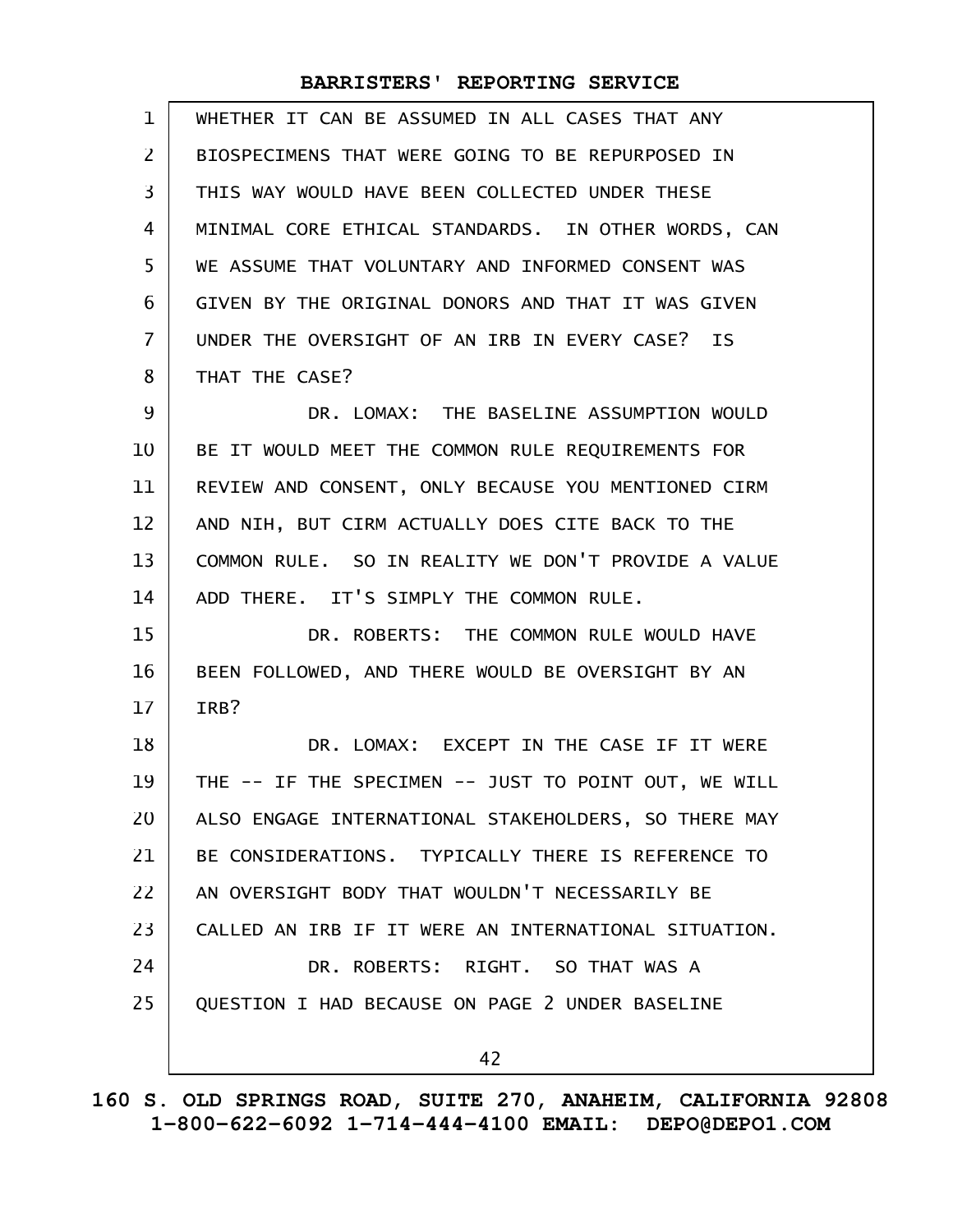| 1              | POLICY REQUIREMENTS, IT SAYS, "THESE CORE STANDARDS  |
|----------------|------------------------------------------------------|
| $\overline{2}$ | GENERALLY INCLUDE VOLUNTARY AND INFORMED CONSENT AND |
| 3              | OVERSIGHT BY AN IRB OR EQUIVALENT." I GUESS WOULD    |
| 4              | THE GUIDELINES THAT WE ARE BEING ASKED TO ACHIEVE    |
| 5              | CONSENSUS ON TODAY, WOULD THEY SPECIFY ALL OF THIS,  |
| 6              | THAT THESE MINIMUM CORE ETHICAL STANDARDS MUST HAVE  |
| $\overline{7}$ | <b>BEEN MET?</b>                                     |
| 8              | DR. LOMAX: YES. WE CAN MAKE THAT MORE                |
| 9              | EXPLICIT IF THERE'S A SENSE THAT THAT'S NOT CLEAR.   |
| 10             | DR. ROBERTS: MY SENSE READING THIS WAS               |
| 11             | THAT IT WAS ASSUMED THAT THEY WOULD HAVE BEEN MET,   |
| 12             | BUT I WONDERED IF THAT SHOULD BE STATED AS A         |
| 13             | REQUIREMENT. I WAS THINKING ABOUT THE SITUATION OF   |
| 14             | BIOMEDICAL SPECIMENS THAT WERE COLLECTED             |
| 15             | INTERNATIONALLY, THAT WAS EXACTLY THE SITUATION, OR  |
| 16             | A NONUNIVERSITY CONTEXT WHERE I DON'T KNOW IF WE CAN |
| 17             | ASSUME THAT AN IRB EQUIVALENT AGENCY WAS SUPERVISING |
| 18             | OR WHAT THE INFORMED CONSENT REQUIREMENTS ARE. AND   |
| 19             | THAT WAS THE QUESTION THAT CAME UP RIGHT AWAY FOR    |
| 20             | ME.                                                  |
| 21             | DR. LOMAX: THIS IS SOMETHING -- ONE OF               |
| 22             | THE THINGS WE INTEND TO DO IS CONVENE A WORKSHOP,    |
| 23             | AND WE HAVE INVITED A NUMBER OF INTERNATIONAL        |
| 24             | STAKEHOLDERS. AND I WOULD SUGGEST THAT WE COME BACK  |
| 25             | TO YOU WITH SOME TYPE -- THIS IS NOT A NEW ISSUE, I  |
|                | 43                                                   |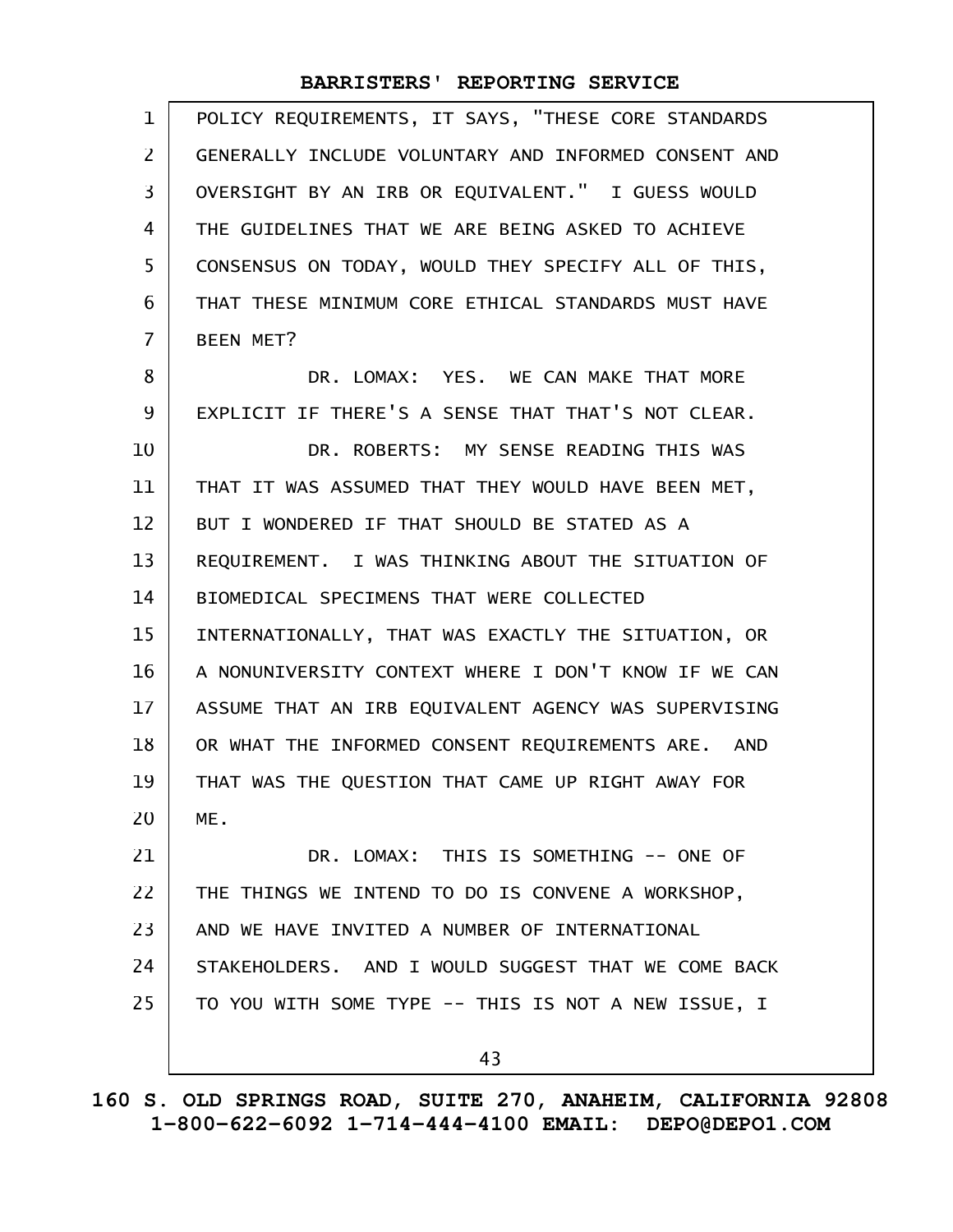| $\mathbf 1$    | KNOW, CERTAINLY BECAUSE OF CLINICAL TRIALS AND       |
|----------------|------------------------------------------------------|
| $\overline{2}$ | RESEARCH ISSUES -- WHAT THE COMMON FORMULATION IS OF |
| 3              | THAT REQUIREMENT. AND, ROSIE, I DON'T KNOW IF YOU    |
| 4              | HAVE A QUICK COMMENT THERE. ROSIE IS WORKING, SHE'S  |
| 5              | COLLABORATING AND SHE'S LISTENING TO THIS AS WELL.   |
| 6              | BUT I THINK WHAT I'M HEARING IS THERE NEEDS TO BE    |
| $\overline{7}$ | PROBABLY A STRONGER, A MORE DEFINITIVE               |
| 8              | CHARACTERIZATION OF WHAT THAT OVERSIGHT REQUIREMENT  |
| 9              | IS.                                                  |
| 10             | MS. ISASI: YES. HELLO, EVERYBODY. THIS               |
| 11             | IS ROSARIO ISASI. I'M FROM THE INTERNATIONAL STEM    |
| 12             | CELL FORUM. WE ARE PARTNERS IN THIS PROJECT WITH     |
| 13             | CIRM AND NIH.                                        |
| 14             | YES, IT'S A VERY VALID COMMENT TO MAINLY             |
| 15             | STATE THIS PROVISION IN A MORE AUTHORITATIVE WAY.    |
| 16             | JUST FROM OUR EXPERIENCE WITH INTERNATIONAL          |
| 17             | PARTNERSHIP AND INTERNATIONAL ETHICS AND POLICY      |
| 18             | COMPARATIVE WORK, WE CAN SEE THAT THERE'S ALWAYS     |
| 19             | ETHICS REVIEW EQUIVALENT. THE OVERSIGHT MECHANISM    |
| 20             | GOES ACROSS INTERNATIONAL JURISDICTIONS AS WELL AS   |
| 21             | THE FUNDAMENTAL ESSENTIAL REQUIREMENTS FOR INFORMED  |
| 22             | CONSENT.                                             |
| 23             | I KNOW THAT SOMEBODY WILL SAY THE TRICK IS           |
| 24             | IN DETAILS, AND THE ISSUE BECOMES HOW TO JUDGE       |
| 25             | OVERSIGHT, PARTICULARLY ETHICS REVIEW PERFORMED IN   |
|                | 44                                                   |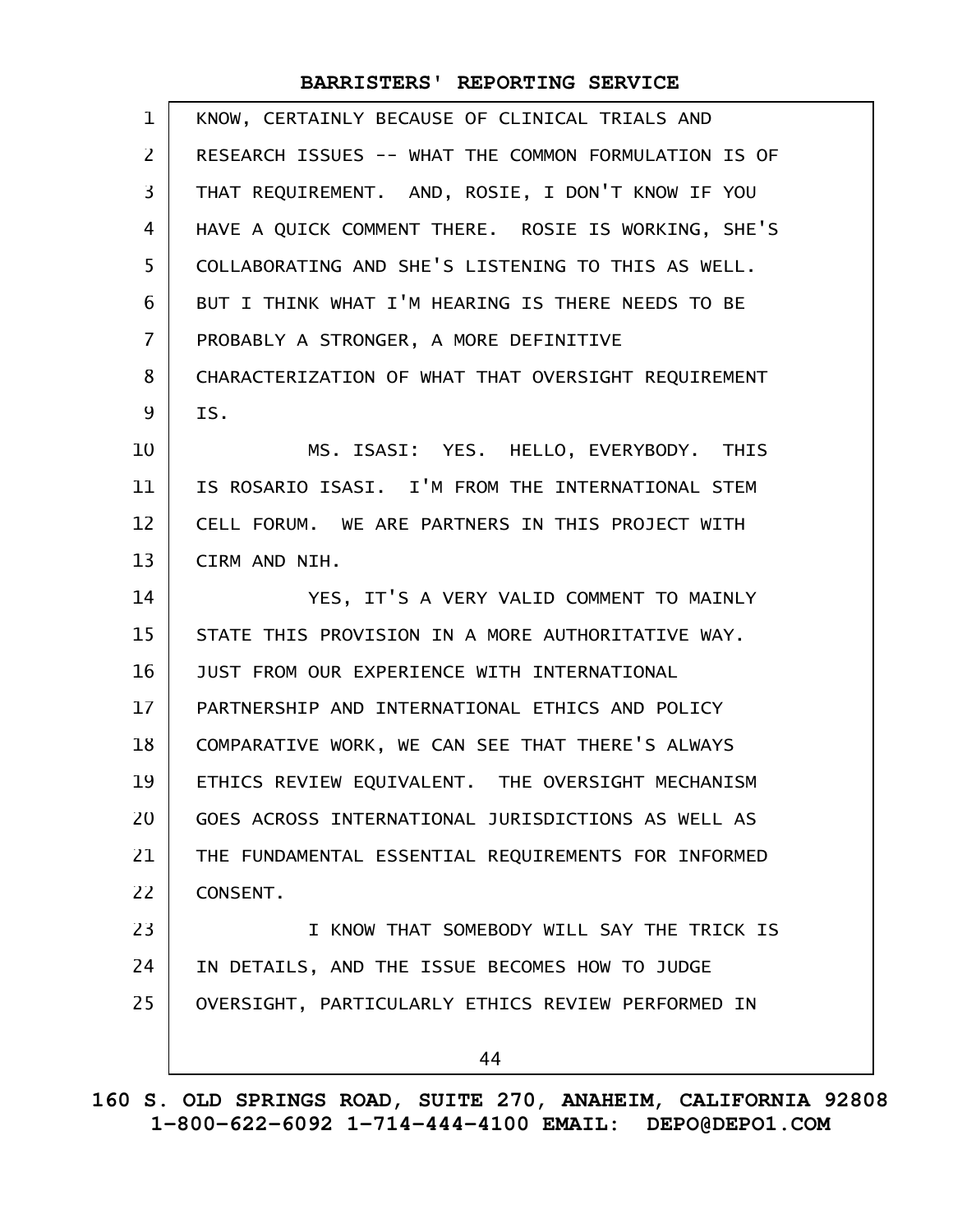| $\mathbf{1}$   | OTHER JURISDICTIONS, BUT THAT'S A SEPARATE ISSUE.    |
|----------------|------------------------------------------------------|
| $\overline{2}$ | BUT, AGAIN, I THINK THIS IS VERY STANDARD ACROSS     |
| 3              | MOST INTERNATIONAL PARTNERSHIPS AND COLLABORATIONS   |
| 4              | AND ACROSS THE COUNTRIES IN ALL THE POLICIES, BUT IT |
| 5              | COULD BENEFIT THIS TEXT FOR IMPROVING THE LANGUAGE.  |
| 6              | DR. ROBERTS: YEAH. I GUESS FOR ME IT'S,              |
| $\overline{7}$ | INSTEAD OF ASSUMING IT'S THE BASELINE, IT WOULD BE A |
| 8              | REQUIRED BASELINE.                                   |
| 9              | MS. ISASI: YES.                                      |
| 10             | DR. ROBERTS: THAT'S HOW I WOULD LOOK AT              |
| 11             | IT. I DON'T KNOW IF ANY OF THE OTHER STANDARD        |
| 12             | WORKING GROUP MEMBERS WANT TO COMMENT ON THIS        |
| 13             | BASELINE QUESTION BEFORE WE MOVE ON TO THE           |
| 14             | STATEMENT.                                           |
| 15             | DR. PETERS: I'M JUST WONDERING WITH                  |
| 16             | REGARD TO THE ETHICAL STANDARDS IN WHICH THE         |
| 17             | BIOSPECIMENS WERE ORIGINALLY DRAWN, DOES THIS        |
| 18             | INCLUDE THE DISCUSSION ABOUT COMPENSATION, OR IS     |
| 19             | THIS A DIFFERENT MATTER?                             |
| 20             | DR. ROBERTS: WELL, I THINK THAT'S AN                 |
| 21             | INTERESTING QUESTION BECAUSE I THINK GEOFF, AND YOU  |
| 22             | CAN SPEAK FOR YOURSELF, GEOFF, I THINK GEOFF WAS     |
| 23             | THINKING OF THIS AS A SEPARATE MATTER; IS THAT       |
| 24             | CORRECT, GEOFF? I THINK THAT'S PART OF -- THE SCOPE  |
| 25             | OF THE STATEMENT IS THAT THESE WERE COLLECTED        |
|                | 45                                                   |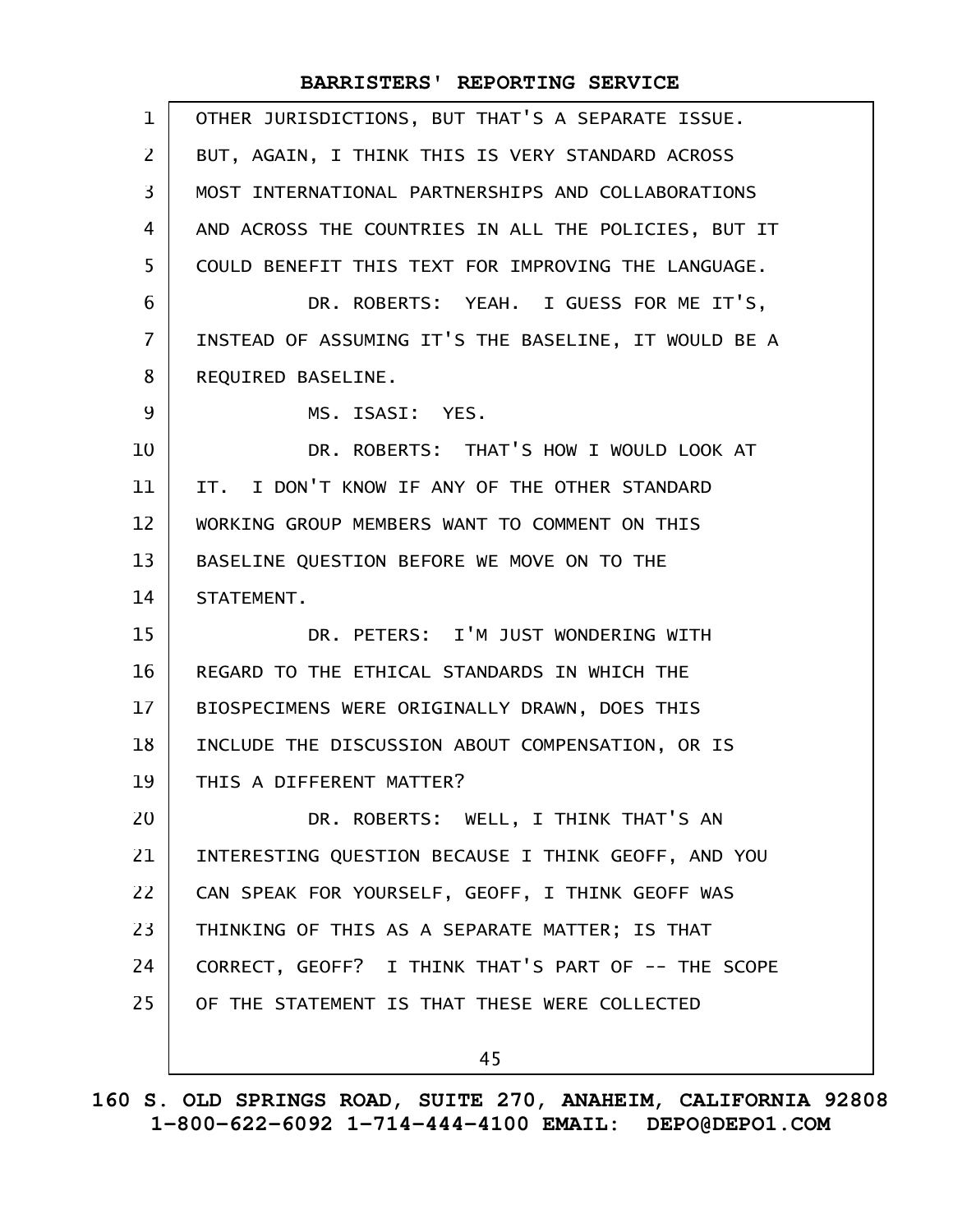| $\mathbf{1}$   | SPECIFICALLY FOR RESEARCH PURPOSES. BUT, AGAIN, YOU  |
|----------------|------------------------------------------------------|
| $\overline{2}$ | READ THAT AND THERE'S KIND OF AN ASSUMPTION THAT     |
| 3              | IT'S NOT FOR COMPENSATION, BUT I DON'T KNOW THAT     |
| 4              | THAT'S NECESSARILY THE CASE. HOW WOULD YOU ANSWER    |
| 5              | THAT?                                                |
| 6              | DR. LOMAX: I THINK THAT'S AN AREA                    |
| $\overline{7}$ | WHERE -- SO THIS COMES UP ALL THE TIME WITH CIRM     |
| 8              | GRANTEES, AND THEY'RE ADVISED TO HAVE NO             |
| 9              | COMPENSATION FOR EVEN -- PEOPLE TYPICALLY WANT TO DO |
| 10             | THINGS LIKE EVEN, THIS IN THE CASE OF BLOOD OR SKIN, |
| 11             | DO THEY GIVE EVERYONE LIKE A GIFT CERTIFICATE OR     |
| 12             | SOMETHING. IF YOU RECALL, WE ACTUALLY HAD A          |
| 13             | STANDARDS WORKING GROUP MEETING WHERE WE CONSIDERED  |
| 14             | THAT AND DECIDED, OUT OF CONCERN FOR LANGUAGE IN     |
| 15             | PROP 71, THAT IT SHOULD JUST BE STRAIGHT NO          |
| 16             | COMPENSATION. AND WE'VE ADVISED OUR GRANTEES         |
| 17             | REPEATEDLY ON THAT SITUATION, AND THEY CAN MAKE THAT |
| 18             | WORK.                                                |
| 19             | SO IN A CIRM SETTING THAT'S ABSOLUTELY               |
| 20             | CORRECT, BUT INTERNATIONALLY AND NATIONALLY THAT'S A |
| 21             | LEVEL THAT JUST VARIES. THERE ARE OFTEN, IF YOU      |
| 22             | THINK OF COMPENSATION AS SOMEONE MIGHT GET A STIPEND |
| 23             | OR SOME AMOUNT OF REIMBURSEMENT FOR GIVING A BLOOD   |
| 24             | SAMPLE OR SOMETHING, THAT CERTAINLY CAN HAPPEN. WE   |
| 25             | DIDN'T DISCUSS -- THAT ISSUE DID NOT COME UP OR WAS  |
|                |                                                      |
|                | 46                                                   |

**160 S. OLD SPRINGS ROAD, SUITE 270, ANAHEIM, CALIFORNIA 92808 1-800-622-6092 1-714-444-4100 EMAIL: DEPO@DEPO1.COM**

 $\mathsf{l}$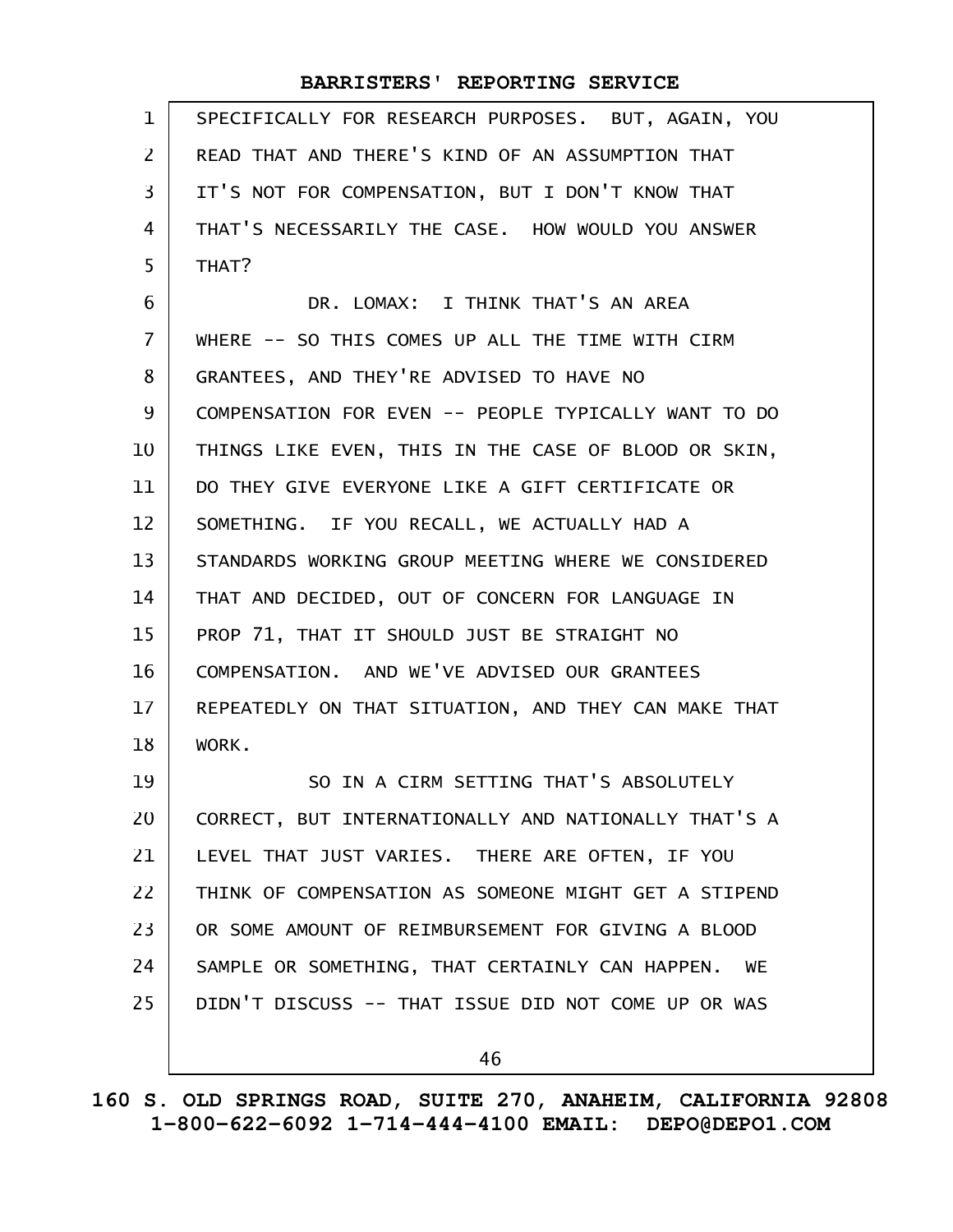| $\mathbf{1}$   | NOT INCORPORATED INTO THE THINKING IN THIS DOCUMENT. |
|----------------|------------------------------------------------------|
| $\overline{2}$ | SO I DON'T KNOW IF THAT ANSWERS YOUR QUESTION, BUT   |
| 3              | THAT'S ONE THAT WOULD ADD ANOTHER LAYER. YOU'D HAVE  |
| 4              | TO SORT OF LOOK BACK TO THE PROTOCOL AND MAKE THAT   |
| 5              | DETERMINATION, BUT WE HAVEN'T ADDRESSED IT HERE.     |
| 6              | DR. PETERS: THANK YOU VERY MUCH.                     |
| $\overline{7}$ | CHAIRMAN LO: DOROTHY, CAN I MAKE A                   |
| 8              | COMMENT HERE ABOUT YOUR EARLIER COMMENT ABOUT THE    |
| 9              | ASSUMPTION THAT THE COMMON RULE REQUIREMENTS ARE     |
| 10             | MET?                                                 |
| 11             | DR. ROBERTS: RIGHT.                                  |
| 12             | CHAIRMAN LO: AS I REREAD THIS SECTION,               |
| 13             | AND I'M TRYING TO SEE, PAGE 2, RIGHT-HAND COLUMN,    |
| 14             | SECOND PARAGRAPH, IT STRIKES ME THAT, AS YOU SO      |
| 15             | NICELY PUT IT, IT'S ASSUMED, BUT NOT EXPLICITLY      |
| 16             | STATED THAT THE COMMON IRB INTERPRETATION OF NOT     |
| $17 \,$        | NEEDING EXPLICIT CONSENT TO USE MATERIALS IN         |
| 18             | RESEARCH IF THE MATERIALS WERE ORIGINALLY COLLECTED  |
| 19             | FOR CLINICAL CARE AND NOW NO LONGER ARE NEEDED FOR   |
| 20             | CARE AND DEIDENTIFIED. AS YOU KNOW, THAT IS          |
| 21             | CONSIDERED UNDER THE COMMON RULE TO BE NONHUMAN      |
| 22             | SUBJECTS RESEARCH ONCE IT'S DEIDENTIFIED.            |
| 23             | AND WE HAD SAID PREVIOUSLY THAT WE WOULD             |
| 24             | WANT -- WE WOULD HAVE A HIGHER STANDARD, THAT WE     |
| 25             | WOULD WANT EXPLICIT CONSENT TO DONATE FOR RESEARCH.  |
|                | 47                                                   |
|                |                                                      |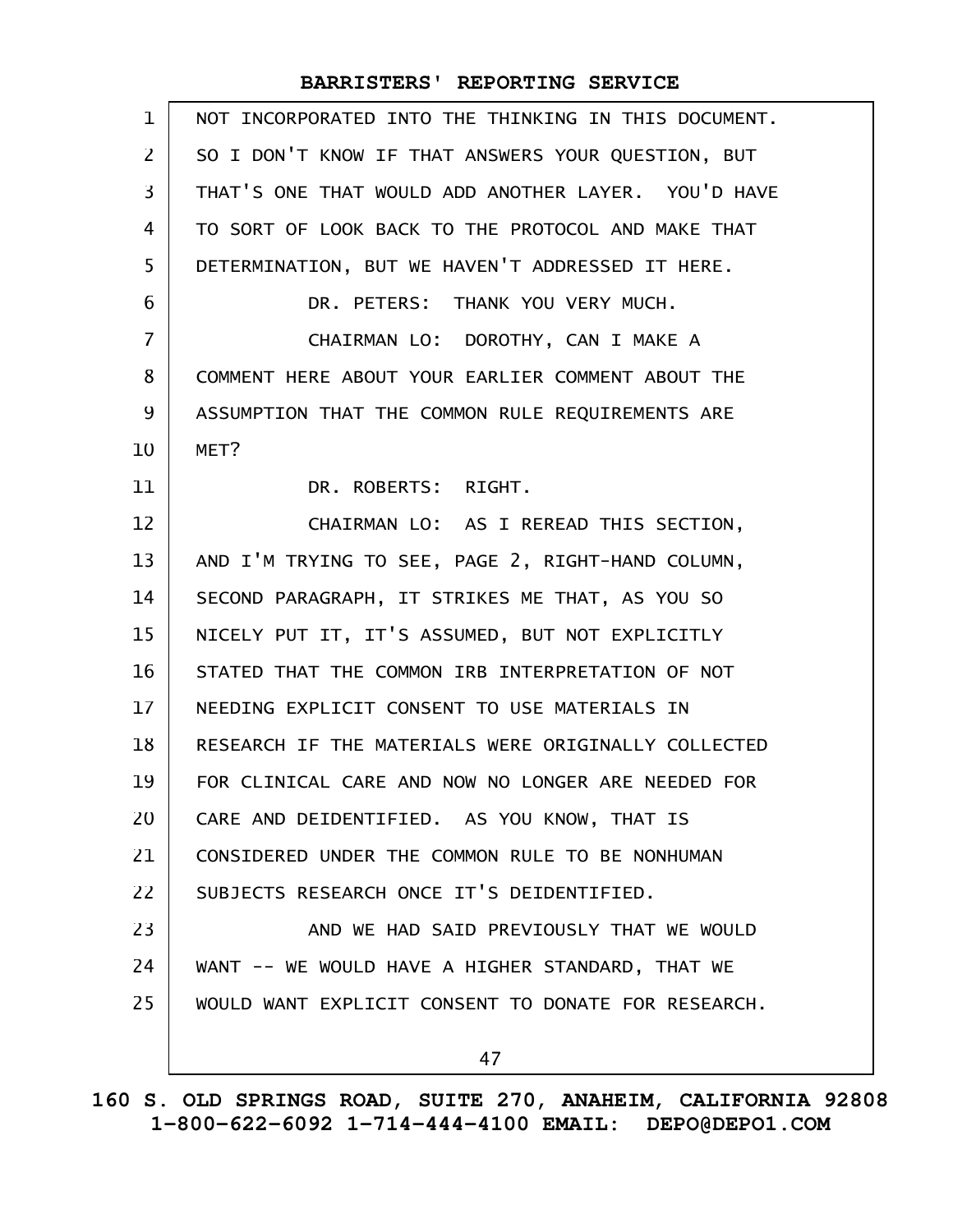| $\mathbf{1}$   | SO IT WOULDN'T BE A DOUBLE REPURPOSING FROM CLINICAL |
|----------------|------------------------------------------------------|
| $\overline{2}$ | COLLECTION TO RESEARCH TO IPSC DERIVATION. AND       |
| 3              | FOLLOWING YOUR LINE OF MAKING EXPLICIT WHAT'S        |
| 4              | IMPLICIT, THAT WOULD BE SOMETHING WE MIGHT WANT TO   |
| 5              | DO. AGAIN, THAT WOULD HAVE THE EFFECT OF PERHAPS     |
| 6              | EXCLUDING UNDER THESE STATEMENTS IPS LINES THAT ARE  |
| $\overline{7}$ | DERIVED ELSEWHERE WITH THE LEFT-OVER CLINICAL        |
| 8              | RESEARCH AND NOW DEIDENTIFIED -- LEFT OVER FROM      |
| 9              | CLINICAL CARE AND NOW DEIDENTIFIED, OKAY TO USE FOR  |
| 10             | RESEARCH WITHOUT FURTHER CONSENT.                    |
| 11             | DR. LOMAX: BERNIE, IF I CAN JUST ADD ON              |
| 12             | THAT. WHEN WE ORIGINALLY TRIED TO STATE THE SCOPE    |
| 13             | OF THIS PROJECT, WE DELIBERATELY AVOIDED DEALING     |
| 14             | WITH THOSE MATERIALS. AGAIN, I WANT TO REMIND YOU    |
| 15             | THAT THE UNIVERSE OF MATERIALS HERE WE'RE TALKING    |
| 16             | ABOUT ARE MATERIALS THAT HAVE BEEN CONSENTED FOR     |
| 17             | RESEARCH. AND THE REASON WE DIDN'T WANT TO DEAL      |
| 18             | WITH THAT WAS BASED ON THE DISCUSSIONS YOU ALLUDED   |
| 19             | TO PREVIOUSLY, THAT I INDICATED THAT CIRM -- WE      |
| 20             | COULD NOT TAKE A POSITION THERE BECAUSE OF THE       |
| 21             | PREVIOUS VIEWS OF THE STANDARDS WORKING GROUP.       |
| 22             | CHAIRMAN LO: AGAIN, MY SUGGESTION,                   |
| 23             | FOLLOWING DOROTHY'S, IS TO JUST MAKE THAT A LITTLE   |
| 24             | MORE EXPLICIT THAN THE LANGUAGE THAT'S ON PAGE 2     |
| 25             | NOW.                                                 |
|                | 48                                                   |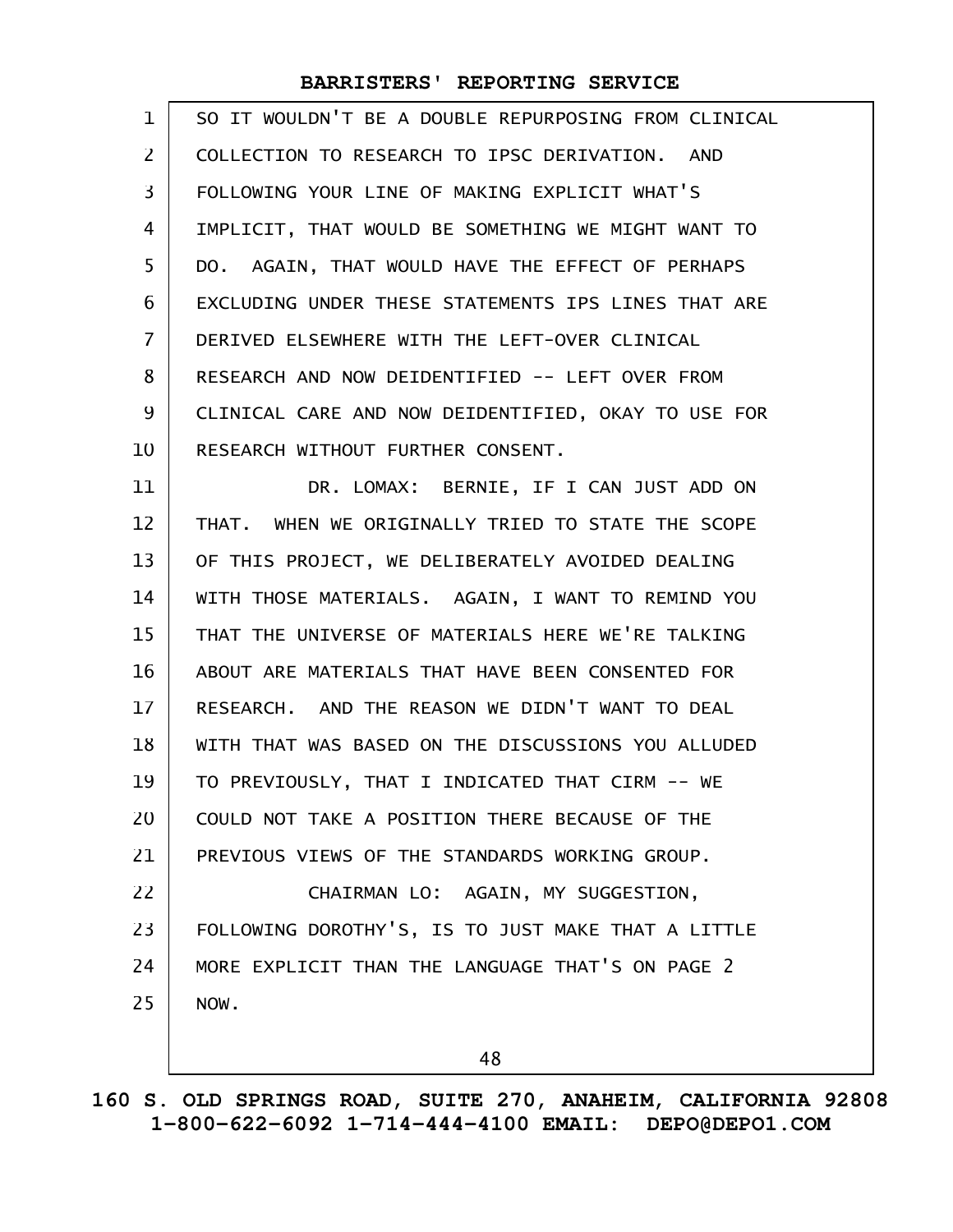| $\mathbf 1$    | DR. LOMAX: ABSOLUTELY. THAT'S A FINE                 |
|----------------|------------------------------------------------------|
| 2              | COMMENT.                                             |
| 3              | CHAIRMAN LO: DOROTHY, I LIKE YOUR IDEA --            |
| 4              | FIRST I WANT TO ASK IF THERE ARE OTHER PEOPLE WHO    |
| 5              | WANT TO COMMENT, BUT I LIKE YOUR IDEA OF COMMENTING  |
| 6              | ON EACH STATEMENT AND MAYBE PAUSING FOR COMMENTS. I  |
| $\overline{7}$ | THINK THAT'S VERY USEFUL.                            |
| 8              | DR. ROBERTS: SO I'LL MOVE ON, THEN, TO               |
| 9              | STATEMENT 1, WHICH IS THAT A REVIEW HAS TO BE        |
| 10             | PERFORMED TO ENSURE THAT THE IPSC DERIVATION AND     |
| 11             | DISTRIBUTION ARE NOT SPECIFICALLY PRECLUDED BY OR    |
| 12             | OTHERWISE IN CONFLICT WITH THE ORIGINAL INFORMED     |
| 13             | CONSENT. IN OTHER WORDS, BEFORE THESE BIOSPECIMENS   |
| 14             | COULD BE REPURPOSED, THERE WOULD HAVE TO BE A REVIEW |
| 15             | TO MAKE SURE THAT THERE'S NO CONFLICT IN THE         |
| 16             | REPURPOSING WITH WHAT THE DONOR ORIGINALLY CONSENTED |
| 17             | TO, ESPECIALLY IF THERE'S SOME LIMITATION IN THE     |
| 18             | ORIGINAL CONSENT THAT WOULD THEN NOT PERMIT THE      |
| 19             | INTENDED REPURPOSING.                                |
| 20             | SO, FOR EXAMPLE, IF THE DONOR DONATED HER            |
| 21             | CELLS TO STUDY A PARTICULAR DISEASE AND THE          |
| 22             | IPSC-DERIVED LINES WERE GOING TO BE USED TO STUDY A  |
| 23             | DIFFERENT DISEASE, THEN THERE WOULD BE A CONFLICT,   |
| 24             | AND THAT WOULD PRECLUDE THE USE FOR THIS DIFFERENT   |
| 25             | DISEASE.                                             |
|                |                                                      |

49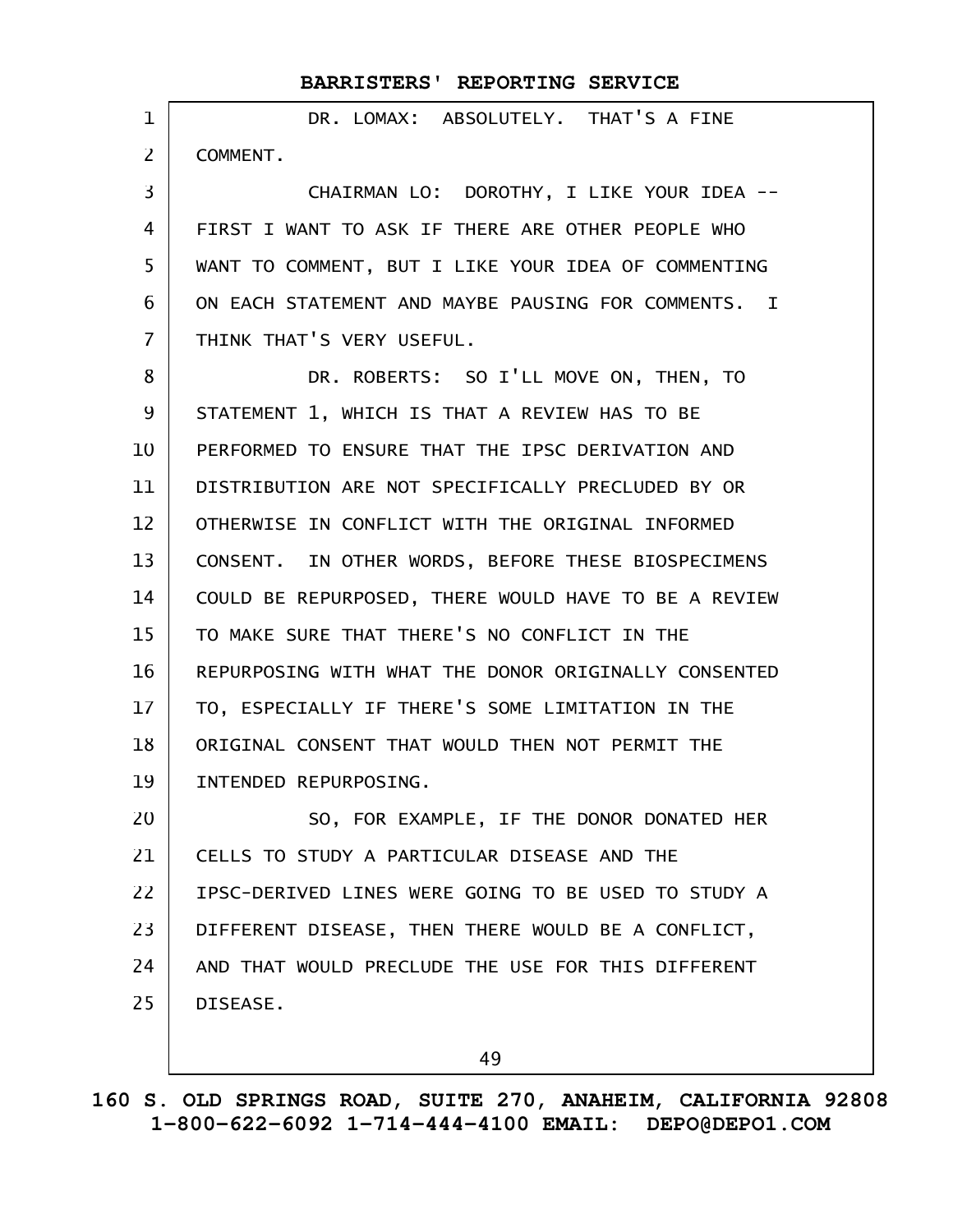| 1              | ALSO, STATEMENT NO. 5 GETS INTO MORE                 |
|----------------|------------------------------------------------------|
| 2              | DETAIL ABOUT COMMERCIAL PURPOSES; BUT IF THE         |
| 3              | ORIGINAL DONOR DID NOT CONSENT TO THE USE OF THE     |
| 4              | RESEARCH FOR COMMERCIAL PRODUCTS, THEN THE           |
| 5              | REPURPOSING COULDN'T BE USED FOR COMMERCIAL          |
| 6              | PRODUCTS. THOSE ARE JUST TWO EXAMPLES OF WHAT        |
| $\overline{7}$ | STATEMENT 1 IS GETTING AT, BASICALLY TO AVOID        |
| 8              | VIOLATING THE ORIGINAL CONSENT. THAT'S HOW I WOULD   |
| 9              | PUT IT PLAINLY. IF THE ORIGINAL CONSENT WAS FOR A    |
| 10             | PARTICULAR PURPOSE AND THE REPURPOSING IS GOING TO   |
| 11             | VIOLATE THAT, THEN IT WOULD NOT BE ALLOWED. BUT THE  |
| 12             | POINT OF STATEMENT 1 IS THAT THERE HAS TO BE SOME    |
| 13             | REVIEW OF THE ORIGINAL INFORMED CONSENT TO SEE WHAT  |
| 14             | THE REQUIREMENTS ARE.                                |
|                |                                                      |
| 15             | SO ANY COMMENTS ON THAT STATEMENT?                   |
| 16             | DR. TAYLOR: I HAVE ONE. OBVIOUSLY I'M                |
| 17             | NEW TO (INAUDIBLE) CONSEQUENCE OF DONOR'S            |
| 18             | INTENTIONS. (INAUDIBLE) FUNDAMENTAL IMPORTANCE.      |
| 19             | I'M CURIOUS HERE. OBVIOUSLY THERE ARE TWO            |
| 20             | SITUATIONS WHERE, BOTH IN THE CONTEXT OF PRIVACY AND |
| 21             | IN THE CONTEXT OF RESEARCH GENERALLY, IT IS POSSIBLE |
| 22             | TO MODIFY PURPOSES THE DONOR'S CONSENT WHERE THE     |
| 23             | CIRCUMSTANCES ARE FOR VARYING CRITERIA. I'M NOT AN   |
| 24             | ADVOCATE ONE WAY OR ANOTHER. THOSE ARE NOT HERE.     |
| 25             | I'M JUST NOTICING THE CONTEXT OF, SAY, (INAUDIBLE).  |

50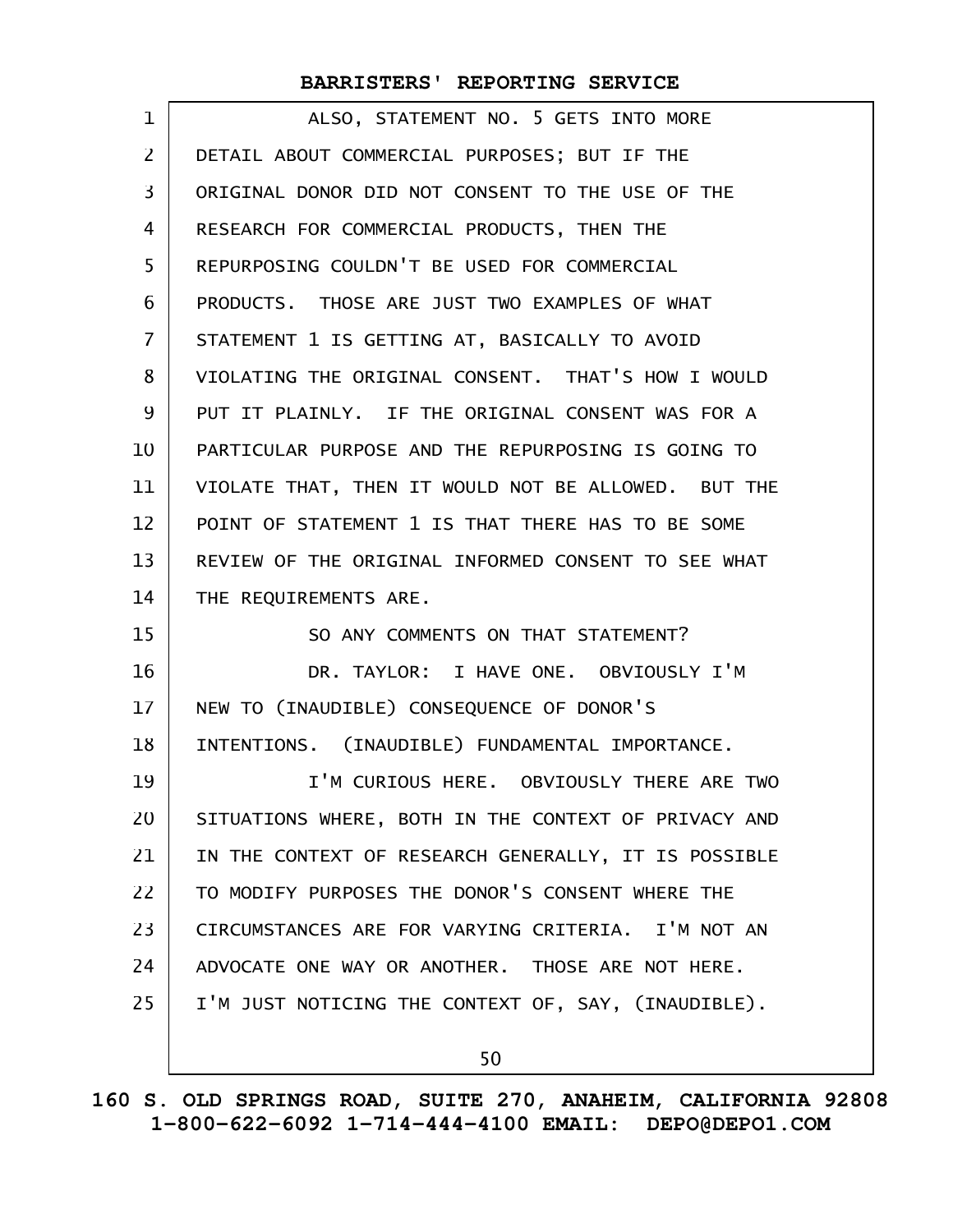| $\mathbf{1}$   | THERE'S TWO OTHER IMPORTANT CONTEXTS. IT IS         |
|----------------|-----------------------------------------------------|
| $\overline{2}$ | POSSIBLE TO FIND THAT A PROPOSED PURPOSE IS IN      |
| 3              | DIRECT CONFLICT AND STILL TO SEEK A REVIEW BOARD'S  |
| 4              | POWER, REVIEW, FOR PURPOSES OF REPURPOSING          |
| 5              | (INAUDIBLE) COMPELLED (INAUDIBLE) POSSIBLE. THAT'S  |
| 6              | ONE CONTEXT.                                        |
| $\overline{7}$ | THE OTHER, OF COURSE, IS THE                        |
| 8              | DEIDENTIFICATION. ALTHOUGH IT'S MUCH DISPUTED,      |
| 9              | RIGHTLY SO, OF WHETHER OR NOT THE SUBSEQUENT        |
| 10             | IDENTIFICATION OF CELLS ALLOWS THEM TO BE USED FOR  |
| 11             | THIS PURPOSE ON THE GROUND THAT THEY'RE NOT HUMAN   |
| 12             | SUBJECTS RESEARCH. PERSONALLY I THINK I SIDE WITH   |
| 13             | THE PEOPLE WHO THINK (INAUDIBLE). WHY THE RULE MUST |
| 14             | BE MORE STRINGENT FOR IPS CELLS HERE IN THIS        |
| 15             | CONTEXT.                                            |
| 16             | DR. ROBERTS: WELL, UNDER THE DISCUSSION             |
| 17             | SECTION ON PAGES 3 AND 4, THERE IS AN EXCEPTION NO. |
| 18             | 2 FOR THERE IS A PARTICULARLY COMPELLING SCIENTIFIC |
| 19             | REASON TO USE A PARTICULAR COLLECTION OF SPECIMENS. |
| 20             | IT'S NOT FEASIBLE TO RECONTACT PARTICIPANTS TO GET  |
| 21             | THEIR SPECIFIC CONSENT AND THE REQUIRED IRB WAIVER  |
| 22             | IS OBTAINED. SO IT DOES ALLOW FOR THAT. I WAS       |
| 23             | HOPING TO GET INTO SOME DISCUSSION ABOUT THAT AFTER |
| 24             | WE FINISH THE STATEMENTS, BUT THERE IS THAT.        |
| 25             | AS BERNIE AND GEOFF WERE JUST DISCUSSING,           |
|                | 51                                                  |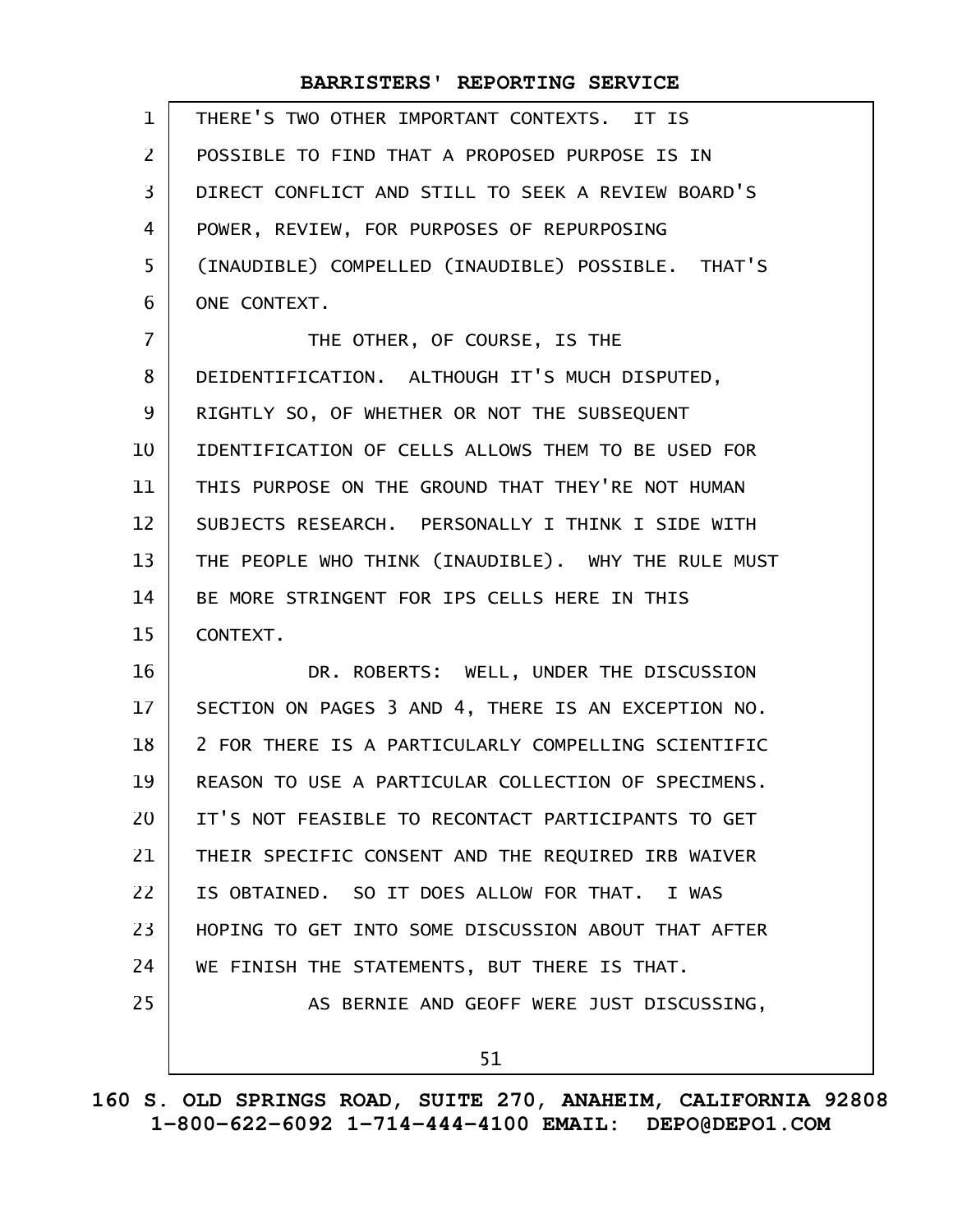| $\mathbf{1}$      | THERE WAS A DECISION MADE TO BE MORE RESTRICTIVE     |
|-------------------|------------------------------------------------------|
| $\overline{2}$    | THAN THE COMMON RULE WOULD ALLOW AND NOT             |
| $\overline{3}$    | CONSIDER -- OH, THAT WAS FOR CLINICAL PURPOSES. SO   |
| 4                 | YOU'RE RAISING THE QUESTION FOR REPURPOSING NOT FROM |
| 5                 | CLINICAL TO RESEARCH, BUT DEIDENTIFYING AS A WAY --  |
| 6                 | DR. TAYLOR: IN THIS CONTEXT.                         |
| $\overline{7}$    | (INAUDIBLE). WHERE IS THE GENERAL STATEMENT FOR THE  |
| 8                 | EXCEPTION, LOOKING FOR EXCEPTIONS GIVEN THE FACT     |
| 9                 | THEY'RE BASICALLY, FROM SOME PEOPLE'S PERSPECTIVE,   |
| 10                | NOT SIMPLY RESEARCH TISSUES, BUT ONE COULD           |
| 11                | (INAUDIBLE) THEY'RE TRADING USE LIKE BASEBALL CARDS  |
| $12 \overline{ }$ | IN THE SENSE THAT THEIR DEVICES. THEY'RE NOT         |
| 13                | ENTERING TRIALS, FOR EXAMPLE, CREATING HUMAN BEINGS. |
| 14                | DR. LOMAX: PAT, CAN I GIVE YOU KIND OF               |
| 15                | SOMETHING WE'VE GLEANED. ONE OF THE GROUPS THAT      |
| 16                | WE'VE SORT OF TALKED TO AND WE'VE ASKED TO SORT OF   |
| 17                | LOOK AT THIS ARE SOME OF THE BANKS THEMSELVES. SO    |
| 18                | THE SCENARIO YOU'RE DESCRIBING MAY WELL OCCUR WITHIN |
| 19                | AN INSTITUTION, WITHIN AN INSTITUTIONAL RESEARCH     |
| 20                | SETTING, BUT THE INDICATIONS WE'VE HAD FROM SOME OF  |
| 21                | THE MAJOR BANKING ORGANIZATIONS IS THEY WOULD BE     |
| 22                | PRETTY HESITANT TO TAKE A TRANSFORMED CELL AND       |
| 23                | REDISTRIBUTE THAT THROUGH A BANKING PROTOCOL.        |
| 24                | SO IT'S REALLY THE SECOND STEP THAT I                |
| 25                | THINK GIVES FOLKS HESITATION TO DO THAT THROUGH THE  |
|                   | 52                                                   |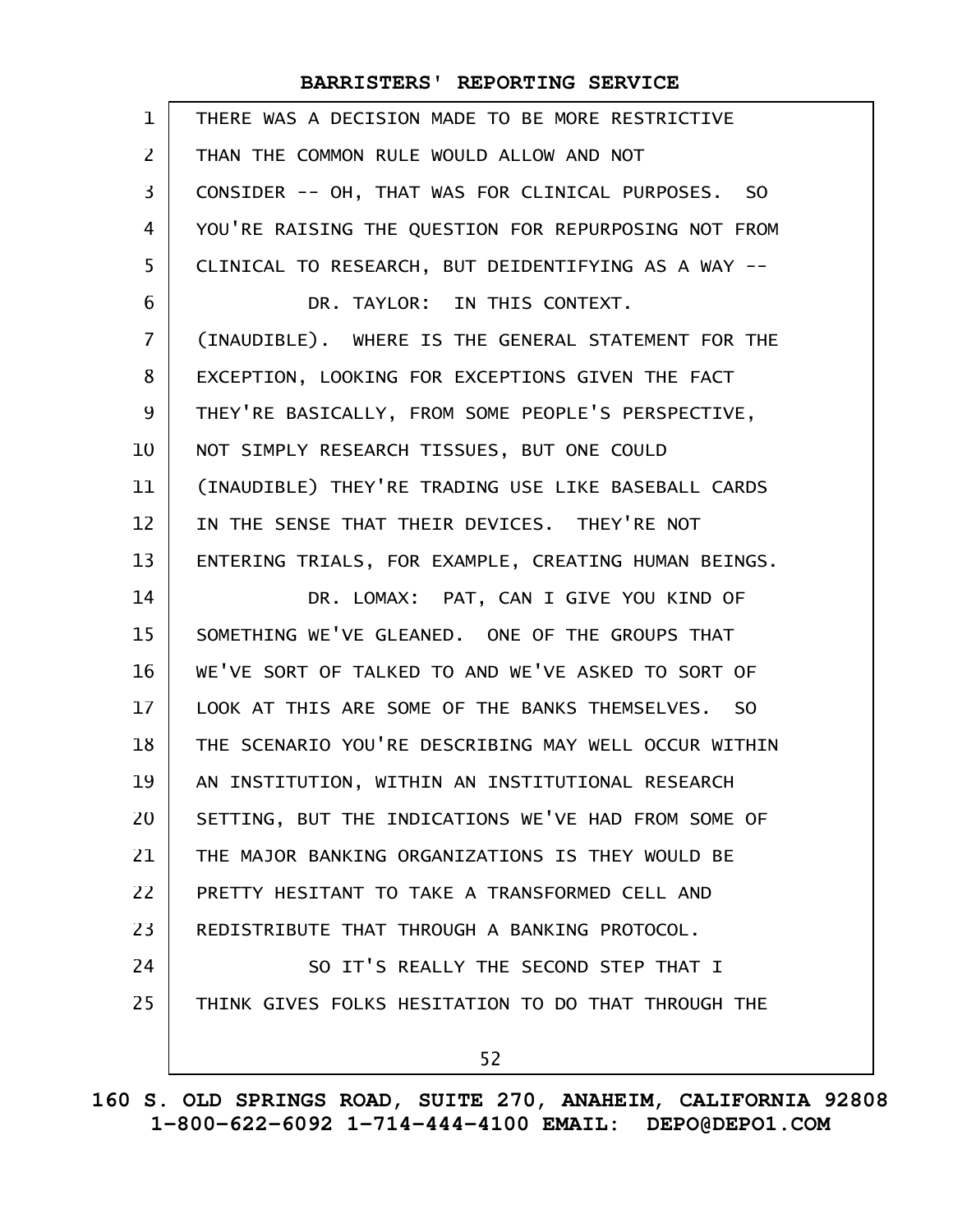| $\mathbf{1}$      | SCENARIO. SO I IMAGINE THAT WORK IS GOING ON QUITE   |
|-------------------|------------------------------------------------------|
| $\overline{2}$    | FREQUENTLY WITHIN AN INSTITUTIONAL SETTING, BUT THEY |
| $\overline{3}$    | WOULDN'T NECESSARILY WANT TO THEN -- A NATIONAL BANK |
| $\overline{4}$    | WOULDN'T NECESSARILY WANT TO PICK THAT UP. AGAIN, I  |
| 5                 | SUPPOSE THERE COULD BE AN EXTRAORDINARY CIRCUMSTANCE |
| 6                 | WHERE YOU'VE GOT SOMETHING OF SUCH SCIENTIFIC VALUE, |
| $\overline{7}$    | AND THAT WAS SORT OF WHAT LED TO THE DISCUSSION AT   |
| 8                 | THE BACK OF THE DOCUMENT THAT DOROTHY ROBERTS WAS    |
| 9                 | ALLUDING TO.                                         |
| 10                | DR. TAYLOR: GOING IN AN OPPOSITE                     |
| 11                | DIRECTION, I CAN IMAGINE CIRCUMSTANCES LIKE IN THE   |
| $12 \overline{ }$ | (INAUDIBLE) EXAMPLE --                               |
| 13                | CHAIRMAN LO: I'M SORRY. PAT, I'M HAVING              |
| 14                | TROUBLE HEARING YOU. CAN YOU SPEAK UP AND A LITTLE   |
| 15                | BIT SLOWER PLEASE?                                   |
| 16                | DR. TAYLOR: ABSOLUTELY. I CAN IMAGINE                |
| 17                | SOME CIRCUMSTANCES AS IN THE CASE OF THE CELLS       |
| 18                | SUBJECT OF THE RECENT NIH SETTLEMENT IN WHICH UNDER  |
| 19                | PRIVACY INTERESTS THAT PEOPLE WERE FAIRLY CAPTURED   |
| 20                | BY EXCLUSIVE TERMS OF THE CONSENT. I'M WONDERING IF  |
| 21                | THERE'S A REVIEW TO LOOK FOR SUCH ISSUES AS WELL.    |
| 22                | I'M JUST SORT OF RELYING ON EXPLICIT TERMS OF THE    |
| 23                | CONSENT. I MEAN I ACTUALLY PARTICULARLY              |
| 24                | UNDERSTOOD -- BERNIE IS CERTAINLY MORE THAN AWARE OF |
| 25                | ALL THE ISSUES WITH GENERAL CONSENTS. AND SINCE      |
|                   | 53                                                   |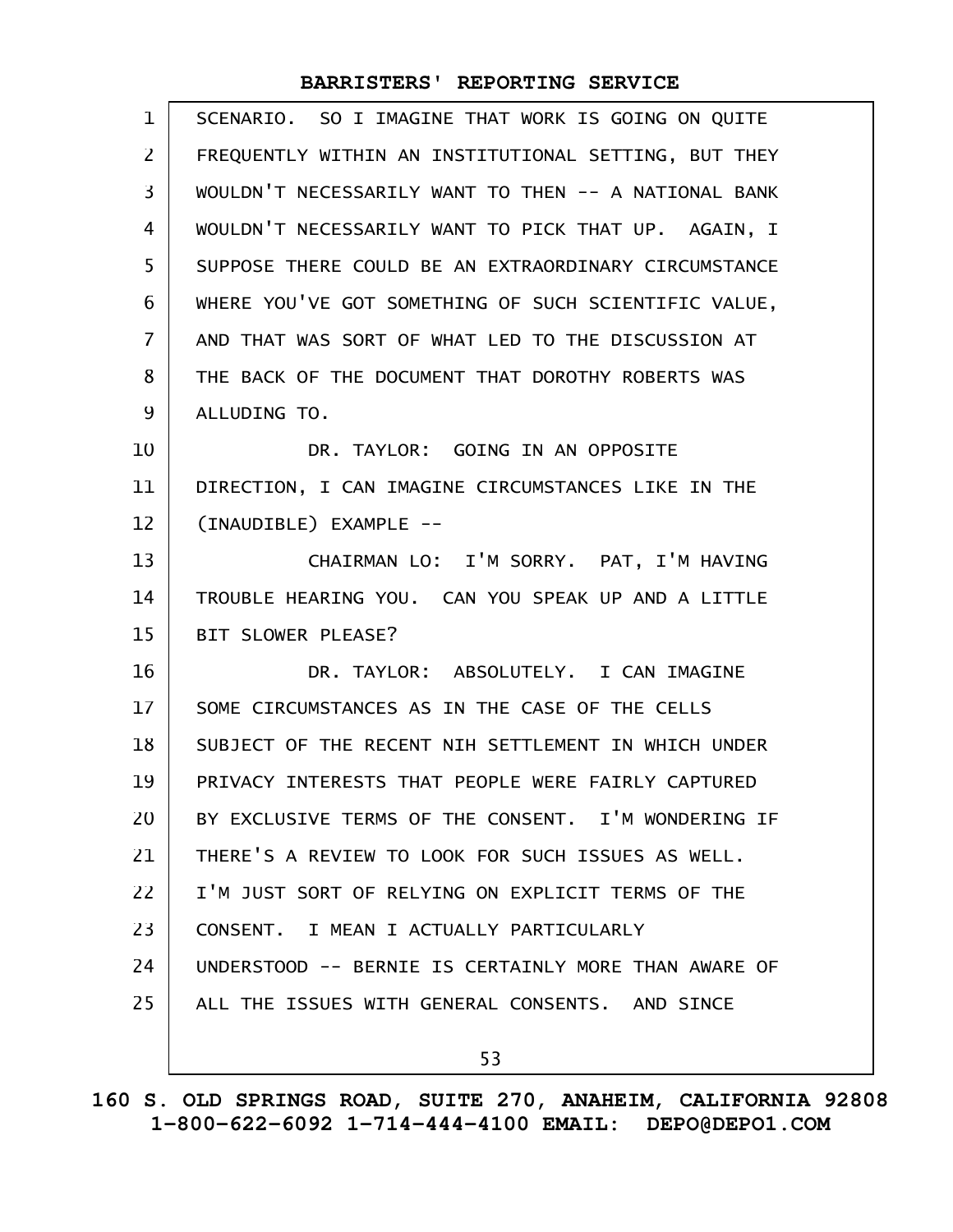| $\mathbf{1}$   | WE'RE GETTING MORE PRIVILEGE IN GENERAL CONSENTS     |
|----------------|------------------------------------------------------|
| $\overline{2}$ | (INAUDIBLE).                                         |
| 3              | DR. ROBERTS: WELL, I THINK THAT'S AN                 |
| 4              | IMPORTANT QUESTION. TO ME I SEE THE PURPOSE OF       |
| 5              | THESE STATEMENTS AS TRYING TO GO FROM -- TRYING TO   |
| 6              | ADDRESS THE CONCERNS ABOUT A GENERAL CONSENT. ON     |
| $\overline{7}$ | THE OTHER HAND, I THINK I DO HAVE THAT QUESTION ALSO |
| 8              | ABOUT A CONSENT THAT, FOR EXAMPLE, TO DO RESEARCH    |
| 9              | WHERE IT WAS UNDERSTOOD THAT IT WAS FOR A PARTICULAR |
| 10             | DISEASE, BUT WHAT IF THE CONSENT FORM DIDN'T SPECIFY |
| 11             | THAT DISEASE? I'M THINKING OF THIS BECAUSE OF THE    |
| 12             | RECENT SETTLEMENT BETWEEN ARIZONA STATE AND THE      |
| 13             | HAVASUPAI INDIAN TRIBE WHERE THE TRIBAL MEMBERS      |
| 14             | DONATED DNA TO STUDY DIABETES. AND THERE'S SOME      |
| 15             | DISPUTE ABOUT EXACTLY TO WHAT EXTENT THE RESEARCHER  |
| 16             | WAS THEN GOING TO USE THE SAMPLES TO STUDY           |
| 17             | SCHIZOPHRENIA. BUT AT ANY RATE, THE INDIAN TRIBE     |
| 18             | SUED BECAUSE OF THAT, AND THERE WAS A SETTLEMENT     |
| 19             | LAST YEAR OR THE YEAR BEFORE.                        |
| 20             | AND THERE WAS A CASE WHERE THE DONORS                |
| 21             | DONATED DNA FOR ONE PARTICULAR PURPOSE, A STUDY OF A |
| 22             | PARTICULAR DISEASE, AND THE RESEARCHERS WERE GOING   |
| 23             | TO USE IT TO STUDY A DIFFERENT DISEASE.              |
| 24             | WHAT IF THE CONSENT FORM DOESN'T SPECIFY             |
| 25             | ANY DISEASE? IS THE ASSUMPTION, THEN, THAT IT CAN    |
|                | 54                                                   |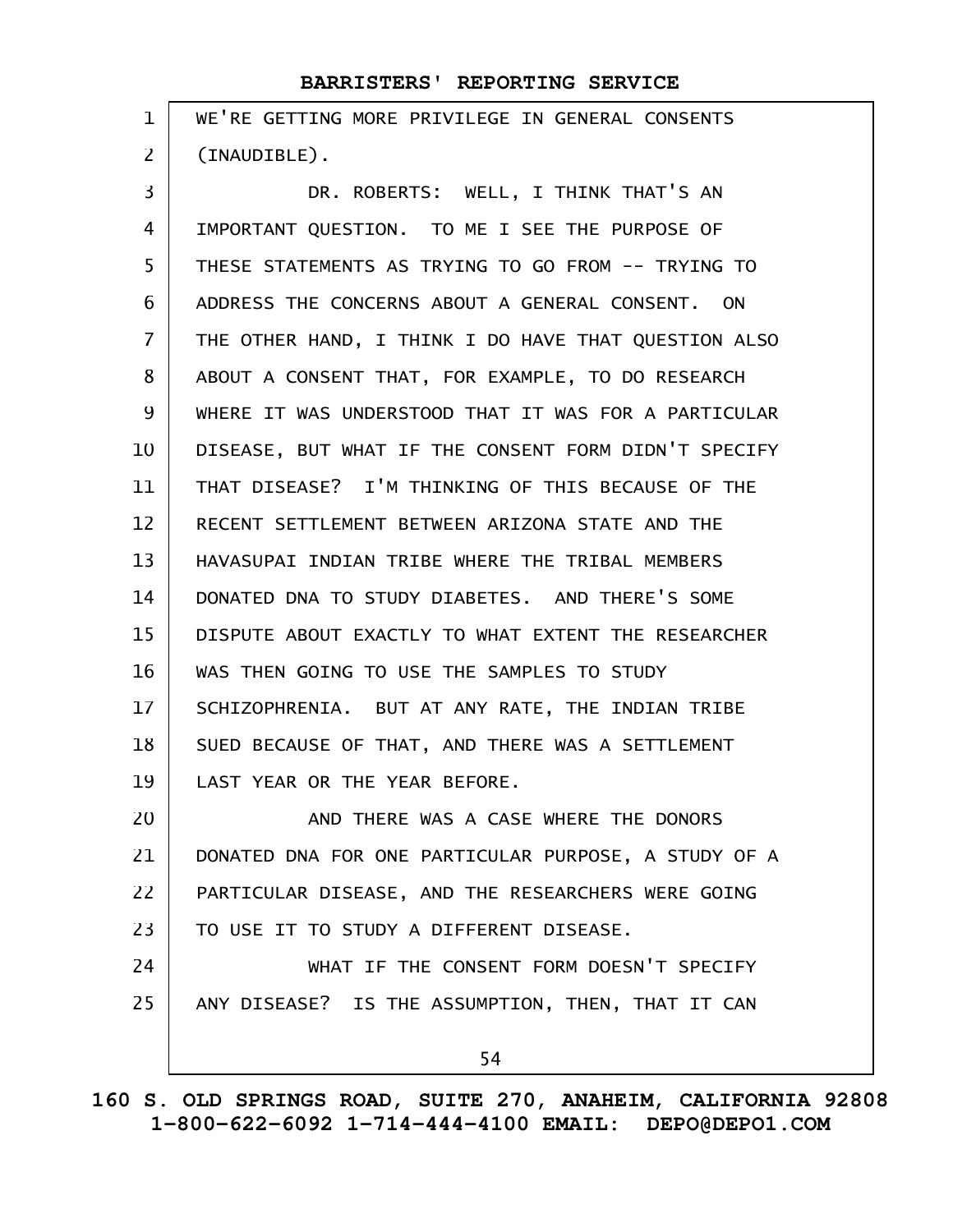BE USED TO STUDY A DIFFERENT DISEASE THAN THE SPECIMEN WAS ORIGINALLY COLLECTED? I DON'T KNOW IF THAT MAY BE A QUESTION OF A GENERAL CONSENT THAT'S BEING RELIED ON. 1 2 3 4

CHAIRMAN LO: I WANT TO FOLLOW UP ON, I THINK, THE VERY IMPORTANT DISCUSSION. FIRST, THE PARENTHESES AT THE END OF STATEMENT 1 SAYING THAT IT'S NOT JUST THE CONSENT FORM, BUT IT REFERS TO OTHER MATERIALS. AND I THINK WE ALL LIKE TO SAY CONSENT IS A PROCESS, NOT A FORM, AND THAT THERE'S ORAL COMMUNICATION BACK AND FORTH BETWEEN THE RESEARCHER AND THE PARTICIPANT. BUT OBVIOUSLY IT'S HARD TO ASCERTAIN WHAT EXACTLY WAS SAID. AND SO WE TEND TO GO BACK TO THE FORM AS BEING SORT OF AGREED UPON. 5 6 7 8 9 10 11 12 13 14 15

BUT I THINK THE CASE -- I FORGET, PAT, WHETHER IT WAS YOU OR DOROTHY, THAT THE FORM SAID ONE THING, BUT THERE WAS GOOD EVIDENCE THAT THE DISCUSSION WENT IN A DIFFERENT DIRECTION, THAT WE WOULD NOT LET THE FORM OVERRIDE CLEAR EVIDENCE THAT SOMETHING ELSE WAS AGREED UPON IN THE DISCUSSION. SO I GUESS ONE WAY TO FIX THAT IS TO AMEND THAT PARENTHESES TO INCLUDE ORAL DISCUSSIONS BETWEEN THE RESEARCHER AND THE PARTICIPANT, KNOWING THAT IT MAY BE HARD TO ASCERTAIN WHAT ACTUALLY WAS SAID. 16 17 18 19 20 21 22 23 24 25

55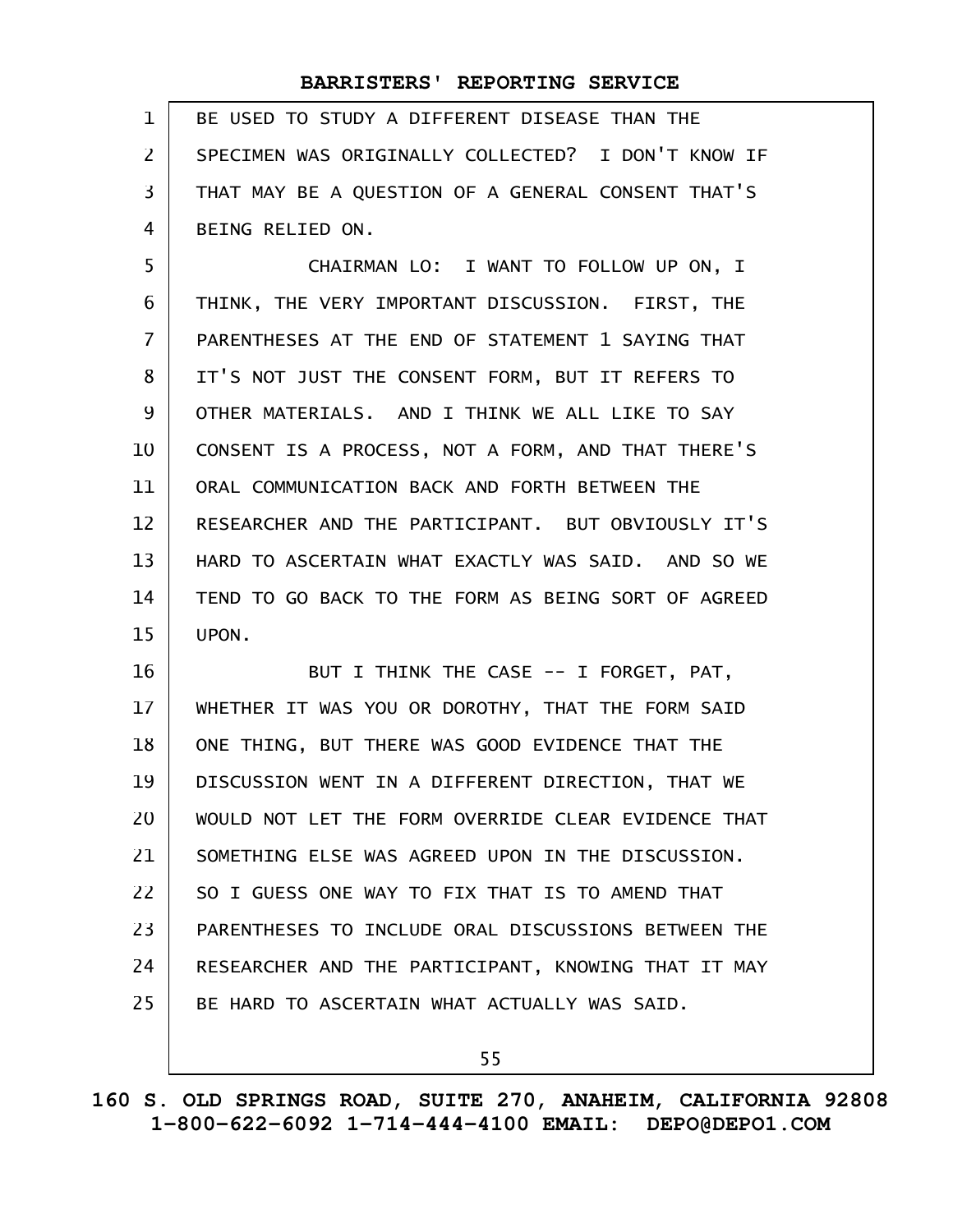| $\mathbf 1$ | BUT THERE'S ANOTHER POINT THAT, PAT, YOU             |
|-------------|------------------------------------------------------|
| 2           | RAISED ABOUT -- HOW DID YOU PUT IT -- PRIVILEGING    |
| 3           | THE GENERAL CONSENT FORM. JEFF BOTKIN, THIS CAME UP  |
| 4           | IN THE NIH EMBRYO PANEL THAT YOU CHAIRED, THAT THERE |
| 5           | WAS AT LEAST ONE EXAMPLE THAT I CAN REMEMBER WHERE   |
| 6           | BY TRYING TO BE A LITTLE MORE SPECIFIC TO THE        |
| 7           | PROSPECTIVE DONOR AS TO WHAT THE CELLS WOULD BE USED |
| 8           | FOR, THEY MENTIONED A SPECIFIC DISEASE THAT WAS      |
| 9           | CLEARLY IN THE HIGH PRIORITIES OF THE RESEARCH TEAM, |
| 10          | BUT THEN THAT WAS LATER -- THAT PROVISION LED TO THE |
| 11          | VERY QUESTION OF, GOSH, DOES THAT THEN PRECLUDE IT   |
| 12          | IF YOU SAY WILL BE USED FOR DISEASE X OR CERTAINLY   |
| 13          | ONLY FOR DISEASE X, DOES IT PRECLUDE USING IT FOR    |
| 14          | OTHER DISEASES? AND THAT WOULD THEN PROVIDE IN A     |
| 15          | SENSE AN INCENTIVE FOR USING A GENERAL CONSENT THAT  |
| 16          | SAYS LESS ABOUT WHAT WAS GOING TO HAPPEN WITH THE    |
| 17          | SPECIMEN.                                            |
| 18          | THE IDEAL THING, I SUPPOSE, IF YOU SAY THE           |
| 19          | RESEARCH TEAM CURRENTLY IS PARTICULARLY INTERESTED   |
| 20          | IN DISEASE X; HOWEVER, IT MAY BE THAT YOUR SPECIMEN  |
| 21          | WILL BE OF USE OR THE IPS LINE DERIVED FROM IT WILL  |
| 22          | BE OF USE FOR STUDYING OTHER DISEASES AND SO,        |
| 23          | THEREFORE, WE WOULD LIKE TO REQUEST YOUR AGREEMENT   |
| 24          | FOR IT TO BE USED MORE BROADLY. I THINK THAT WOULD   |
| 25          | BE WHAT YOU'D LIKE TO SEE, BUT I CAN SEE PAT'S       |
|             |                                                      |

56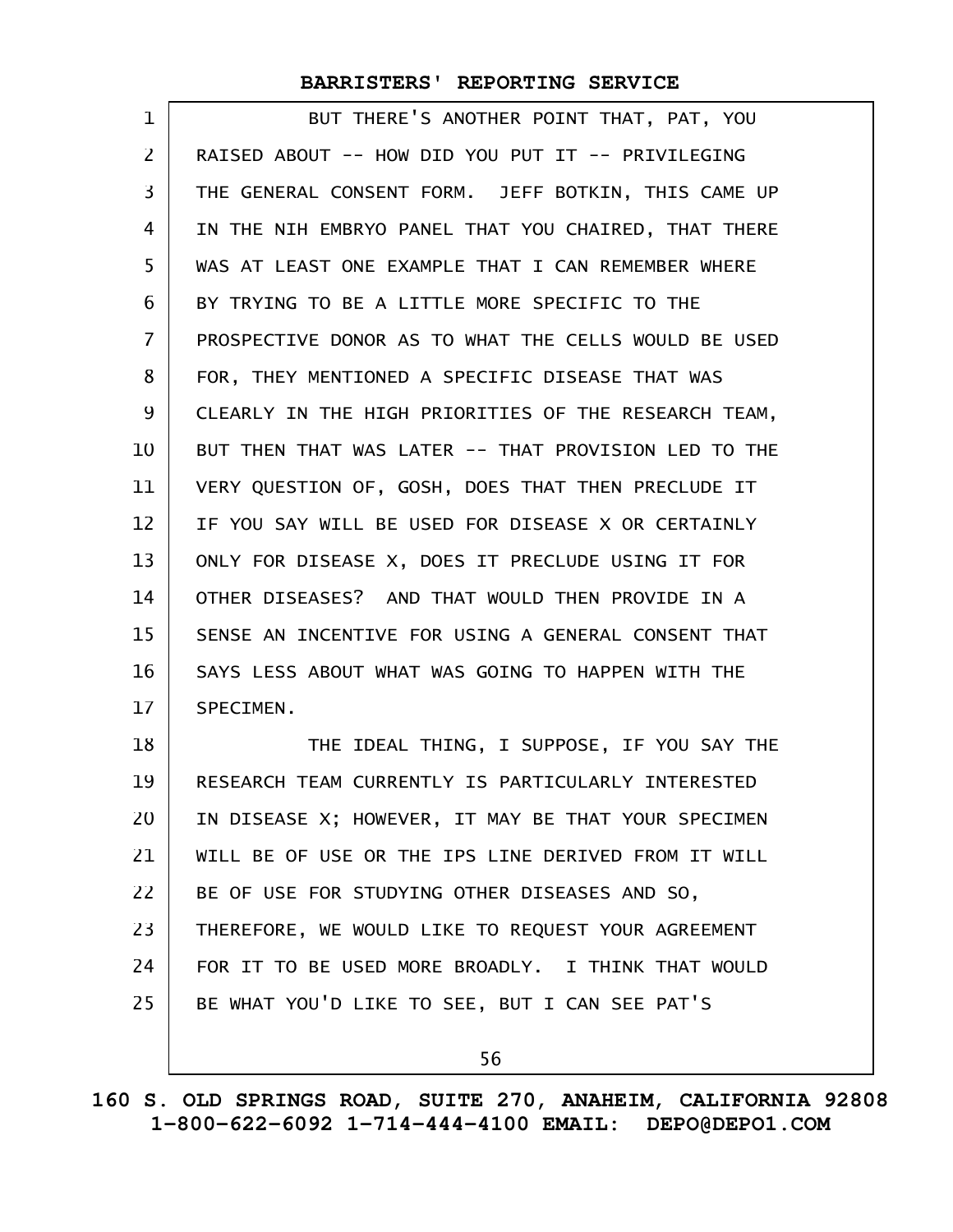| $\mathbf{1}$   | POINT, THAT THE RESEARCHER MAY PERCEIVE AN ADVANTAGE |
|----------------|------------------------------------------------------|
| $\mathsf{Z}$   | TO SAYING LESS ABOUT WHAT YOU'RE GOING TO DO, BUT    |
| 3              | THAT UNDERCUTS THE NOTION THAT PEOPLE WANT TO        |
| 4              | KNOW -- THE MORE INFORMATION PEOPLE KNOW ABOUT WHAT  |
| 5              | THE PURPOSE WILL BE, THE MORE INFORMED THEIR CONSENT |
| 6              | WILL BE IN GENERAL.                                  |
| $\overline{7}$ | DR. ROBERTS: THE PROBLEM WITH THAT,                  |
| 8              | THOUGH, BERNIE, IS THAT WHAT YOU'RE DESCRIBING IS    |
| 9              | WHAT TO DO PROSPECTIVELY.                            |
| 10             | CHAIRMAN LO: ABSOLUTELY.                             |
| 11             | DR. ROBERTS: BUT THE PROBLEM HERE IS                 |
| 12             | WE'RE DEALING WITH A CONSENT FORM THAT MAY HAVE BEEN |
| 13             | SIGNED TEN YEARS AGO OR 20 YEARS AGO --              |
| 14             | CHAIRMAN LO: YOU'RE ABSOLUTELY RIGHT.                |
| 15             | DR. ROBERTS: -- WHEN THERE WAS NO EVEN               |
| 16             | CONTEMPLATION OF THIS REPURPOSING. AND SO I THINK    |
| 17             | IT'S VERY -- WHAT YOU SAID ABOUT DOES IT SAY I       |
| 18             | DONATE MY CELLS FOR THE STUDY OF, LET'S SAY,         |
| 19             | DIABETES, DOES THAT MEAN IT CAN'T BE USED FOR THE    |
| 20             | STUDY OF ANY OTHER DISEASE, OR IT ONLY CAN BE USED   |
| 21             | FOR IT IF IT SAYS I DONATE MY CELLS ONLY FOR THE     |
| 22             | STUDY OF A PARTICULAR DISEASE? BUT THAT'S -- I       |
| 23             | DON'T KNOW IF THAT'S PERFECTLY CLEAR IN STATEMENT 1. |
| 24             | IT DOES SAY A SPECIMEN WILL BE USED ONLY             |
| 25             | TO STUDY A PARTICULAR DISEASE OR CONDITION. DOES     |
|                | 57                                                   |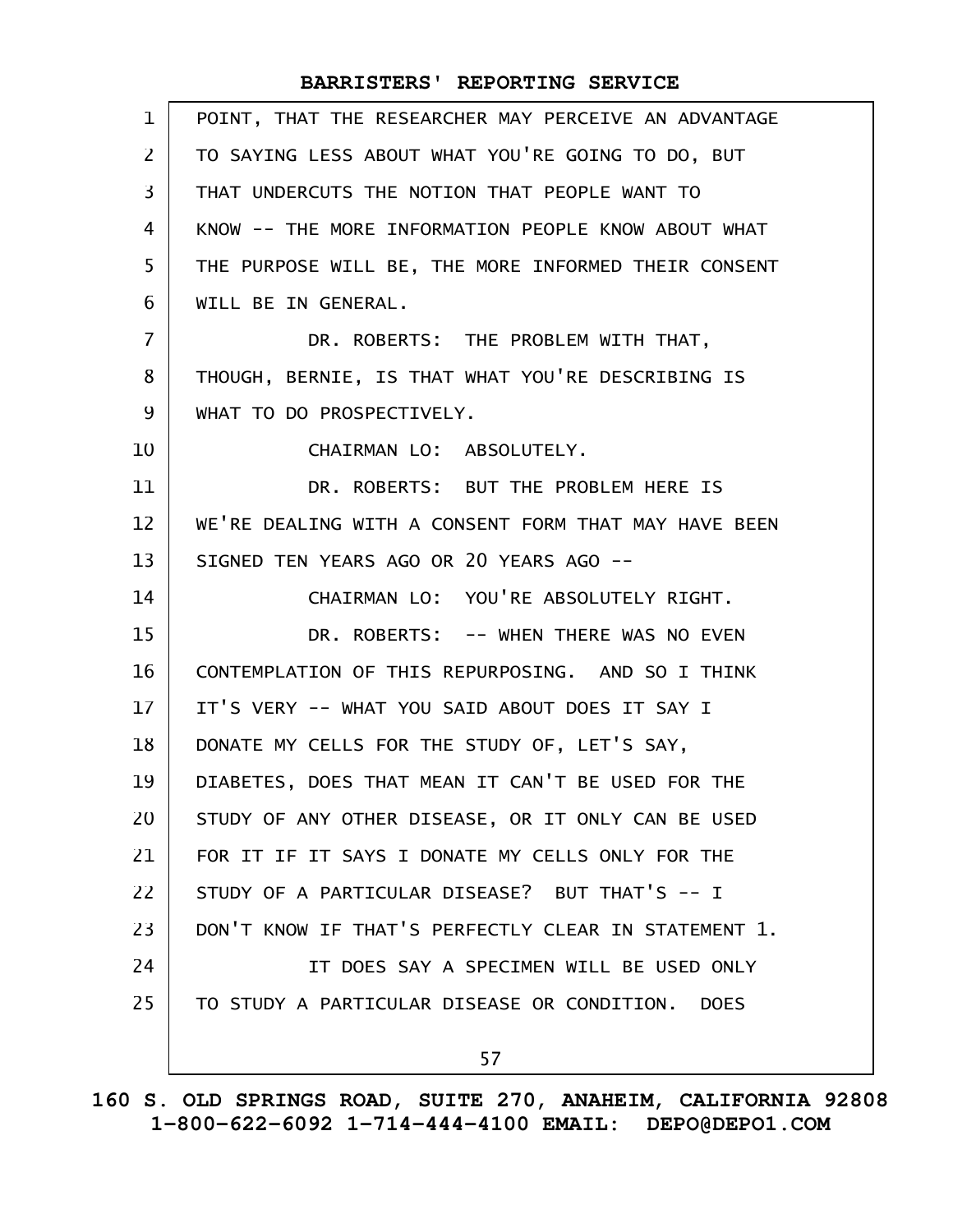| $\mathbf 1$    | THAT MEAN THAT IT'S ONLY PRECLUDED IF THE WORD       |
|----------------|------------------------------------------------------|
| $\overline{2}$ | "ONLY" IS USED? I WOULD THINK THAT IN MANY CASES     |
| 3              | PEOPLE DONATE CELLS TO STUDY A PARTICULAR DISEASE,   |
| 4              | BUT THEY MAY NOT SPECIFY IT OR THEY MAY NOT SAY      |
| 5              | ONLY. IT'S HARD TO TELL WHETHER THEY CARE IF IT      |
| 6              | WERE USED TO -- THEIR CELLS WERE USED TO STUDY       |
| $\overline{7}$ | ANOTHER DISEASE OR NOT IF THEY DIDN'T USE THE WORD   |
| 8              | "ONLY."                                              |
| 9              | DR. LOMAX: CAN WE OFFER A PUBLIC COMMENT             |
| 10             | HERE BECAUSE WE HAVE AN INSTITUTIONAL                |
| 11             | REPRESENTATIVE?                                      |
| 12             | CHAIRMAN LO: THAT WOULD BE HELPFUL.                  |
| 13             | MS. DELANDA: MY NAME IS BERTHA DELANDA.              |
| 14             | AND I'M FROM THE RESEARCH COMPLIANCE OFFICE AT       |
| 15             | STANFORD UNIVERSITY, AND I WORK AS A PANEL MANAGER   |
| 16             | FOR THE PANEL THAT OVERSEES THE IRB AND THE STEM     |
| 17             | CELL RESEARCH IN COMBINATION. I KIND OF JUST WANTED  |
| 18             | TO EXPAND ON THAT POINT, THAT THIS DID COME UP WITH  |
| 19             | OTHER DISCUSSIONS WITHIN MY GROUP REGARDING THE      |
| 20             | CONSENT AND WHAT IS IT LIMITED TO.                   |
| 21             | IT WAS MORE HELPFUL FOR US TO DISCUSS WHAT           |
| 22             | A REASONABLE PERSON WOULD NOT ALLOW AND NOT WHAT     |
| 23             | THEY DID ALLOW FOR THE VERY SAME REASON THAT YOU     |
| 24             | JUST TALKED ABOUT, THAT SOMEONE WOULD SIGN A CONSENT |
| 25             | FORM STATING THAT, FOR EXAMPLE, THEY WOULD BE OKAY   |
|                | 58                                                   |

# **160 S. OLD SPRINGS ROAD, SUITE 270, ANAHEIM, CALIFORNIA 92808 1-800-622-6092 1-714-444-4100 EMAIL: DEPO@DEPO1.COM**

 $\mathsf{l}$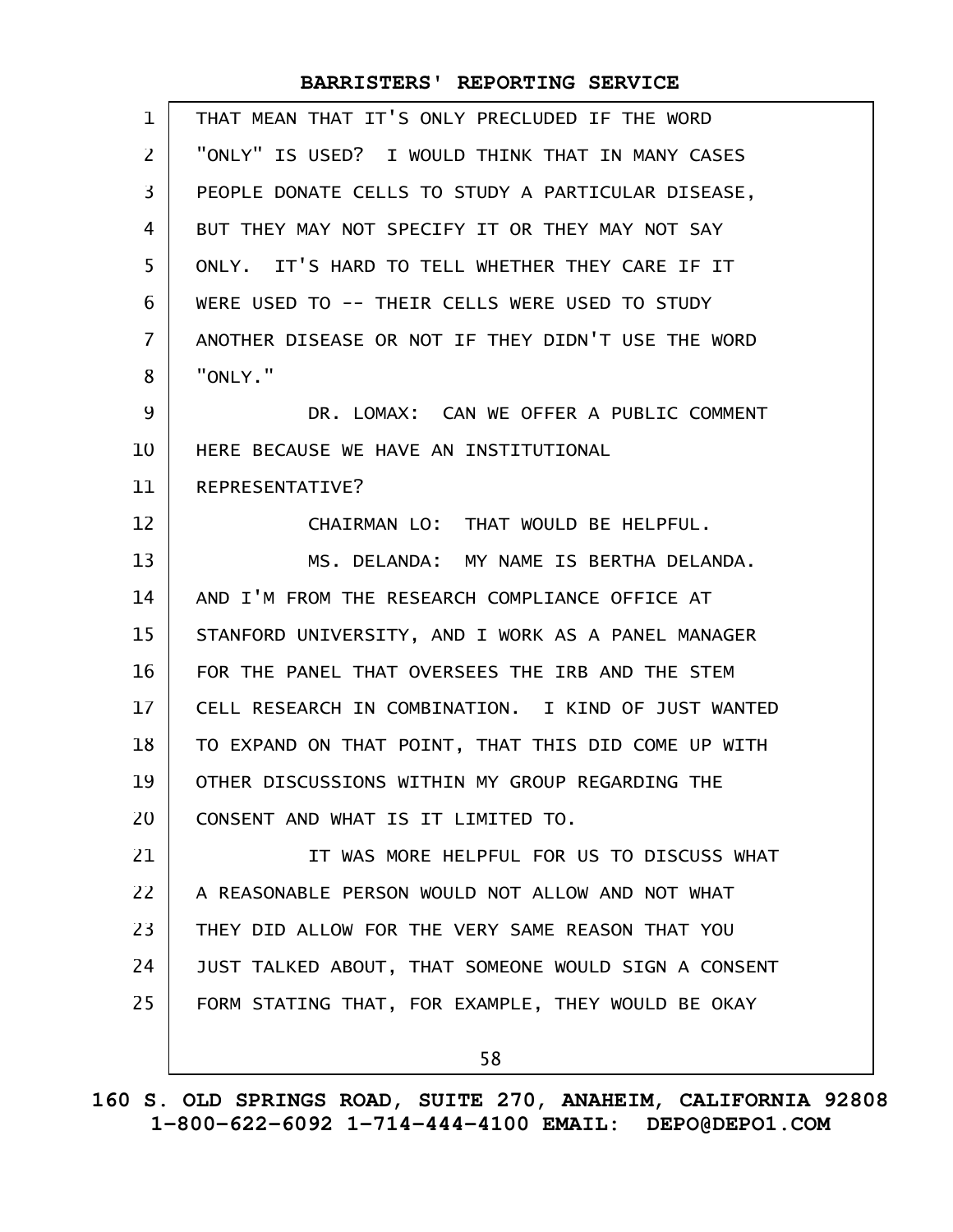| $\mathbf{1}$   | TO USE THEIR SAMPLES FOR DIABETES, AND IT WAS        |
|----------------|------------------------------------------------------|
| $\overline{2}$ | DOUBTFUL WHETHER THEY HAD TO BE RECONTACTED TO SAY   |
| 3              | BUT WOULD YOU ALSO USE IT TO CURE CANCER. WOULD      |
| 4              | THERE BE AN OBJECTION TO THAT?                       |
| 5              | IT WAS MORE FOCUSED ON WHAT THEY WOULD NOT           |
| 6              | ALLOW IN REGARDS TO LIKE SOME PEOPLE HAVE AVERSIONS  |
| 7              | TO ANIMAL RESEARCH, OR SOME PEOPLE DON'T WANT TO     |
| 8              | HAVE ANYTHING TO DO WITH A STUDY THAT HAS TO DO WITH |
| 9              | THE DESTRUCTION OF EMBRYOS. SO FOR US IT WAS JUST    |
| 10             | BETTER TO FOCUS ON WHAT WOULD THEY NOT REASONABLY    |
| 11             | ALLOW AND NOT WHAT THEY WOULD ALLOW. AND I THINK     |
| 12             | THAT WORD "ONLY" SHOULD BE UNDERLINED AND BOLDED SO  |
| 13             | THAT IT VERY, VERY SPECIFICALLY STATES SOMETHING AND |
| 14             | WE SHOULDN'T GO ABOVE THAT.                          |
| 15             | DR. ROBERTS: THAT'S VERY HELPFUL,                    |
| 16             | ALTHOUGH I WONDER WHAT THAT QUESTION WOULD HAVE      |
| 17             | ELICITED IN THE CASE OF THE HAVASUPAI WHO DONATED    |
| 18             | DNA FOR THE STUDY OF DIABETES, BUT OBJECTED          |
| 19             | VEHEMENTLY TO ITS USE TO STUDY SCHIZOPHRENIA. NOW,   |
| 20             | I HAVEN'T READ THE CONSENT FORM, SO I DON'T KNOW IF  |
| 21             | IT SAID ONLY DIABETES. BUT JUST HYPOTHETICALLY, IT   |
| 22             | MIGHT BE HARD TO KNOW WHAT A DONOR WOULD NOT WANT.   |
| 23             | ALTHOUGH I AGREE IT'S PROBABLY MORE HELPFUL TO ASK   |
| 24             | THAT THAN THE OTHER WAY AROUND.                      |
| 25             | AND THE STATEMENTS HERE DO HIGHLIGHT TWO             |
|                | 59                                                   |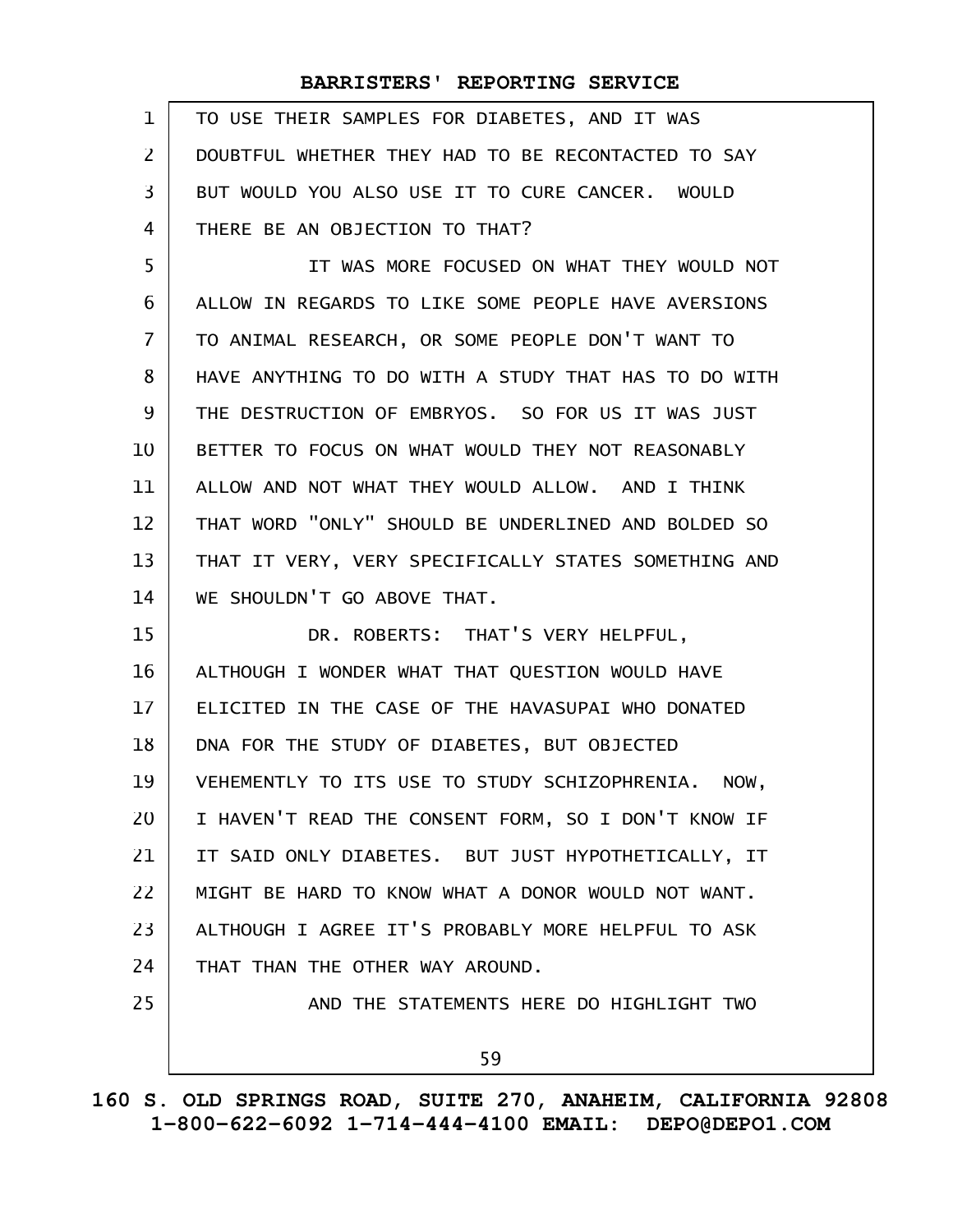| BARRISTERS' REPORTING SERVICE |  |  |
|-------------------------------|--|--|
|-------------------------------|--|--|

| $\mathbf{1}$   | AREAS WHERE THE QUESTION IS WHAT THEY WOULD NOT      |
|----------------|------------------------------------------------------|
| 2              | ALLOW, AND YOU WANT EXPLICIT CONSENT. AND ONE IS     |
| 3              | COMMERCIAL USE AND THE OTHER IS HUMAN                |
| 4              | TRANSPLANTATION.                                     |
| 5              | MAYBE WHAT WE NEED TO BE THINKING OF, ARE            |
| 6              | THERE OTHER USES THAT A REASONABLE PERSON WOULD NOT  |
| $\overline{7}$ | ALLOW THAT SHOULD BE ADDED TO THE TWO THAT ARE       |
| 8              | INCLUDED HERE? THAT MAY BE ANOTHER APPROACH.         |
| 9              | DR. LOMAX: AND WE CAN -- DOROTHY, I'M                |
| 10             | MAKING NOTES HERE. WHAT I ANTICIPATE COMING OUT OF   |
| 11             | THIS DISCUSSION IS A SET OF CORE QUESTIONS THAT WE   |
| 12             | WILL INCORPORATE INTO THE PROCESS MOVING FORWARD.    |
| 13             | SO WE CAN CONTINUE TO SURVEY ON THIS AND REPORT BACK |
|                |                                                      |
| 14             | TO YOU.                                              |
| 15             | DR. ROBERTS: YEAH.                                   |
| 16             | DR. BOTKIN: JUST A QUICK COMMENT. I                  |
| 17             | THINK THAT THIS -- I LIKE, FOR THE MOST PART, THE    |
| 18             | LANGUAGE THAT'S HERE, AND I WOULD JUST SAY THAT      |
| 19             | OBVIOUSLY FROM THE PERSPECTIVE OF OPERATING AT A     |
| 20             | LEVEL THAT'S ABOVE WHAT'S REQUIRED, THAT'S MADE      |
| 21             | CLEAR IN THE INTRODUCTORY PARAGRAPHS. THAT ASPECT    |
| 22             | IS GOOD. THE FACT THAT YOU'RE ACTUALLY LOOKING AT    |
| 23             | THE CONSENT FORM TO SEE WHAT PEOPLE SAID, EVEN IF    |
| 24             | THE LINES HAVE BEEN DEIDENTIFIED, IS ABOVE COMMON    |
| 25             | PRACTICE AND THE REGS. SO THAT ASPECT IS GOOD. I     |

60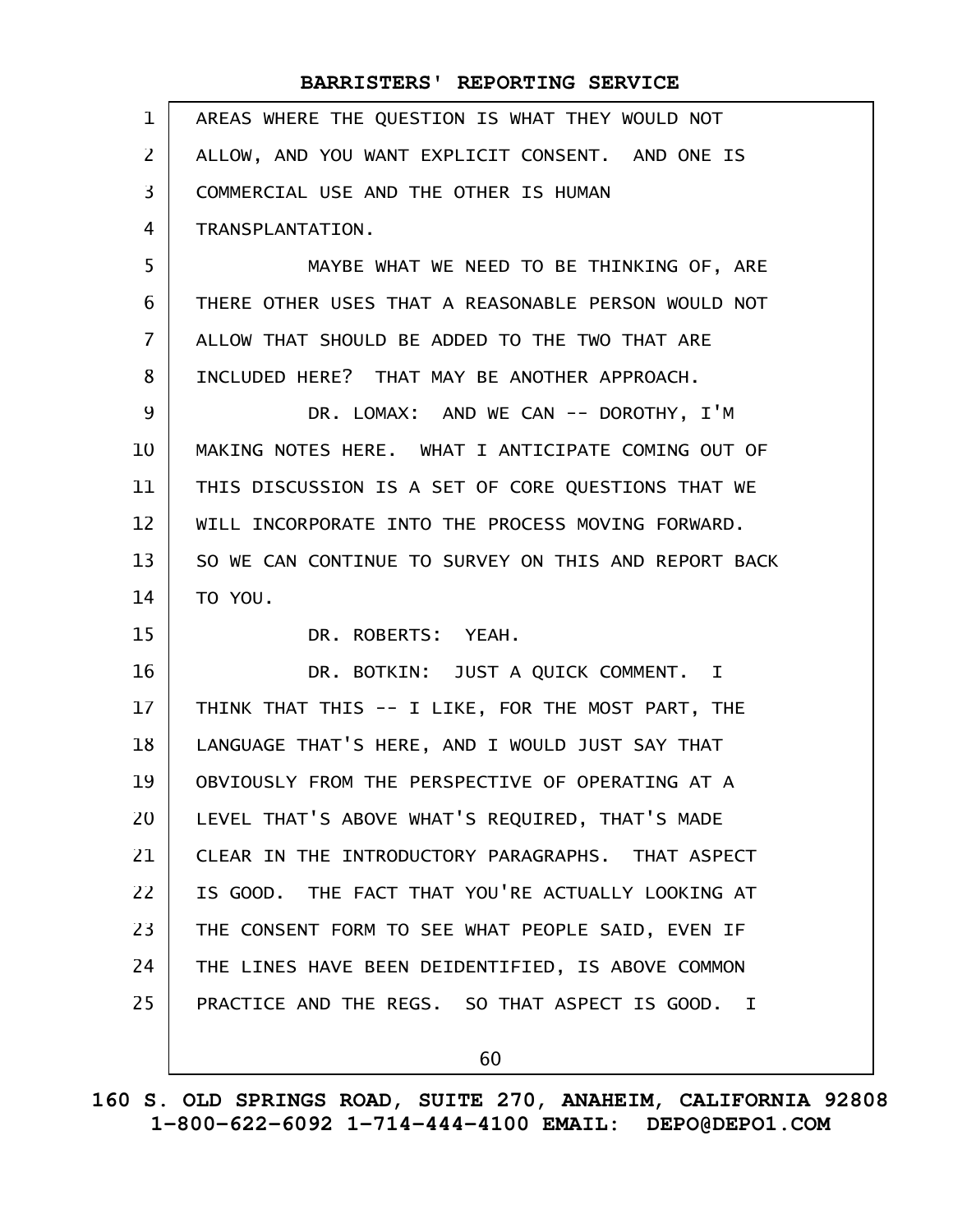| 1              | JUST THINK THE VAST MAJORITY OF CONSENT FORMS ARE    |  |  |  |
|----------------|------------------------------------------------------|--|--|--|
| $\overline{2}$ | AMBIGUOUS IN THEIR LANGUAGE. YOU HAVE TO DRAW A      |  |  |  |
| 3              | LINE, AND I THINK THE COMMON LINE OUT THERE IS TO    |  |  |  |
| 4              | SAY THE USE SHOULD NOT BE INCONSISTENT WITH THE      |  |  |  |
| 5              | CONSENT FORM. THAT'S SORT OF A BOTTOM LINE. IF YOU   |  |  |  |
| 6              | SPECIFICALLY PRECLUDE IT, THEN WE'RE NOT GOING TO DO |  |  |  |
| $\overline{7}$ | IT.                                                  |  |  |  |
| 8              | BUT IF IT'S AMBIGUOUS, THEN IT'S GOING TO            |  |  |  |
| 9              | BE A JUDGMENT CALL, JUST AS FOLKS ARE SAYING, ABOUT  |  |  |  |
| 10             | WHAT WOULD A REASONABLE PERSON UNDERSTAND AFTER      |  |  |  |
| 11             | HAVING READ THIS CONSENT FORM. AND I THINK EACH      |  |  |  |
| 12             | INSTITUTION IS PROBABLY GOING TO HAVE A LITTLE       |  |  |  |
| 13             | INSTITUTIONAL MEMORY ABOUT HOW THEY MADE THAT CALL   |  |  |  |
| 14             | WITH SPECIFIC LANGUAGE IN THE CONSENT FORM.          |  |  |  |
| 15             | DR. TAYLOR: THAT POINT IS REALLY WELL                |  |  |  |
| 16             | TAKEN. I'M WONDERING IF WE OUGHT TO SAY SOMETHING,   |  |  |  |
| 17             | AS JEFFREY SAID, ABOUT HOW AMBIGUITY IS TREATED.     |  |  |  |
| 18             | I'LL GIVE YOU AN EXAMPLE. I GUESS THERE'S GROWING    |  |  |  |
| 19             | EVIDENCE THAT AUTISM IS ACTUALLY CLOSELY RELATED     |  |  |  |
| 20             | MECHANISMS AND MAY BE THE SOURCE TO AUTOIMMUNE       |  |  |  |
| 21             | DISEASES OF BLOOD AND OTHER ONES. SO IF SOMEONE      |  |  |  |
| 22             | LIMITS THEIR USE OF THEIR TISSUES TO STUDYING ONE OF |  |  |  |
| 23             | THOSE AUTOIMMUNE DISEASES, CAN IT BE USED TO STUDY   |  |  |  |
| 24             | PARALLEL DEVELOPMENT OF AUTISTIC THINGS OR THE       |  |  |  |
| 25             | EXTENT TO WHICH IT DEPENDS ON ROOTS? I COULD         |  |  |  |
|                |                                                      |  |  |  |

61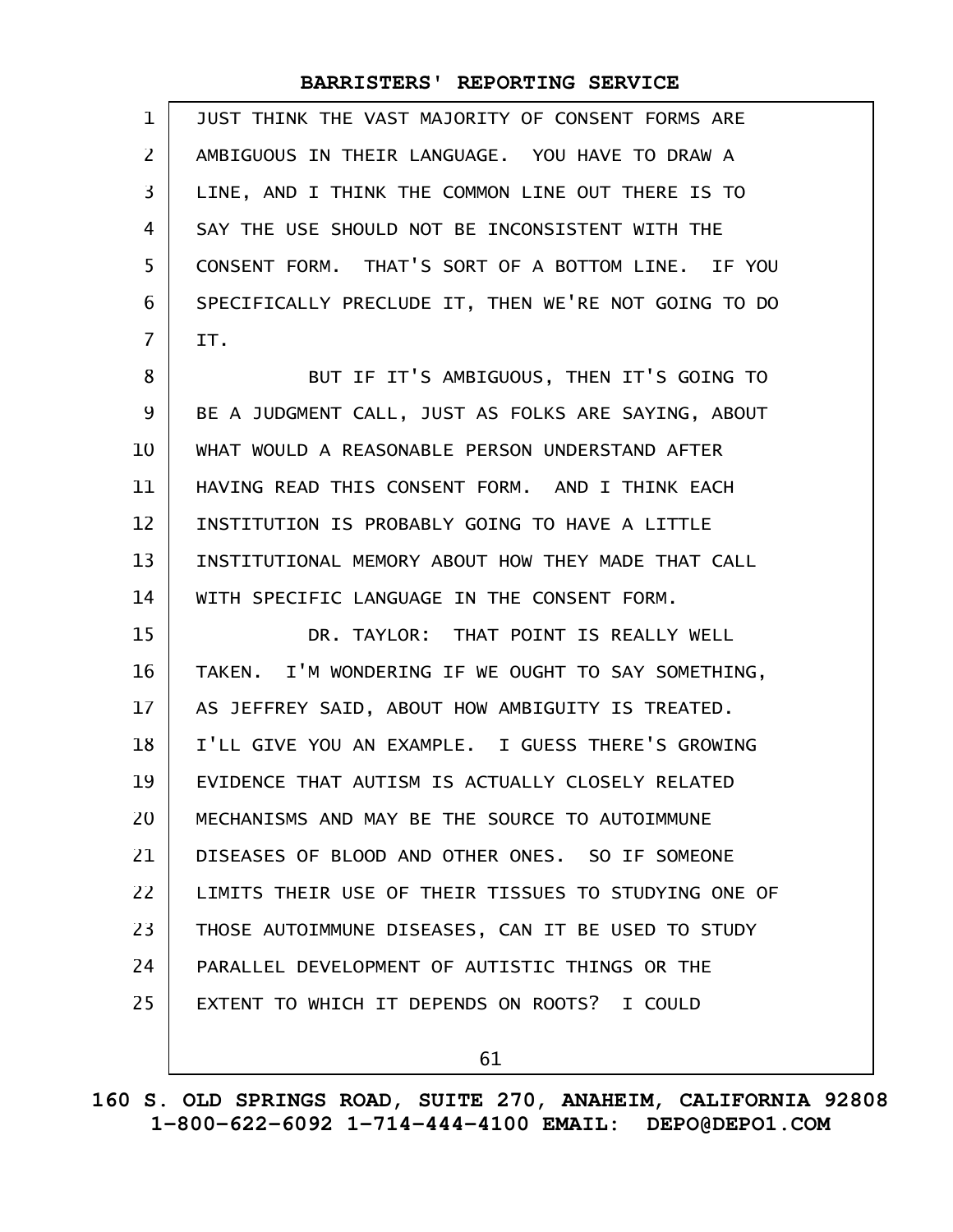| 1                 | IMAGINE SOMEONE NOT WANTING (INAUDIBLE).             |
|-------------------|------------------------------------------------------|
| $\overline{2}$    | IN ANY SORT OF SENSE FOCUSING ON A DISEASE           |
| 3                 | ITSELF WOULD ACTUALLY FINALLY RESOLVE THE QUESTION   |
| $\overline{4}$    | OF WHETHER OR NOT RESEARCH OUGHT TO BE DONE ON       |
| 5                 | SOMETHING THAT UNDERLIES IT. I WOULD EXPECT THAT TO  |
| 6                 | COME UP A LOT, AND MAYBE IT CAN BE DECIDED DIFFERENT |
| $\overline{7}$    | WAYS. PERHAPS THIS WAS TALKING ABOUT -- IN THE       |
| 8                 | (INAUDIBLE), WE LAY PEOPLE DON'T REALLY KNOW MANY OF |
| 9                 | THESE THINGS, AND THERE MAY BE ARGUMENTS AROUND      |
| 10                | UTILITY AND THEIR IMPORTANCE THAT MIGHT OTHERWISE BE |
| 11                | PRECLUDED BY SOME VIEW OF RIGID VIEW (INAUDIBLE) FOR |
| $12 \overline{ }$ | TREATING DIABETES.                                   |
| 13                | CHAIRMAN LO: THIS IS A VERY IMPORTANT AND            |
| 14                | USEFUL DISCUSSION. I'M WONDERING HOW MUCH SHOULD BE  |
| 15                | IN THIS DOCUMENT WHICH I UNDERSTAND TO BE SORT OF A  |
| 16                | HIGH LEVEL POINTS TO CONSIDER GUIDANCE. AND I THINK  |
| 17                | AS SOMEBODY SAID, JEFF BOTKIN, THAT FORMS ARE OFTEN  |
| 18                | AMBIGUOUS AND SOMEONE HAS TO MAKE A JUDGMENT CALL.   |
| 19                | AND WE WOULD URGE THAT THE STANDARD EVERYONE SHOULD  |
| 20                | ADHERE TO, THAT YOU SHOULD NOT BE INCONSISTENT WITH  |
| 21                | WHAT THE CONSENT FORM SAID IN PLAIN LANGUAGE.        |
| 22                | BEYOND THAT, I THINK PEOPLE HAVE TO DELIBERATE AND   |
| 23                | MAKE A JUDGMENT CALL.                                |
| 24                | I THINK WHAT WE'RE GIVING IS A LOT OF                |
| 25                | USEFUL, PRACTICAL ADVICE AS TO HOW TO MAKE THAT      |
|                   | 62                                                   |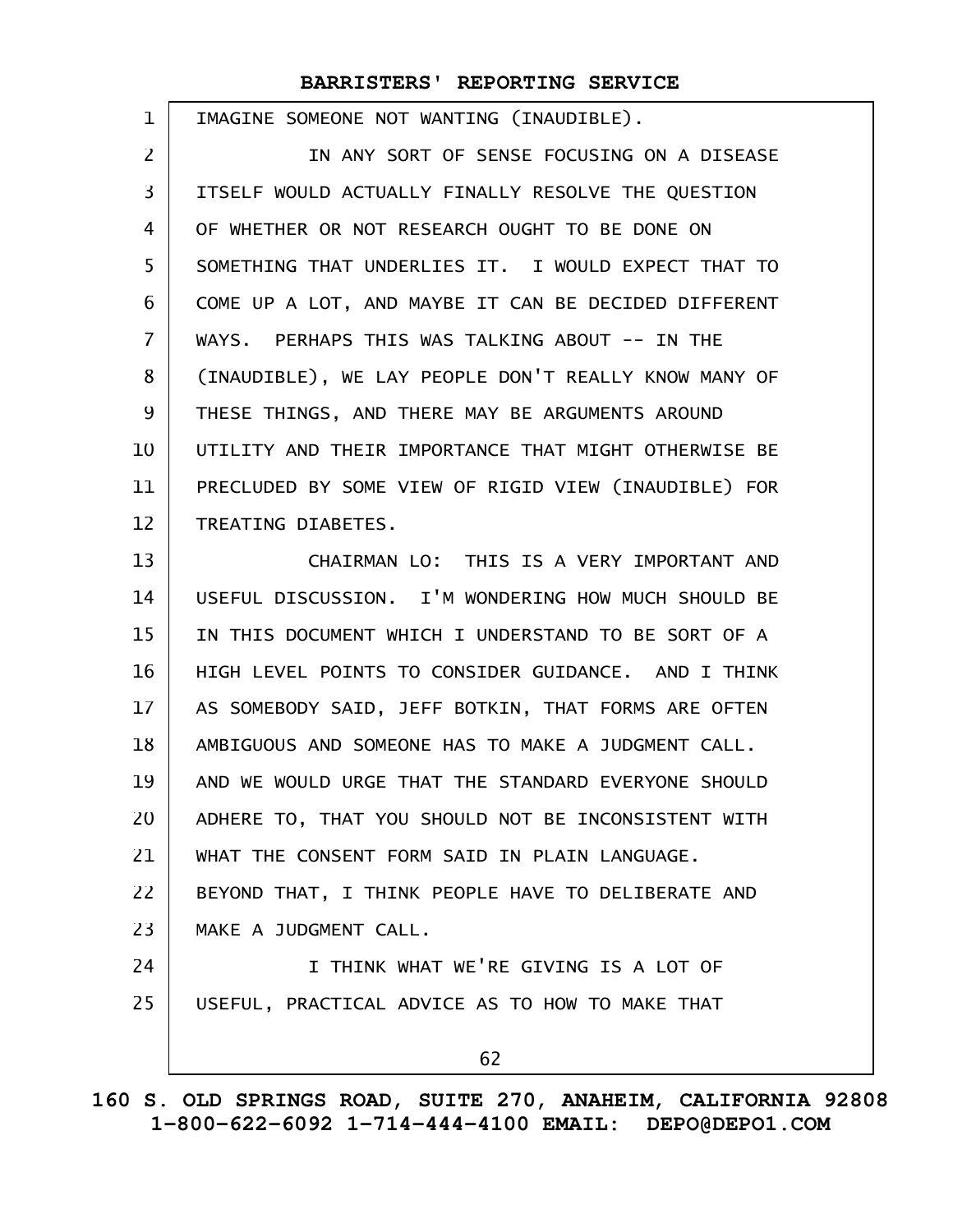| $\mathbf{1}$   | JUDGMENT, BUT I'M NOT SURE THAT BELONGS IN THIS      |
|----------------|------------------------------------------------------|
| $\overline{2}$ | DOCUMENT. IT MAY BE SOMETHING THAT GEOFF CAN DO      |
| 3              | WITH WORKSHOPS, FOR EXAMPLE.                         |
| 4              | I THINK THIS IS IMPORTANT, AND I'D ALMOST            |
| 5              | LIKE TO SORT OF HAVE A SEPARATE ARTICLE THAT,        |
| 6              | DOROTHY, YOU AND JEFF BOTKIN AND PAT TAYLOR MIGHT    |
| $\overline{7}$ | WRITE. I'M JUST WONDERING. I DON'T WANT TO           |
| 8              | OVERLOAD THIS DOCUMENT, WHICH I UNDERSTOOD TO BE     |
| 9              | SORT OF A MUCH HIGHER LEVEL OF JUST RAISING THE      |
| 10             | ISSUES. I THINK THE ISSUE THAT I MIGHT SUGGEST       |
| 11             | ADDING IS THAT CONSENT FORMS ARE AMBIGUOUS, AND YOU  |
| 12             | NEED TO REALLY DELIBERATE AND MAKE A JUDGMENT CALL   |
| 13             | AND GIVE REASONS FOR IT, I SUPPOSE.                  |
| 14             | DR. TAYLOR: THAT SOUNDS GREAT, BERNIE. I             |
| 15             | LIKE THE IDEA OF SPAWNING THE LITERATURE.            |
| 16             | DR. ROBERTS: I THINK WE'VE JUST GOTTEN               |
| 17             | MORE WORK. OKAY. THAT'S GOOD.                        |
| 18             | THE ONLY THING I WOULD ADD TO THAT IS                |
| 19             | WHETHER, GIVEN THE SUGGESTION BY THE PUBLIC          |
| 20             | COMMENTER -- I'M SORRY I'VE FORGOTTEN HER NAME --    |
| 21             | THAT MORE ATTENTION BE PAID TO WHETHER THERE ARE ANY |
| 22             | OTHER CATEGORIES THAT A REASONABLE PERSON MIGHT NOT  |
| 23             | INCLUDE AND HAVE ANTICIPATED IN A GENERAL CONSENT.   |
| 24             | DR. WAGNER: I JUST WANT TO ADD ONE THING             |
| 25             | ON THAT. ONE THING THAT I'D LIKE TO ADD, BECAUSE IT  |
|                | 63                                                   |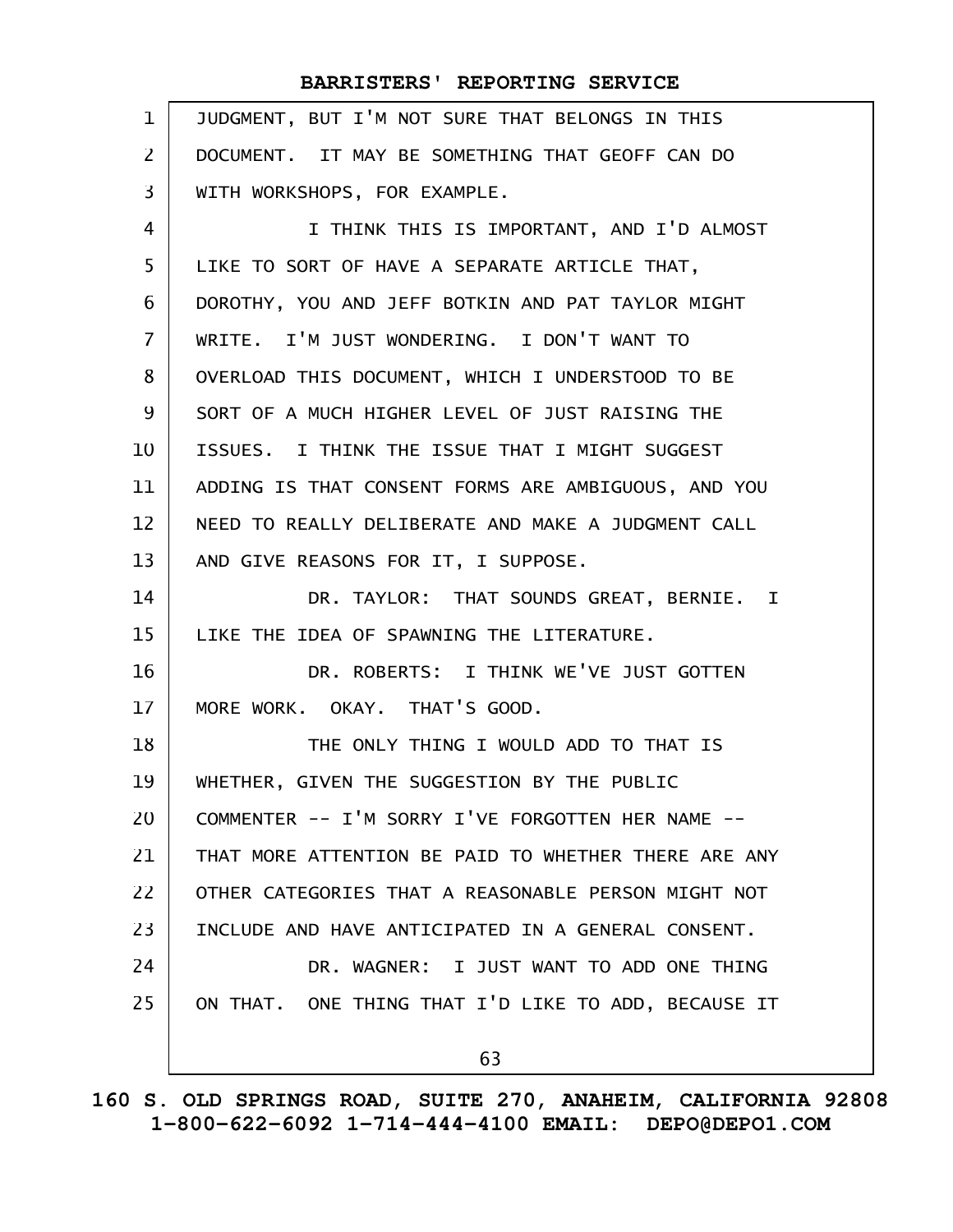| $\mathbf 1$    | IS A GENERAL CONCERN INCREASINGLY, IS GENETIC       |
|----------------|-----------------------------------------------------|
| 2              | STUDIES. BECAUSE OF THE FACT THAT NOW, AS MORE AND  |
| 3              | MORE INFORMATION IS COMING OUT ON GENOTYPES,        |
| 4              | PARTICULARLY THOSE WITH GENETIC DISEASES, YOU CAN   |
| 5              | ACTUALLY IDENTIFY THE PATIENT BASED ON WHAT'S       |
| 6              | ACTUALLY REPORTED IN THE LITERATURE. SO THEY JUST   |
| $\overline{7}$ | NEED TO BE TOLD THAT THERE IS ALSO THE POSSIBILITY  |
| 8              | OF GENETIC STUDIES BEING DONE THAT CAN ACTUALLY     |
| 9              | REVEAL WHO THEY ARE. AND INTERESTINGLY, THIS HAS    |
| 10             | ALREADY OCCURRED IN REAL LIFE, SO THIS IS NOT       |
| 11             | THEORETICAL.                                        |
| 12             | SECONDLY, IF YOU'RE GOING TO DO WHOLE               |
| 13             | GENOME TESTING, IF THERE'S ANY HINT OF THE ABILITY  |
| 14             | TO GO BACK TO THE PATIENT, AT LEAST THEY NEED TO BE |
| 15             | AWARE OF THAT POSSIBILITY THAT YOU COULD DISCOVER   |
| 16             | SOME UNDERLYING DISEASE FOR WHICH THEY DID NOT      |
| 17             | CONSENT.                                            |
| 18             | DR. LOMAX: ALAN, YOU WANT TO MAKE A                 |
| 19             | COMMENT?                                            |
| 20             | DR. TROUNSON: I THINK IT'S A VERY GOOD              |
| 21             | AND HEALTHY DISCUSSION. I THINK, JUST AS JOHN       |
| 22             | WAGNER JUST SAID, THINGS ARE CHANGING. AND WE NEED  |
| 23             | TO BE ABLE TO HAVE SOME WAY OF ADDRESSING THOSE     |
| 24             | CHANGES AS THINGS MOVE ON IN TIME. CLEARLY          |
| 25             | GENOTYPING WILL SOONER OR LATER IDENTIFY A PATIENT, |
|                | 64                                                  |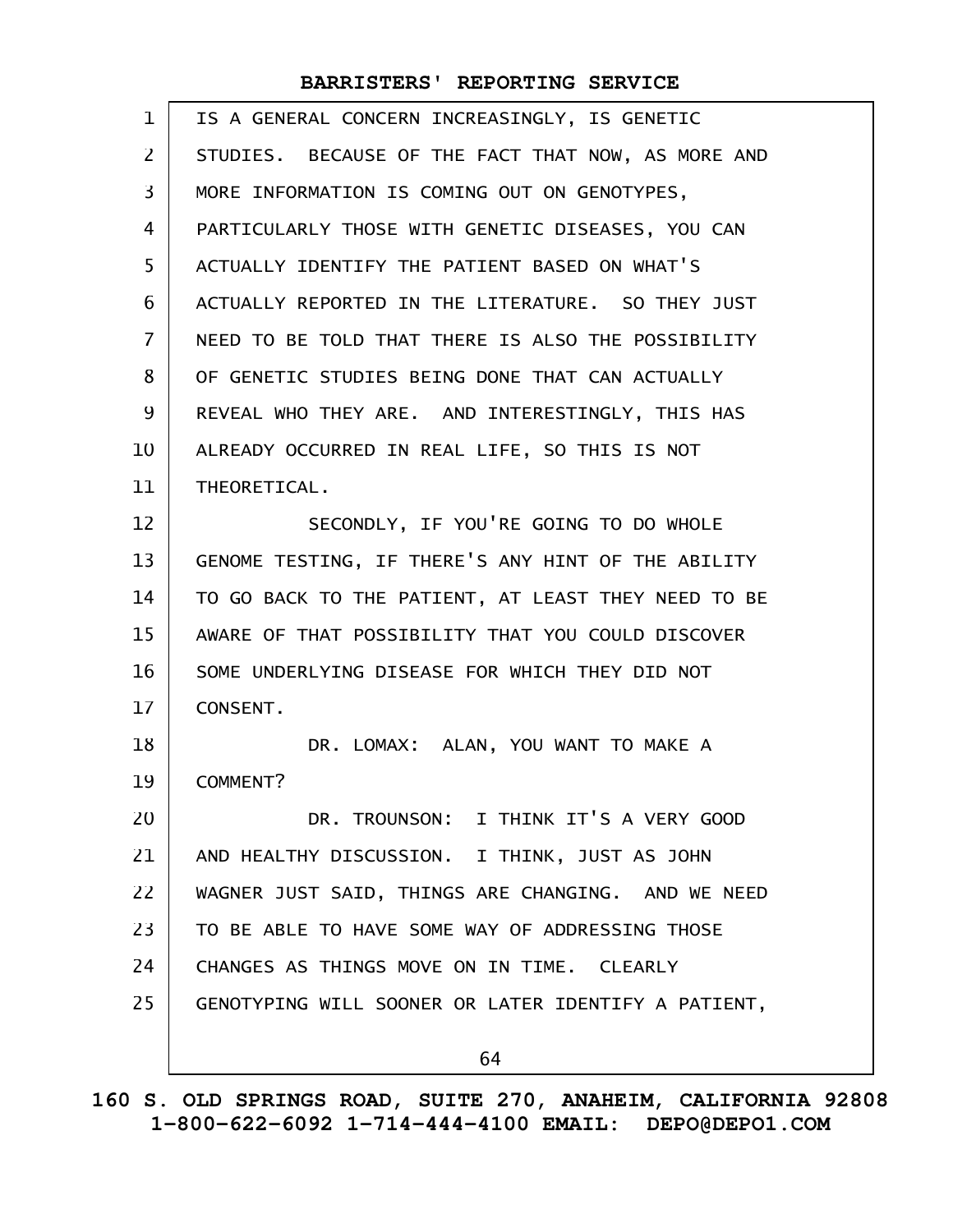| 1              | IDENTIFY A SUBGROUP WHICH IDENTIFIES A PATIENT.      |
|----------------|------------------------------------------------------|
| $\overline{2}$ | THE OTHER THING IS THAT IF THERE'S ONLY              |
| 3              | WRITTEN INTO THE CONSENT ONLY FOR SUCH-AND-SUCH      |
| 4              | DISEASE, THAT SEEMS PRETTY CLEAR. THE PRIMARY        |
| 5              | PROBLEM, I THINK, GOING FORWARD IS THAT DISEASES ARE |
| 6              | GOING TO BE RECLASSIFIED BIOCHEMICALLY AND           |
| $\overline{7}$ | GENETICALLY. AND YOU MIGHT HAVE DIABETES, BUT THAT   |
| 8              | JUST MIGHT BE ONE ELEMENT OF A DIFFERENT DISEASE.    |
| 9              | AND SO IT'S GOING TO BE VERY DIFFICULT, I THINK, IN  |
| 10             | THE FUTURE TO SORT OF NECESSARILY SAY, WELL, THIS    |
| 11             | DISEASE COVERS THIS CONDITION BECAUSE AS YOU DEFINE  |
| 12             | IT BETTER METABOLICALLY, GENETICALLY, ETC., YOU      |
| 13             | MIGHT FIND IT'S PART OF ANOTHER DISEASE AND NOT THE  |
| 14             | DISEASE THAT WAS WRITTEN DOWN IN THE CONSENT FORM.   |
| 15             | SO I DO THINK WE NEED TO HAVE SOME                   |
| 16             | THINKING ABOUT WHAT NEW INFORMATION WILL DO TO THE   |
| 17             | CHANGES IN THE KIND OF CLASSIFICATION OF DISEASES.   |
| 18             | THE INTENTION, I THINK, OF THE PERSON DONATING THE   |
| 19             | MATERIAL WHEN THEY SAID ONLY I THINK IS PRETTY       |
| 20             | CLEAR; BUT WHERE THEY DON'T SAY ONLY, IT WOULD SEEM  |
| 21             | THAT THAT COULD BE SOMETIME PART OF A WIDER DISEASE  |
| 22             | BECAUSE, I THINK AS PAT SAID, IF AUTISM IS AN        |
| 23             | AUTOIMMUNE DISEASE, SUDDENLY WE'VE GOT A WIDE        |
| 24             | VARIETY OF IMMUNE DISEASES THAT MAY BE VERY CLOSELY  |
| 25             | RELATED TO AUTISM AND VERY MEANINGFUL IN RESPECT TO  |
|                |                                                      |

65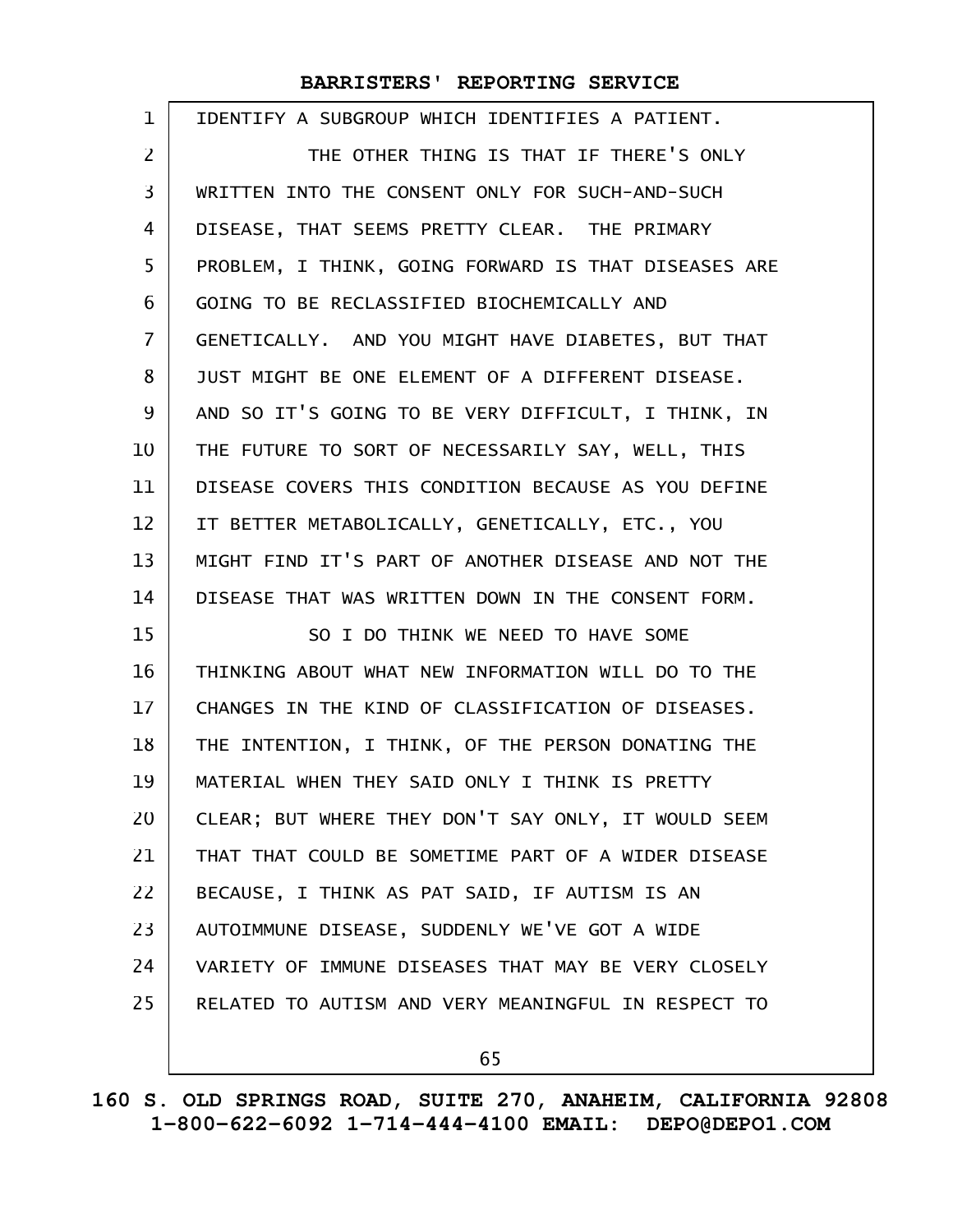| 1  | THAT.                                                |
|----|------------------------------------------------------|
| 2  | SO I'M A LITTLE CONCERNED ABOUT WHAT THE             |
| 3  | COURTS MIGHT THINK ABOUT THE INDIAN SITUATION        |
| 4  | SLIGHTLY DIFFERENTLY IN THE FUTURE THAN THEY DID     |
| 5  | WHEN THEY MADE THAT DECISION A FEW YEARS AGO.        |
| 6  | BUT WE WOULD NEED TO, I THINK, BE CERTAIN            |
| 7  | THAT THE KIND OF SPECIFICITIES THAT WE DEAL WITH     |
| 8  | THESE DAYS ARE GOING TO CHANGE, ABSOLUTELY GOING TO  |
| 9  | CHANGE, AS WE MOVE FORWARD, AND WE NEED TO BE ABLE   |
| 10 | TO ACCOMMODATE THAT IN SOME WAY.                     |
| 11 | MS. LANSING: CAN I ADD TO ALAN WAS                   |
| 12 | SAYING? WHAT'S SO FRUSTRATING ABOUT THIS, AND I DO   |
| 13 | BELIEVE WE HAVE TO FOLLOW THE GUIDELINES THAT WE     |
| 14 | HAVE SET UP BECAUSE THERE'S NO WAY OF GOING BACK AND |
| 15 | ASKING A PATIENT THAT WE DON'T KNOW WHO THEY ARE OR  |
| 16 | DECEASED. WHAT'S SO FRUSTRATING IS YOU CAN BE        |
| 17 | WORKING ON A STEM CELL LINE THINKING YOU'RE FINDING  |
| 18 | SOMETHING FOR DIABETES AND THEN YOU HAVE A CANCER    |
| 19 | BREAKTHROUGH. THAT'S WHAT'S EQUALLY SO FRUSTRATING   |
| 20 | ABOUT THE WHOLE THING. WE ALL KNOW WHEN JUST         |
| 21 | RECENTLY THERE WAS A BREAKTHROUGH IN ONE DISEASE.    |
| 22 | THEY WERE LOOKING FOR SOMETHING AND IT ENDED UP      |
| 23 | HELPING CANCER PATIENTS.                             |
| 24 | DR. ROBERTS: THAT'S WHAT THE LANGUAGE                |
| 25 | THAT WAS CIRCULATING BEFORE ABOUT NOT INCONSISTENT   |
|    | 66                                                   |

**160 S. OLD SPRINGS ROAD, SUITE 270, ANAHEIM, CALIFORNIA 92808 1-800-622-6092 1-714-444-4100 EMAIL: DEPO@DEPO1.COM**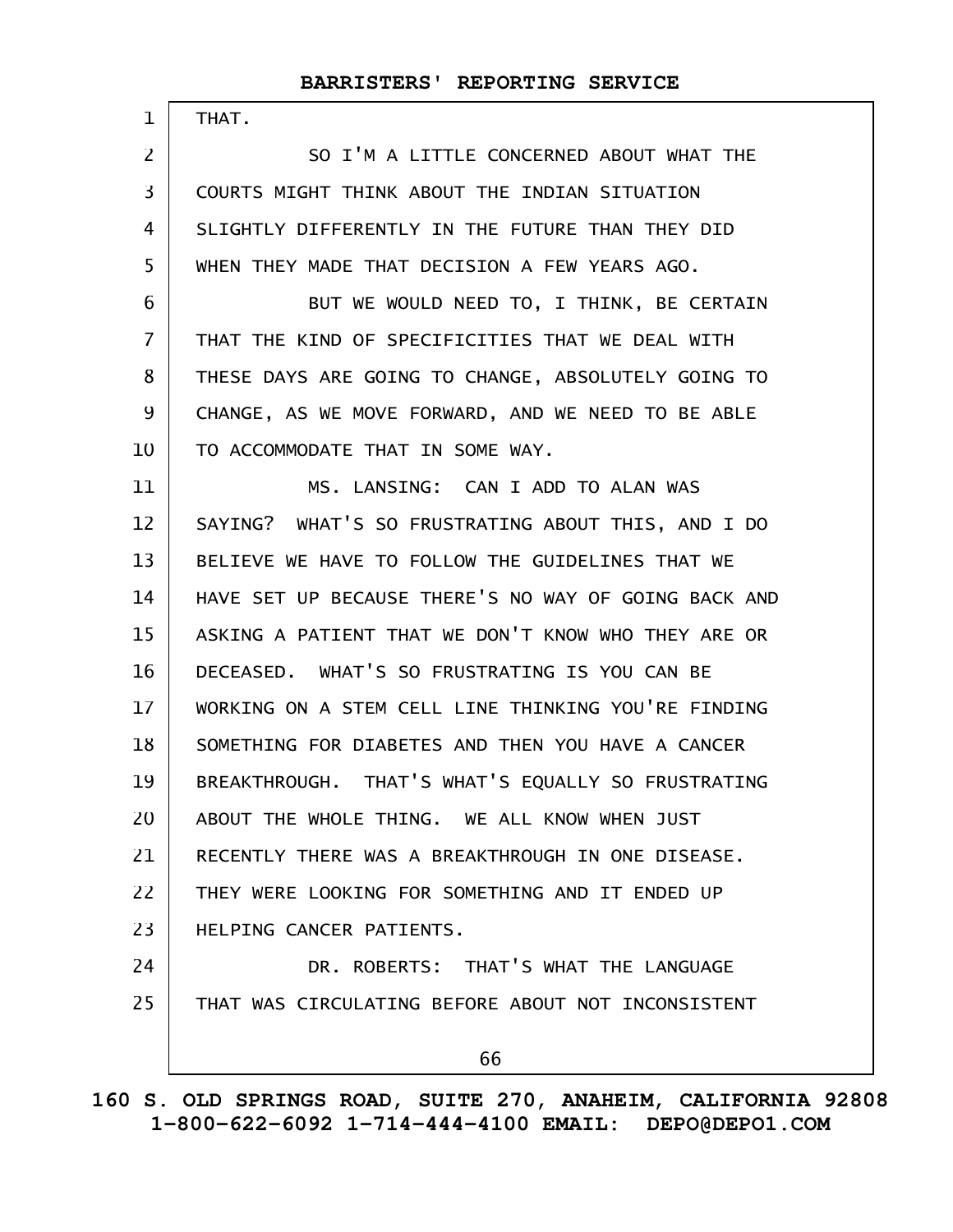| 1  | WITH THE CONSENT. I THINK THAT'S VERY HELPFUL        |
|----|------------------------------------------------------|
| 2  | BECAUSE WHAT'S CONSISTENT AND WHAT ISN'T MIGHT       |
| 3  | CHANGE DEPENDING ON THE SCIENCE. I THINK THAT KIND   |
| 4  | OF GENERAL GUIDELINE IS HELPFUL. AND THEN THERE      |
| 5  | WILL BE OTHER MORE SPECIFIC GUIDELINES FOR THINGS    |
| 6  | LIKE COMMERCIAL USE AND HUMAN TRANSPLANTATION, BUT   |
| 7  | STATEMENT NO. 1, TO LEAVE IT WITH THAT.              |
| 8  | CHAIRMAN LO: I THINK THAT'S GOOD. AND I              |
| 9  | THINK WE DO NEED TO MOVE ON. LET ME JUST SAY THE     |
| 10 | LAST TWO COMMENTS, ALAN AND JOHN WAGNER, GO TO       |
| 11 | STATEMENT 2 AND STATEMENT 4. JOHN'S COMMENTS WE      |
| 12 | SHOULD INCORPORATE AS COMMENT, FEEDBACK WITH         |
| 13 | STATEMENT 4. AND I THINK ALAN'S POINT IS VERY        |
| 14 | GERMANE TO STATEMENT 2, THAT AS THE DISEASE TAXONOMY |
| 15 | CHANGES AND WE GO CLASSIFY IT MORE ON THE BASIS OF   |
| 16 | MOLECULAR MARKERS OR MECHANISMS OF ACTION, EXACTLY   |
| 17 | WHAT ALAN AND SHERRY WERE SAYING, YOUR LINE MAY BE   |
| 18 | VALUABLE NOT JUST FOR DIABETES, BUT FOR CANCER OR    |
| 19 | SOMETHING ELSE AND NOT INCONSISTENT WITH GIVES YOU A |
| 20 | BROADER RANGE OF SCIENTIFICALLY VALUABLE OPTIONS     |
| 21 | THAT ARE PLAUSIBLY PERMITTED BY YOUR CONSENT.        |
| 22 | SO NOT TO EXCLUDE THINGS WHERE IT JUST               |
| 23 | MENTIONS THE DISEASE, BUT LEAVES OUT THE ONLY, I     |
| 24 | THINK, IS IMPORTANT. BUT ALLUDING TO THE FACT THAT   |
| 25 | DISEASE TAXONOMY WILL CHANGE, I THINK, WOULD BE      |
|    | 67                                                   |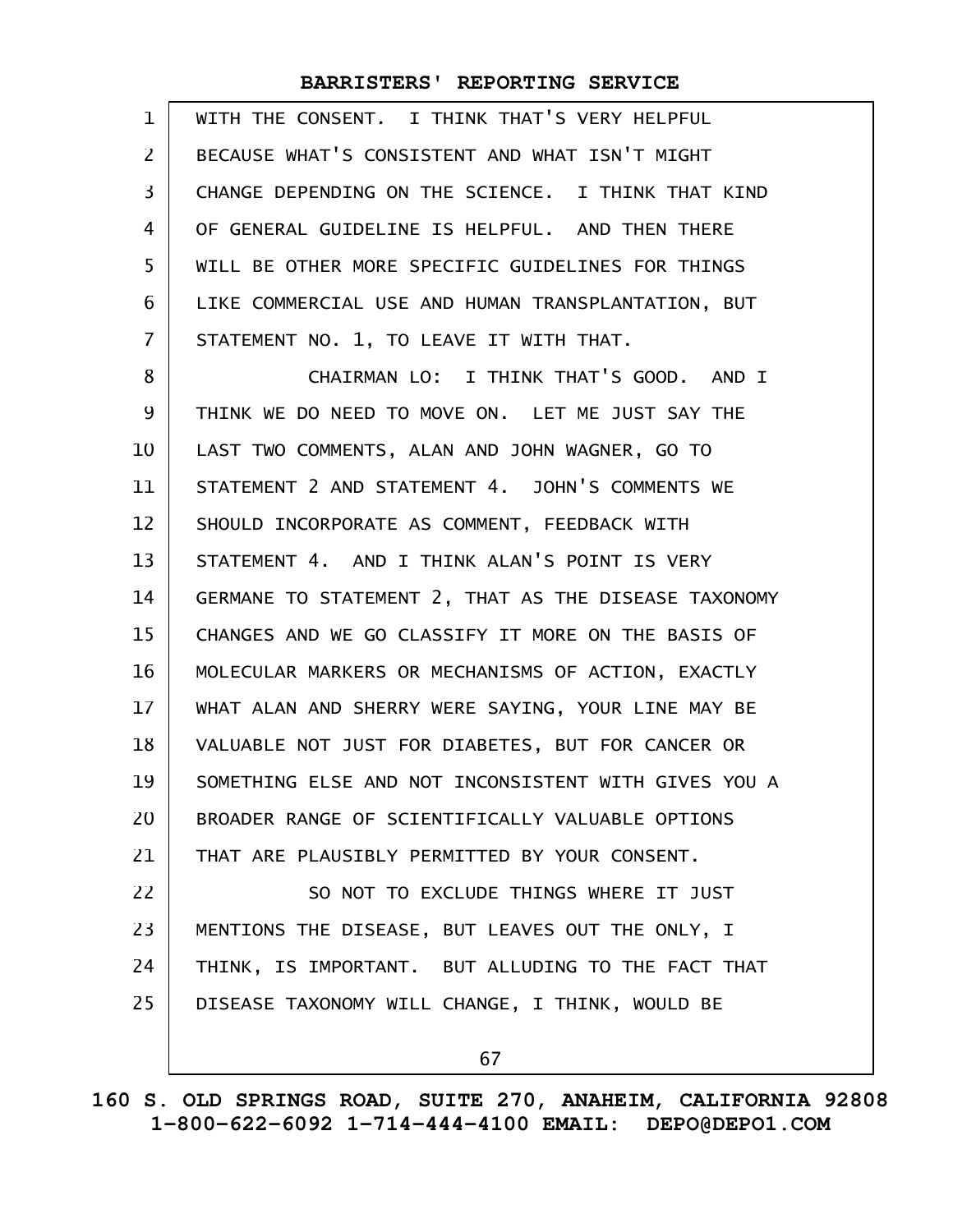| $\mathbf 1$    | HELPFUL TO HELP COMMITTEES INTERPRET THIS            |
|----------------|------------------------------------------------------|
| 2              | DIFFERENTLY IN THE FUTURE THAN THEY MIGHT NOW.       |
| 3              | DR. ROBERTS: MAYBE WE CAN GO -- WELL, WE             |
| 4              | DEFINITELY NEED TO GO MORE QUICKLY THROUGH 2, 3, AND |
| 5              | SO TWO MAKES THE POINT THAT IF THE ORIGINAL<br>4.    |
| 6              | BIOSPECIMEN IS DESIGNED TO STUDY A PARTICULAR        |
| $\overline{7}$ | DISEASE, THEN THE IPSC DERIVATION AND USE WOULD ALSO |
| 8              | BE -- FOR THAT DISEASE WOULD BE CONSISTENT WITH THIS |
| 9              | PURPOSE. THIS BASICALLY IS JUST SAYING, AS I READ    |
| 10             | IT, THAT IF THE BIOSPECIMEN WAS COLLECTED FOR ONE    |
| 11             | WAY OF STUDYING THE DISEASE, IT'S CONSISTENT IF STEM |
| 12             | CELL RESEARCH IS STUDYING THAT DISEASE. SO           |
| 13             | OBVIOUSLY THERE WOULDN'T HAVE BEEN IN THE ORIGINAL   |
| 14             | CONSENT AN EXPLICIT PERMISSION TO USE IT IN STEM     |
| 15             | CELL RESEARCH. AND SO THIS IS JUST SAYING THE        |
| 16             | CONSENT TO STUDY THAT DISEASE OR CONDITION IS        |
| 17             | APPLIED TO STEM CELL RESEARCH.                       |
| 18             | THAT MAKES SENSE TO ME UNLESS THE CONSENT            |
| 19             | FORM EXPLICITLY FOR SOME REASON EXCLUDED. THE        |
| 20             | PERSON SAID I DO NOT WANT MY CELLS USED IN STEM CELL |
| 21             | RESEARCH. BUT OTHERWISE IT'S CONSISTENT WITH THE     |
| 22             | INTENT OF THE DONOR IF THE STEM CELL RESEARCH IS FOR |
| 23             | THE INTENDED PURPOSE.                                |
| 24             | DR. TROUNSON: YOU'D HAVE TO DEFINE STEM              |
| 25             | CELL RESEARCH BECAUSE IT WOULD BE SEEN DIFFERENTLY   |
|                | 68                                                   |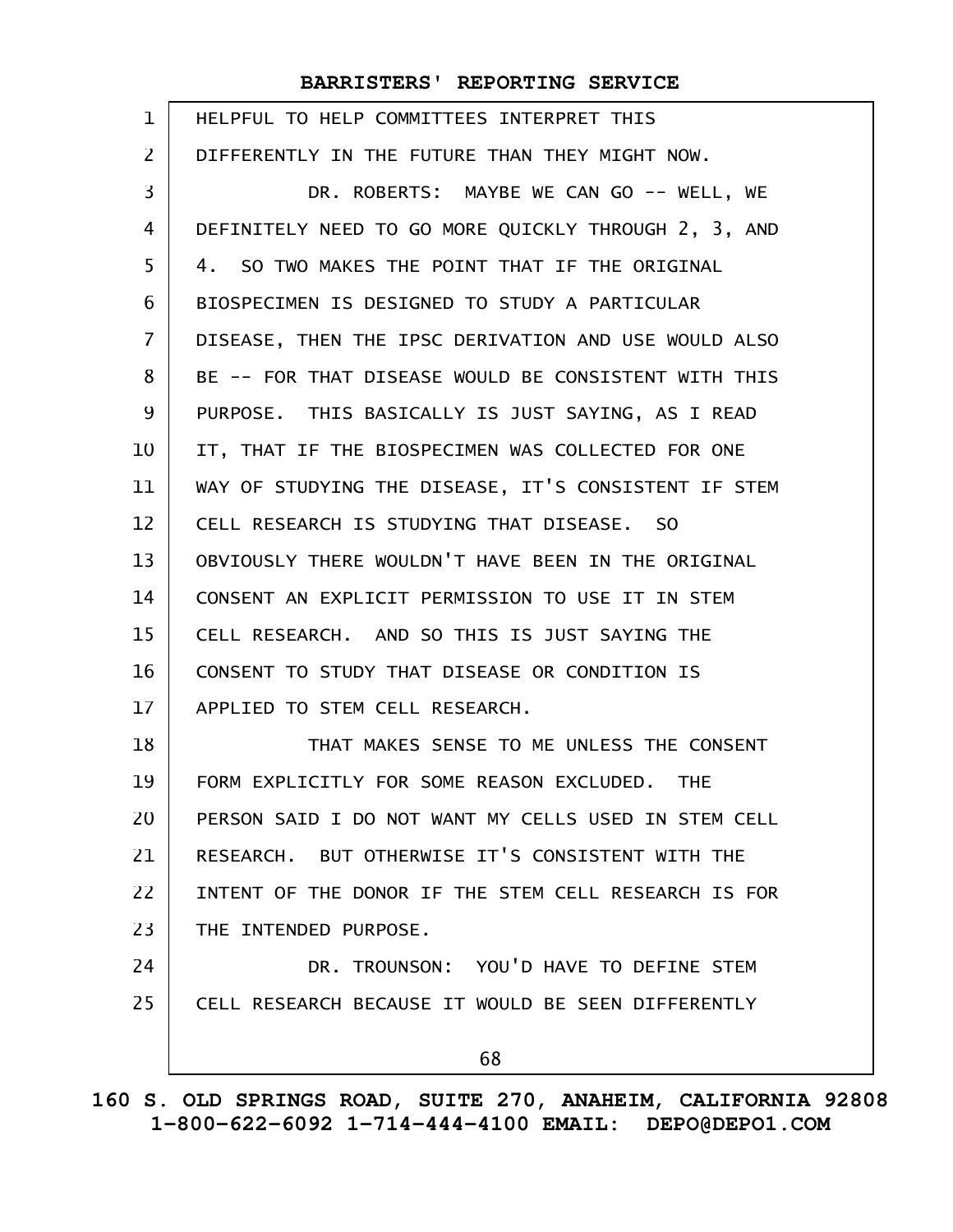BY NIH. DR. ROBERTS: I MEAN I WAS USING IT BROADLY, BUT THE IPS DERIVATION AND USE. DR. LOMAX: CORRECT. YEAH. DR. ROBERTS: I DON'T KNOW IF ANYBODY HAS ANY COMMENTS ON THAT. DR. TROUNSON: THERE MAY BE ISSUES FOR OTHER ORGANIZATIONS WHO MAY STUDY THOSE SPECIMENS FOR NONSTEM CELL RESEARCH. IN THE CASE OF NIH, IT MAY BE BROADER THAN THAT; WHEREAS, I THINK WE WOULD SAY IT WOULD BE COLLECTIVELY UNDER OUR CANOPY JUST BY WORKING WITH IPS CELLS. THEY MAY WELL BE VERY USEFUL FOR OTHER FORMS OF STEM CELL RESEARCH. DR. LOMAX: THE POINT OF THAT STATEMENT WAS THERE WAS -- I THINK THAT THIS PERIOD HAS SORT OF MAYBE COME AND GONE AT THIS STAGE, BUT IT WAS AN EARLY PERIOD WHEN IPS LINES FIRST BECAME AVAILABLE AS TO WHETHER THAT WAS THE KIND OF EXCEPTIONAL ACTIVITY THAT REQUIRED SOME KIND OF NEW CONSENT. WHAT WE TRIED TO SUGGEST IS THERE'S A SET OF CONDITIONS WHERE IPS RESEARCH HAS BECOME THE STANDARD OF CARE FOR CERTAIN TYPES OF RESEARCH AND DEFINED IT REALLY KIND OF IN THE BASIC SPACE AROUND DISEASE MODELING AND DRUG DISCOVERY. DR. ROBERTS: STATEMENT 2 IS, I THINK, 69 1 2 3 4 5 6 7 8 9 10 11 12 13 14 15 16 17 18 19 20 21 22 23 24 25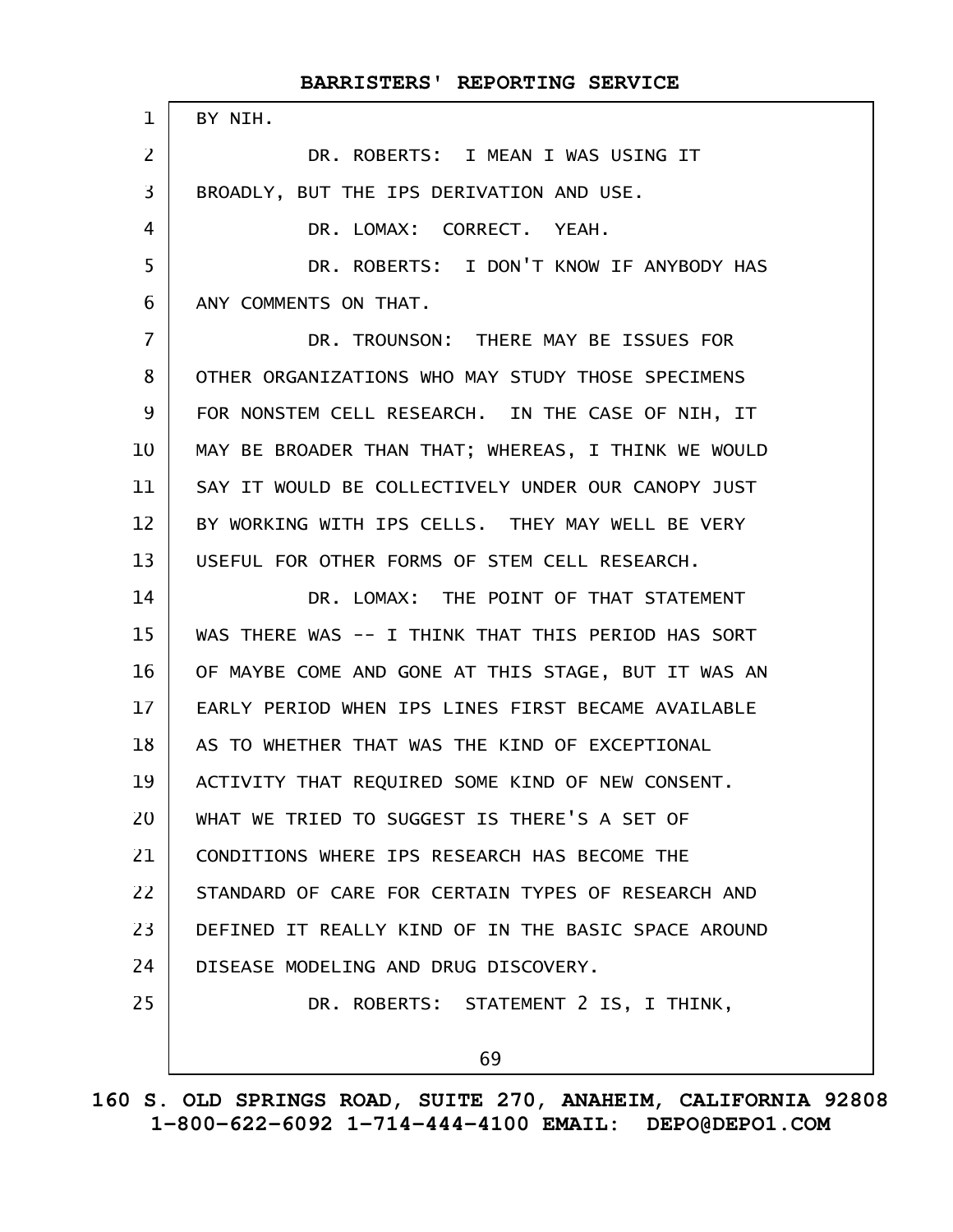| $\mathbf{1}$   | FUNDAMENTAL TO THIS WHOLE DISCUSSION BECAUSE IF YOU  |
|----------------|------------------------------------------------------|
| $\overline{2}$ | DON'T THINK THAT IPS DERIVATION WOULD COUNT OR THE   |
| 3              | PRIOR CONSENT WOULD COVER IPS CELL DERIVATION AND    |
| 4              | USE, THEN THERE'S NO POINT IN WHAT WE'RE DOING.      |
| 5              | WE'D HAVE TO SAY WE HAVE TO GO BACK AND GET NEW      |
| 6              | CONSENT.                                             |
| $\overline{7}$ | DR. LOMAX: CORRECT.                                  |
| 8              | DR. ROBERTS: SO IF ANYBODY OBJECTS TO                |
| 9              | STATEMENT 2, IT WOULD BE AN OBJECTION TO THE VERY    |
| 10             | PROCESS WE'RE DISCUSSING HERE OF BASICALLY TAKING    |
| 11             | THE ORIGINAL CONSENT AND APPLYING IT TO THIS NEW     |
| 12             | USE.                                                 |
| 13             | CHAIRMAN LO: I THINK THAT'S RIGHT.                   |
| 14             | DR. ROBERTS: SO IF THERE'S -- I ALSO                 |
| 15             | WOULD ASSUME THAT SUCH OBJECTION WOULD HAVE COME UP  |
| 16             | AT THE BEGINNING OF OUR DISCUSSION. RIGHT? OKAY.     |
| 17             | SO I DON'T KNOW IF ANYBODY -- THE ONLY               |
| 18             | THING I COULD THINK TO ADD TO THIS, WHICH WOULD BE   |
| 19             | IMPLIED BY STATEMENT 1, IS IF IT'S INCONSISTENT WITH |
| 20             | THE ORIGINAL CONSENT TO DERIVE IPS CELLS FROM THE    |
| 21             | BIOSPECIMEN, THEN YOU COULDN'T DO IT, BUT THAT WAS   |
| 22             | COVERED BY STATEMENT 1.                              |
| 23             | CHAIRMAN LO: RIGHT.                                  |
| 24             | DR. ROBERTS: SO I WOULD MOVE ON UNLESS               |
| 25             | ANYBODY --                                           |
|                | 70                                                   |
|                |                                                      |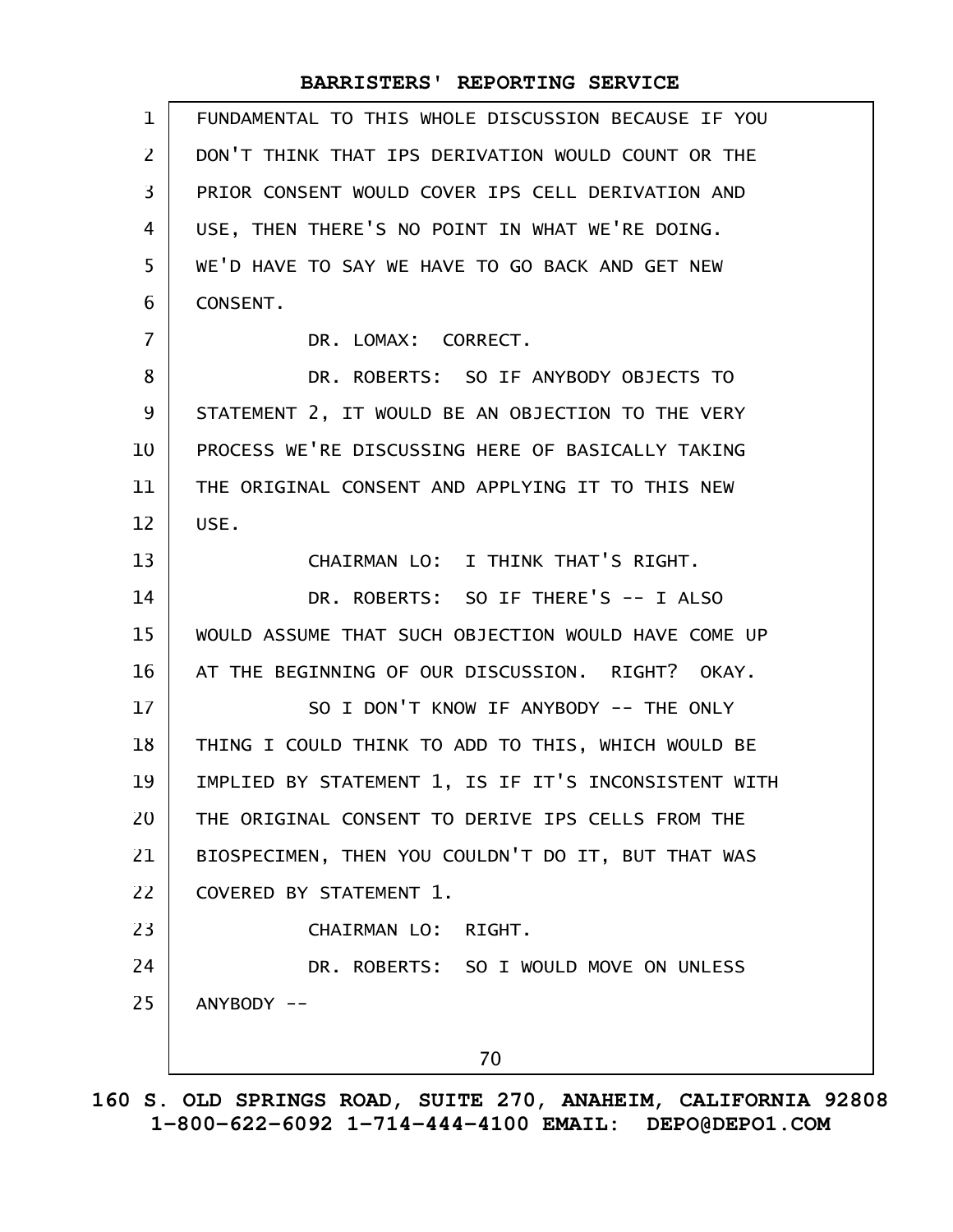|                | BARRISTERS' REPORTING SERVICE                        |
|----------------|------------------------------------------------------|
| 1              | CHAIRMAN LO: I THINK WE SHOULD MOVE ON.              |
| $\overline{2}$ | WE GOT TO GET TO NINE.                               |
| 3              | DR. ROBERTS: STATEMENT 3 IS JUST THAT                |
| 4              | THERE HAS TO BE SOME REFERENCE IN THE ORIGINAL       |
| 5              | CONSENT THAT IT'S OKAY FOR OTHER RESEARCHERS TO USE  |
| 6              | THE DONATED BIOSPECIMEN. OKAY. ANY DISCUSSION        |
| $\overline{7}$ | ABOUT THAT?                                          |
| 8              | THE ONLY THING I THOUGHT HERE IS THAT                |
| 9              | MAYBE IT COULD BE MADE CLEARER THAT THE ORIGINAL     |
| 10             | CONSENT MUST INCLUDE USE BY OTHER RESEARCHERS.       |
| 11             | THAT'S THE ONLY ADDITION I COULD THINK FOR STATEMENT |
| 12             | 3.                                                   |
| 13             | DR. KAMP: SOME OF THE OLDER CONSENT FORMS            |
| 14             | MORE BROADLY JUST SAY COULD BE USED FOR RESEARCH AND |
| 15             | DON'T NECESSARILY INCLUDE THAT STATEMENT. THERE ARE  |
| 16             | EXAMPLES FROM FIBERGLASS THAT DATE BACK TO THAT ERA. |
| 17             | DR. ROBERTS: OKAY. SO THAT WOULD BE TOO              |
| 18             | LIMITING TO SPECIFY THAT. WELL, THEN, DO YOU THINK   |
| 19             | STATEMENT 3 IS TOO LIMITING? WOULD THAT LIMIT THE    |
| 20             | USE OF DONATED MATERIALS WHERE THE CONSENT FORM JUST |
| 21             | SAID I AGREE MY CELLS CAN BE USED FOR FUTURE         |
| 22             | <b>RESEARCH?</b>                                     |
| 23             | DR. LOMAX: JUST TO ADD A BIT OF HISTORY              |
| 24             | HERE. WE HAVE ENCOUNTERED SITUATIONS WHERE CELL      |
| 25             | LINES HAVE BEEN REJECTED BY A REPOSITORY FOR NOT     |
|                | 71                                                   |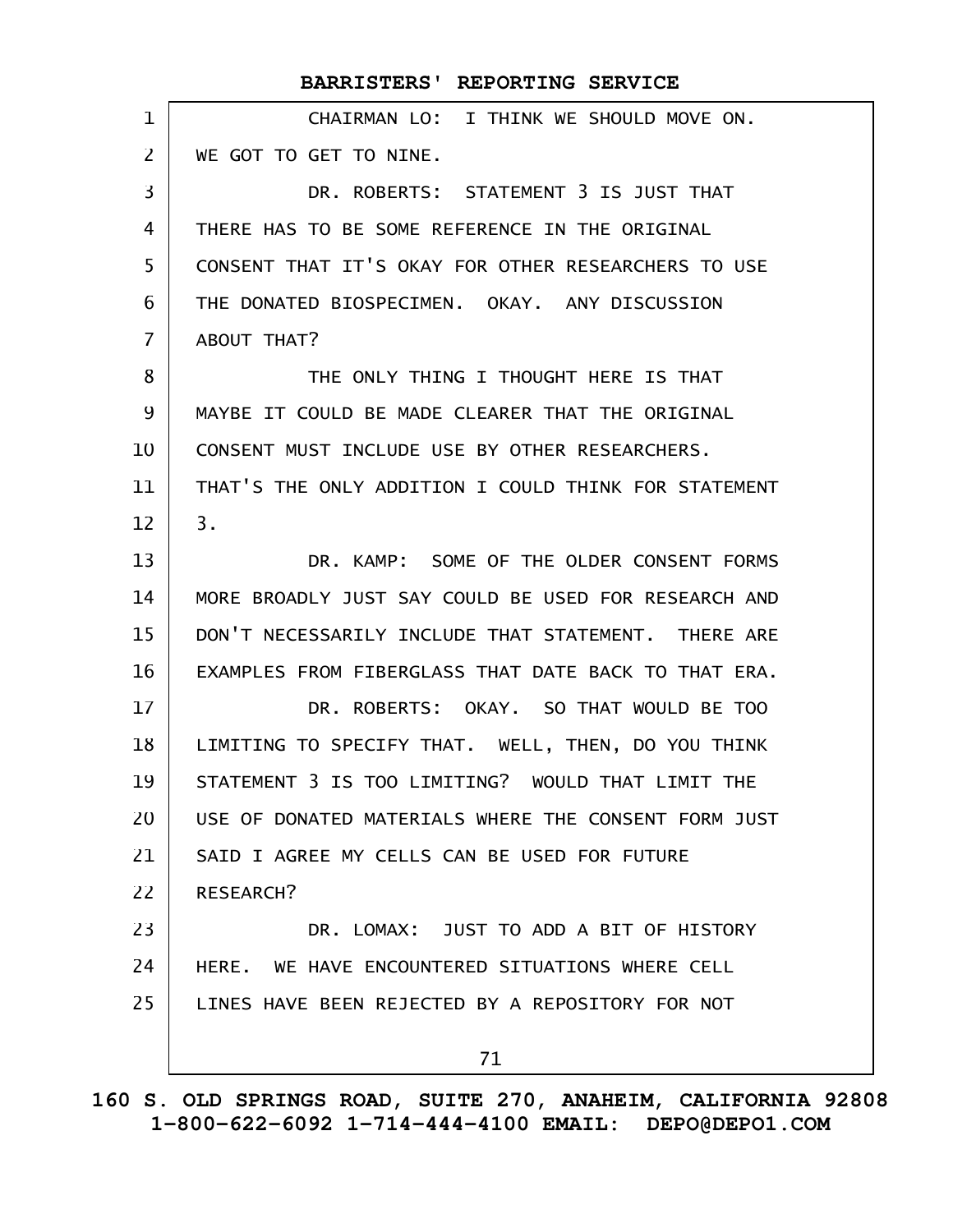| $\mathbf{1}$   | HAVING SOME REFERENCE TO SHARING, SO THE RESEARCH   |
|----------------|-----------------------------------------------------|
| $\overline{2}$ | ALONE DIDN'T CLEAR THE REVIEW OF A REPOSITORY. SO I |
| $\overline{3}$ | THINK THIS IS A STATEMENT PERHAPS ONE THAT ELEVATES |
| 4              | TO WE REALLY NEED TO LISTEN TO THE DISCUSSION       |
| 5              | THROUGH THIS ENTIRE PROCESS AND UNDERSTAND WHAT THE |
| 6              | STANDARD OF CARE IS, IF YOU WILL, ON THIS POINT     |
| $\overline{7}$ | BECAUSE THERE'S BEEN A LOT OF CONTROVERSY, AT LEAST |
| 8              | FROM SOME OF THE FEEDBACK I'M FROM GETTING FROM OUR |
| 9              | GRANTEES ON THIS ONE.                               |
| 10             | DR. ISASI: IF I MAY SAY SOMETHING, I                |
| 11             | AGREE WITH GEOFF. IT'S VERY IMPORTANT STATEMENT 3   |
| 12             | EVEN IF IT IS SELF-EXPLANATORY. EVEN IN CANADA AND  |
| 13             | OTHER COUNTRIES, I HAVE SEEN OBJECTIONS FROM IRB'S  |
| 14             | IN THAT IT WAS NOT CLEAR THAT SHARING BIOSPECIMENS  |
| 15             | WAS INCLUDED AS PART OF INFORMED CONSENT PROCESS.   |
| 16             | BUT THAT MENTION WAS THERE OF DISTRIBUTION. IT WAS  |

ALWAYS INTERPRETED OF ALLOWING DEPOSITING IN A REPOSITORY AND A BIOBANK. 17 18

DR. ROBERTS: TO ME THE QUESTION IS IS A CONSENT TO USE OF THE DONATED MATERIAL, DONATED BIOSPECIMINS, IN FUTURE RESEARCH, DOES THAT IMPLY SHARING, OR DO THE WORDS TO THAT EFFECT, SHARING OR DEPOSITING, DO THOSE HAVE TO BE INCLUDED? MR. HARRISON: CAN I ASK JUST A CLARIFYING QUESTION WITH RESPECT TO STATEMENT 3? WAS THE 19 20 21 22 23 24 25

72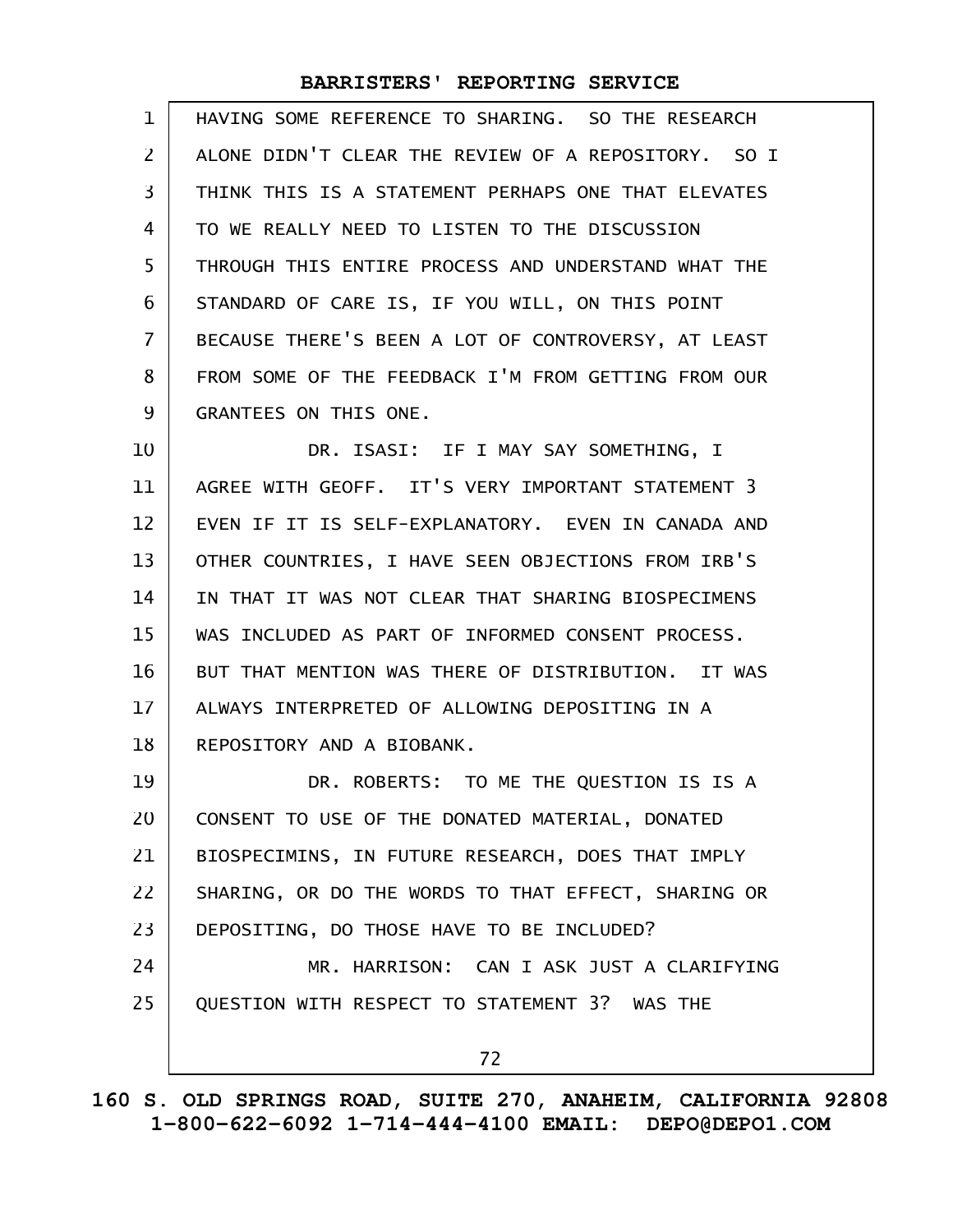| $\mathbf{1}$   | INTENT OF THE STATEMENT TO SUGGEST THAT IF THERE IS |
|----------------|-----------------------------------------------------|
| $\overline{2}$ | NO REFERENCE, EXPLICIT REFERENCE TO THE POSSIBILITY |
| 3              | OF SHARING IN THE ORIGINAL CONSENT, THAT IT,        |
| 4              | THEREFORE, WOULD NOT BE PERMITTED TO BE DISTRIBUTED |
| 5              | VIA AN IPSC REPOSITORY? IN OTHER WORDS, IS THE      |
| 6              | OBVERSE OF THE STATEMENT TRUE AS WELL?              |
| 7              | DR. TROUNSON: THAT WOULD BE A PROBLEM.              |
| 8              | DR. ROBERTS: THAT'S HOW I INTERPRETED IT.           |
| 9              | DR. LOMAX: SO I THINK ROSIE SUMMED IT UP            |
| 10             | PRETTY CLEARLY. THE CONTROVERSY HAS SURROUNDED THE  |
| 11             | SITUATION OR THE CIRCUMSTANCE WHERE THERE'S NO      |
| 12             | REFERENCE TO SHARING OF THE SPECIMENS, THAT WITHIN  |
| 13             | THE CONSENT PROCESS THE DONOR'S ASSUMING THAT       |
| 14             | THEY'RE GIVING THE CELLS TO A SCIENTIST AND A       |
| 15             | SCIENTIST IS USING THOSE MATERIALS EXCLUSIVELY FOR  |
| 16             | THEIR USE. THAT'S HOW IT'S BEEN INTERPRETED.        |
| 17             | THEN IF IT'S THEN DECIDED TO REDISTRIBUTE           |
| 18             | THOSE MATERIALS BROADLY, THAT'S WHERE THE           |
| 19             | CONTROVERSY HAS COME UP. AS ROSIE INDICATED, IT'S   |
| 20             | THAT SHARING LANGUAGE THAT HAS ALLEVIATED THAT      |
| 21             | PROBLEM. THAT'S SORT OF THE HISTORY HERE.           |
| 22             | DR. TROUNSON: I DON'T THINK IT'S VERY               |
| 23             | COMMON TO HAVE THAT IN MATERIALS BACK FIVE YEARS    |
| 24             | PLUS BACKWARDS, FIVE YEARS AGO. I THINK IT WAS      |
| 25             | QUITE COMMON TO USE MATERIALS FOR RESEARCH WITHOUT  |
|                | 73                                                  |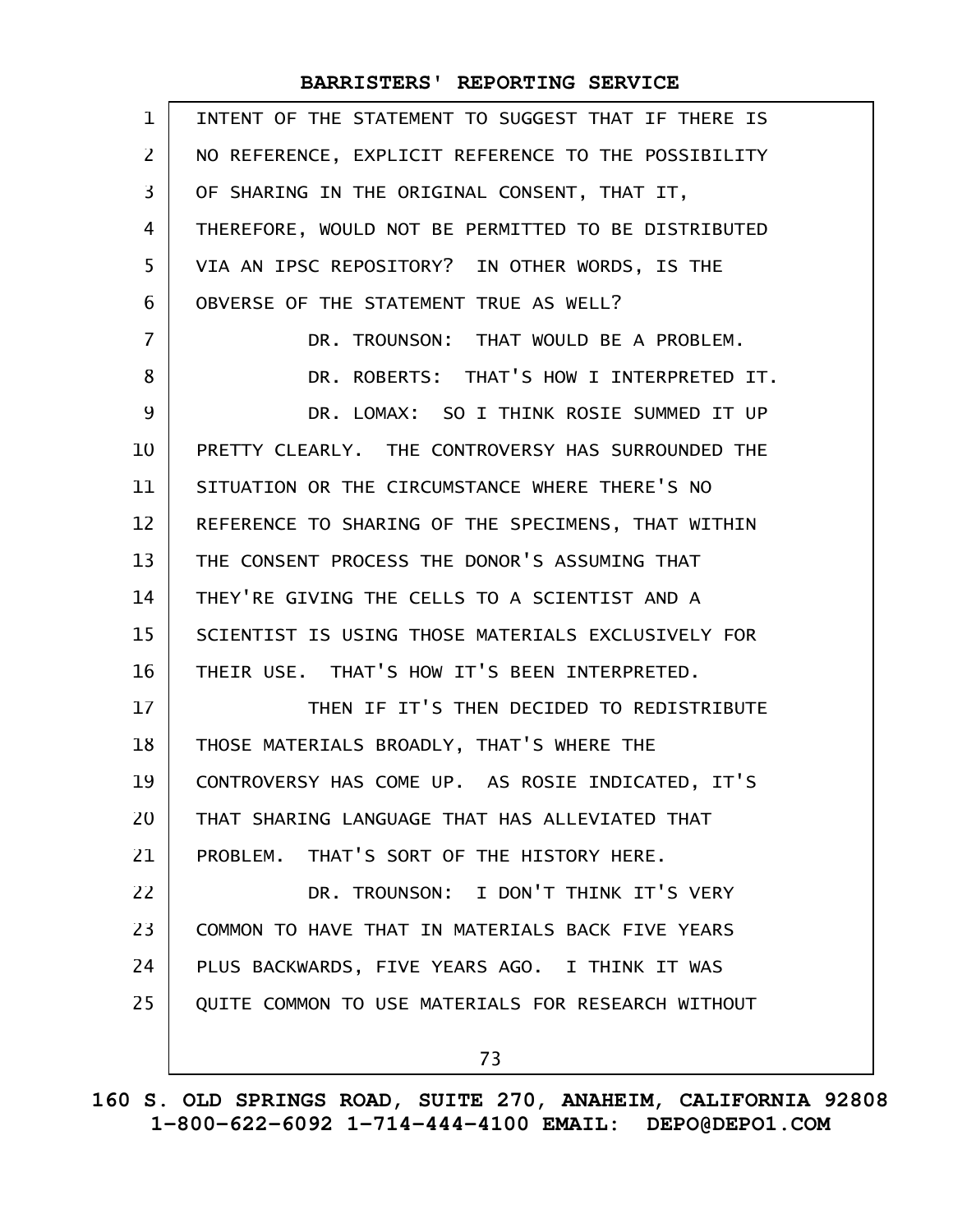| $\mathbf 1$    | ANY WORDS ABOUT SHARING. SO I THINK THE ASSUMPTION   |
|----------------|------------------------------------------------------|
| $\mathsf{Z}$   | THERE, WHEN I WAS WORKING, WAS PRETTY CLEAR THAT IT  |
| 3              | WAS AVAILABLE FOR RESEARCH IN THE BROAD FIELD THAT   |
| 4              | THEY WERE TALKING ABOUT. SO THAT WOULD ALLOW --      |
| 5              | THAT ALWAYS WOULD ALLOW SHARING.                     |
| 6              | SO I THINK IT'S A LITTLE COMPLICATING THE            |
| $\overline{7}$ | WAY IT'S BEING DISCUSSED.                            |
| 8              | DR. FEIGAL: I WOULD ALSO SAY THAT FUNDING            |
| 9              | AGENCIES EXPECT THAT MATERIALS ARE SHARED AND ARE    |
| 10             | SOMETIMES REQUIRED. SO I FIND THIS, TOO,             |
| 11             | PROBLEMATIC LANGUAGE.                                |
| 12             | DR. BOTKIN: I GUESS I WOULD SAY THE                  |
| 13             | LANGUAGE THAT'S HERE IN THE DOCUMENT REALLY TALKS    |
| 14             | ABOUT IN THOSE CIRCUMSTANCES IN WHICH THERE IS       |
| 15             | LANGUAGE ABOUT SHARING, WE'RE GOING TO INTERPRET     |
| 16             | THAT TO MEAN THAT THE IPSC REPOSITORY IS COVERED.    |
| $17 \,$        | SEEMS LIKE WE'RE TALKING ABOUT A DIFFERENT QUESTION  |
| 18             | HERE WHERE THERE IS NOT LANGUAGE ABOUT SHARING, AND  |
| 19             | CAN WE JUSTIFIABLY SHARE STUFF IN THAT CIRCUMSTANCE. |
| 20             | I DON'T KNOW OF ANY EMPIRICAL INFORMATION ABOUT      |
| 21             | ATTITUDES OF RESEARCH PARTICIPANTS ABOUT THIS ISSUE. |
| 22             | I'M GOING TO GUESS IT'S PROBABLY SOMETHING WE MAKE A |
| 23             | BIGGER DEAL OUT OF AS INSTITUTIONAL PEOPLE THAN      |
| 24             | PEOPLE REALLY CARE ABOUT, BUT I DON'T KNOW THAT.     |
| 25             | AND IT SEEMS TO ME TO BE A FAIRLY SIGNIFICANT        |
|                | 74                                                   |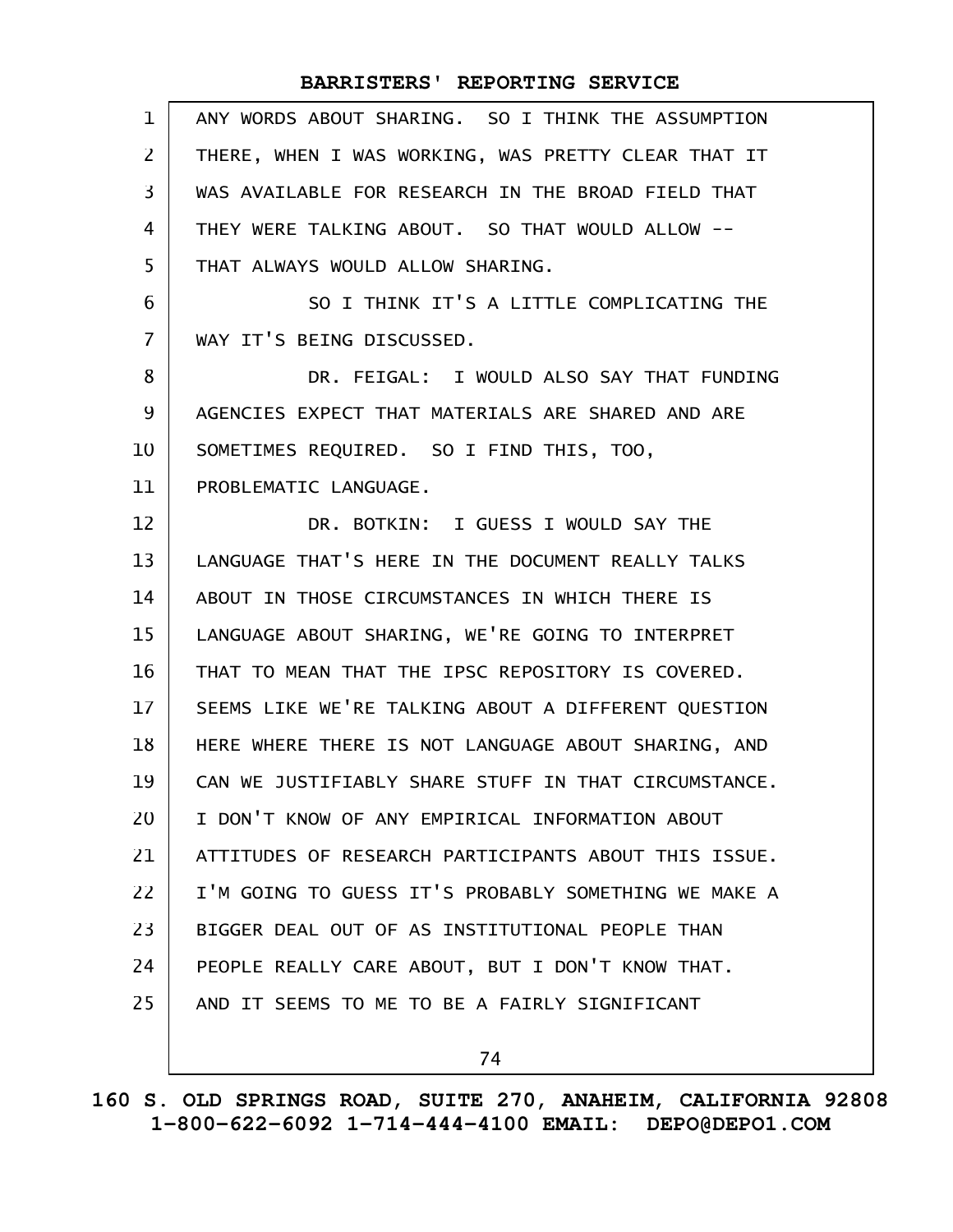| 1              | RESTRICTION TO SAY IT'S NECESSARY TO HAVE LANGUAGE   |
|----------------|------------------------------------------------------|
| $\overline{2}$ | THERE.                                               |
| 3              | I THINK PART OF THIS LARGER CONVERSATION             |
| 4              | IS THE FACT THAT PEOPLE GET CONSENT AROUND A         |
| 5              | SPECIFIC PROJECT. I DON'T THINK ANYBODY IS THINKING  |
| 6              | ABOUT SECONDARY USES FOR THE MOST PART. IN THE MORE  |
| 7              | CONTEMPORARY ERA, WE'RE FORCING OURSELVES TO THINK   |
| 8              | ABOUT THOSE THINGS, BUT I DON'T THINK PEOPLE -- WE   |
| 9              | ASK WHAT WOULD A REASONABLE PERSON EXPECT. I THINK   |
| 10             | THEY WOULD EXPECT NOTHING BECAUSE THEY DON'T HAVE    |
| 11             | ANY EXPECTATION ABOUT WHAT HAPPENS WITH THESE THINGS |
| 12             | AFTER THE RESEARCH IS BEING DONE. I THINK THAT'S --  |
| 13             | I'M NOT SURE WE'LL BE GUIDED BY COMMON SENSE HERE.   |
| 14             | DR. ROBERTS: MY CONCERN WOULD BE, THOUGH,            |
| 15             | THAT STATEMENT 3, WHICH IS INTENDED TO PERMIT THE    |
| 16             | REPURPOSING, MIGHT BE INTERPRETED AS PROHIBITING IT  |
| 17             | IF THERE IS NO LANGUAGE ABOUT SHARING IN THE         |
| 18             | ORIGINAL CONSENT FORM. AND SO I WOULD RECOMMEND      |
| 19             | DEALING WITH THAT BECAUSE THE STATEMENT 3 COULD BE   |
| 20             | MISINTERPRETED, I THINK.                             |
| 21             | DR. LOMAX: IT SOUNDS LIKE WE NEED TO DO              |
| 22             | MORE WORK ON THIS ONE. WHAT I WOULD SUGGEST IS THAT  |
| 23             | WE USE -- WE HAVE A VERY SUBSTANTIVE PROCESS MOVING  |
| 24             | FORWARD. AGAIN, THERE'S ABOUT THREE OR FOUR ISSUES   |
| 25             | I'VE FLAGGED. AND, AGAIN, THIS ONE CAME UP AS A      |
|                | 75                                                   |

**160 S. OLD SPRINGS ROAD, SUITE 270, ANAHEIM, CALIFORNIA 92808 1-800-622-6092 1-714-444-4100 EMAIL: DEPO@DEPO1.COM**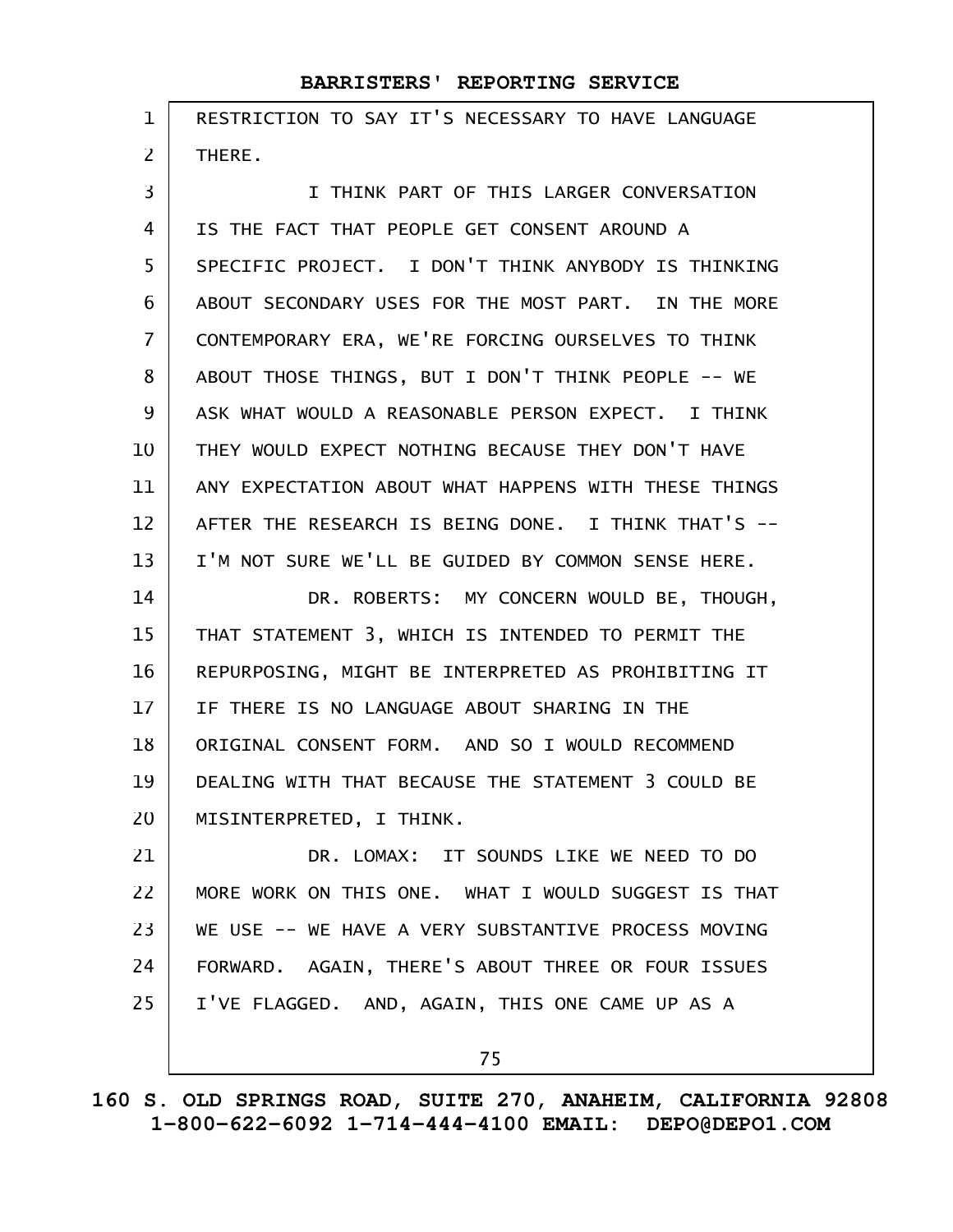| $\mathbf{1}$   | VERY SPECIFIC QUESTION, REALLY TO JUST COLLECT DATA  |
|----------------|------------------------------------------------------|
| <sup>2</sup>   | ON WHAT ARE SORT OF THE DECISION PROTOCOLS ON THIS   |
| $\overline{3}$ | AT THIS TIME BECAUSE WE WILL HAVE AN OPPORTUNITY TO  |
| $\overline{4}$ | INTERACT WITH BOTH INSTITUTIONAL REPRESENTATIVES AND |
| -5             | AGENCIES THAT HAVE CONSIDERED THESE ISSUES AND THEN  |
| 6              | REPORT BACK TO YOU. WOULD THAT BE --                 |
|                |                                                      |

CHAIRMAN LO: I THINK THAT'S RIGHT. WE SHOULD HIGHLIGHT THIS AS AN ISSUE TO BE FURTHER THOUGHT ABOUT AND ANALYZED. I GUESS, GEOFF, I WOULD SUGGEST THAT WE TRY AND GET WHATEVER EMPIRICAL DATA ARE AVAILABLE AS TO WHAT ARE THE PARTICIPANTS AWARE OF, WHAT ARE THEIR PREFERENCES ON THIS, DO THEY CARE, OR CONVERSELY, ARE THERE A SIZABLE PERCENTAGE OF PEOPLE WHO ARE ACTUALLY CONCERNED ABOUT SHARING IN SUCH A BROAD SENSE AS A REPOSITORY. I THINK I'D BE WILLING TO MAKE THE ARGUMENT THAT YOU SHARE WITH ALL THE OTHER PEOPLE AT THE INSTITUTION DOING THAT STUDY BECAUSE A LOT OF PEOPLE COME TO A RESEARCH INSTITUTION WITH THE IDEA THAT EVERYBODY THERE DOES RESEARCH. I DON'T THINK YOU CAN ASSUME THAT THEY WOULD SAY, OH, THERE'S NO PROBLEM SENDING IT VERY BROADLY TO OTHER RESEARCHERS WHO THEY HAVE NO CONNECTION WITH. LET'S JUST FLAG THIS AS SOMETHING TO 7 8 9 10 11 12 13 14 15 16 17 18 19 20 21 22 23 24

CONSIDER DEEPER. 25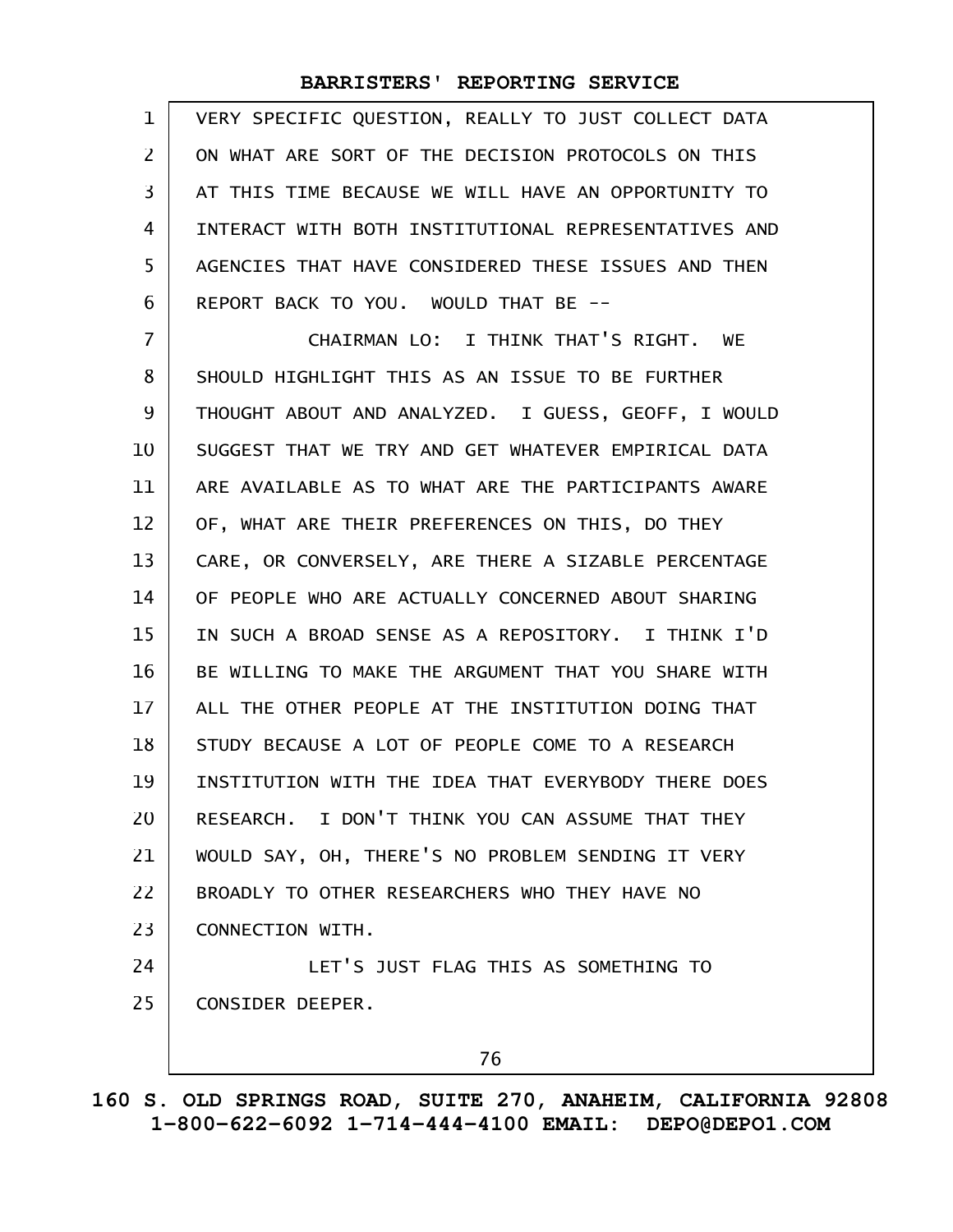DR. LOMAX: YEAH. BASED ON THESE RESPONSES THAT WE HAVE, I UNDERSTAND WE HAVE SOME WORK TO DO HERE. CHAIRMAN LO: LET'S TRY AND MOVE ON, DOROTHY. DR. ROBERTS: NO. 4 IS THE ONE THAT ALAN AND OTHERS REFERRED TO ALREADY HAVING TO DO WITH GENETIC RESEARCH. AND IT SAYS THAT REPORTING OF RAW INDIVIDUAL LEVEL GENOTYPIC DATA WOULD NOT TAKE PLACE UNLESS THE DONOR IS INFORMED OF AND HAS CONSENTED TO GENETIC STUDIES OR GENOMIC ANALYSIS BEING AN INTEGRAL PART OF THE PROPOSED RESEARCH. MY ONLY QUESTION HERE WAS WHETHER IT WOULD BE CLEAR TO ALL AFFECTED WHAT RAW INDIVIDUAL GENOTYPIC DATA MEANS AND HOW THAT'S DISTINGUISHED FROM THE TYPE OF GENETIC INFORMATION THAT COULD BE REPORTED. DR. LOMAX: WE CAN POSE THAT QUESTION. IT'S A SHORTHAND, THAT WE HAVE NO EMPIRICAL BACKING FOR THE CHOICE OF THAT WORD. DR. TROUNSON: SHOULDN'T IT BE IDENTIFYING RATHER RAW? I KNOW THAT MIGHT CHANGE AS THINGS GO ON; BUT IF YOU SAID IDENTIFYING, IT'S THE ISSUE OF BEING IDENTIFIED, SIMPLY IDENTIFIED, BUT IDENTIFIED RATHER THAN THE RAW. I DON'T THINK THE RAW DATA IS 77 **BARRISTERS' REPORTING SERVICE** 1 2 3 4 5 6 7 8 9 10 11 12 13 14 15 16 17 18 19 20 21 22 23 24 25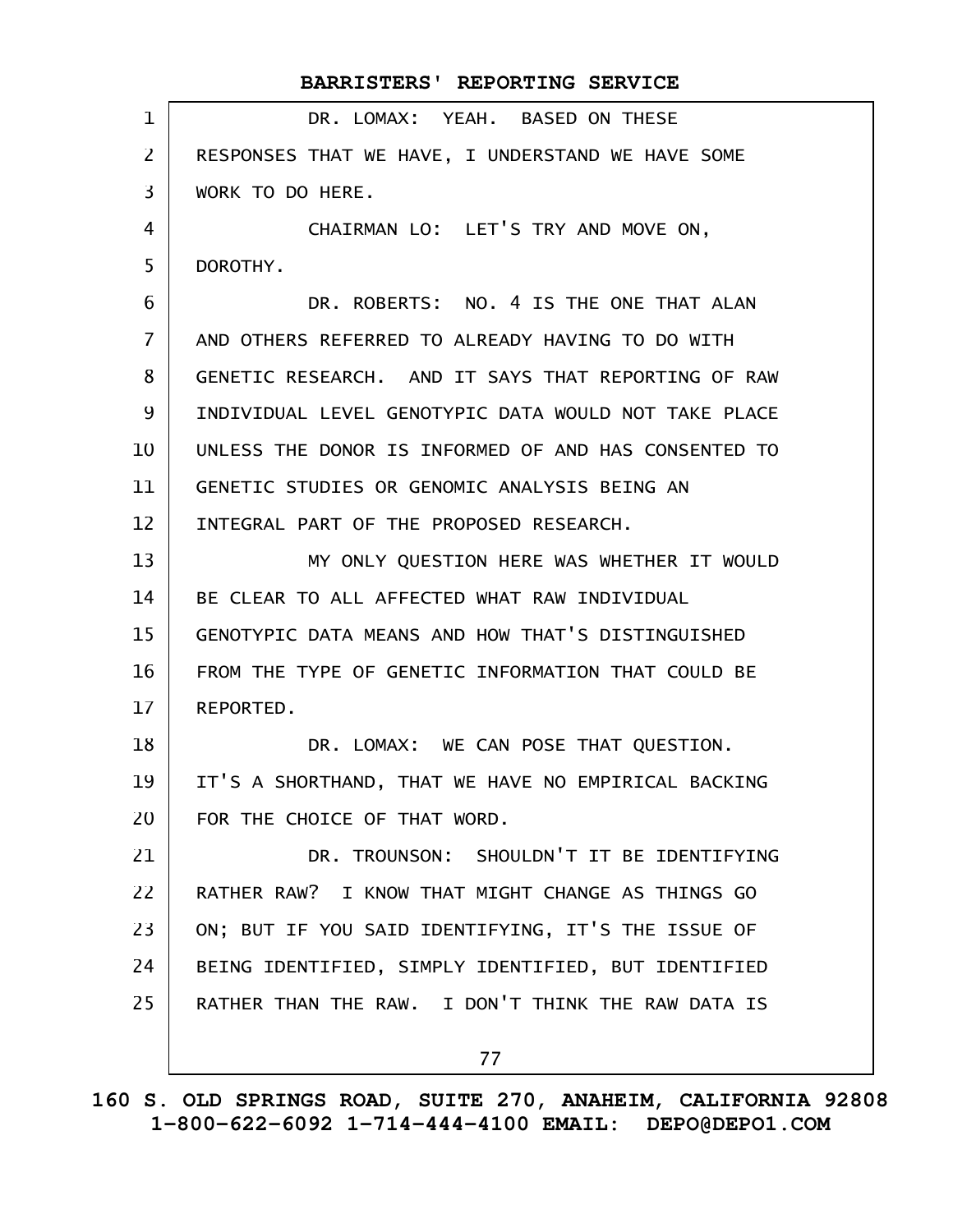| $\mathbf{1}$   | REALLY OF ANY CONSEQUENCE TO THE PERSON, BUT         |
|----------------|------------------------------------------------------|
| $\overline{2}$ | IDENTIFYING INFORMATION THAT COULD BE READ OUT.      |
| 3              | DEEP SEQUENCE WILL GIVE YOU THE WHOLE THING. SO I    |
| 4              | THINK THAT WOULD BE A PROBLEM UNLESS YOU CONSENTED   |
| 5              | TO THAT. THERE MAY BE A CERTAIN ARRAY OF GENETIC     |
| 6              | DATA THAT COULD STILL BE IDENTIFYING NOW. BUT THAT   |
| 7              | COULD CHANGE, AND THAT, AGAIN, NEEDS TO BE FOLLOWED  |
| 8              | IN TIME TO KNOW WHAT IDENTIFYING REALLY MEANS.       |
| 9              | DR. LOMAX: I THINK ONE OF THE QUESTIONS              |
| 10             | WE WERE GOING TO POSE -- ROSIE, HELP ME OUT. I       |
| 11             | THINK WE TALKED ABOUT THE IDEA THAT GENETIC          |
| 12             | INFORMATION THAT CAN REASONABLY LEAD TO THE          |
| 13             | IDENTIFICATION OF WAS SORT OF ONE CONSTRUCT. AND SO  |
| 14             | WE'LL PLAY WITH THAT, BUT IT IS IN REACTION. I       |
| 15             | THINK YOU ALL WERE AWARE OF THE PAPERS THAT CAME OUT |
| 16             | THAT AT A CERTAIN LEVEL THERE IS THE ABILITY TO      |
| 17             | MATCH. WE'VE GONE TO GREAT LENGTHS IN OUR UPDATED    |
| 18             | CONSENT FORMS TO MAKE PEOPLE AWARE OF THAT           |
| 19             | POSSIBILITY. SO IT'S JUST AN AREA THAT WE'RE PAYING  |
| 20             | CLOSE ATTENTION TO.                                  |
| 21             | DR. ISASI: AND ACTUALLY IN OCTOBER WE ARE            |
| 22             | DISCUSSING A POLICY STATEMENT, RECOMMENDATIONS FOR   |
| 23             | HANDLING INDIVIDUAL GENOMIC DATA ARISING FROM IPSC'S |
| 24             | AS PART OF THE INTERNATIONAL STEM CELL FORUM WORK,   |
| 25             | AND WE ARE DEVELOPING A LIST OF TRYING TO QUANTIFY   |
|                | 78                                                   |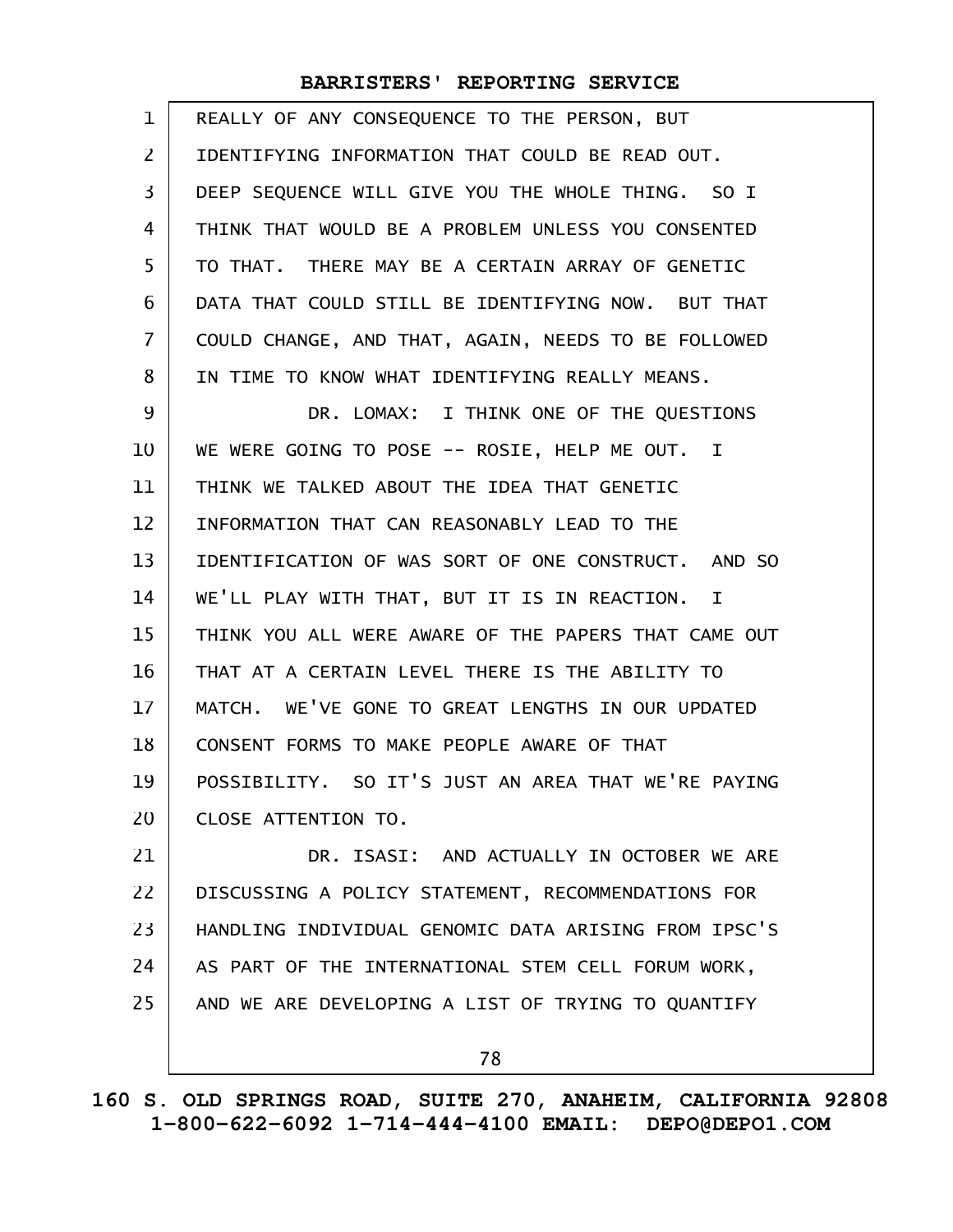| $\mathbf{1}$      | HOW MUCH THIS TYPE OF INFORMATION IS IDENTIFIABLE OR |
|-------------------|------------------------------------------------------|
| $\overline{2}$    | NOT. SO WHAT ARE THE THRESHOLDS IF YOU PUBLISH X     |
| 3                 | AMOUNT OF SNP'S OR X AMOUNT OF SDR'S, ETC. SO I      |
| 4                 | THINK THAT WILL BE HELPFUL REALLY IN OUR COMPLYING   |
| 5                 | DOCUMENT TO CLARIFY WHAT THIS STATEMENT NEEDS        |
| 6                 | WITHOUT PREJUDICE TO IMPROVING THE LANGUAGE.         |
| $\overline{7}$    | BUT WE WERE TALKING ABOUT GENOMIC DATA. I            |
| 8                 | THINK ONE OF THE EXAMPLES THAT CAME INTO OUR MIND    |
| 9                 | WERE WE WERE THINKING IN THE CONTEXT OF DIRECT       |
| 10                | CONSUMER GENETIC TESTING WHEN DATA THAT HAD NOT BEEN |
| 11                | ANALYZED OR VALIDATED AND ALL THE CRITERIA, CLINICAL |
| $12 \overline{ }$ | UTILITY/VALIDITY HAD NOT BEEN DONE, BUT FROM ALL THE |
| 13                | DATA.                                                |
|                   |                                                      |
| 14                | DR. LOMAX: WE WILL PLAY WITH THAT. I                 |
| 15                | THINK WE'LL MOVE TOWARDS REASONABLY RESULT IN        |
| 16                | IDENTIFICATION OR LEAD TO IDENTIFICATION AND REVISE  |
| 17                | ACCORDINGLY.                                         |
| 18                | DR. ROBERTS: OKAY.                                   |
| 19                | CHAIRMAN LO: GEOFF, JUST ANOTHER NOTE TO             |
| 20                | YOU. NIH WHICH HAS DRIVEN A LOT OF THE POSITING OF   |
| 21                | THE ACTUAL, QUOTE, RAW AND, QUOTE, SEQUENCING DATA   |
| 22                | IN DVGAP MAY CHANGE THEIR POLICY. SO WE NEED TO      |
| 23                | JUST MAKE SURE THAT WHATEVER WE SAY IS NOT           |
| 24                | INCONSISTENT WITH WHAT NIH IS GOING TO REQUIRE OF    |
| 25                | ITS GRANTEES.                                        |

**160 S. OLD SPRINGS ROAD, SUITE 270, ANAHEIM, CALIFORNIA 92808 1-800-622-6092 1-714-444-4100 EMAIL: DEPO@DEPO1.COM**

79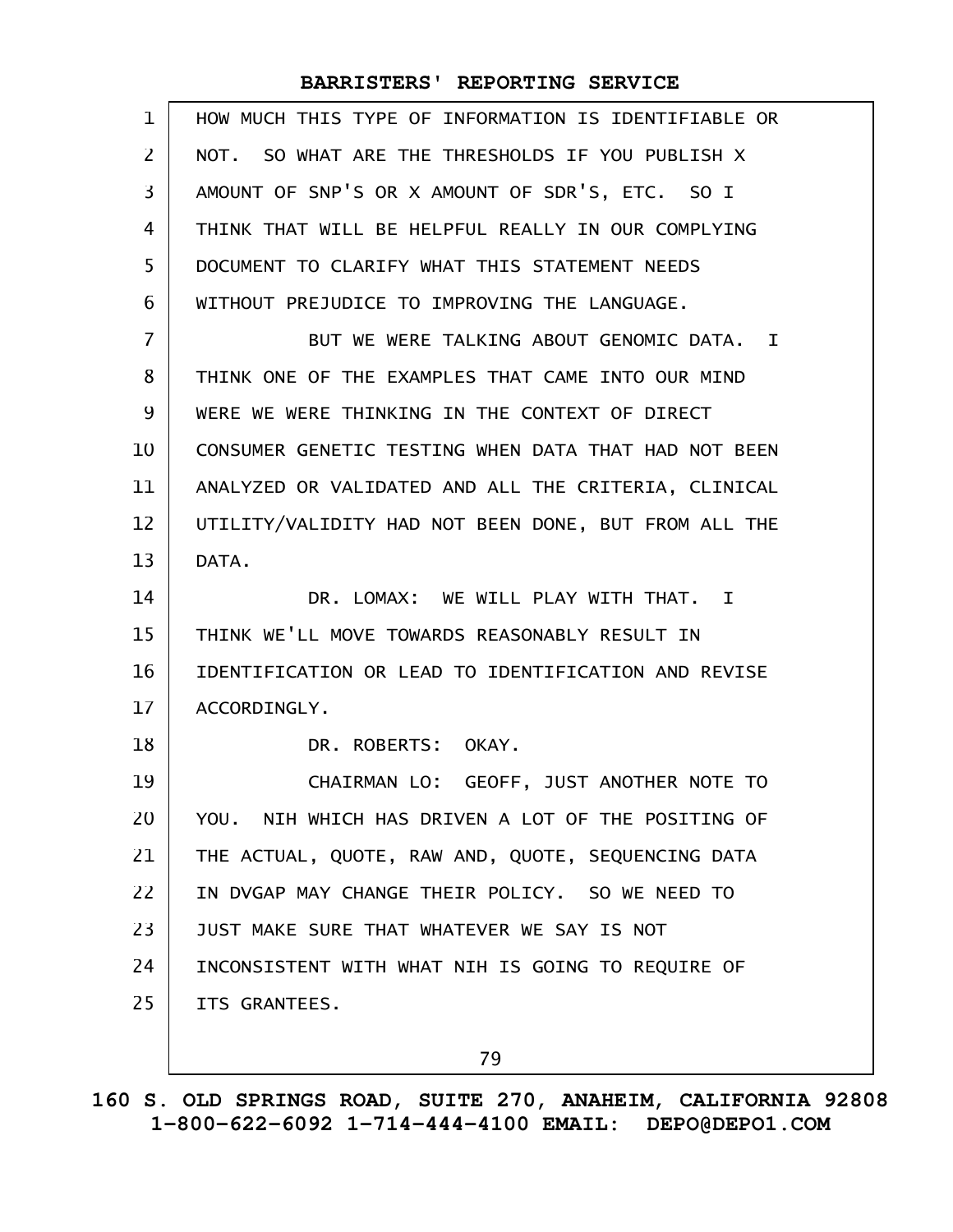|                | BARRISTERS' REPORTING SERVICE                        |
|----------------|------------------------------------------------------|
| $\mathbf 1$    | DR. LOMAX: AND WE'RE TRACKING THAT                   |
| $\overline{2}$ | PROCESS QUITE CAREFULLY. THEY HAVE A DRAFT POLICY    |
| $\overline{3}$ | FOR COMMENT RIGHT NOW.                               |
| 4              | CHAIRMAN LO: AND WHAT'S HER NAME, SARA               |
| 5              | HULL, IS ONE OF THE COAUTHORS, SO SHE'S IN THE LOOP. |
| 6              | OKAY. NO. 5.                                         |
| $\overline{7}$ | DR. ROBERTS: SO THE NEXT SEVERAL HAVE TO             |
| 8              | DO WITH CATEGORIES WHERE EXPLICIT CONSENT IS         |
| 9              | REQUIRED. ONE IS COMMERCIAL USE OF THE RESULTING     |
| 10             | LINES. SO IF THEY'RE GOING TO BE USED TO DEVELOP     |
| 11             | COMMERCIAL PRODUCTS, THERE WOULD HAVE TO HAVE BEEN   |
| 12             | EXPLICIT CONSENT FOR USE OF -- COMMERCIAL USE IN     |
| 13             | THE ORIGINAL CONSENT.                                |
| 14             | NOW, HERE THE ONLY QUESTION THAT OCCURRED            |
| 15             | TO ME HERE WAS WHETHER THE TYPE OF COMMERCIAL        |
| 16             | PRODUCT NEEDED TO BE SPECIFIED OR NOT. THAT'S JUST   |
| 17             | AN ISSUE THAT CAME TO MIND. I'M NOT NECESSARILY      |
| 18             | RECOMMENDING IT, BUT --                              |
| 19             | MS. LANSING: WHAT WOULD BE THE REASON FOR            |
| 20             | HAVING TO SPECIFY IT?                                |
| 21             | DR. ROBERTS: WELL, YOU MIGHT AGREE TO A              |
| 22             | PARTICULAR COMMERCIAL USE, BUT NOT A DIFFERENT KIND  |
| 23             | OF COMMERCIAL USE. I GUESS IT'S NOT WHETHER IT       |
| 24             | SHOULD BE SPECIFIED. I GUESS MY QUESTION IS,         |
| 25             | RATHER, IF A PARTICULAR COMMERCIAL USE IS SPECIFIED, |
|                | 80                                                   |
|                |                                                      |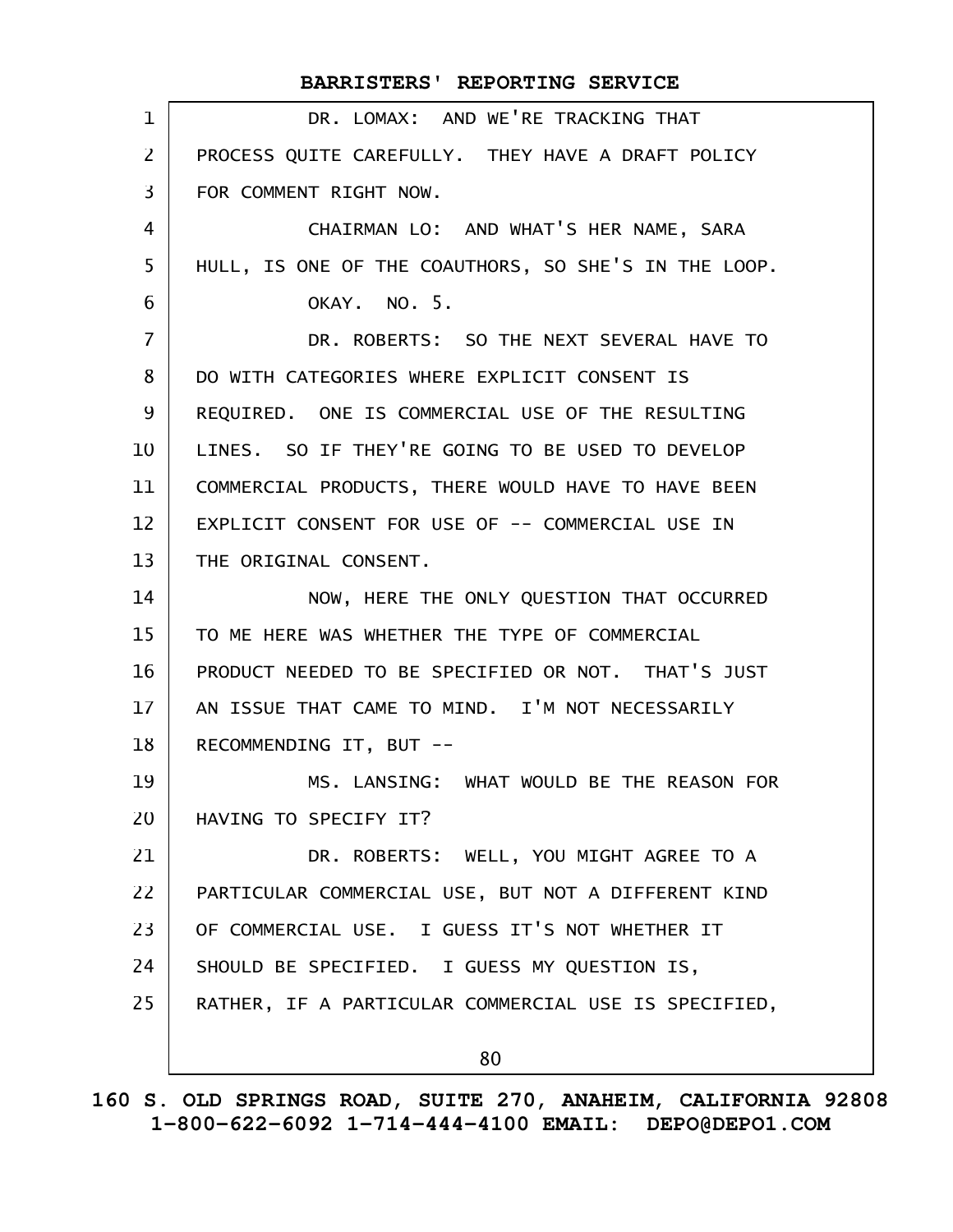| $\mathbf 1$    | WOULD THAT APPLY TO ALL COMMERCIAL USES?             |
|----------------|------------------------------------------------------|
| $\overline{2}$ | MS. LANSING: NO, I DON'T THINK SO. AS                |
| 3              | I'M LISTENING TO THIS AS A PATIENT ADVOCATE, WHAT IS |
| 4              | REALLY INTERESTING TO ME IS THE IMPORTANCE OF A      |
| 5              | COUNSELOR AS WE MOVE FORWARD TO REALLY TELL          |
| 6              | EVERYBODY THE MANY OPTIONS THAT THEY HAVE. IF YOU    |
| $\overline{7}$ | SAY I APPROVE THIS COMMERCIAL USE AND NOT THAT       |
| 8              | COMMERCIAL USE, THAT'S EASY. IF YOU SAY NO           |
| 9              | COMMERCIAL USE, I'M AFRAID, UNLESS THE COUNSELOR CAN |
| 10             | DIG DEEP AND GIVE THEM ALL THEIR OPTIONS, WE'RE      |
| 11             | BOUND BY THAT.                                       |
| 12             | DR. ROBERTS: THE QUESTION, THOUGH, IS                |
| 13             | MUST THERE BE AN EXPLICIT CONSENT FOR COMMERCIAL     |
| 14             | USE. WHAT IF THERE'S NO MENTION OF COMMERCIAL USE    |
| 15             | IN THE CONSENT FORM?                                 |
| 16             | MS. LANSING: DOESN'T THERE HAVE TO BE IN             |
| 17             | THE CONSENT FORM?                                    |
| 18             | DR. ROBERTS: I GUESS THAT'S THE QUESTION.            |
| 19             | IF THERE'S NO MENTION OF IT, THEN IT COULD NOT BE    |
| 20             | USED FOR COMMERCIAL USE. THE STATEMENT SAYS THERE    |
| 21             | MUST BE A REFERENCE. IT'S NOT QUITE THAT BOLD. THE   |
| 22             | REFERENCE TO COMMERCIAL USE SHOULD HAVE BEEN         |
| 23             | INCLUDED. SO I WOULD INTERPRET THAT TO MEAN A        |
| 24             | REQUIREMENT OF EXPLICIT CONSENT TO USE THE CELL      |
| 25             | LINES FOR COMMERCIAL PRODUCTS.                       |
|                |                                                      |

81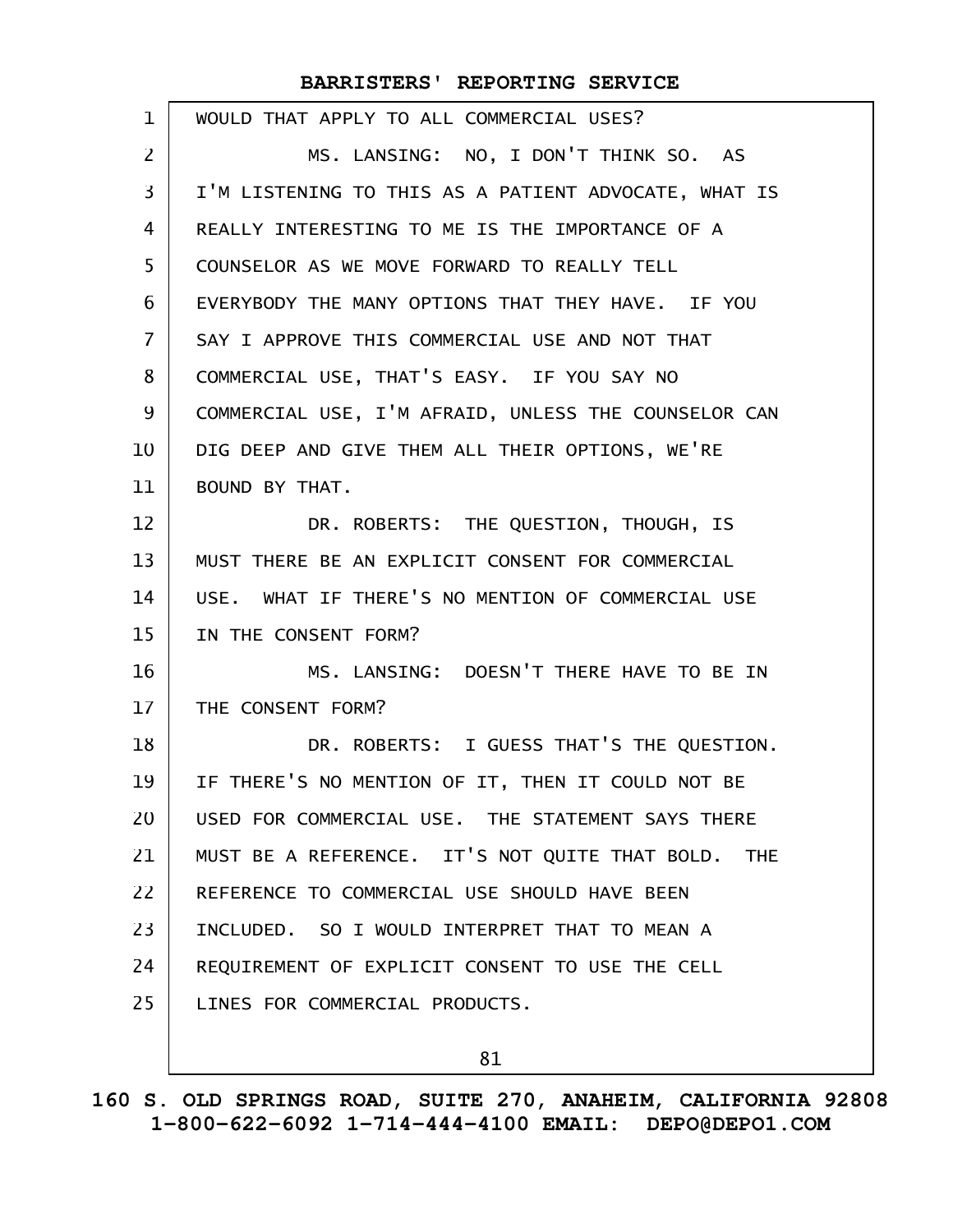DR. ISASI: THE LAST PARAGRAPH SAYS ABSENT CLEAR DISCLOSURES, MATERIALS OR RESULTING CELL LINES SHOULD BE USED ONLY FOR COMMERCIAL. SO IT'S A VERY CLEAR IMPERATIVE. 1 2 3 4

DR. LOMAX: ALSO SOME INSIGHT HERE FROM THE IPS INITIATIVE. SO THIS LANGUAGE WE ACTUALLY MENTION COMMERCIAL USE IN THE MODEL FORM, BUT ONE OF THE AREAS THAT WAS KEYED INTO VERY MUCH BY THE DERIVING ENTITY IN PARTICULAR WAS ACTUALLY TO REALLY MAKE THAT LANGUAGE -- REALLY BRING THAT OUT AND MAKE IT VERY CLEAR. AND THEIR SENSE IS THAT ABSENT CLEAR DISCLOSURE FOR COMMERCIAL USE, A COMMERCIAL ENTITY WOULD BE VERY UNLIKELY TO USE A PARTICULAR CELL LINE, THAT THEY'RE VERY MUCH LOOKING FOR THIS LANGUAGE. SO I THINK THE SENSE WE'RE GETTING IS THAT THIS IN SOME SENSE TAKES CARE OF ITSELF BECAUSE IT'S A HUGE INVESTMENT TO START PURSUING A PARTICULAR LINE. IF THERE'S UNCERTAINTY ABOUT THE BASIC CONSENT, THE MESSAGE WE'RE GETTING IS THERE'S A REAL UNWILLINGNESS TO USE THAT LINE IN THE FIRST PLACE. MS. LANSING: WE EMPHASIZE HOW WE MUST PUT THAT IN IN THE FUTURE. DR. ROBERTS: OKAY. AND I THINK AS TO A PARTICULAR COMMERCIAL USE, THAT WOULD BE COVERED BY 82 5 6 7 8 9 10 11 12 13 14 15 16 17 18 19 20 21 22 23 24 25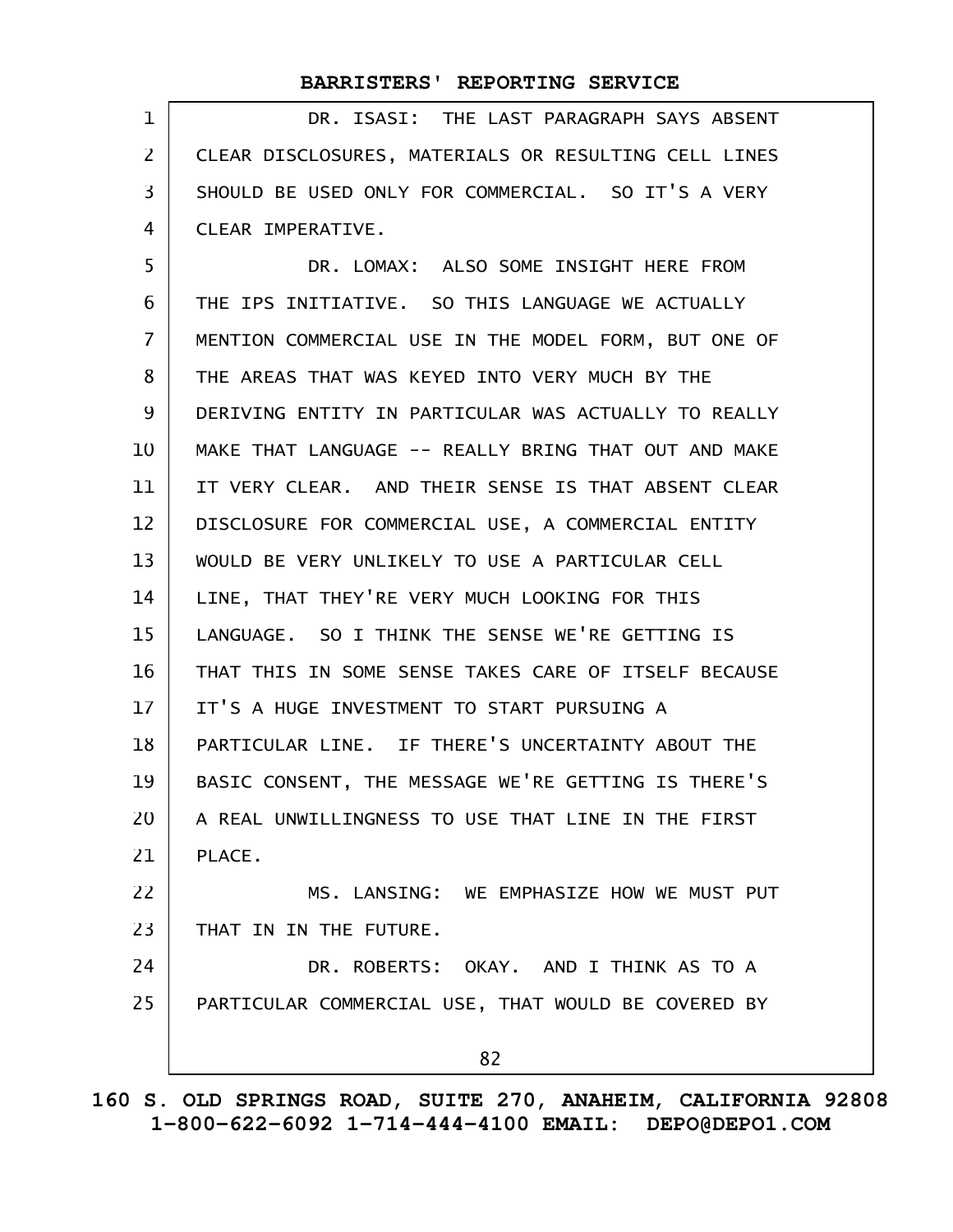| $\mathbf 1$    | STATEMENT 1, WHICH WOULD NOT ALLOW A USE THAT IS     |
|----------------|------------------------------------------------------|
| $\overline{2}$ | NOT -- THAT IS CONTRARY TO WHAT'S CONSENTED TO IN    |
| 3              | THE CONSENT FORM IN THE ORIGINAL DONATION. SO I      |
| 4              | THINK WE COULD MOVE ON UNLESS ANYONE HAS ANY OTHER   |
| 5              | COMMENTS.                                            |
| 6              | SO THEN SIMILARLY, STATEMENT 6 ALSO                  |
| $\overline{7}$ | REQUIRES A STATEMENT GRANTING PERMISSION FOR USE FOR |
| 8              | HUMAN TRANSPLANTATION. AND THERE'S A FOLLOW-UP       |
| 9              | LINE: DONORS SHOULD CONSENT EXPLICITLY TO THE USE    |
| 10             | OF THEIR SPECIMENS IN HUMAN TRANSPLANTATION. OKAY.   |
| 11             | DR. LOMAX: THAT'S PART OF OUR REGULATIONS            |
| 12             | ALREADY TOO.                                         |
| 13             | DR. ROBERTS: STATEMENT 7. STATEMENT 7.               |
| 14             | THIS IS SIMILAR TO PRIOR DISCUSSIONS WE HAD ABOUT    |
| 15             | USE FOR RESEARCH, THAT IF THERE'S REFERENCE TO AN    |
| 16             | UNSPECIFIED OR UNFORESEEN FUTURE STUDIES, A FUTURE   |
| 17             | REFERENCE, THEN IT WOULD APPLY TO THIS REPURPOSING   |
| 18             | FOR DERIVING IPSC LINES OR IPS CELLS EXCEPT THAT     |
| 19             | COMMERCIAL PRODUCTS AND HUMAN TRANSPLANTATION USE    |
| 20             | REQUIRES EXPLICIT CONSENT. OKAY.                     |
| 21             | AND THEN, AGAIN, I THINK THE ONLY QUESTION           |
| 22             | WOULD BE WHETHER THERE ARE OTHER TYPES OF USES THAT  |
| 23             | SHOULD BE ADDED TO HUMAN TRANSPLANTATION AND         |
| 24             | COMMERCIAL USE.                                      |
| 25             | STATEMENT 8 IS ONE SUCH ADDITION, WHICH IS           |
|                | 83                                                   |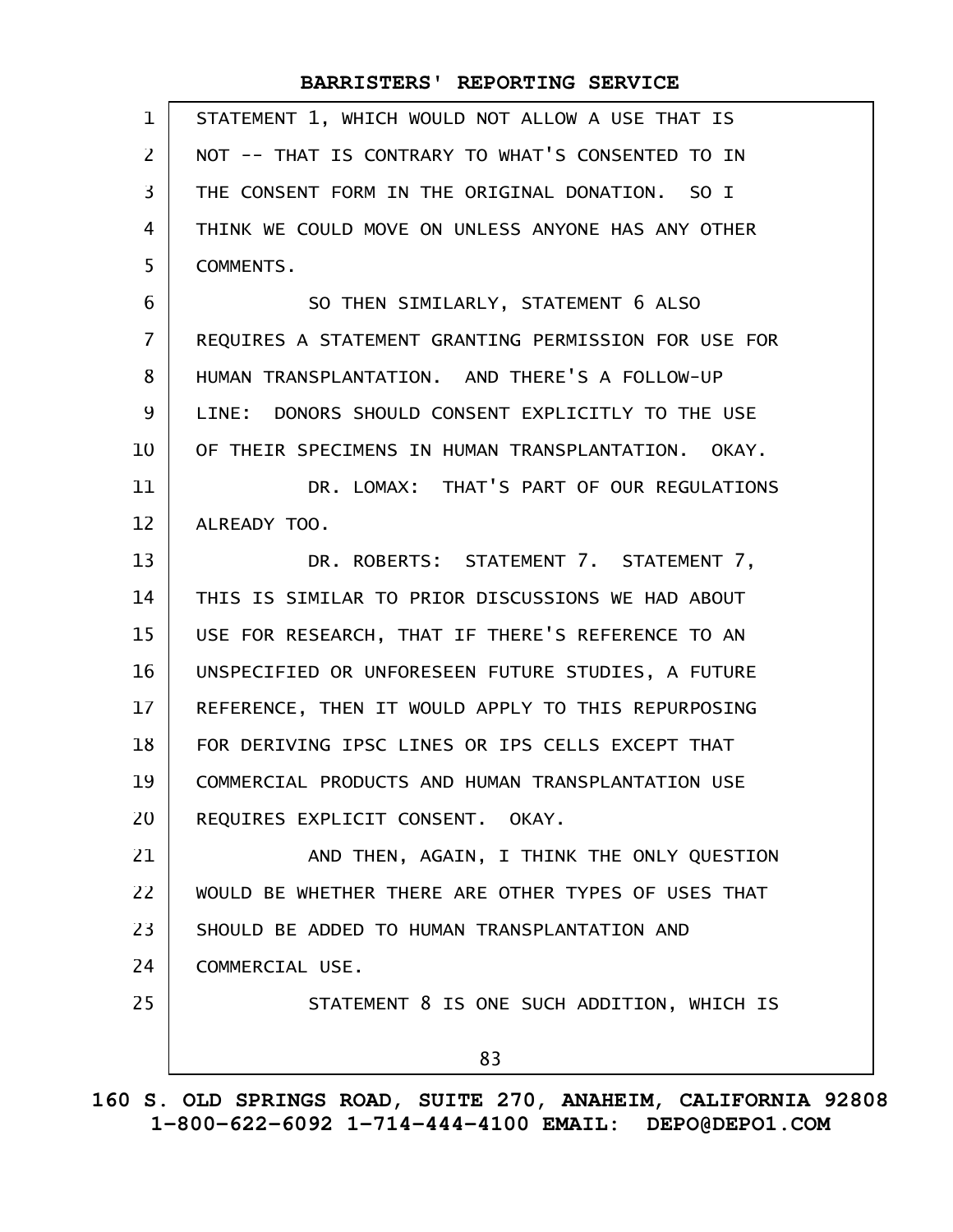|                   | BARRISTERS' REPORTING SERVICE                        |
|-------------------|------------------------------------------------------|
| $\mathbf 1$       | NOT USING THESE CELLS TO GENERATE GAMETES AND        |
| $\overline{2}$    | EMBRYOS WITHOUT SPECIFIC CONSENT.                    |
| 3                 | DR. LOMAX: YEAH. AND WE WILL QUERY ON                |
| 4                 | THAT QUESTION CONSISTENT WITH THE PREVIOUS COMMENT   |
| 5                 | ON NO. 2, I BELIEVE.                                 |
| 6                 | CHAIRMAN LO: JUST TO BE REALLY WILD ABOUT            |
| $\overline{7}$    | THIS, WHICH ILLUSTRATES KIND OF THE BREADTH OF       |
| 8                 | APPLICATION OF IPS CELL RESEARCH, RESEARCH IN TERMS  |
| 9                 | OF INVESTIGATING THE MECHANISMS OF ACTION OF         |
| 10                | BIOTOXINS AND THINGS, SORT OF THE WEAPONS OF         |
| 11                | DEFENSE, WOULD BE SOMETHING THAT SOME PEOPLE WOULD   |
| $12 \overline{ }$ | NOT BE TO BE INVOLVED WITHOUT -- THAT COULD BE A     |
| 13                | PLAUSIBLE CANDIDATE FOR.                             |
| 14                | MY GUESS IS WE DON'T WANT TO BE -- WE WANT           |
| 15                | THIS TO BE A LIST OF FOR EXAMPLES AND NOT TO         |
| 16                | PRECLUDE. I GUESS IT'S NOT IN THE DEPOSITING STAGE   |
| 17                | AS MUCH AS IN THE USAGE STAGE WHERE A WITHDRAWAL     |
| 18                | FROM THE BANK IS MADE. AND IF SOMEONE DECLARES THAT  |
| 19                | WE'RE GOING TO USE THIS FOR BIOLOGICAL WARFARE, THAT |
| 20                | MAY BE SOMETHING THAT YOU WANT TO HAVE THE BANK HAVE |
| 21                | THE DISCRETION TO SAY. IT'S SORT OF LIKE 5, 6, AND   |
| 22                | 8.                                                   |
| 23                | DR. ROBERTS: YEAH. YEAH. IT'S AN                     |
| 24                | INTERESTING QUESTION. I AGREE YOU DON'T WANT TOO     |
| 25                | MANY THINGS. IS THERE ANYTHING ELSE THAT RISES TO    |
|                   | 84                                                   |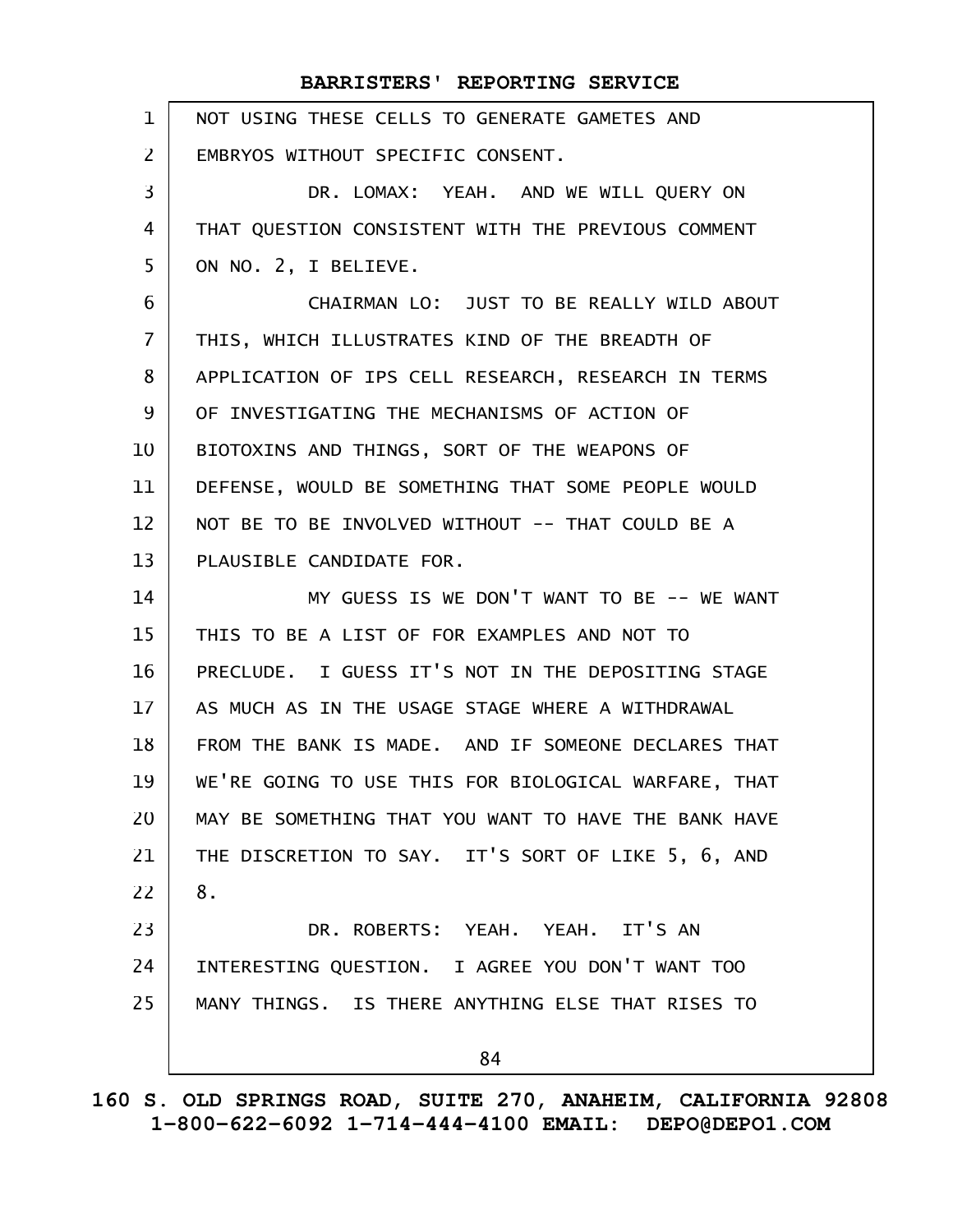| $\mathbf{1}$   | THE LEVEL OF COMMERCIAL USE AND HUMAN                |
|----------------|------------------------------------------------------|
| $\overline{2}$ | TRANSPLANTATION AND CREATION OF GAMETES?             |
| 3              | DR. LOMAX: WE DO HAVE A COUPLE OF                    |
| 4              | COMMENTS IN THE QUEUE FROM THE PUBLIC. I THINK YOU   |
| 5              | GOT THEIR ATTENTION ON THAT POINT. I KNOW DON REED   |
| 6              | WANTED TO SAY SOMETHING.                             |
| $\overline{7}$ | CHAIRMAN LO: GO AHEAD.                               |
| 8              | MR. REED: I'M CONCERNED WE'RE TRYING TO              |
| 9              | BE SO SPECIFIC THAT WE'RE GOING TO COME UP WITH A    |
| 10             | WHOLE BUNCH OF THINGS AND SOMEBODY IS GOING TO SAY,  |
| 11             | "OH, LOOK. YOU LEFT OUT NO. 47. THEREFORE, I'M       |
| 12             | GOING TO SUE YOU." I WONDER IF WE COULD, INSTEAD,    |
| 13             | AIM FOR A BLANK CHECK PROPOSAL, SOMETHING LIKE A     |
| 14             | SEGMENT FOR PATIENTS TO SIGN, POSSIBLE LANGUAGE LIKE |
| 15             | RECOGNIZING SCIENCE IS IN CONSTANT CHANGE, GIVE      |
| 16             | EXAMPLES, ARE YOU IN GENERAL OKAY THAT YOUR SAMPLES  |
| 17             | MIGHT BE USED FOR A RELATED, BUT NOT IDENTICAL       |
| 18             | SCIENTIFIC PURPOSE. DO YOU UNDERSTAND YOU WILL NOT   |
| 19             | BE FURTHER COMPENSATED FOR YOUR DONATION? THAT       |
| 20             | WOULD TAKE CARE OF THE FINANCIAL ONE, AND THE OTHER  |
| 21             | WOULD COVER OTHER POSSIBLE USES BECAUSE WE CAN NEVER |
| 22             | THINK AHEAD TO ALL THE POSSIBLE ONES. I THINK WE     |
| 23             | SHOULD JUST SAY ARE YOU IN GENERAL OKAY WITH THE     |
| 24             | POSSIBILITY THAT YOUR SAMPLES MIGHT BE USED FOR      |
| 25             | RELATED, BUT NOT IDENTICAL PURPOSES.                 |
|                |                                                      |

85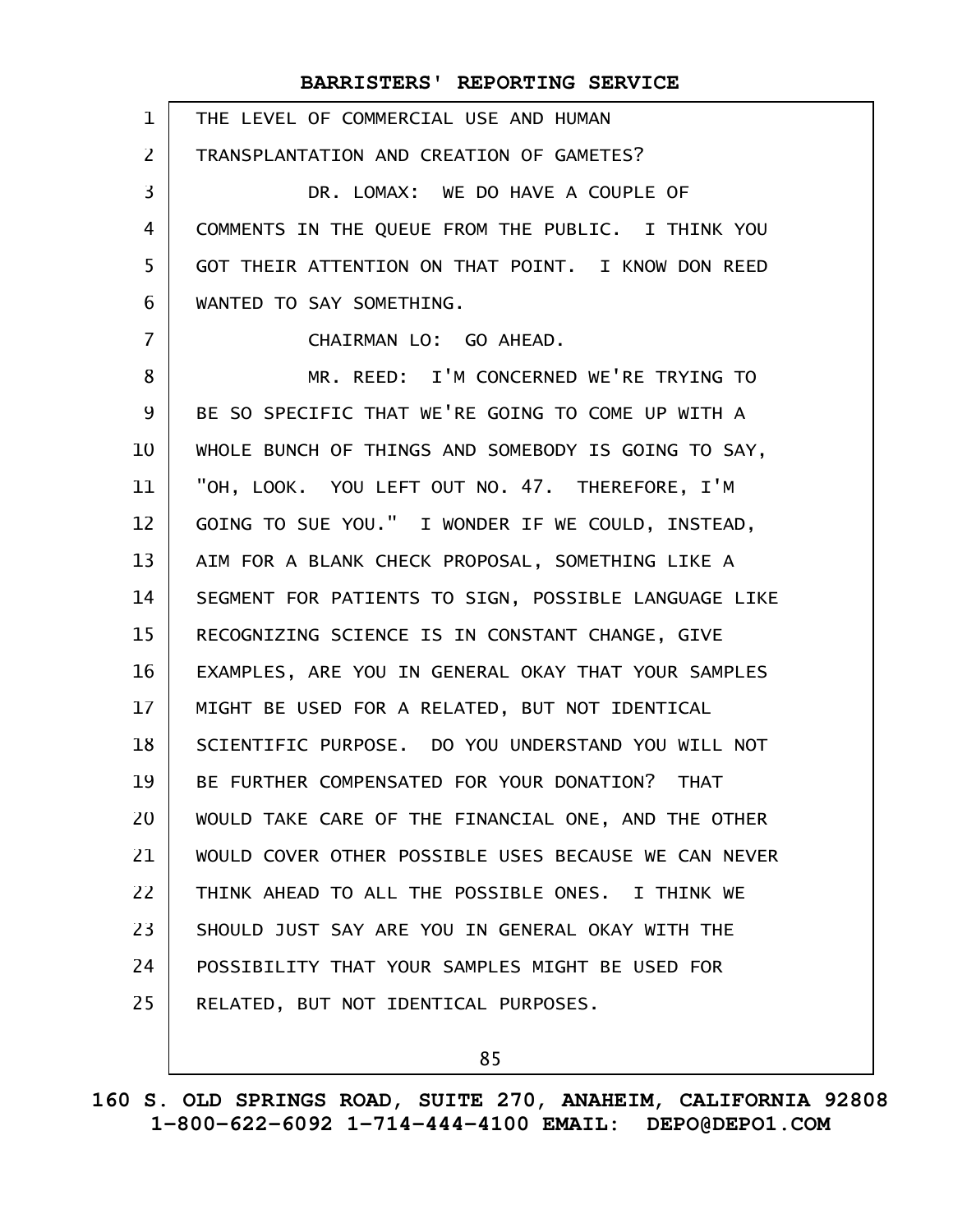| 1              | DR. LOMAX: DON, THAT'S VERY GOOD. JUST               |
|----------------|------------------------------------------------------|
| $\overline{2}$ | TO BE CLEAR, WE HAVE DEVELOPED THAT LANGUAGE. WE     |
| 3              | SHOULD HAVE HAD YOU ON THE DRAFTING TEAM. YOU'VE     |
| 4              | GOT SOME GOOD POINTS THERE. SO WE HAVE MADE THAT     |
| 5              | AVAILABLE, I THINK. AND THESE ARE, AS BERNIE         |
| 6              | INDICATED, HIGH LEVEL SORT OF PLACEHOLDERS THAT SORT |
| $\overline{7}$ | OF ALLOW YOU TO EXTRAPOLATE BACK FROM THE IDEAL TO   |
| 8              | WHAT YOU'VE GOT AND SAY DO WE HAVE SOMETHING THAT'S  |
| 9              | GOOD ENOUGH. BUT WE HAVE DONE A LOT OF THAT, SO WE   |
| 10             | DO HAVE THOSE EXAMPLES OUT THERE AND DID THEM        |
| 11             | THROUGH THE STANDARDS WORKING GROUP PROCESS.         |
| 12             | CHAIRMAN LO: WE'RE NOT TALKING ABOUT                 |
| 13             | PROSPECTIVE CONSENT. WE'RE TALKING ABOUT CELLS THAT  |
| 14             | HAVE BEEN ALREADY DONATED UNDER A PREVIOUS CONSENT   |
| 15             | SOMETIME IN THE PAST WHICH WE CAN'T REWRITE.         |
| 16             | DR. LOMAX: WE DO HAVE ONE OTHER COMMENT              |
| 17             | HERE.                                                |
| 18             | MS. DELANDA: I'LL MAKE MY STATEMENT BRIEF            |
| 19             | BECAUSE IT KIND OF REITERATES WHAT WAS JUST SAID. I  |
| 20             | THINK THE COMMENT, THE LAST COMMENT ABOUT BIOLOGICAL |
| 21             | WARFARE, JUST KIND OF FALLS BACK UNDER STATEMENT 1   |
| 22             | WHERE YOU HAVE TO CONSIDER WHAT A REASONABLE PERSON  |
| 23             | WOULD ALLOW. AND I CAN'T THINK OF ANY SITUATION,     |
| 24             | EXCEPT MAYBE IN THE MILITARY SETTING, WHERE SOMEBODY |
| 25             | WOULD READILY SIGN A CONSENT FORM AGREEING TO USE    |
|                | 86                                                   |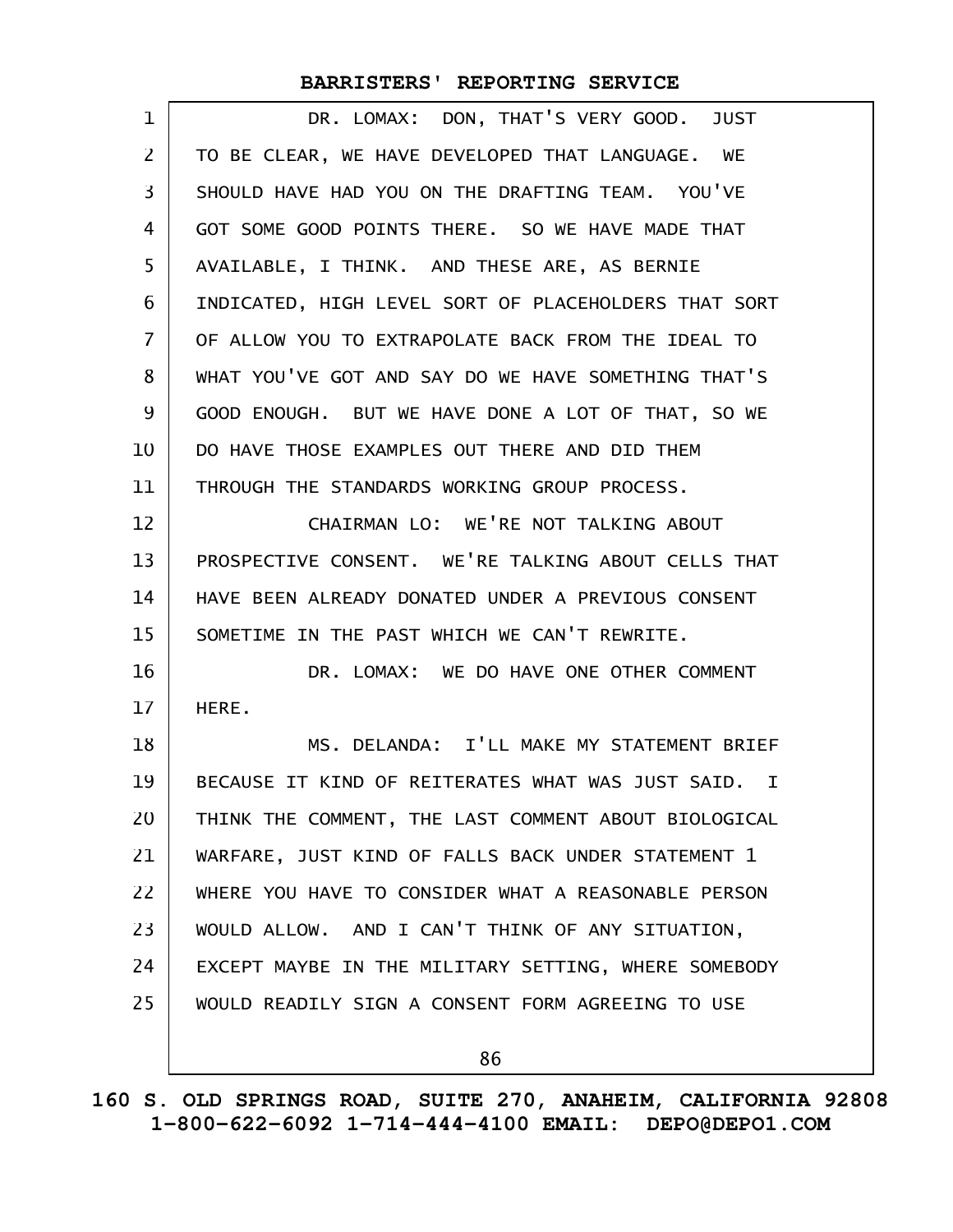| $\mathbf{1}$   | THEIR STEM CELL RESEARCH FOR MILITARY WARFARE. I     |
|----------------|------------------------------------------------------|
| $\overline{2}$ | DON'T KNOW. THAT'S JUST MY PERSPECTIVE IS IF WE      |
| 3              | KEEP STATEMENT 1 BROAD AND, AND AS THE PREVIOUS      |
| 4              | SPEAKER SAID, JUST MAKE SURE THAT WE DON'T START     |
| 5              | PINPOINTING IT TO EVERY SINGLE SITUATION WHERE       |
| 6              | PEOPLE MIGHT OR MIGHT NOT OBJECT AND JUST KEEP IT TO |
| $\overline{7}$ | THE REASONABLE STANDARD, WE WOULDN'T HAVE TO ADD     |
| 8              | ADDITIONAL LANGUAGE TO THIS PROPOSAL.                |
| 9              | CHAIRMAN LO: THANK YOU.                              |
| 10             | DR. ROBERTS: SHOULD I MOVE ON TO                     |
| 11             | NUMBER --                                            |
| 12             | CHAIRMAN LO: PLEASE, YES.                            |
| 13             | DR. ROBERTS: -- NO. 9. SO THE FINAL                  |
| 14             | STATEMENT HAS TO DO WITH AN ISSUE I KNOW WE'VE       |
| 15             | DISCUSSED IN THE STANDARD WORKING GROUP BEFORE, AND  |
| 16             | THAT IS THE DONOR'S ABILITY TO WITHDRAW FROM THE     |
| 17             | PROPOSED IPSC RESEARCH.                              |
| 18             | NOW, WE'VE DISCUSSED BEFORE THE                      |
| 19             | DIFFICULTIES IN HOW TO DRAFT CONSENT TO THAT BECAUSE |
| 20             | IT'S BASICALLY IMPOSSIBLE TO WITHDRAW IN MOST CASES. |
| 21             | BUT MY QUESTION ON THIS ONE IS HOW WOULD THE         |
| 22             | ORIGINAL CONSENT HAVE ANTICIPATED THESE PROBLEMS     |
| 23             | WITH WITHDRAWING FROM IPSC RESEARCH WHEN THERE MAY   |
| 24             | NOT HAVE BEEN SUCH A THING AS IPSC RESEARCH AT THE   |
| 25             | TIME. I WASN'T CLEAR ABOUT HOW THIS STATEMENT 9      |
|                | 87                                                   |
|                |                                                      |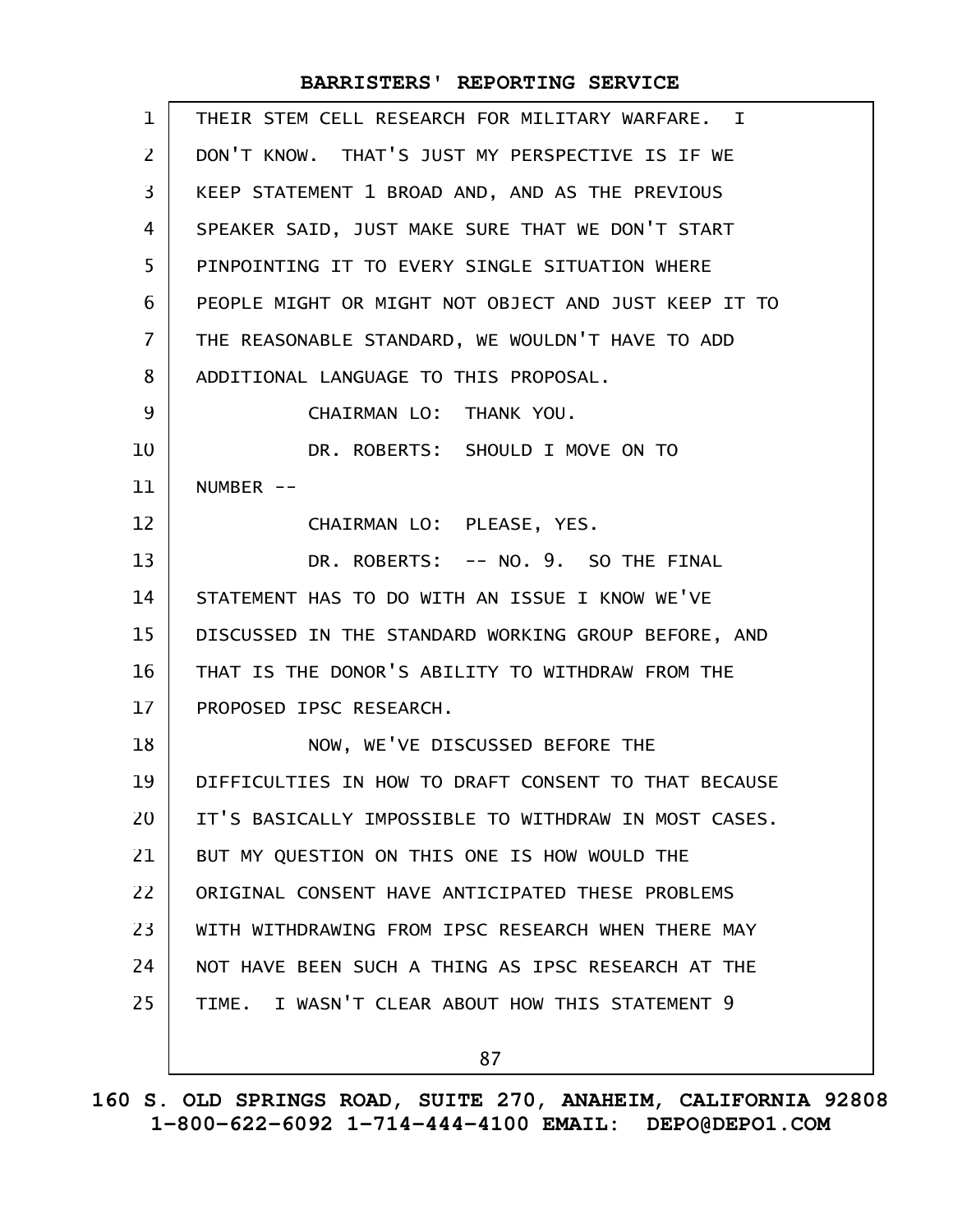WOULD OPERATE.

1

DR. LOMAX: YOU POINTED SOMETHING OUT. IT JUST OCCURRED TO ME, DOROTHY, YOU POINTED SOMETHING OUT THAT WE KIND OF DID A SLEIGHT OF HAND HERE. SO THIS ONE ACTUALLY -- IT WAS BASED ON THE SORT OF THINKING THAT WE SPENT QUITE A BIT OF TIME ON LAST YEAR IN THE STANDARDS WORKING GROUP IS THAT THERE'S A STAGE IN THE CHAIN OF RESEARCH WHERE BASICALLY ONCE YOU'VE DERIVED THE CELL LINE AND STARTED TO INVEST IN IT, THAT AT LEAST THE CELL LINE NEEDS TO REMAIN IN THE RESEARCH SPACE PROVIDED THE CONSENT MADE THAT CLEAR. BUT IT IS AN UNUSUAL STATEMENT BECAUSE NOW WE'RE ACTUALLY -- THE ASSUMPTION BEHIND THAT STATEMENT IS THAT THERE'S PROPOSED IPSC RESEARCH. SO IT DIDN'T OCCUR TO ME UNTIL YOU JUST POINTED IT OUT, SO WE'VE DONE SOMETHING A BIT DIFFERENT WITH STATEMENT 9, AND MAYBE WE NEED TO SORT OF CULL IT OUT IN A SLIGHTLY DIFFERENT CONTEXT. DR. ROBERTS: RIGHT. DR. LOMAX: I APOLOGIZE FOR THAT. WE KIND OF OVERSHOT OUR ORIGINAL INTENT WITH THAT ONE. DR. ROBERTS: OKAY. SO STATEMENT NO. 9 ACTUALLY IS A SEPARATE STAGE FROM THE PRIOR EIGHT STATEMENTS. 2 3 4 5 6 7 8 9 10 11 12 13 14 15 16 17 18 19 20 21 22 23 24 25

**160 S. OLD SPRINGS ROAD, SUITE 270, ANAHEIM, CALIFORNIA 92808 1-800-622-6092 1-714-444-4100 EMAIL: DEPO@DEPO1.COM**

88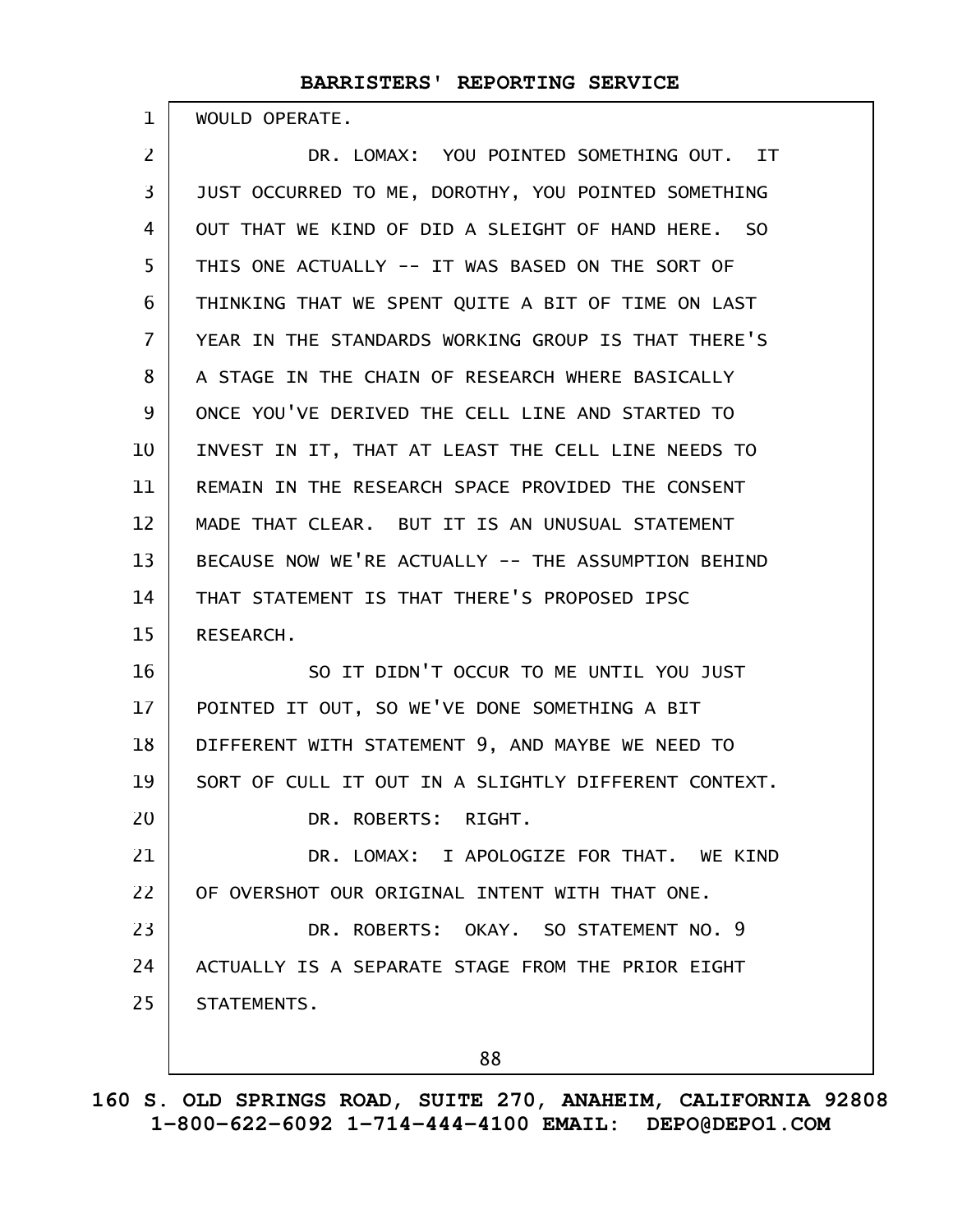|    | BARRISTERS' REPORTING SERVICE                             |
|----|-----------------------------------------------------------|
| 1  | DR. LOMAX: YES. IT IS IN A CONTEXT WHERE                  |
| 2  | IPSC RESEARCH WAS PROPOSED, AND WE'RE SORT OF             |
| 3  | PRESENTING OUR VIEW ON SORT OF THE EXTENT TO WHICH        |
| 4  | YOU CAN THEN HAVE WITHDRAWAL FROM RESEARCH, YES.          |
| 5  | DR. ROBERTS: RIGHT. RIGHT.                                |
| 6  | DR. BOTKIN: I WONDER IF IN A LOT OF                       |
| 7  | CIRCUMSTANCES YOU WILL HAVE BIOBANKING LANGUAGE IN        |
| 8  | THE ORIGINAL CONSENT LANGUAGE. AND IF THAT IS             |
| 9  | INTENDED TO COVER THOSE TISSUES WILL BE USED DOWN         |
| 10 | THE ROAD, THEN IT MIGHT WELL APPLY TO THE PROPOSED        |
| 11 | IPSC RESEARCH, BUT IT WOULD PRESUMABLY APPLY TO ANY       |
| 12 | SECONDARY RESEARCH USING THE TISSUES THAT HAD BEEN        |
| 13 | ACQUIRED. WHETHER YOU WANT TO SAY SOMETHING TO THE        |
| 14 | EFFECT THAT ANY LANGUAGE OF THAT SORT WILL BE             |
| 15 | HONORED IN THE CONTEXT OF THE SECONDARY RESEARCH, IN      |
| 16 | THIS CASE IPSC RESEARCH.                                  |
| 17 | DR. LOMAX: THAT'S A VERY GOOD COMMENT AS                  |
| 18 | WELL. I THINK WE SHOULD TAKE THAT UNDER ADVISEMENT.       |
| 19 | YOU AGREE, ROSIE?                                         |
| 20 | DR. ISASI: YES, I AGREE. DID YOU CAPTURE                  |
| 21 | THIS WHOLE COMMENT OR THE TRANSCRIPT, BUT IT'S A          |
| 22 | REALLY GOOD POINT.                                        |
| 23 | CHAIRMAN LO: SO, DOROTHY, YOU HAVE LED US                 |
| 24 | $I'$ D<br>THROUGH A VERY DEEP AND INTERESTING DISCUSSION. |
| 25 | LOVE TO BE IN ONE OF YOUR LAW SCHOOL CLASSES.             |
|    | 89                                                        |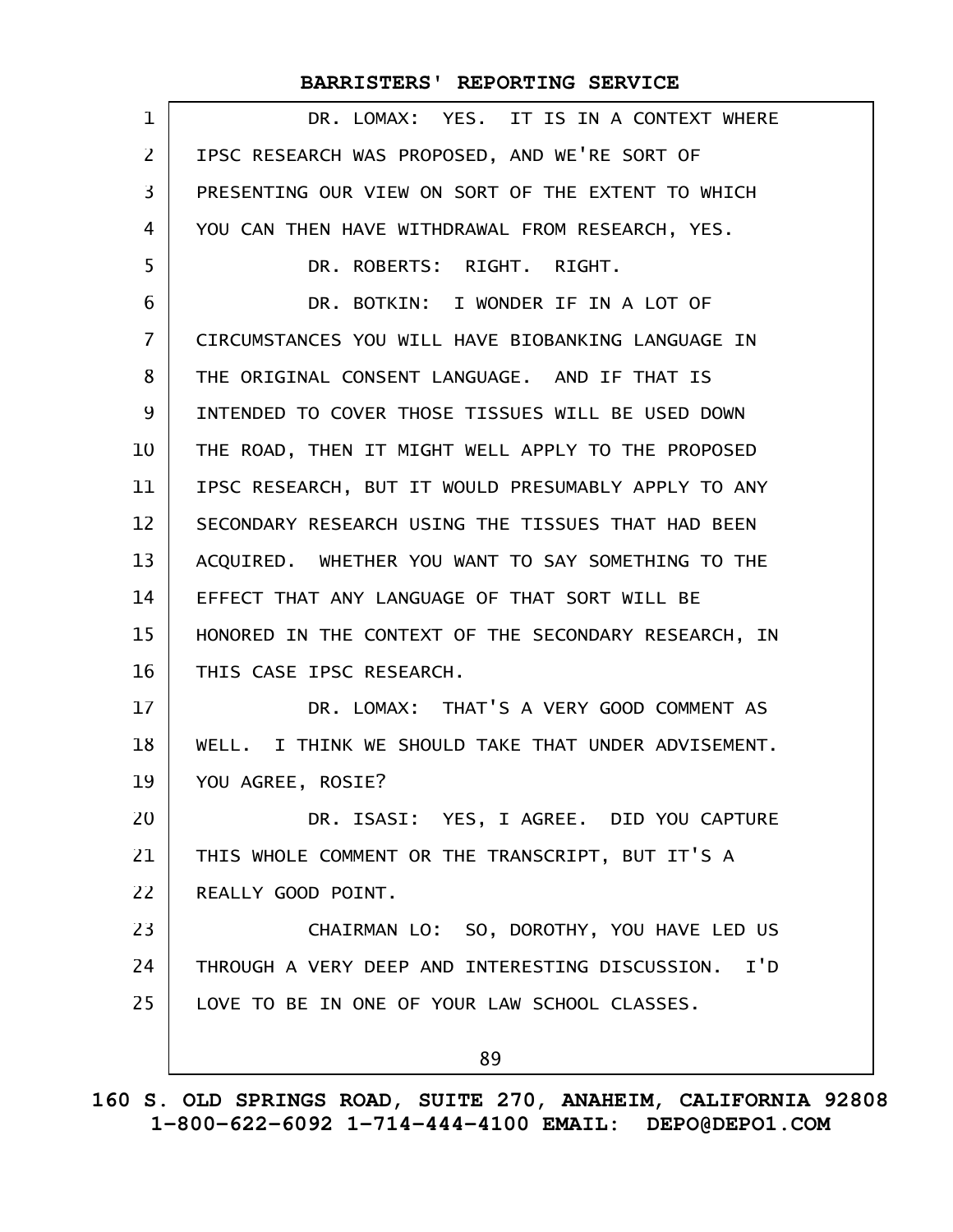| 1              | GEOFF, I DON'T THINK WE'RE READY TO                 |
|----------------|-----------------------------------------------------|
| $\overline{2}$ | ENDORSE WHAT'S WRITTEN. WE'VE GIVEN YOU A LOT OF    |
| 3              | SUGGESTIONS TO TAKE BACK FOR CONSIDERATION AND      |
| 4              | THINKING AND REFINEMENT TO COME BACK TO US. IS THAT |
| 5              | ENOUGH IN TERMS OF WHAT -- I THINK WE LIKE THE      |
| 6              | DIRECTION YOU'VE TAKEN, THE WAY YOU'VE SORT OF      |
| $\overline{7}$ | DEVELOPED WHAT WE DID AT A PREVIOUS MEETING, AND    |
| 8              | WANT TO ENCOURAGE YOU AND YOUR OTHER COLLABORATORS  |
| 9              | TO KEEP WORKING ON IT. BUT I THINK WE'VE UNCOVERED  |
| 10             | A LOT OF GOOD SUGGESTIONS FOR YOU TO CONSIDER.      |
| 11             | DR. LOMAX: THAT'S FINE. WE HAVE A LONG              |
| 12             | PROCESS TO GO, AND WE ANTICIPATED SORT OF COMING    |
| 13             | BACK TO YOU WITH WHAT WE LEARNED. AT THIS POINT     |
| 14             | IT'S BEEN TREMENDOUSLY HELPFUL BECAUSE WE HAVEN'T   |
| 15             | HAD ANY FEEDBACK UP UNTIL THIS POINT IN TIME.       |
| 16             | MS. LANSING: YOU'RE GOING TO DEVELOP IT             |
| 17             | MORE AND THEN WE'LL RESCHEDULE ANOTHER MEETING WITH |
| 18             | THE IMPROVED DOCUMENT, I GUESS, IS WHAT WE'RE       |
| 19             | SAYING.                                             |
| 20             | DR. LOMAX: YEAH.                                    |
| 21             | CHAIRMAN LO: THAT SOUNDS GOOD. MY THANKS            |
| 22             | TO DOROTHY AND TO THE OTHER COMMITTEE MEMBERS.      |
| 23             | SHOULD WE MOVE ON IN THE AGENDA NOW TO AN           |
| 24             | UPDATE ON THE PROGRESS OF THE IPSC BANK AND THE     |
| 25             | DONOR CONSENT PROTOCOL? GEOFF, AGAIN, THIS IS       |
|                | 90                                                  |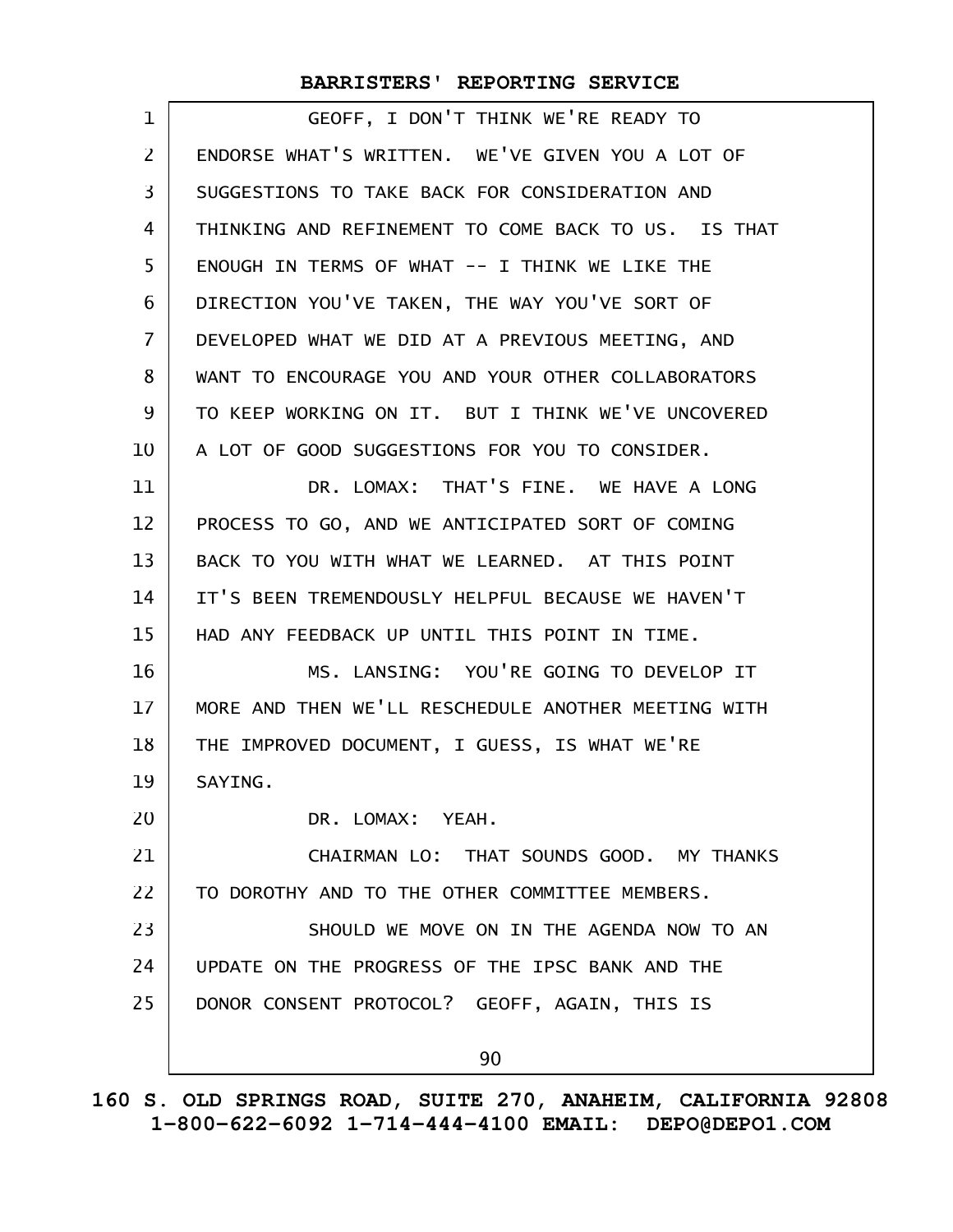| $\mathbf{1}$ | UPDATING US ON THINGS THAT WE'VE DISCUSSED BEFORE.   |
|--------------|------------------------------------------------------|
| 2            | DR. LOMAX: WE WANT TO KIND OF GIVE IT                |
| 3            | ABOUT TEN MINUTES SO WE GET DONE ON THE HALF HOUR?   |
| 4            | CHAIRMAN LO: THAT WOULD BE GREAT.                    |
| 5            | DR. LOMAX: I'VE INVITED DR. YAFFE, WHO'S             |
| 6            | REALLY THE LEAD IN TERMS OF THE IMPLEMENTATION OF    |
| 7            | THIS PROGRAM, AND THE INTENTION HERE WAS YOU ALL     |
| 8            | SPENT THE BETTER PART OF TWO YEARS SORT OF HELPING   |
| 9            | US THINK THROUGH THE CONSENT AND SOME OF THE ISSUES  |
| 10           | RELATED TO THE BANK. I THOUGHT IT WOULD BE HELPFUL   |
| 11           | IF YOU JUST HEARD WHERE WE ARE AT THIS POINT IN TIME |
| 12           | ON THAT PROJECT SO YOU'RE AWARE OF WHAT'S GOING ON   |
| 13           | AND GET A LITTLE BIT OF HIGHLIGHTS OF THE PROCESS.   |
| 14           | CHAIRMAN LO: SOUNDS GOOD.                            |
| 15           | DR. YAFFE: GOOD MORNING. THIS IS MICHAEL             |
| 16           | YAFFE. AND LET ME JUST HIT A FEW SENTENCES TO        |
| 17           | REMIND YOU THAT THE IPSC INITIATIVE HAD AS ITS GOAL  |
| 18           | TO ESTABLISH A HIGH QUALITY DISEASE-SPECIFIC HUMAN   |
| 19           | INDUCED PLURIPOTENT STEM CELL RESEARCH RESOURCE IN   |
| 20           | CALIFORNIA. AND THIS PROGRAM WAS REVIEWED AND THE    |
| 21           | GRANTEES WERE SELECTED. THE ICOC APPROVED THOSE      |
| 22           | AWARDS IN MARCH, AND WE'RE VERY RAPIDLY MOVING       |
| 23           | TOWARDS RELEASING THE NGA'S FOR THESE RESEARCHERS.   |
| 24           | THE INITIATIVE HAS THREE COMPONENTS. THE             |
| 25           | FIRST IS TISSUE COLLECTION, COLLECTING TISSUES FROM  |
|              |                                                      |
|              | 91                                                   |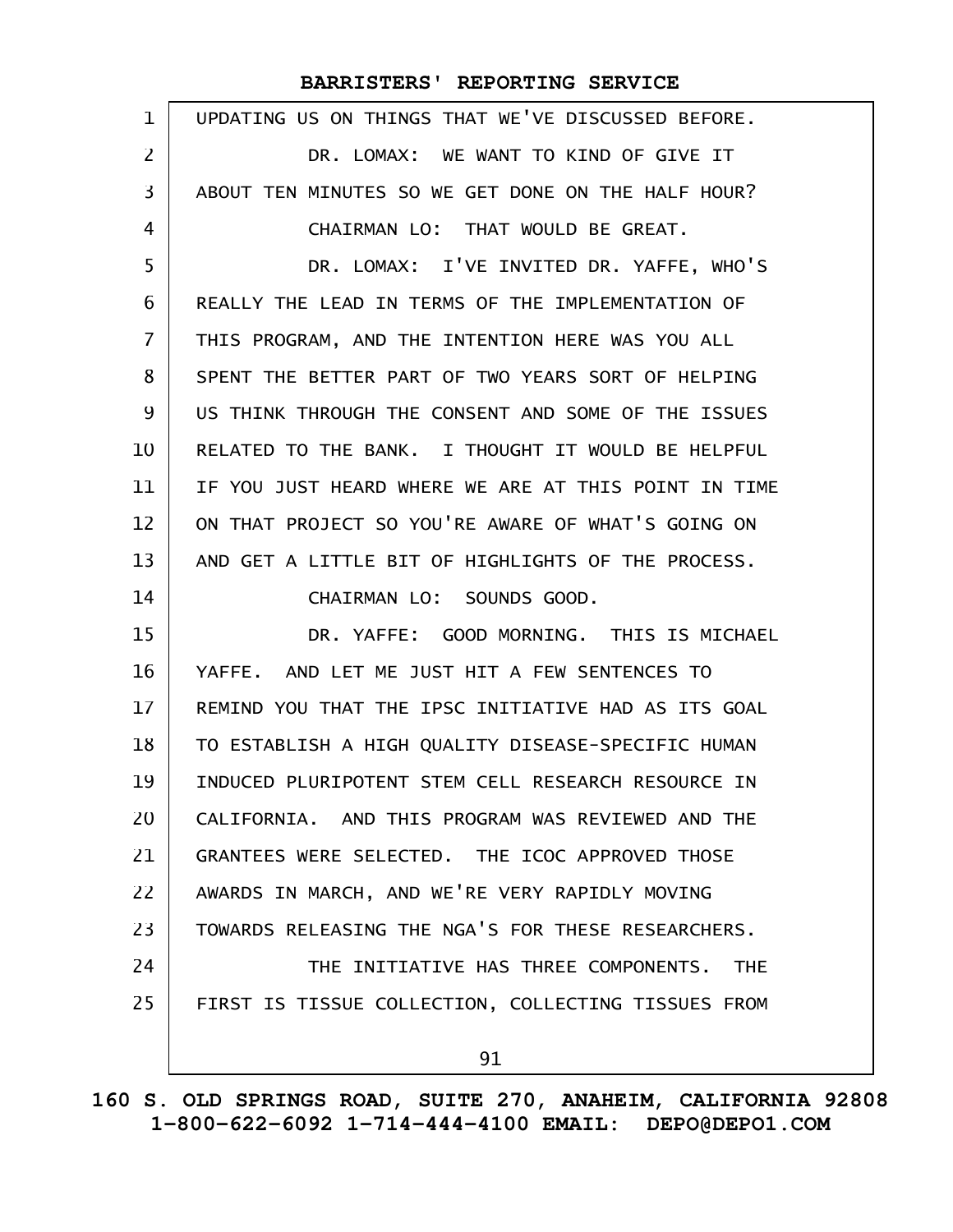| $\mathbf{1}$   | INDIVIDUALS WITH PREVALENT GENETICALLY COMPLEX       |
|----------------|------------------------------------------------------|
| $\mathsf{Z}$   | DISEASES. THERE ARE SEVEN TISSUE COLLECTORS AT       |
| 3              | DIFFERENT INSTITUTIONS IN CALIFORNIA WITH A RANGE OF |
| 4              | DISEASES, INCLUDING SOME DISEASES COMMON IN          |
| 5              | CHILDREN, NEURODEVELOPMENTAL DISORDERS IN IDIOPATHIC |
| 6              | AUTISM, DISEASES COMMONLY FOUND IN OLDER             |
| $\overline{7}$ | INDIVIDUALS, IDIOPATHIC PULMONARY FIBROSIS, A        |
| 8              | PROJECT IN VIRAL HEPATITIS, HEART DISEASE, AND THEN  |
| 9              | SOME DISEASES TYPICAL OF OLDER POPULATIONS OR ELDER  |
| 10             | POPULATIONS, ALZHEIMER'S DISEASE AND BLINDING EYES   |
| 11             | DISEASES.                                            |
| 12             | THE SECOND COMPONENT OF THE IPS IS THE               |
| 13             | DERIVATION OF THE INITIATIVE -- THE DERIVATION OF    |
| 14             | THE IPSC LINES. NINE THOUSAND LINES WILL BE MADE     |
| 15             | FROM 3,000 INDIVIDUALS ALL BY A SINGLE DERIVATION    |
| 16             | METHOD. AND THE PI IS TOM NOVAK OF CDI, CENTER       |
| 17             | DYNAMICS INTERNATIONAL. THE DERIVATION WILL TAKE     |
| 18             | PLACE AT THE BUCK INSTITUTE. AND THEN THE BANKING    |
| 19             | OR REPOSITORY, THE THIRD PHASE, THE PI IS STEVE      |
| 20             | MADORE. THE CORIELL INSTITUTE IS THE INSTITUTION,    |
| 21             | AND THAT WILL ALSO TAKE PLACE AND THE CELLS WILL BE  |
| 22             | BANKED AND DISTRIBUTED FROM THE BUCK INSTITUTE, FROM |
| 23             | A CORIELL COMPONENT FACILITY THERE.                  |
| 24             | WE'VE BEEN WORKING, AND WHEN I SAY WE, A             |
| 25             | LOT OF DIFFERENT PEOPLE FROM CIRM AND OUTSIDE CIRM,  |
|                | 92                                                   |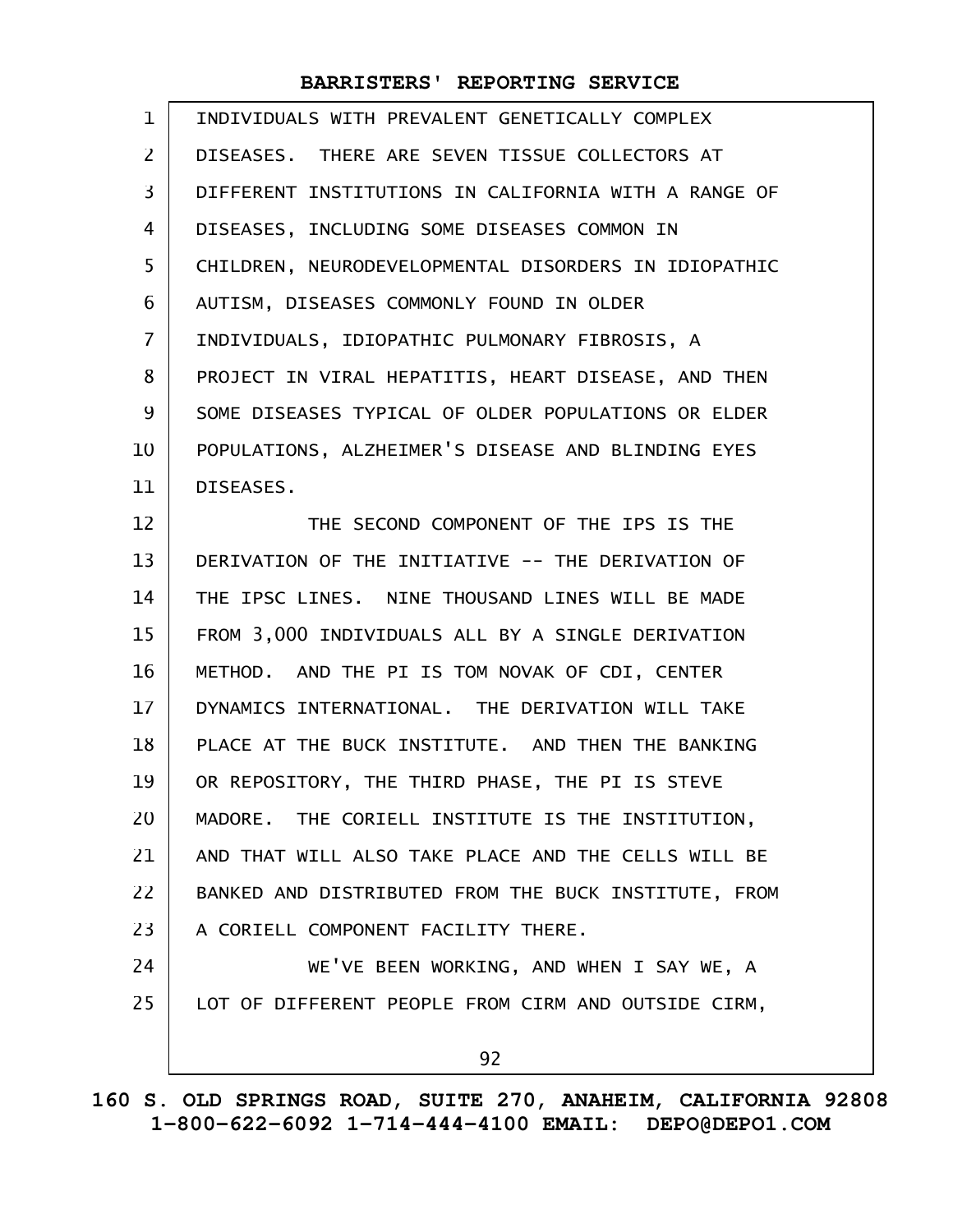| $\mathbf{1}$   | SOME ADVISORS, GEOFF CERTAINLY HAS LED IN WORKING    |
|----------------|------------------------------------------------------|
| 2              | CLOSELY WITH GRANTEES TO ENSURE THE MANAGEMENT OF    |
| 3              | PATIENT SAMPLES AND MEDICAL INFORMATION TO CONFORM   |
| 4              | WITH CIRM REQUIREMENTS AND NATIONAL STANDARDS.       |
| 5              | PARTICULARLY WE HAD A KICKOFF MEETING IN JUNE WITH   |
| 6              | ALL OF OUR GRANTEES BROUGHT TOGETHER TO DISCUSS      |
| $\overline{7}$ | PROCEDURES AND OUTSTANDING ISSUES. AND OVER THE      |
| 8              | LAST FEW MONTHS, WE'VE BEEN MOVING, AS I SAID,       |
| 9              | RAPIDLY TOWARDS NGA. THE NGA'S FOR THE TISSUE        |
| 10             | COLLECTORS ARE ABOUT TO BE RELEASED WITHIN A DAY.    |
| 11             | THEY SHOULD BE RELEASED THIS WEEK FOR, I THINK, ALL  |
| 12             | OF THEM. CLOSELY BEHIND THAT WILL BE THE NGA         |
| 13             | RELEASES FOR CDI AND CORIELL.                        |
| 14             | I'D SAY THAT ALL APPLICANTS ARE UTILIZING            |
| 15             | A MODEL INFORMED CONSENT DEVELOPED BY THE STANDARDS  |
| 16             | WORKING GROUP WITH A LOT OF CONSTRUCTIVE INPUT FROM  |
| 17             | GEOFF AND FROM OTHERS. ALL TISSUE COLLECTORS HAVE    |
| 18             | RECEIVED IRB APPROVAL FROM THEIR INSTITUTIONS FOR    |
| 19             | THE COLLECTION PROJECT.                              |
| 20             | CIRM IS ALSO DEVELOPING AN EDUCATIONAL               |
| 21             | BROCHURE FOR THE PROJECT TO SUPPORT THE CONSENT      |
| 22             | PROCESS. AND CIRM IS WORKING WITH GRANTEES TO        |
| 23             | INCORPORATE DRAFT NIH GENOMIC DATA SHARING POLICY.   |
| 24             | SOME OF THE TISSUE COLLECTORS ARE COLLECTING, NOT AS |
| 25             | PART OF OUR PROJECT, BUT AS PART OF A RELATED OR     |
|                | 93                                                   |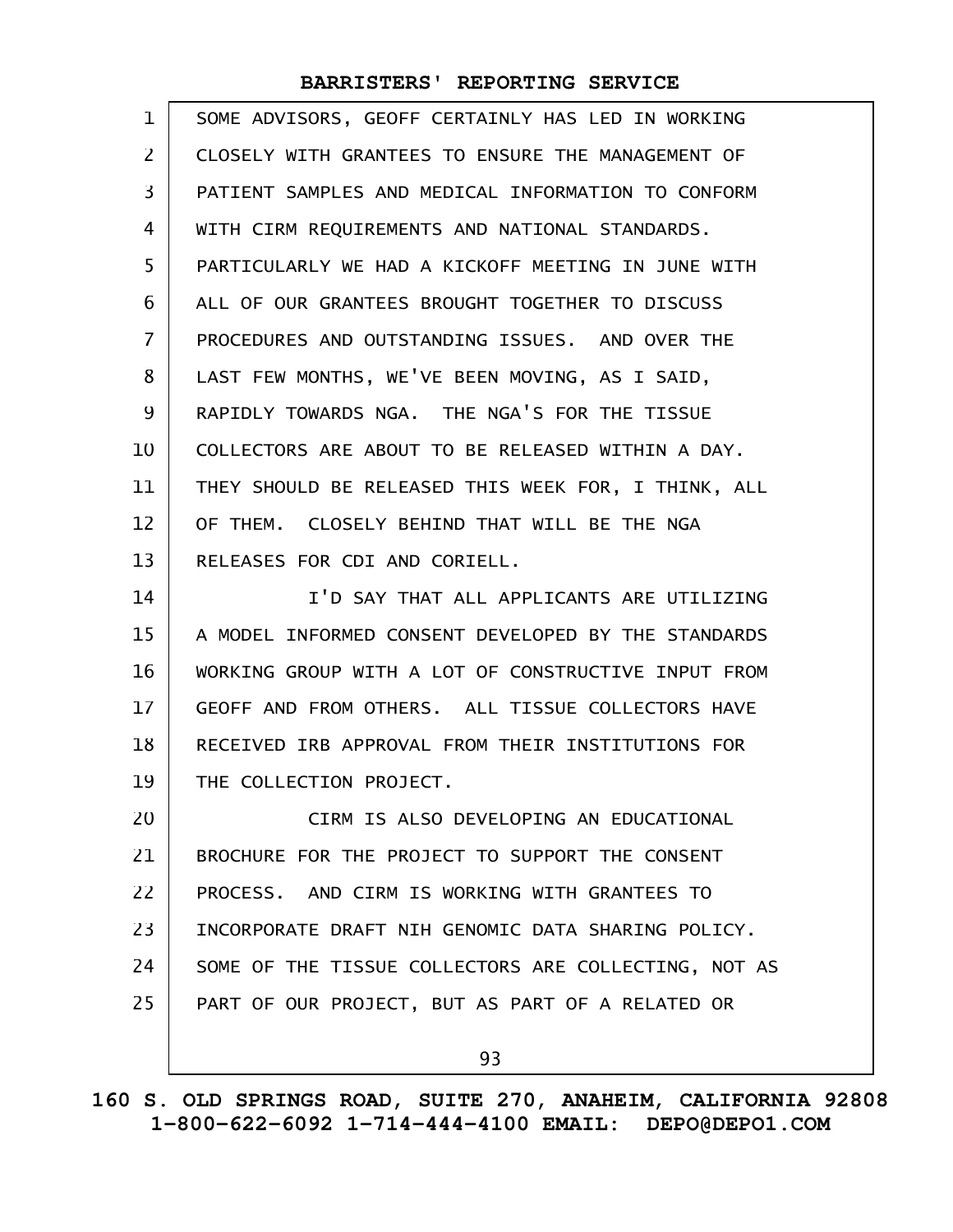| $\mathbf{1}$   | ASSOCIATED PROJECT GENOMIC DATA IN PARTICULAR AND   |
|----------------|-----------------------------------------------------|
| $\overline{2}$ | DEPOSITING THAT. AT LEAST IN TWO CASES IN CDGAP     |
| 3              | DATABASE AT THE NIH. WE WANT TO MAKE SURE THAT ALL  |
| 4              | THIS INCORPORATION IS CONSISTENT WITH ESTABLISHED   |
| 5              | POLICY.                                             |
| 6              | AND ALSO JEFF BOTKIN HAS BEEN PLAYING A             |
| $\overline{7}$ | SPECIAL ADVISOR ROLE AND MAY WANT TO SHARE HIS      |
| 8              | OBSERVATIONS, OR GEOFF LOMAX MAY WANT TO SHARE HIS  |
| 9              | OBSERVATIONS.                                       |
| 10             | DR. LOMAX: WE DID INVITE DR. BOTKIN. HE             |
| 11             | SIGNED OFF.                                         |
| 12             | DR. BOTKIN: I'M STILL HERE.                         |
| 13             | DR. LOMAX: ANY THOUGHTS OR COMMENTS AT              |
| 14             | THIS STAGE?                                         |
| 15             | DR. BOTKIN: I APPRECIATE THE OPPORTUNITY            |
| 16             | TO COMMENT. IT WAS A FASCINATING PROCESS WITH SOME  |
| 17             | REALLY EXCEPTIONALLY DIFFICULT ISSUES. AND I REALLY |
| 18             | DON'T HAVE ANYTHING MORE TO SAY OTHER THAN THAT. I  |
| 19             | THOUGHT IT WAS A VERY PRODUCTIVE AND COLLABORATIVE  |
| 20             | PROCESS. SO THANK YOU.                              |
| 21             | DR. LOMAX: OKAY.                                    |
| 22             | CHAIRMAN LO: OKAY. ALL RIGHT. SO                    |
| 23             | ANYTHING ELSE THAT WE NEED TO DO, GEOFF LOMAX?      |
| 24             | MS. LANSING: I JUST WANT TO THANK                   |
| 25             | EVERYBODY ON THE CALL. AS I SAID, SO MANY OF YOU    |
|                | 94                                                  |
|                |                                                     |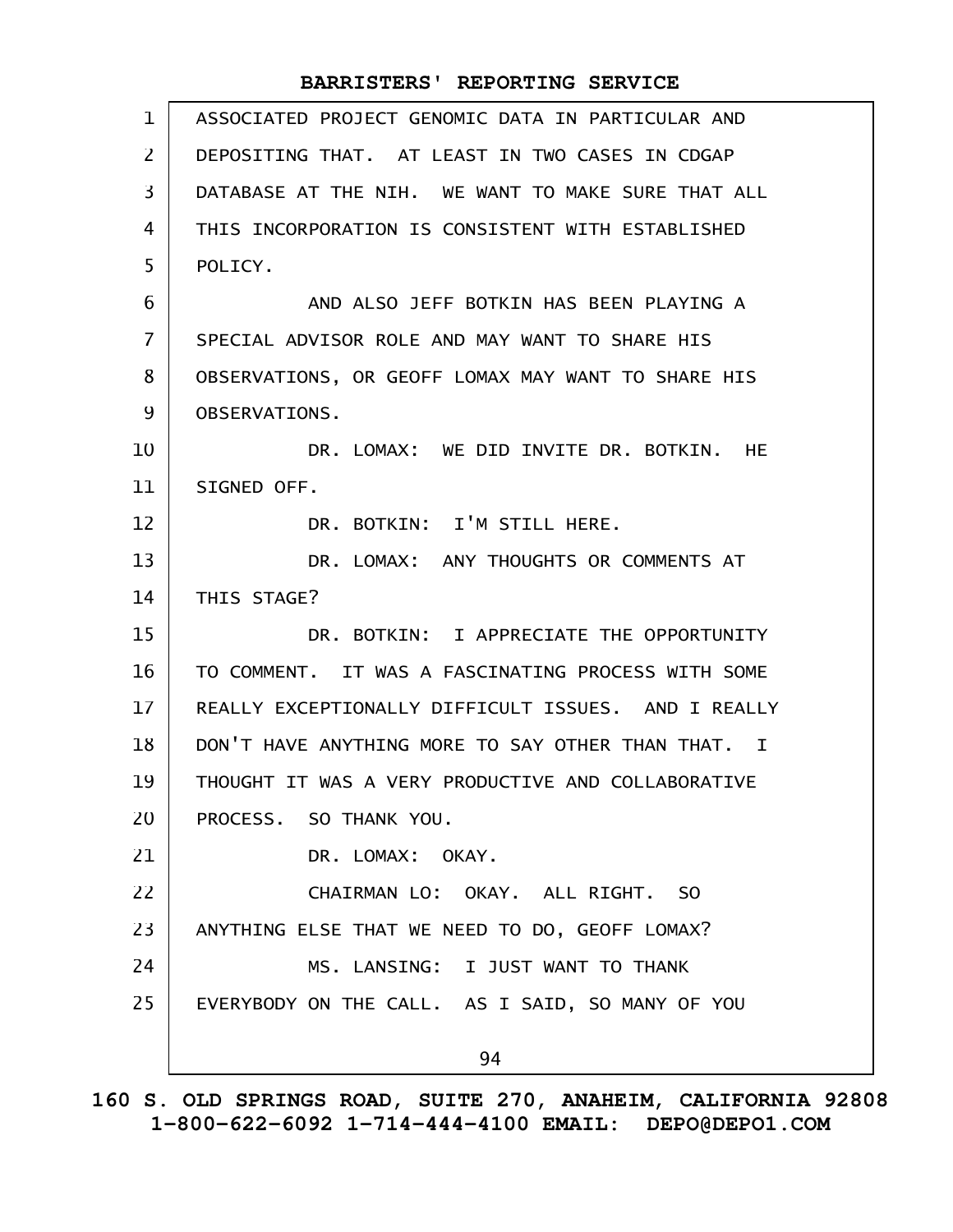| $\mathbf 1$     | HAVE BEEN HERE FROM THE BEGINNING AND YOUR DEVOTION  |
|-----------------|------------------------------------------------------|
| $\overline{2}$  | TO THE CAUSE IN THIS EXCITING TIME WHEN WE HOPEFULLY |
| $\overline{3}$  | ENTER CLINICAL TRIALS AND THE TIME THAT YOU DEVOTE   |
| 4               | TO THIS IS REALLY, FROM ALL OF US AT CIRM WE EXPRESS |
| 5               | DEEP GRATITUDE FOR YOUR KNOWLEDGE AND YOUR TIME AND  |
| 6               | YOUR COMMITMENT.                                     |
| $\overline{7}$  | CHAIRMAN LO: I AGREE TOTALLY. SHERRY                 |
| 8               | SAID IT VERY ELOQUENTLY AS SHE ALWAYS DOES.          |
| 9               | DR. LOMAX: THANK EVERYONE FOR THEIR TIME.            |
| 10              | WE WILL KEEP YOU POSTED AS WE MOVE FORWARD.          |
| 11              | CHAIRMAN LO: THANK YOU, GEOFF, FOR                   |
| 12 <sup>2</sup> | PULLING THIS TOGETHER.                               |
| 13              | (THE MEETING WAS THEN CONCLUDED AT                   |
| 14              | $11:27$ AM.)                                         |
| 15              |                                                      |
| 16              |                                                      |
| $17 \,$         |                                                      |
| 18              |                                                      |
| 19              |                                                      |
| 20              |                                                      |
| 21              |                                                      |
| 22              |                                                      |
| 23              |                                                      |
| 24              |                                                      |
| 25              |                                                      |
|                 | 95                                                   |
|                 |                                                      |